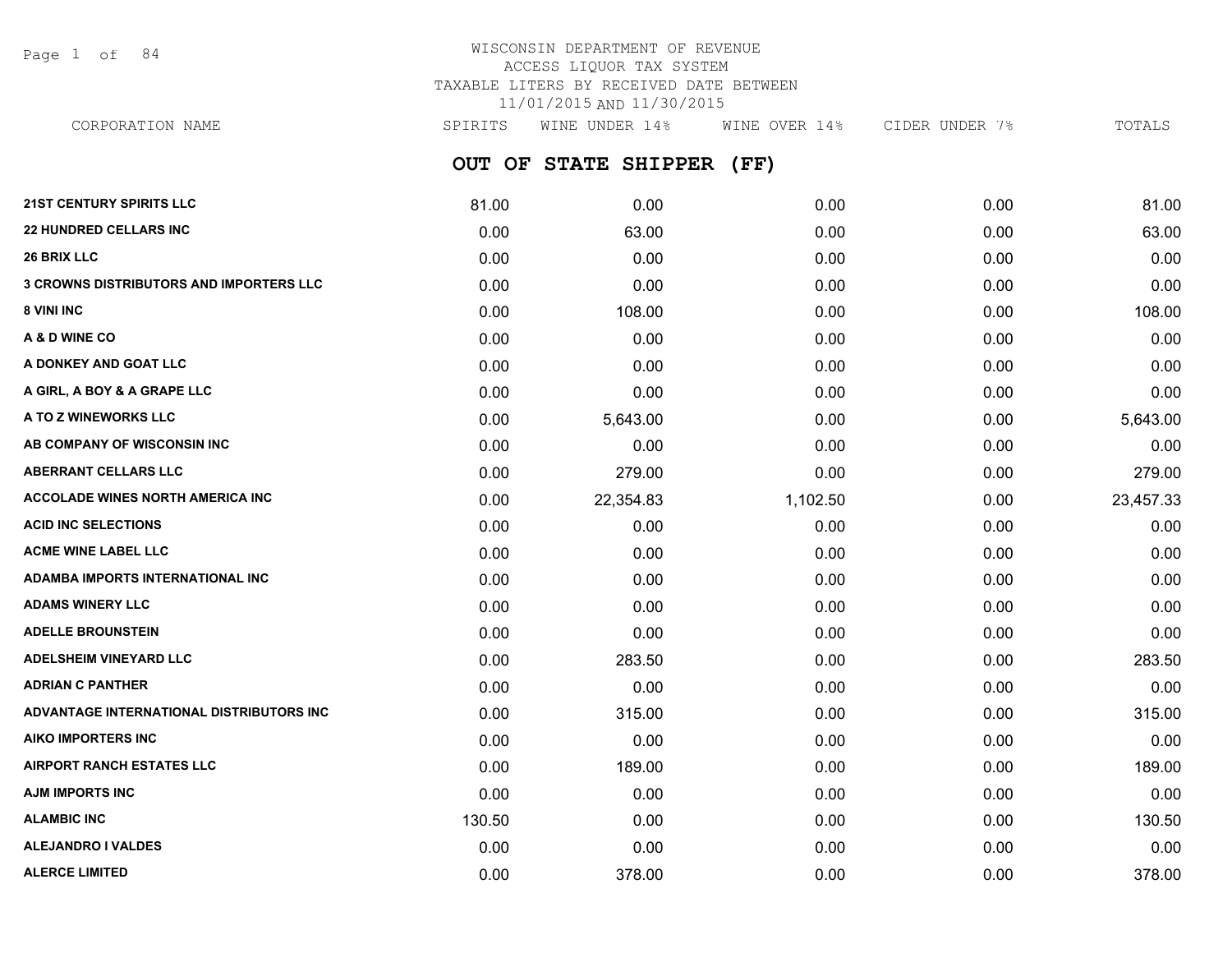Page 2 of 84

### WISCONSIN DEPARTMENT OF REVENUE ACCESS LIQUOR TAX SYSTEM TAXABLE LITERS BY RECEIVED DATE BETWEEN

| CORPORATION NAME                       | SPIRITS  | WINE UNDER 14% | WINE OVER 14% | CIDER UNDER 7% | TOTALS    |
|----------------------------------------|----------|----------------|---------------|----------------|-----------|
| ALEXANDRIA NICOLE CELLARS LLC          | 0.00     | 0.00           | 0.00          | 0.00           | 0.00      |
| <b>ALLIED IMPORTERS USA LTD</b>        | 0.00     | 171.00         | 0.00          | 0.00           | 171.00    |
| <b>ALLIED WINE CORP</b>                | 0.00     | 0.00           | 0.00          | 0.00           | 0.00      |
| <b>ALLORO VINEYARD INC</b>             | 0.00     | 0.00           | 0.00          | 0.00           | 0.00      |
| <b>ALLTECH'S BEVERAGE DIVISION LLC</b> | 0.00     | 0.00           | 0.00          | 0.00           | 0.00      |
| <b>ALOY &amp; SONS INC</b>             | 0.00     | 0.00           | 0.00          | 0.00           | 0.00      |
| <b>ALPHA &amp; OMEGA WINERY LLC</b>    | 0.00     | 0.00           | 0.00          | 0.00           | 0.00      |
| <b>ALPHA MARKETING NETWORK INC</b>     | 0.00     | 627.00         | 36.00         | 0.00           | 663.00    |
| <b>ALTAMAR BRANDS LLC</b>              | 0.00     | 0.00           | 0.00          | 0.00           | 0.00      |
| <b>ALTAMURA WINERY INC</b>             | 0.00     | 0.00           | 252.00        | 0.00           | 252.00    |
| <b>ALTITUDE SPIRITS INC</b>            | 0.00     | 0.00           | 0.00          | 0.00           | 0.00      |
| <b>AMAVI CELLARS LLC</b>               | 0.00     | 0.00           | 504.00        | 0.00           | 504.00    |
| <b>AMERICAN BEVERAGE CORP</b>          | 0.00     | 2,555.00       | 0.00          | 0.00           | 2,555.00  |
| <b>AMERICAN ESTATES WINES INC</b>      | 0.00     | 1,386.00       | 0.00          | 0.00           | 1,386.00  |
| AMERICAN NORTHWEST DISTRIBUTORS INC    | 0.00     | 0.00           | 0.00          | 0.00           | 0.00      |
| AMERICAN VINTAGE BEVERAGE INC.         | 2,834.78 | 0.00           | 0.00          | 0.00           | 2,834.78  |
| <b>AMERICAN WINE TRADE INC</b>         | 0.00     | 1,368.00       | 0.00          | 0.00           | 1,368.00  |
| <b>AMICUS CELLARS LLC</b>              | 0.00     | 0.00           | 0.00          | 0.00           | 0.00      |
| <b>AMIR PEAY</b>                       | 0.00     | 0.00           | 0.00          | 0.00           | 0.00      |
| <b>AMUSE BOUCHE LLC</b>                | 0.00     | 0.00           | 0.00          | 0.00           | 0.00      |
| <b>ANCHOR DISTILLING COMPANY LLC</b>   | 491.92   | 0.00           | 0.00          | 0.00           | 491.92    |
| <b>ANCIEN WINES INC</b>                | 0.00     | 0.00           | 0.00          | 0.00           | 0.00      |
| <b>ANDERS-LANE ARTISAN WINES LP</b>    | 0.00     | 0.00           | 0.00          | 0.00           | 0.00      |
| <b>ANDERSON DISTRIBUTING CO INC</b>    | 0.00     | 0.00           | 0.00          | 0.00           | 0.00      |
| ANDERSONS CONN VALLEY WINERY INC       | 0.00     | 0.00           | 0.00          | 0.00           | 0.00      |
| <b>ANDREW T BECKSTOFFER</b>            | 0.00     | 0.00           | 0.00          | 0.00           | 0.00      |
| <b>ANGELINI WINE LTD</b>               | 0.00     | 0.00           | 0.00          | 0.00           | 0.00      |
| <b>ANHEUSER-BUSCH COMPANIES LLC</b>    | 0.00     | 0.00           | 0.00          | 42,503.17      | 42,503.17 |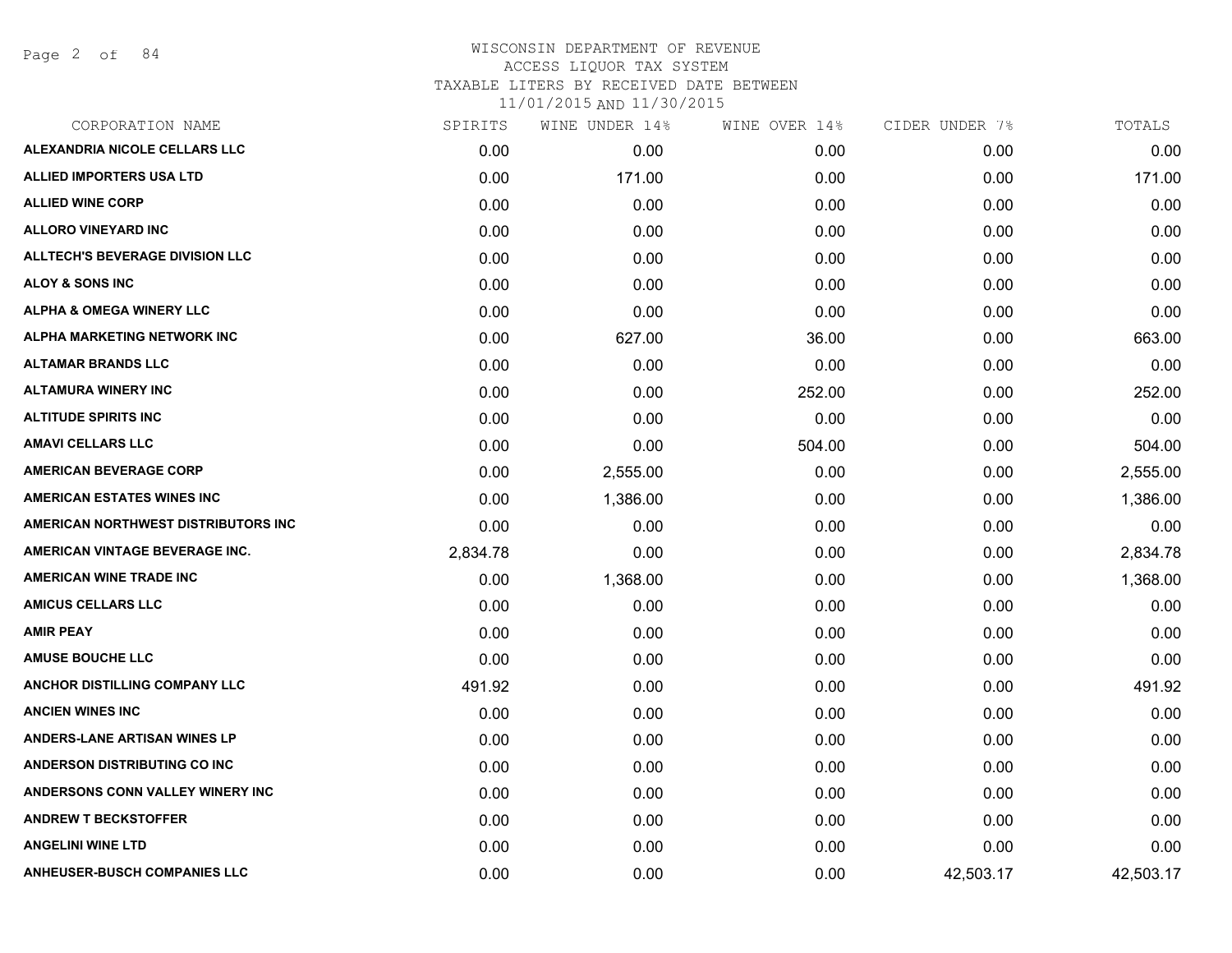Page 3 of 84

# WISCONSIN DEPARTMENT OF REVENUE ACCESS LIQUOR TAX SYSTEM TAXABLE LITERS BY RECEIVED DATE BETWEEN 11/01/2015 AND 11/30/2015

| CORPORATION NAME                                | SPIRITS | WINE UNDER 14% | WINE OVER 14% | CIDER UNDER 7% | TOTALS   |
|-------------------------------------------------|---------|----------------|---------------|----------------|----------|
| <b>ANNE HUBATCH</b>                             | 0.00    | 0.00           | 0.00          | 0.00           | 0.00     |
| <b>ANTHONY BOZZANO</b>                          | 0.00    | 27.00          | 36.00         | 0.00           | 63.00    |
| <b>ANTHONY M TRUCHARD</b>                       | 0.00    | 0.00           | 270.00        | 0.00           | 270.00   |
| ANTHONY ROAD WINE CO INC                        | 0.00    | 0.00           | 0.00          | 0.00           | 0.00     |
| <b>APOSTROPHE BRANDS LLC</b>                    | 378.00  | 0.00           | 0.00          | 0.00           | 378.00   |
| <b>AQUA PUMPKIN INC</b>                         | 0.00    | 0.00           | 0.00          | 0.00           | 0.00     |
| <b>ARBOR VINEYARDS INC</b>                      | 0.00    | 0.00           | 63.00         | 0.00           | 63.00    |
| <b>ARCHANA A DAVE</b>                           | 0.00    | 0.00           | 0.00          | 0.00           | 0.00     |
| <b>ARCHANGEL INVESTMENTS LLC</b>                | 0.00    | 0.00           | 15.00         | 0.00           | 15.00    |
| <b>AREL GROUP WINE &amp; SPIRITS INC</b>        | 0.00    | 252.00         | 0.00          | 0.00           | 252.00   |
| <b>ARETE WINES LLC</b>                          | 0.00    | 0.00           | 0.00          | 0.00           | 0.00     |
| <b>ARIETTA INC</b>                              | 0.00    | 0.00           | 0.00          | 0.00           | 0.00     |
| <b>ARMIDA WINERY INC</b>                        | 0.00    | 0.00           | 0.00          | 0.00           | 0.00     |
| <b>ARNOT-ROBERTS LLC</b>                        | 0.00    | 0.00           | 270.00        | 0.00           | 270.00   |
| <b>ARTISANAL IMPORTS INC</b>                    | 13.50   | 21.00          | 0.00          | 156.00         | 190.50   |
| <b>ASCENT WINES INC</b>                         | 0.00    | 504.00         | 0.00          | 0.00           | 504.00   |
| <b>ASSOCIATED BREWING COMPANY</b>               | 0.00    | 0.00           | 0.00          | 0.00           | 0.00     |
| <b>ASV WINES INC</b>                            | 0.00    | 2,637.00       | 0.00          | 0.00           | 2,637.00 |
| <b>ATHENEE IMPORTERS &amp; DISTRIBUTORS LTD</b> | 0.00    | 144.00         | 31.50         | 0.00           | 175.50   |
| <b>AUGUST WINE GROUP LLC</b>                    | 0.00    | 1,219.50       | 0.00          | 0.00           | 1,219.50 |
| <b>AUSTRAL WINES LLC</b>                        | 0.00    | 0.00           | 0.00          | 0.00           | 0.00     |
| <b>AV BRANDS INC</b>                            | 549.00  | 4,396.50       | 1,737.00      | 0.00           | 6,682.50 |
| <b>AVV WINERY CO LLC</b>                        | 0.00    | 0.00           | 855.00        | 0.00           | 855.00   |
| AW DIRECT INC                                   | 0.00    | 867.00         | 126.00        | 0.00           | 993.00   |
| <b>AXIOS INC</b>                                | 0.00    | 0.00           | 0.00          | 0.00           | 0.00     |
| <b>B &amp; I OVERSEAS TRADING INC</b>           | 0.00    | 0.00           | 0.00          | 0.00           | 0.00     |
| <b>B R COHN WINERY INC</b>                      | 0.00    | 0.00           | 0.00          | 0.00           | 0.00     |
| <b>B UNITED INTERNATIONAL INC</b>               | 0.00    | 96.15          | 193.84        | 113.23         | 403.22   |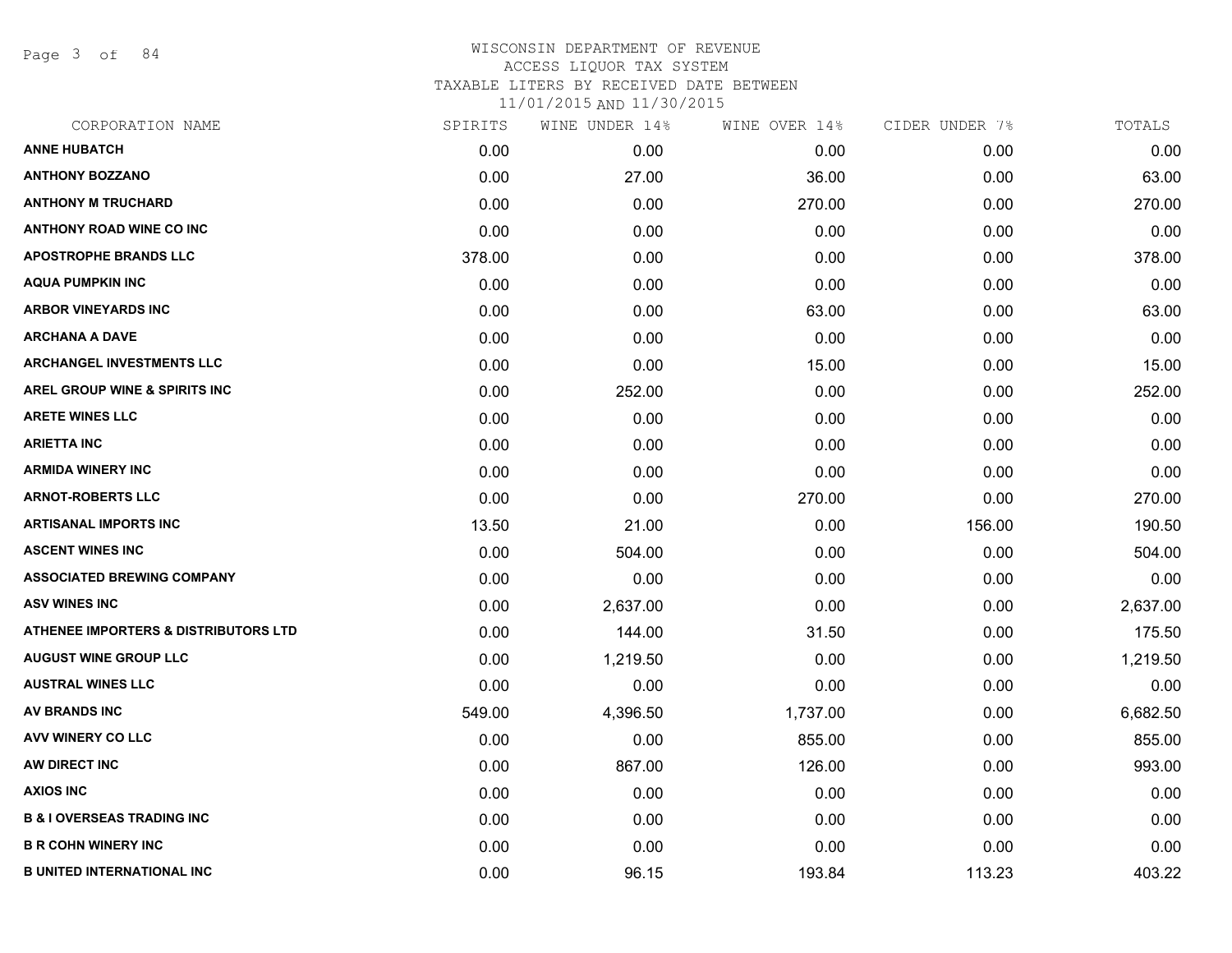Page 4 of 84

# WISCONSIN DEPARTMENT OF REVENUE

ACCESS LIQUOR TAX SYSTEM

TAXABLE LITERS BY RECEIVED DATE BETWEEN

| CORPORATION NAME                           | SPIRITS    | WINE UNDER 14% | WINE OVER 14% | CIDER UNDER 7% | TOTALS     |
|--------------------------------------------|------------|----------------|---------------|----------------|------------|
| <b>B. NEKTAR LLC</b>                       | 0.00       | 105.44         | 0.00          | 0.00           | 105.44     |
| <b>BACARDI USA INC</b>                     | 215,211.60 | 2,581.36       | 988.50        | 0.00           | 218,781.46 |
| <b>BACCHUS TECHNOLOGIES LLC</b>            | 0.00       | 414.00         | 90.00         | 0.00           | 504.00     |
| <b>BACIO DIVINO CELLARS LLC</b>            | 0.00       | 0.00           | 0.00          | 0.00           | 0.00       |
| <b>BADGER MOUNTAIN INC</b>                 | 0.00       | 692.97         | 0.00          | 0.00           | 692.97     |
| <b>BAJA WINES LLC</b>                      | 0.00       | 0.00           | 0.00          | 0.00           | 0.00       |
| <b>BALCONES DISTILLING LLC</b>             | 0.00       | 0.00           | 0.00          | 0.00           | 0.00       |
| <b>BALIUS CELLARS LLC</b>                  | 0.00       | 0.00           | 0.00          | 0.00           | 0.00       |
| <b>BALLAST POINT SPIRITS LLC</b>           | 47.55      | 0.00           | 0.00          | 0.00           | 47.55      |
| <b>BANFI PRODUCTS CORPORATION</b>          | 27.00      | 7,639.50       | 135.00        | 0.00           | 7,801.50   |
| <b>BANSHEE WINES LLC</b>                   | 0.00       | 631.50         | 451.50        | 0.00           | 1,083.00   |
| <b>BANVILLE &amp; JONES WINE MERCHANTS</b> | 0.00       | 774.00         | 0.00          | 0.00           | 774.00     |
| <b>BANZAI BEVERAGE CORPORATION</b>         | 0.00       | 0.00           | 0.00          | 0.00           | 0.00       |
| <b>BARGETTOS SANTA CRUZ WINERY INC</b>     | 0.00       | 0.00           | 0.00          | 0.00           | 0.00       |
| <b>BARLOW VINEYARDS LLC</b>                | 0.00       | 0.00           | 0.00          | 0.00           | 0.00       |
| <b>BARNARD GRIFFIN INC</b>                 | 0.00       | 0.00           | 0.00          | 0.00           | 0.00       |
| <b>BARNETT VINEYARDS LP</b>                | 0.00       | 0.00           | 0.00          | 0.00           | 0.00       |
| <b>BATCH 206 DISTILLERY LLC</b>            | 139.50     | 0.00           | 0.00          | 0.00           | 139.50     |
| <b>BAUM WINE IMPORTS INC</b>               | 0.00       | 6,291.80       | 383.50        | 0.00           | 6,675.30   |
| <b>BAVARIAN LION WINERY LLC</b>            | 0.00       | 0.00           | 0.00          | 0.00           | 0.00       |
| <b>BAYWOOD CELLARS INC</b>                 | 0.00       | 0.00           | 0.00          | 0.00           | 0.00       |
| <b>BCTLD LLC</b>                           | 0.00       | 0.00           | 0.00          | 0.00           | 0.00       |
| <b>BEATBOX BEVERAGES LLC</b>               | 0.00       | 0.00           | 0.00          | 0.00           | 0.00       |
| <b>BEATBOX BEVERAGES LLC</b>               | 0.00       | 0.00           | 0.00          | 0.00           | 0.00       |
| <b>BEAUX FRERES LLC</b>                    | 0.00       | 0.00           | 0.00          | 0.00           | 0.00       |
| <b>BEDFORD BRANDS LTD</b>                  | 0.00       | 939.00         | 0.00          | 0.00           | 939.00     |
| <b>BENDISTILLERY INC</b>                   | 0.00       | 0.00           | 0.00          | 0.00           | 0.00       |
| <b>BENESSERE VINEYARDS LTD</b>             | 0.00       | 0.00           | 0.00          | 0.00           | 0.00       |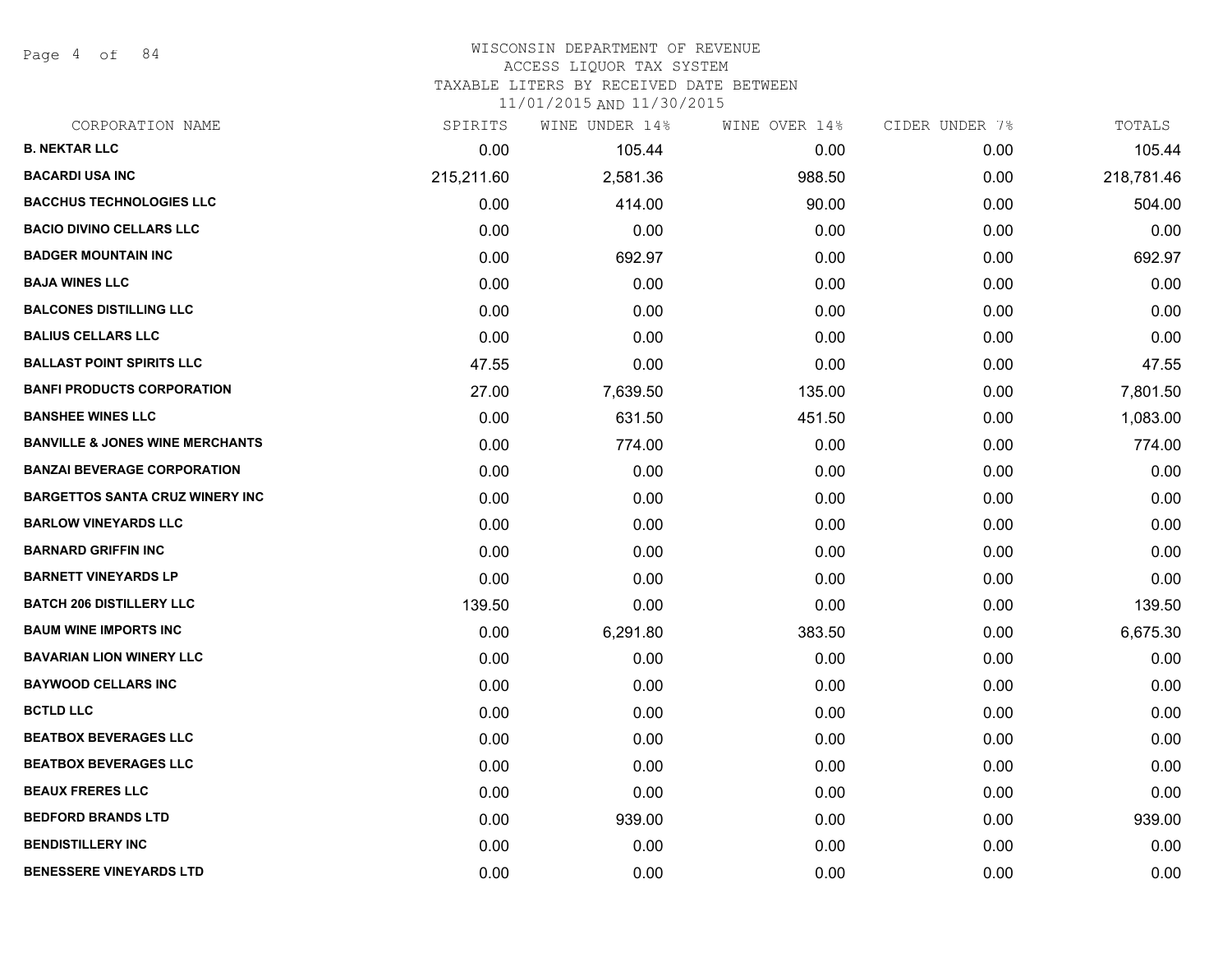Page 5 of 84

# WISCONSIN DEPARTMENT OF REVENUE ACCESS LIQUOR TAX SYSTEM TAXABLE LITERS BY RECEIVED DATE BETWEEN

| CORPORATION NAME                                | SPIRITS | WINE UNDER 14% | WINE OVER 14% | CIDER UNDER 7% | TOTALS    |
|-------------------------------------------------|---------|----------------|---------------|----------------|-----------|
| <b>BENNETT LANE WINERY LLC</b>                  | 0.00    | 0.00           | 0.00          | 0.00           | 0.00      |
| <b>BENOVIA WINERY LLC</b>                       | 0.00    | 0.00           | 0.00          | 0.00           | 0.00      |
| <b>BENTON-LANE LLC</b>                          | 0.00    | 423.00         | 0.00          | 0.00           | 423.00    |
| <b>BERGSTROM WINES LLC</b>                      | 0.00    | 189.00         | 0.00          | 0.00           | 189.00    |
| <b>BERNARDUS LLC</b>                            | 0.00    | 0.00           | 0.00          | 0.00           | 0.00      |
| BETHEL HEIGHTS VINEYARD INC                     | 0.00    | 0.00           | 0.00          | 0.00           | 0.00      |
| BETTER BRANDS BEV CO LLC                        | 0.00    | 0.00           | 0.00          | 0.00           | 0.00      |
| BETTER BRANDS INTERNATIONAL                     | 0.00    | 99.00          | 348.00        | 0.00           | 447.00    |
| <b>BETZ CELLARS LLC</b>                         | 0.00    | 0.00           | 21.38         | 0.00           | 21.38     |
| <b>BF ACQUISITION LTD</b>                       | 0.00    | 0.00           | 0.00          | 0.00           | 0.00      |
| <b>BGA INTERNATIONAL USA INC</b>                | 0.00    | 0.00           | 0.00          | 0.00           | 0.00      |
| <b>BIAGIO CRU &amp; ESTATE WINES LLC</b>        | 0.00    | 180.00         | 0.00          | 0.00           | 180.00    |
| BIEN NACIDO VINEYARDS OF RANCHO TEPUSQUET<br>LP | 0.00    | 0.00           | 0.00          | 0.00           | 0.00      |
| <b>BILTMORE ESTATE WINE COMPANY</b>             | 0.00    | 0.00           | 0.00          | 0.00           | 0.00      |
| <b>BLACK ROCK SPIRITS LLC</b>                   | 126.00  | 0.00           | 0.00          | 0.00           | 126.00    |
| <b>BLACKBIRD VINEYARDS LLC</b>                  | 0.00    | 0.00           | 279.00        | 0.00           | 279.00    |
| <b>BLACKBURN ENTERPRISES LLC</b>                | 0.00    | 27.00          | 351.00        | 0.00           | 378.00    |
| <b>BLAUM BROS DISTILLING CO LLC</b>             | 0.00    | 0.00           | 0.00          | 0.00           | 0.00      |
| BLUE RIDGE DISTILLING CO INC                    | 0.00    | 0.00           | 0.00          | 0.00           | 0.00      |
| <b>BLUE SKY VINTNERS LLC</b>                    | 0.00    | 0.00           | 0.00          | 0.00           | 0.00      |
| <b>BNA WINE GROUP LLC</b>                       | 0.00    | 0.00           | 0.00          | 0.00           | 0.00      |
| <b>BNP DISTRIBUTING CO INC</b>                  | 0.00    | 0.00           | 0.00          | 0.00           | 0.00      |
| <b>BOB C BEVERAGES LLC</b>                      | 0.00    | 0.00           | 0.00          | 0.00           | 0.00      |
| <b>BOEGER WINERY INC</b>                        | 0.00    | 0.00           | 0.00          | 0.00           | 0.00      |
| <b>BOGLE VINEYARDS INC</b>                      | 0.00    | 13,608.00      | 1,008.00      | 0.00           | 14,616.00 |
| <b>BONANNO VINTNERS LLC</b>                     | 0.00    | 0.00           | 0.00          | 0.00           | 0.00      |
| <b>BONNY DOON WINERY INC</b>                    | 0.00    | 248.00         | 0.00          | 0.00           | 248.00    |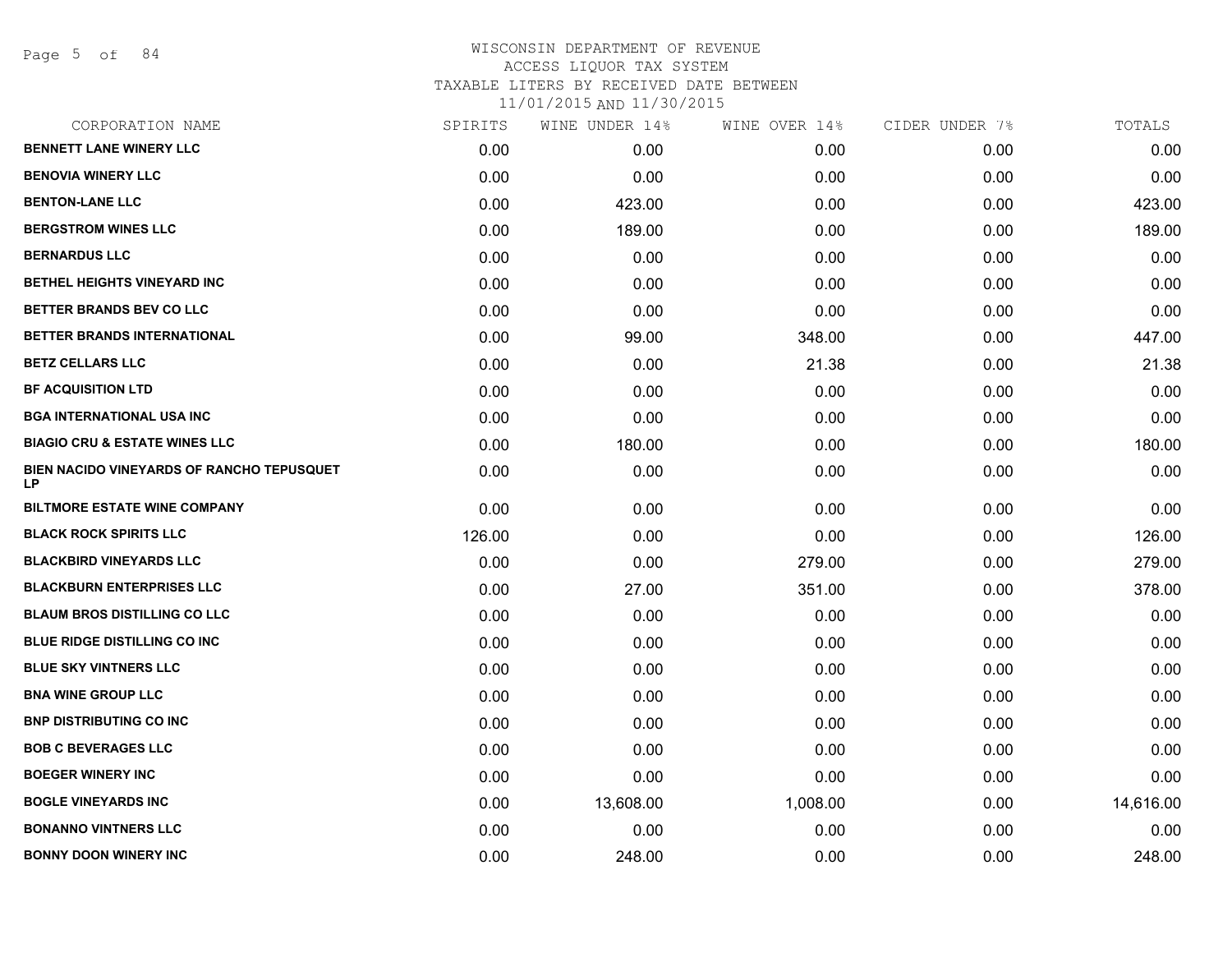## WISCONSIN DEPARTMENT OF REVENUE ACCESS LIQUOR TAX SYSTEM TAXABLE LITERS BY RECEIVED DATE BETWEEN 11/01/2015 AND 11/30/2015

| CORPORATION NAME                               | SPIRITS    | WINE UNDER 14% | WINE OVER 14% | CIDER UNDER 7% | TOTALS     |
|------------------------------------------------|------------|----------------|---------------|----------------|------------|
| <b>BOSTON BEER CORPORATION</b>                 | 0.00       | 0.00           | 0.00          | 165,940.46     | 165,940.46 |
| <b>BOUCHAINE VINEYARDS INC</b>                 | 0.00       | 0.00           | 0.00          | 0.00           | 0.00       |
| <b>BOUTINOT USA INC</b>                        | 0.00       | 0.00           | 0.00          | 0.00           | 0.00       |
| <b>BRASSFIELD ESTATE WINERY LLC</b>            | 0.00       | 90.00          | 252.00        | 0.00           | 342.00     |
| <b>BRAZOS WINE IMPORTS LLC</b>                 | 0.00       | 752.25         | 0.00          | 0.00           | 752.25     |
| <b>BREWER-CLIFTON LLC</b>                      | 0.00       | 0.00           | 0.00          | 0.00           | 0.00       |
| <b>BRIAN PEARSON</b>                           | 0.00       | 0.00           | 0.00          | 0.00           | 0.00       |
| <b>BRIDGEVIEW VINEYARDS INC</b>                | 0.00       | 801.00         | 0.00          | 0.00           | 801.00     |
| <b>BRIGGS HILL INVESTMENTS</b>                 | 0.00       | 0.00           | 0.00          | 0.00           | 0.00       |
| <b>BROADBENT SELECTIONS INC</b>                | 0.00       | 589.50         | 652.50        | 0.00           | 1,242.00   |
| <b>BRONCO WINE COMPANY</b>                     | 0.00       | 111,393.03     | 675.00        | 0.00           | 112,068.03 |
| <b>BROTHERS INTERNATIONAL FOOD CORPORATION</b> | 0.00       | 0.00           | 0.00          | 0.00           | 0.00       |
| <b>BROVO SPIRITS LLC</b>                       | 0.00       | 0.00           | 0.00          | 0.00           | 0.00       |
| <b>BROWN-FORMAN CORPORATION</b>                | 402,865.20 | 22,826.82      | 5,544.00      | 0.00           | 431,236.02 |
| <b>BRUTOCAO CELLARS LP</b>                     | 0.00       | 0.00           | 0.00          | 0.00           | 0.00       |
| <b>BUEHLER VINEYARDS INC</b>                   | 0.00       | 333.00         | 369.00        | 0.00           | 702.00     |
| <b>BULGARIAN MASTER VINTNERS LLC</b>           | 0.00       | 126.00         | 0.00          | 0.00           | 126.00     |
| <b>BULLY HILL VINEYARDS INC</b>                | 0.00       | 0.00           | 0.00          | 0.00           | 0.00       |
| <b>BUONA VITA LLC</b>                          | 0.00       | 0.00           | 0.00          | 0.00           | 0.00       |
| <b>BURGESS CELLARS INC</b>                     | 0.00       | 0.00           | 0.00          | 0.00           | 0.00       |
| <b>BUZZBALLZ LLC</b>                           | 0.00       | 0.00           | 0.00          | 0.00           | 0.00       |
| <b>BYRON T DOOLEY</b>                          | 0.00       | 0.00           | 0.00          | 0.00           | 0.00       |
| <b>C &amp; C WINE SERVICES INC</b>             | 0.00       | 0.00           | 252.00        | 0.00           | 252.00     |
| <b>C MONDAVI &amp; SONS</b>                    | 0.00       | 22,851.00      | 837.00        | 0.00           | 23,688.00  |
| <b>CA'MOMI WINERY LLC</b>                      | 0.00       | 684.00         | 0.00          | 0.00           | 684.00     |
| <b>CABERNET CORP</b>                           | 0.00       | 2,038.50       | 45.00         | 0.00           | 2,083.50   |
| <b>CAIN CELLARS INC</b>                        | 0.00       | 0.00           | 0.00          | 0.00           | 0.00       |
| <b>CAL VIN ENTERPRISES CORPORATION</b>         | 0.00       | 0.00           | 0.00          | 0.00           | 0.00       |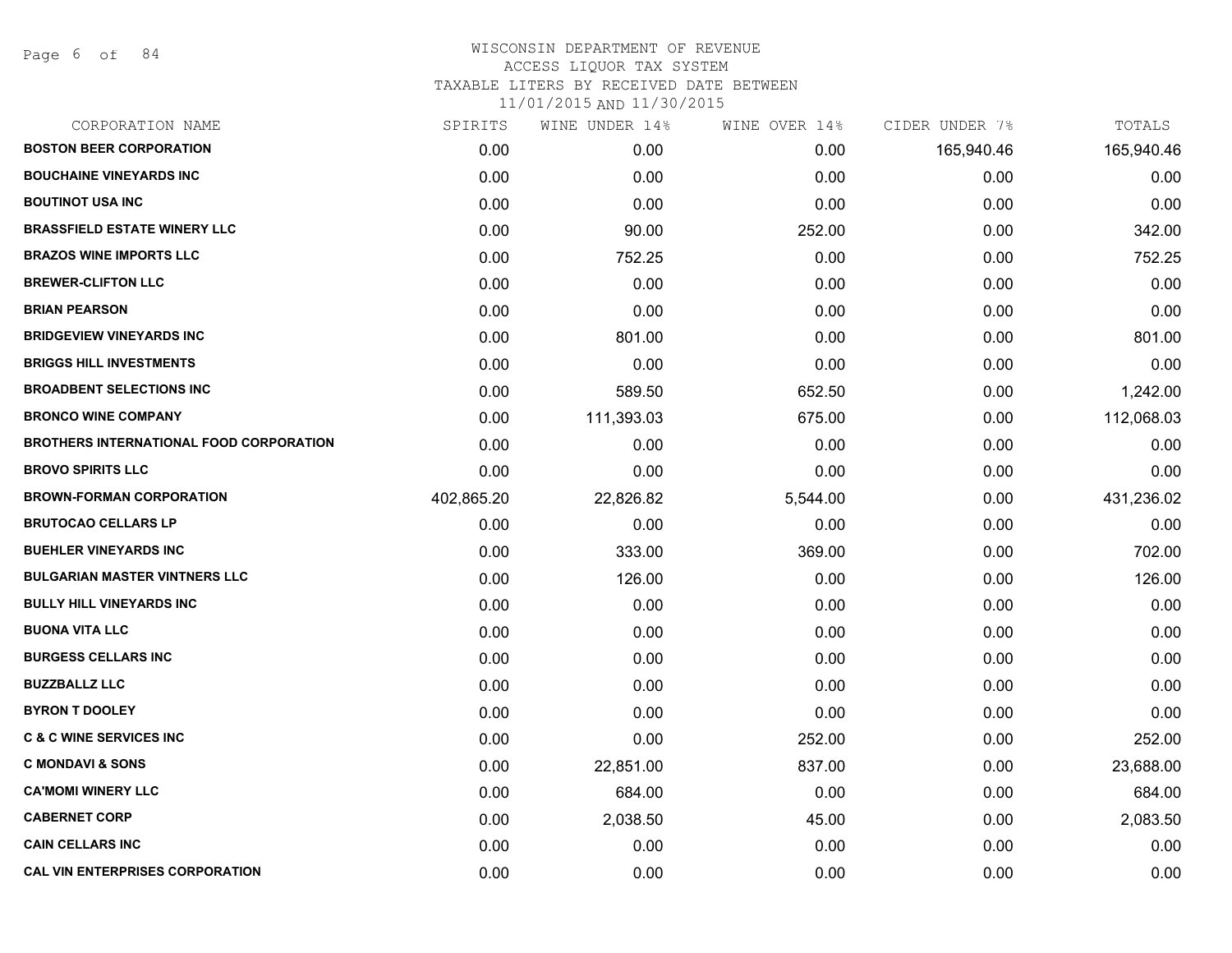Page 7 of 84

# WISCONSIN DEPARTMENT OF REVENUE ACCESS LIQUOR TAX SYSTEM TAXABLE LITERS BY RECEIVED DATE BETWEEN 11/01/2015 AND 11/30/2015

| CORPORATION NAME                            | SPIRITS  | WINE UNDER 14% | WINE OVER 14% | CIDER UNDER 7% | TOTALS   |
|---------------------------------------------|----------|----------------|---------------|----------------|----------|
| <b>CALCAREOUS VINEYARD LLC</b>              | 0.00     | 0.00           | 0.00          | 0.00           | 0.00     |
| <b>CALERA WINE COMPANY LP</b>               | 0.00     | 0.00           | 57.06         | 0.00           | 57.06    |
| <b>CALIFORNIA CIDER COMPANY</b>             | 0.00     | 0.00           | 0.00          | 0.00           | 0.00     |
| <b>CALIFORNIA NATURAL PRODUCTS INC</b>      | 0.00     | 0.00           | 0.00          | 0.00           | 0.00     |
| <b>CALIFORNIA VINEYARDS INC</b>             | 0.00     | 0.00           | 0.00          | 0.00           | 0.00     |
| <b>CALISTOGA PARTNERS LP</b>                | 0.00     | 0.00           | 0.00          | 0.00           | 0.00     |
| <b>CALLUNA VINEYARDS LLC</b>                | 0.00     | 0.00           | 126.00        | 0.00           | 126.00   |
| <b>CAMARDA CORP</b>                         | 0.00     | 0.00           | 0.00          | 0.00           | 0.00     |
| <b>CANNON RIVER WINERY LLC</b>              | 0.00     | 0.00           | 0.00          | 0.00           | 0.00     |
| <b>CANNON WINES LIMITED</b>                 | 0.00     | 0.00           | 0.00          | 0.00           | 0.00     |
| <b>CAPE CLASSICS INC</b>                    | 0.00     | 3,051.00       | 1,269.00      | 0.00           | 4,320.00 |
| <b>CARDWELL HILL CELLARS LLC</b>            | 0.00     | 436.50         | 0.00          | 0.00           | 436.50   |
| <b>CARIBBEAN DISTILLERS LLC</b>             | 0.00     | 0.00           | 0.00          | 0.00           | 0.00     |
| <b>CARIBBEAN SPIRITS INC</b>                | 360.00   | 0.00           | 0.00          | 0.00           | 360.00   |
| <b>CARL JEPPSON COMPANY</b>                 | 216.00   | 0.00           | 0.00          | 0.00           | 216.00   |
| <b>CARL THOMA</b>                           | 0.00     | 126.00         | 288.00        | 0.00           | 414.00   |
| <b>CARLSON VINEYARDS INC</b>                | 0.00     | 0.00           | 0.00          | 0.00           | 0.00     |
| <b>CAROLE MINOGUE</b>                       | 0.00     | 0.00           | 0.00          | 0.00           | 0.00     |
| <b>CAROLINA DISTRIBUTION LLC</b>            | 0.00     | 0.00           | 0.00          | 0.00           | 0.00     |
| <b>CARRIAGE HOUSE IMPORTS, LTD.</b>         | 0.00     | 0.00           | 0.00          | 0.00           | 0.00     |
| <b>CASTLE BRANDS USA CORP</b>               | 2,596.50 | 0.00           | 0.00          | 0.00           | 2,596.50 |
| <b>CASTORO CELLARS</b>                      | 0.00     | 225.00         | 27.00         | 0.00           | 252.00   |
| <b>CEDAR KNOLL VINEYARDS INC</b>            | 0.00     | 0.00           | 0.00          | 0.00           | 0.00     |
| <b>CELEBRATION DISTILLATION CORPORATION</b> | 0.00     | 0.00           | 0.00          | 0.00           | 0.00     |
| <b>CELLAR DOOR SELECTIONS LLC</b>           | 0.00     | 0.00           | 0.00          | 0.00           | 0.00     |
| <b>CELLARS INTERNATIONAL INC</b>            | 0.00     | 0.00           | 0.00          | 0.00           | 0.00     |
| <b>CELLO VIA INC</b>                        | 135.00   | 0.00           | 0.00          | 0.00           | 135.00   |
| <b>CHAPPELLET WINERY INC</b>                | 0.00     | 0.00           | 513.00        | 0.00           | 513.00   |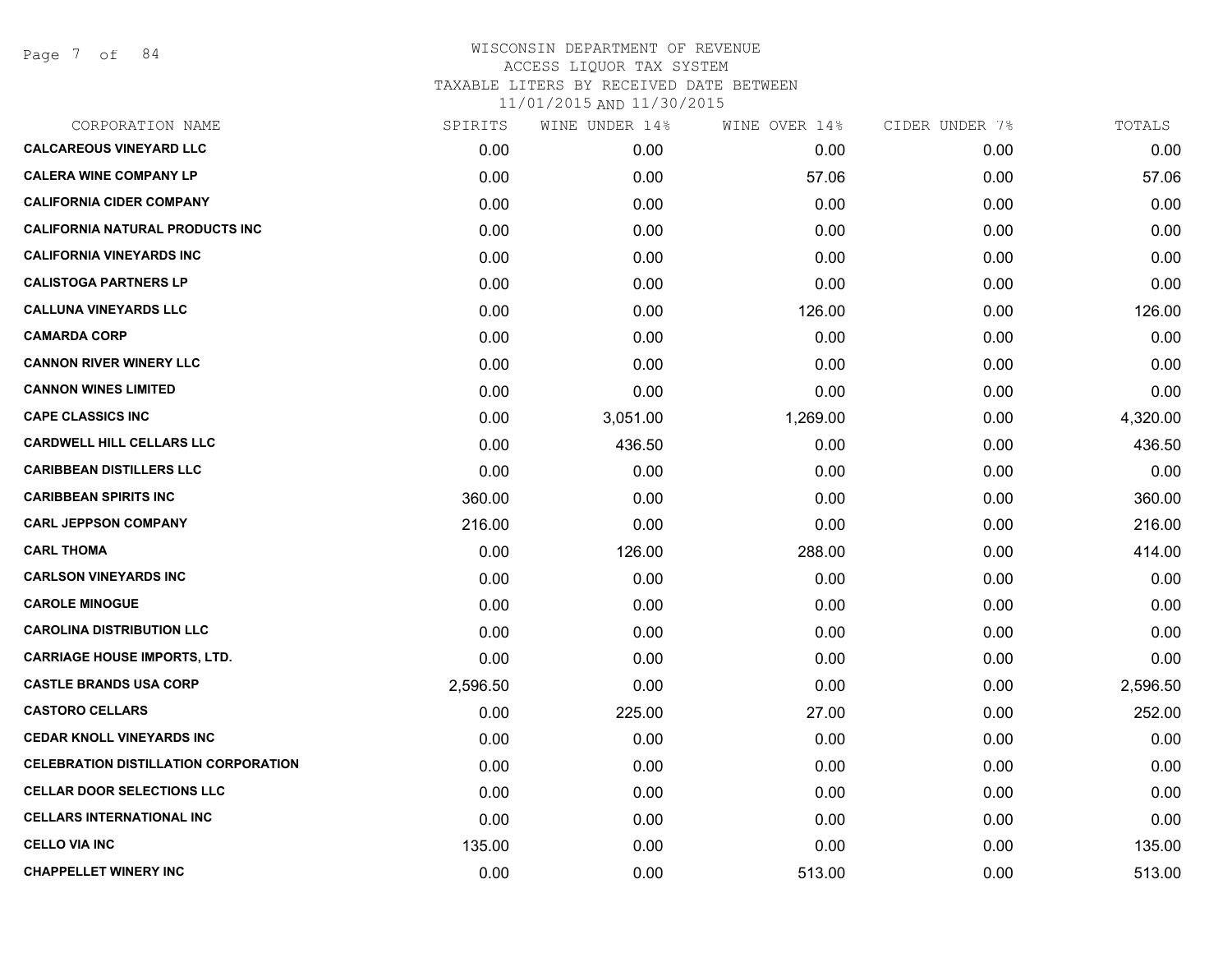Page 8 of 84

# WISCONSIN DEPARTMENT OF REVENUE ACCESS LIQUOR TAX SYSTEM TAXABLE LITERS BY RECEIVED DATE BETWEEN

| CORPORATION NAME                      | SPIRITS   | WINE UNDER 14% | WINE OVER 14% | CIDER UNDER 7% | TOTALS    |
|---------------------------------------|-----------|----------------|---------------|----------------|-----------|
| <b>CHAPTER 24 VINEYARDS LLC</b>       | 0.00      | 0.00           | 0.00          | 0.00           | 0.00      |
| <b>CHARBAUT AMERICA INC</b>           | 0.00      | 417.00         | 0.00          | 0.00           | 417.00    |
| <b>CHARLES &amp; MARTHA BARRA</b>     | 0.00      | 66.57          | 0.00          | 0.00           | 66.57     |
| <b>CHARLES JACQUIN ET CIE INC</b>     | 14,711.62 | 0.00           | 148.50        | 0.00           | 14,860.12 |
| <b>CHARLES NEAL SELECTIONS INC</b>    | 61.00     | 378.00         | 9.00          | 0.00           | 448.00    |
| <b>CHARLES REININGER LLC</b>          | 0.00      | 0.00           | 0.00          | 0.00           | 0.00      |
| <b>CHATEAU BARNABY LLC</b>            | 0.00      | 171.00         | 0.00          | 0.00           | 171.00    |
| <b>CHATEAU DIANA LLC</b>              | 0.00      | 504.00         | 0.00          | 0.00           | 504.00    |
| <b>CHATHAM IMPORTS INC</b>            | 184.50    | 0.00           | 0.00          | 0.00           | 184.50    |
| <b>CHEHALEM INC</b>                   | 0.00      | 252.00         | 0.00          | 0.00           | 252.00    |
| <b>CHICAGO DISTILLING COMPANY LLC</b> | 0.00      | 0.00           | 0.00          | 0.00           | 0.00      |
| <b>CHOYA UMESHU USA INC</b>           | 0.00      | 0.00           | 132.00        | 0.00           | 132.00    |
| <b>CHRISTIAN P SCHAEFER</b>           | 0.00      | 1,035.00       | 0.00          | 5,740.57       | 6,775.57  |
| <b>CHRISTOPHER FIGGINS</b>            | 0.00      | 0.00           | 0.00          | 0.00           | 0.00      |
| <b>CHRISTOPHER J FLOOD</b>            | 0.00      | 0.00           | 0.00          | 0.00           | 0.00      |
| <b>CHRISTOPHER M JAMES</b>            | 0.00      | 0.00           | 63.00         | 0.00           | 63.00     |
| <b>CHRISTOPHER MICHAEL WINES LLC</b>  | 0.00      | 0.00           | 0.00          | 0.00           | 0.00      |
| <b>CLAAR CELLARS LLC</b>              | 0.00      | 0.00           | 0.00          | 0.00           | 0.00      |
| <b>CLARA STREET COMPANY</b>           | 0.00      | 0.00           | 0.00          | 0.00           | 0.00      |
| <b>CLASSIC WINE IMPORTS INC</b>       | 370.72    | 0.00           | 0.00          | 0.00           | 370.72    |
| <b>CLASSICAL WINES FROM SPAIN LTD</b> | 0.00      | 0.00           | 0.00          | 0.00           | 0.00      |
| <b>CLENDENENLINDQUIST VINTNERS</b>    | 0.00      | 63.00          | 0.00          | 0.00           | 63.00     |
| <b>CLINE CELLARS INC</b>              | 0.00      | 3,024.00       | 2,457.00      | 0.00           | 5,481.00  |
| <b>CLINE SISTERS IMPORTS LLC</b>      | 0.00      | 0.00           | 0.00          | 0.00           | 0.00      |
| <b>CLINT PROPERTIES INC</b>           | 0.00      | 0.00           | 0.00          | 0.00           | 0.00      |
| <b>CLOS DU VAL WINE CO LTD</b>        | 0.00      | 126.00         | 4.50          | 0.00           | 130.50    |
| <b>COCKTAIL CRAFTERS LLC</b>          | 0.00      | 0.00           | 0.00          | 0.00           | 0.00      |
| <b>CODY T WRIGHT</b>                  | 0.00      | 0.00           | 0.00          | 0.00           | 0.00      |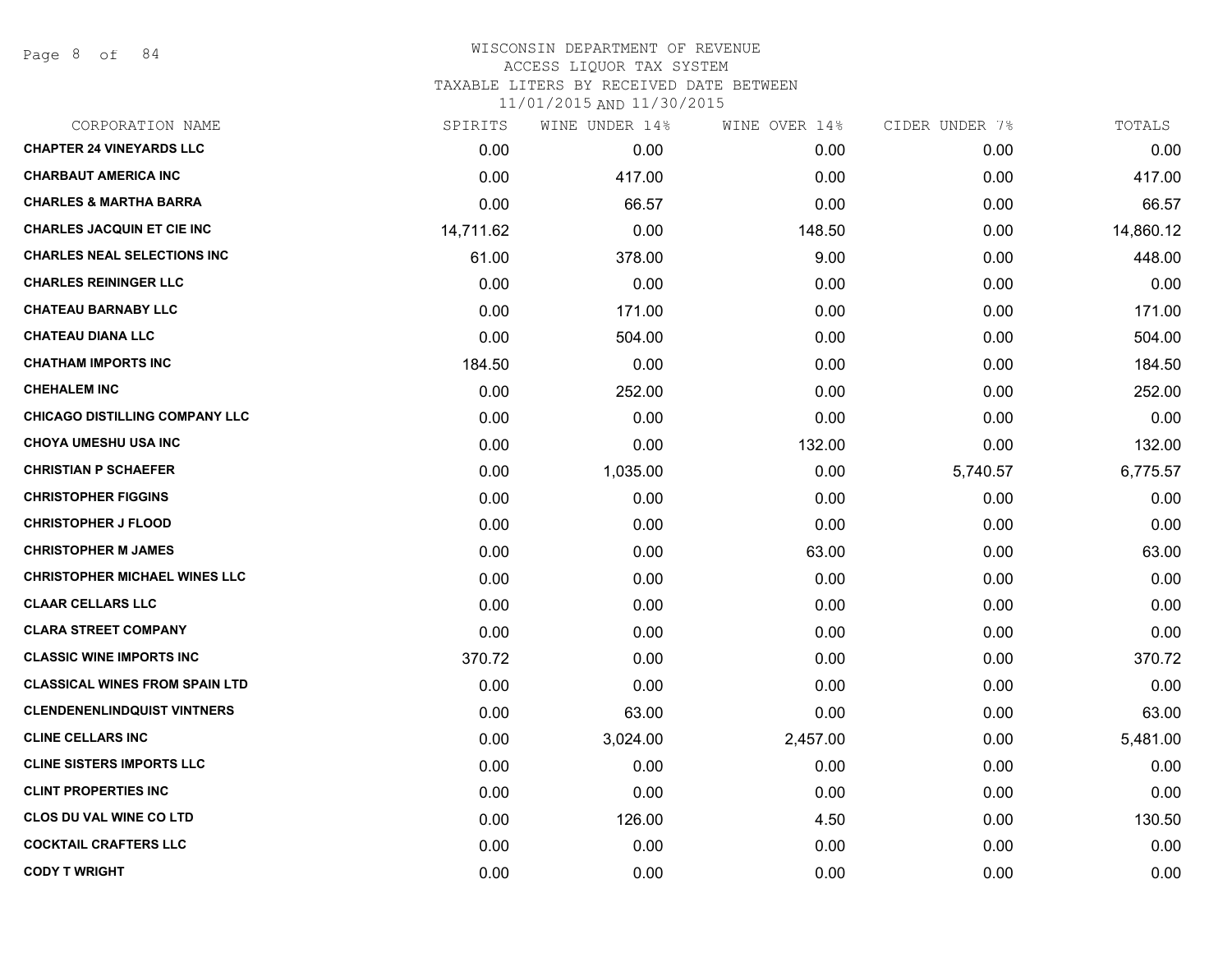Page 9 of 84

# WISCONSIN DEPARTMENT OF REVENUE

# ACCESS LIQUOR TAX SYSTEM

TAXABLE LITERS BY RECEIVED DATE BETWEEN

| CORPORATION NAME                             | SPIRITS    | WINE UNDER 14% | WINE OVER 14% | CIDER UNDER 7% | TOTALS     |
|----------------------------------------------|------------|----------------|---------------|----------------|------------|
| <b>COHO WINES LLC</b>                        | 0.00       | 0.00           | 0.00          | 0.00           | 0.00       |
| <b>COLORADO CIDER COMPANY LLC</b>            | 0.00       | 0.00           | 0.00          | 1,209.00       | 1,209.00   |
| <b>CONSTELLATION BRANDS INC</b>              | 133,617.60 | 488,688.58     | 18,355.31     | 0.00           | 640,661.49 |
| <b>CONWAY VINEYARDS INC</b>                  | 0.00       | 0.00           | 0.00          | 0.00           | 0.00       |
| <b>COPA CACHACA CORPORATION</b>              | 0.00       | 0.00           | 0.00          | 0.00           | 0.00       |
| <b>COPAIN WINE CELLARS LLC</b>               | 0.00       | 527.00         | 0.00          | 0.00           | 527.00     |
| <b>COPPER &amp; KINGS AMERICAN BRANDY CO</b> | 0.00       | 0.00           | 0.00          | 0.00           | 0.00       |
| <b>COPPER CANE LLC</b>                       | 0.00       | 0.00           | 0.00          | 0.00           | 0.00       |
| <b>CORA IMPORTS LTD</b>                      | 24.00      | 0.00           | 17.83         | 0.00           | 41.83      |
| <b>CORDELINA WINE COMPANY LLC</b>            | 0.00       | 0.00           | 0.00          | 0.00           | 0.00       |
| <b>CORK ALLIANCE INC</b>                     | 0.00       | 108.00         | 0.00          | 0.00           | 108.00     |
| <b>CORNER CREEK DISTILLERY CO</b>            | 0.00       | 0.00           | 0.00          | 0.00           | 0.00       |
| <b>CORNERSTONE CELLARS INC</b>               | 0.00       | 0.75           | 8.25          | 0.00           | 9.00       |
| <b>COUP DE FOUDRE LLC</b>                    | 0.00       | 0.00           | 0.00          | 0.00           | 0.00       |
| <b>COURAGEOUS INC</b>                        | 0.00       | 0.00           | 0.00          | 0.00           | 0.00       |
| <b>CRACOVIA BRANDS INC</b>                   | 0.00       | 0.00           | 0.00          | 0.00           | 0.00       |
| <b>CRAIG JAFFURS</b>                         | 0.00       | 21.40          | 11.89         | 0.00           | 33.29      |
| <b>CREATIVE WINE CONCEPTS INC</b>            | 0.00       | 0.00           | 0.00          | 0.00           | 0.00       |
| <b>CREW WINE COMPANY LLC</b>                 | 0.00       | 1,953.00       | 126.00        | 0.00           | 2,079.00   |
| <b>CRIBARI VINEYARDS INC</b>                 | 0.00       | 504.00         | 0.00          | 0.00           | 504.00     |
| <b>CRIMSON WINE GROUP LTD</b>                | 0.00       | 21.00          | 0.00          | 0.00           | 21.00      |
| <b>CRISPIN CIDER COMPANY</b>                 | 0.00       | 0.00           | 0.00          | 0.00           | 0.00       |
| <b>CRISTOM VINEYARDS INC</b>                 | 0.00       | 95.10          | 0.00          | 0.00           | 95.10      |
| <b>CROWLEY WINES LLC</b>                     | 0.00       | 508.70         | 0.00          | 0.00           | 508.70     |
| <b>CROWN POINT WINERY LLC</b>                | 0.00       | 0.00           | 0.00          | 0.00           | 0.00       |
| <b>CROWN VALLEY WINERY INC</b>               | 0.00       | 0.00           | 0.00          | 0.00           | 0.00       |
| <b>CULT OF 8</b>                             | 0.00       | 2,268.00       | 504.00        | 0.00           | 2,772.00   |
| <b>CULTIVATE WINES LLC</b>                   | 0.00       | 171.00         | 0.00          | 0.00           | 171.00     |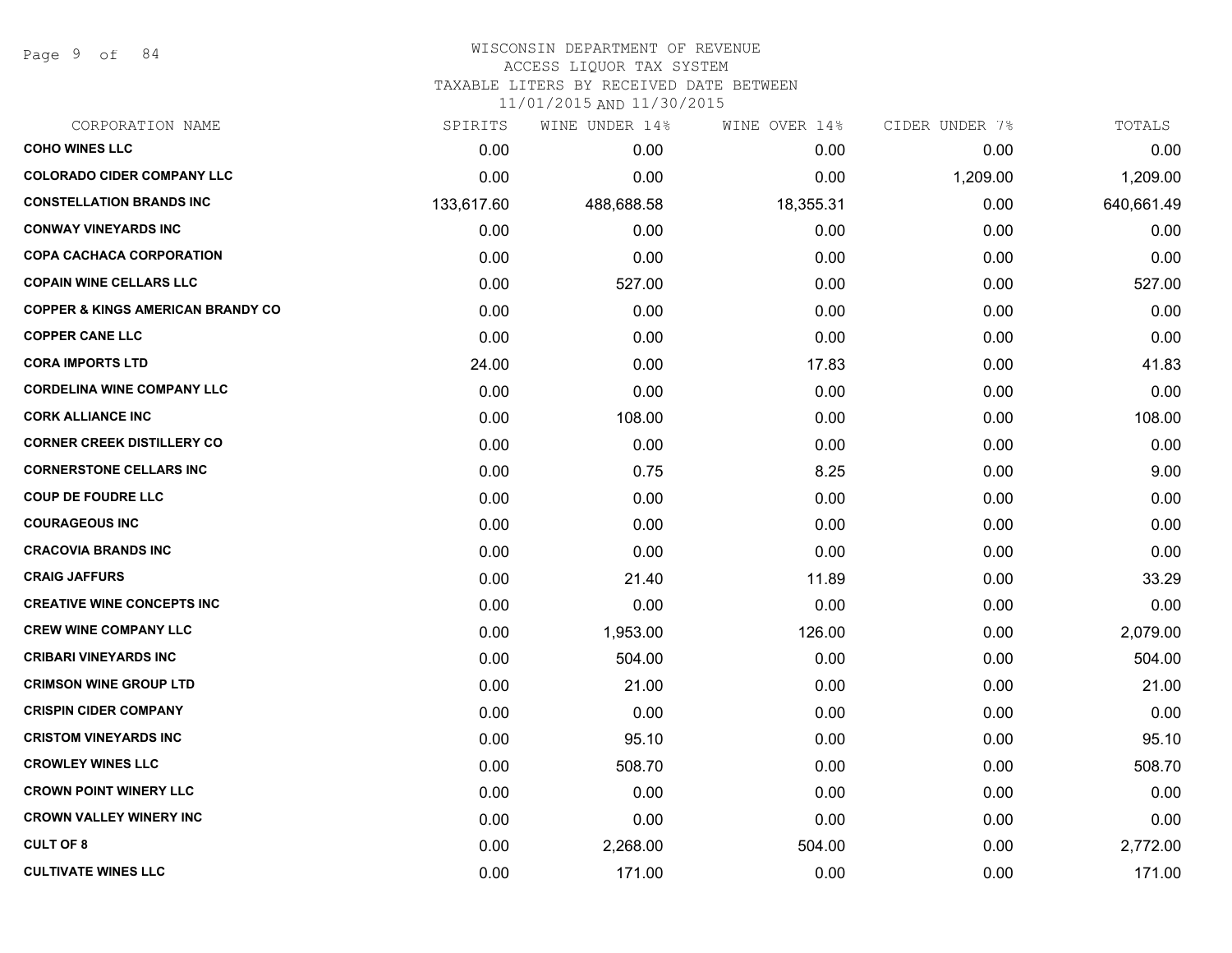Page 10 of 84

# WISCONSIN DEPARTMENT OF REVENUE ACCESS LIQUOR TAX SYSTEM TAXABLE LITERS BY RECEIVED DATE BETWEEN 11/01/2015 AND 11/30/2015

| CORPORATION NAME                     | SPIRITS  | WINE UNDER 14% | WINE OVER 14% | CIDER UNDER 7% | TOTALS     |
|--------------------------------------|----------|----------------|---------------|----------------|------------|
| <b>CURIOUS VINE LLC</b>              | 0.00     | 0.00           | 0.00          | 0.00           | 0.00       |
| <b>CUSHMAN WINERY CORPORATION</b>    | 0.00     | 0.00           | 0.00          | 0.00           | 0.00       |
| <b>CUTLER'S ARTISAN SPIRITS INC</b>  | 0.00     | 0.00           | 0.00          | 0.00           | 0.00       |
| <b>CUVAISON INC</b>                  | 0.00     | 387.00         | 139.50        | 0.00           | 526.50     |
| <b>D &amp; D VINEYARDS INC</b>       | 0.00     | 0.00           | 0.00          | 0.00           | 0.00       |
| <b>D &amp; J F CELLARS INC</b>       | 0.00     | 63.00          | 0.00          | 0.00           | 63.00      |
| <b>D.G.L. DISTRIBUTORS, INC</b>      | 0.00     | 0.00           | 0.00          | 0.00           | 0.00       |
| <b>DAEDALUS CELLARS CO</b>           | 0.00     | 0.00           | 0.00          | 0.00           | 0.00       |
| <b>DAN CAREY</b>                     | 0.00     | 0.00           | 0.00          | 0.00           | 0.00       |
| <b>DANCING COYOTE WINES</b>          | 0.00     | 0.00           | 504.00        | 0.00           | 504.00     |
| <b>DANIEL SCHOENFELD</b>             | 0.00     | 126.00         | 63.00         | 0.00           | 189.00     |
| <b>DAOU VINEYARDS LLC</b>            | 0.00     | 0.00           | 0.00          | 0.00           | 0.00       |
| DAQUINO ITALIAN IMPORTING CO INC     | 0.00     | 0.00           | 0.00          | 0.00           | 0.00       |
| <b>DARIOUSH KHALEDI WINERY LLC</b>   | 0.00     | 0.00           | 85.50         | 0.00           | 85.50      |
| <b>DAVID ARTHUR VINEYARDS LLC</b>    | 0.00     | 0.00           | 0.00          | 0.00           | 0.00       |
| <b>DAVID B POTTER</b>                | 0.00     | 0.00           | 0.00          | 0.00           | 0.00       |
| <b>DAVID N RAYNE</b>                 | 904.50   | 14,967.58      | 549.00        | 0.00           | 16,421.08  |
| <b>DAVID PERKINS</b>                 | 1,881.00 | 0.00           | 0.00          | 0.00           | 1,881.00   |
| <b>DAVID R BARNES</b>                | 0.00     | 9.00           | 54.00         | 0.00           | 63.00      |
| DAVIDS PINOT VINEYARDS INC           | 0.00     | 0.00           | 0.00          | 0.00           | 0.00       |
| <b>DAVIN A SHERWOOD</b>              | 0.00     | 0.00           | 0.00          | 0.00           | 0.00       |
| DE BORTOLI WINES U.S.A., INC.        | 0.00     | 0.00           | 0.00          | 0.00           | 0.00       |
| DE MAISON SELECTIONS INC             | 22.50    | 409.50         | 0.00          | 0.00           | 432.00     |
| <b>DELEGAT USA INC</b>               | 0.00     | 3,087.00       | 0.00          | 0.00           | 3,087.00   |
| <b>DELICATO VINEYARDS INC</b>        | 0.00     | 107,607.00     | 21,780.00     | 0.00           | 129,387.00 |
| <b>DELILLE CELLARS LLC</b>           | 0.00     | 0.00           | 0.00          | 0.00           | 0.00       |
| <b>DEMERARA DISTILLERS (USA) INC</b> | 0.00     | 0.00           | 0.00          | 0.00           | 0.00       |
| <b>DEPARTMENT 28 INC</b>             | 0.00     | 0.00           | 0.00          | 0.00           | 0.00       |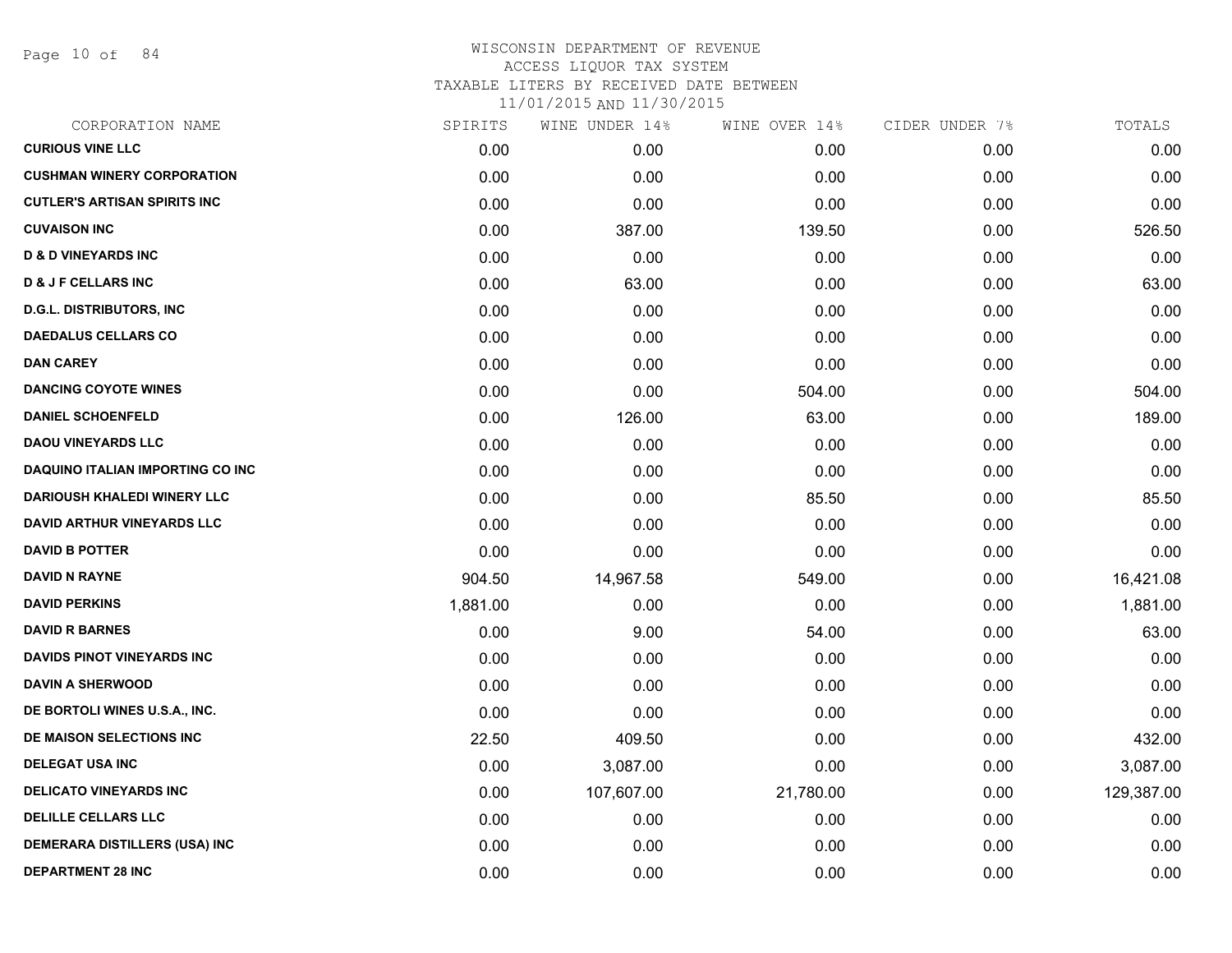# WISCONSIN DEPARTMENT OF REVENUE ACCESS LIQUOR TAX SYSTEM TAXABLE LITERS BY RECEIVED DATE BETWEEN

| CORPORATION NAME                                                         | SPIRITS    | WINE UNDER 14% | WINE OVER 14% | CIDER UNDER 7% | TOTALS     |
|--------------------------------------------------------------------------|------------|----------------|---------------|----------------|------------|
| <b>DEROSE WINERY INC</b>                                                 | 0.00       | 0.00           | 0.00          | 0.00           | 0.00       |
| <b>DERRICK C MANCINI</b>                                                 | 0.00       | 0.00           | 0.00          | 0.00           | 0.00       |
| <b>DIAGEO AMERICAS INC</b>                                               | 864,576.05 | 0.00           | 0.00          | 0.00           | 864,576.05 |
| <b>DIAGEO CHATEAU &amp; ESTATE WINES COMPANY</b>                         | 0.00       | 43,902.00      | 3,915.00      | 0.00           | 47,817.00  |
| <b>DIAMOND IMPORTERS INC</b>                                             | 0.00       | 720.00         | 0.00          | 0.00           | 720.00     |
| <b>DISARONNO INTERNATIONAL LLC</b>                                       | 5,746.50   | 472.50         | 0.00          | 0.00           | 6,219.00   |
| DISTILLERY NO. 209 LTD NAPA CALIFORNIA                                   | 0.00       | 0.00           | 0.00          | 0.00           | 0.00       |
| <b>DIVOT ENTERPRISES LLC</b>                                             | 0.00       | 0.00           | 0.00          | 0.00           | 0.00       |
| DOMAINE DE LA TERRE ROUGE LTD                                            | 0.00       | 0.00           | 252.26        | 0.00           | 252.26     |
| <b>DOMAINE DE MARIA SOTER LLC</b>                                        | 0.00       | 0.00           | 0.00          | 0.00           | 0.00       |
| <b>DOMAINE SELECT WINE ESTATES LLC</b>                                   | 0.00       | 0.00           | 0.00          | 0.00           | 0.00       |
| DOMAINE SERENE VINEYARDS & WINERY INC                                    | 0.00       | 558.00         | 0.00          | 0.00           | 558.00     |
| <b>DOMAINE ST GEORGE</b>                                                 | 0.00       | 0.00           | 0.00          | 0.00           | 0.00       |
| <b>DOMENICO PETRALIA</b>                                                 | 0.00       | 0.00           | 0.00          | 0.00           | 0.00       |
| <b>DON SEBASTIANI &amp; SONS INTERNATIONAL WINE</b><br><b>NEGOCIANTS</b> | 0.00       | 27,432.00      | 630.00        | 0.00           | 28,062.00  |
| <b>DOUBLE DIAMOND DISTILLERY LLC</b>                                     | 0.00       | 0.00           | 0.00          | 0.00           | 0.00       |
| <b>DOUBLE DOWN SPIRITS LLC</b>                                           | 0.00       | 0.00           | 0.00          | 0.00           | 0.00       |
| <b>DOYNA LTD</b>                                                         | 0.00       | 0.00           | 0.00          | 0.00           | 0.00       |
| <b>DREYER WINE LLC</b>                                                   | 0.00       | 0.00           | 0.00          | 0.00           | 0.00       |
| <b>DREYFUS ASHBY INC</b>                                                 | 0.00       | 868.50         | 397.50        | 0.00           | 1,266.00   |
| <b>DRINKS AMERICAS INC</b>                                               | 0.00       | 0.00           | 0.00          | 0.00           | 0.00       |
| DRY CREEK VINEYARD INC                                                   | 0.00       | 1,872.00       | 0.00          | 0.00           | 1,872.00   |
| DRY FLY DISTILLING INC                                                   | 0.00       | 0.00           | 0.00          | 0.00           | 0.00       |
| <b>DUCKHORN WINE COMPANY</b>                                             | 0.00       | 5,508.00       | 1,282.50      | 0.00           | 6,790.50   |
| DUGGANS DISTILLERS PRODUCTS CORPORATION                                  | 13,608.00  | 171.00         | 0.00          | 0.00           | 13,779.00  |
| <b>DUMOL INC</b>                                                         | 0.00       | 0.00           | 0.00          | 0.00           | 0.00       |
| <b>DUNHAM CELLARS LLC</b>                                                | 0.00       | 391.50         | 0.00          | 0.00           | 391.50     |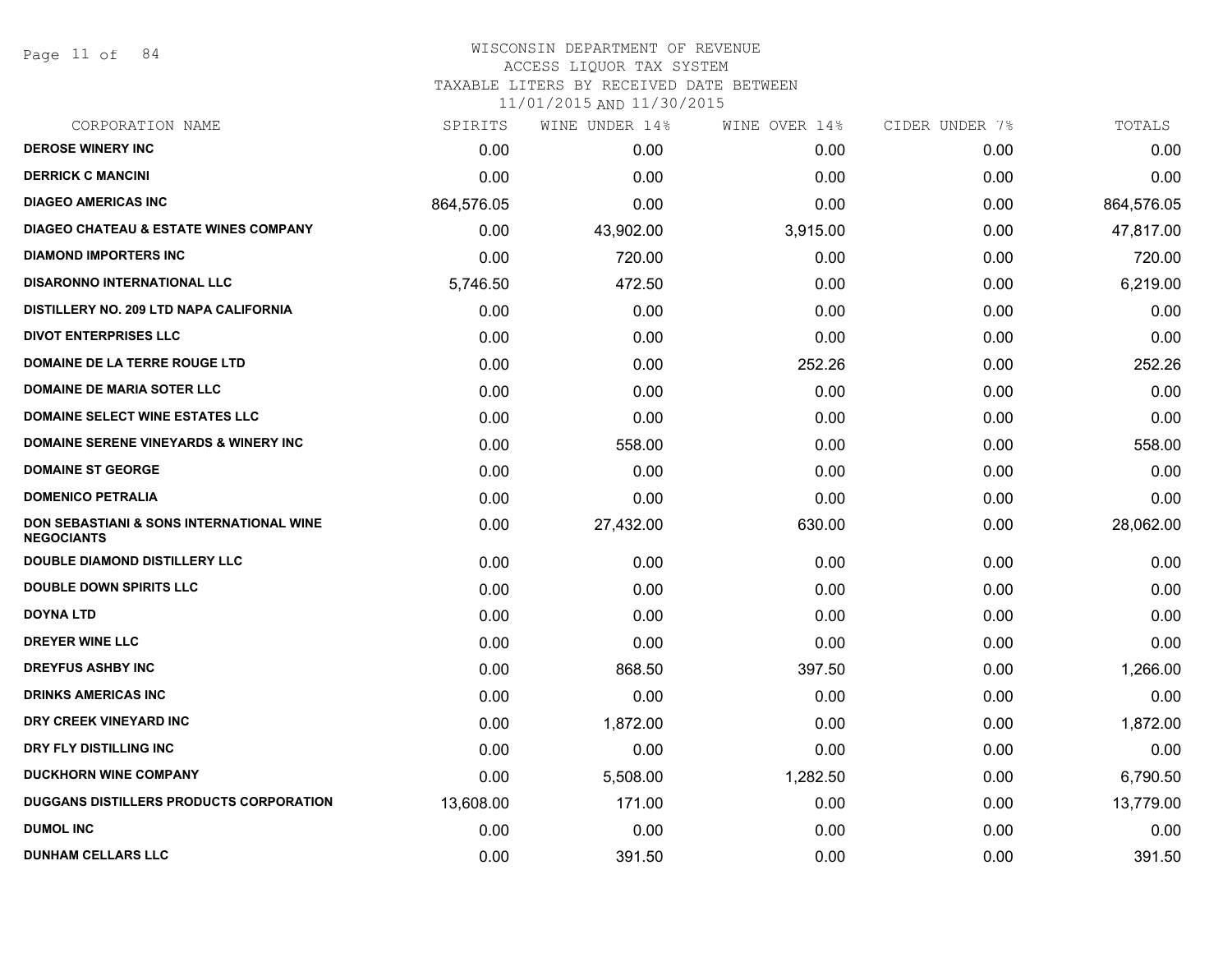Page 12 of 84

## WISCONSIN DEPARTMENT OF REVENUE

#### ACCESS LIQUOR TAX SYSTEM

TAXABLE LITERS BY RECEIVED DATE BETWEEN

| CORPORATION NAME                         | SPIRITS    | WINE UNDER 14% | WINE OVER 14% | CIDER UNDER 7% | TOTALS       |
|------------------------------------------|------------|----------------|---------------|----------------|--------------|
| <b>DUNN VINEYARDS LLC</b>                | 0.00       | 108.00         | 0.00          | 0.00           | 108.00       |
| <b>DUTTON GOLDFIELD WINERY LLC</b>       | 0.00       | 0.00           | 0.00          | 0.00           | 0.00         |
| DV SPIRITS LLC                           | 0.00       | 0.00           | 0.00          | 0.00           | 0.00         |
| <b>E &amp; J GALLO WINERY</b>            | 162,424.20 | 1,067,288.80   | 29,182.50     | 0.00           | 1,258,895.50 |
| <b>EAGLE EYE IMPORTS LLC</b>             | 0.00       | 744.75         | 222.00        | 0.00           | 966.75       |
| <b>EAGLES LANDING WINERY LLC</b>         | 0.00       | 747.75         | 0.00          | 0.00           | 747.75       |
| <b>EASTERN LIQUORS USA INC</b>           | 0.00       | 0.00           | 0.00          | 0.00           | 0.00         |
| <b>EBERLE WINERY LP</b>                  | 0.00       | 0.00           | 90.00         | 0.00           | 90.00        |
| <b>ECLIPSE ASSETS LLC</b>                | 0.00       | 0.00           | 0.00          | 0.00           | 0.00         |
| <b>ECOSUR GROUP LLC</b>                  | 0.00       | 621.00         | 0.00          | 0.00           | 621.00       |
| <b>EGELHOFF WINES INC</b>                | 0.00       | 0.00           | 0.00          | 0.00           | 0.00         |
| EHREN JORDAN WINE CELLARS LLC            | 0.00       | 333.00         | 45.00         | 0.00           | 378.00       |
| <b>EIGHT BOTTLES LLC</b>                 | 0.00       | 68.34          | 0.00          | 0.00           | 68.34        |
| ELK COVE VINEYARDS INC                   | 0.00       | 378.00         | 0.00          | 0.00           | 378.00       |
| <b>ELV HOLDINGS INC</b>                  | 0.00       | 0.00           | 0.00          | 0.00           | 0.00         |
| <b>ELV-OREGON LLC</b>                    | 0.00       | 0.00           | 0.00          | 0.00           | 0.00         |
| <b>ELYSE WINERY LLC</b>                  | 0.00       | 0.00           | 162.00        | 0.00           | 162.00       |
| <b>EMCO CHEMICAL DISTRIBUTORS, INC.</b>  | 0.00       | 0.00           | 0.00          | 0.00           | 0.00         |
| <b>EMPSON USA INC</b>                    | 0.00       | 558.00         | 0.00          | 0.00           | 558.00       |
| <b>ENOS VINEYARDS INC</b>                | 0.00       | 0.00           | 99.86         | 0.00           | 99.86        |
| <b>ENOTEC IMPORTS INC</b>                | 0.00       | 998.87         | 62.98         | 0.00           | 1,061.85     |
| <b>ENOVATION BRANDS INC</b>              | 0.00       | 530.96         | 0.00          | 0.00           | 530.96       |
| <b>EPIC VENTURES INC</b>                 | 22.50      | 126.00         | 63.00         | 0.00           | 211.50       |
| <b>EPICUREAN WINES LLC</b>               | 0.00       | 378.00         | 409.50        | 0.00           | 787.50       |
| <b>ERIC TRUMP WINE MANUFACTURING LLC</b> | 0.00       | 0.00           | 0.00          | 0.00           | 0.00         |
| <b>ERNST A STORM</b>                     | 0.00       | 0.00           | 0.00          | 0.00           | 0.00         |
| <b>ESSER WINES LLC</b>                   | 0.00       | 0.00           | 0.00          | 0.00           | 0.00         |
| <b>EUGENE WINE CELLARS LLC</b>           | 0.00       | 0.00           | 0.00          | 0.00           | 0.00         |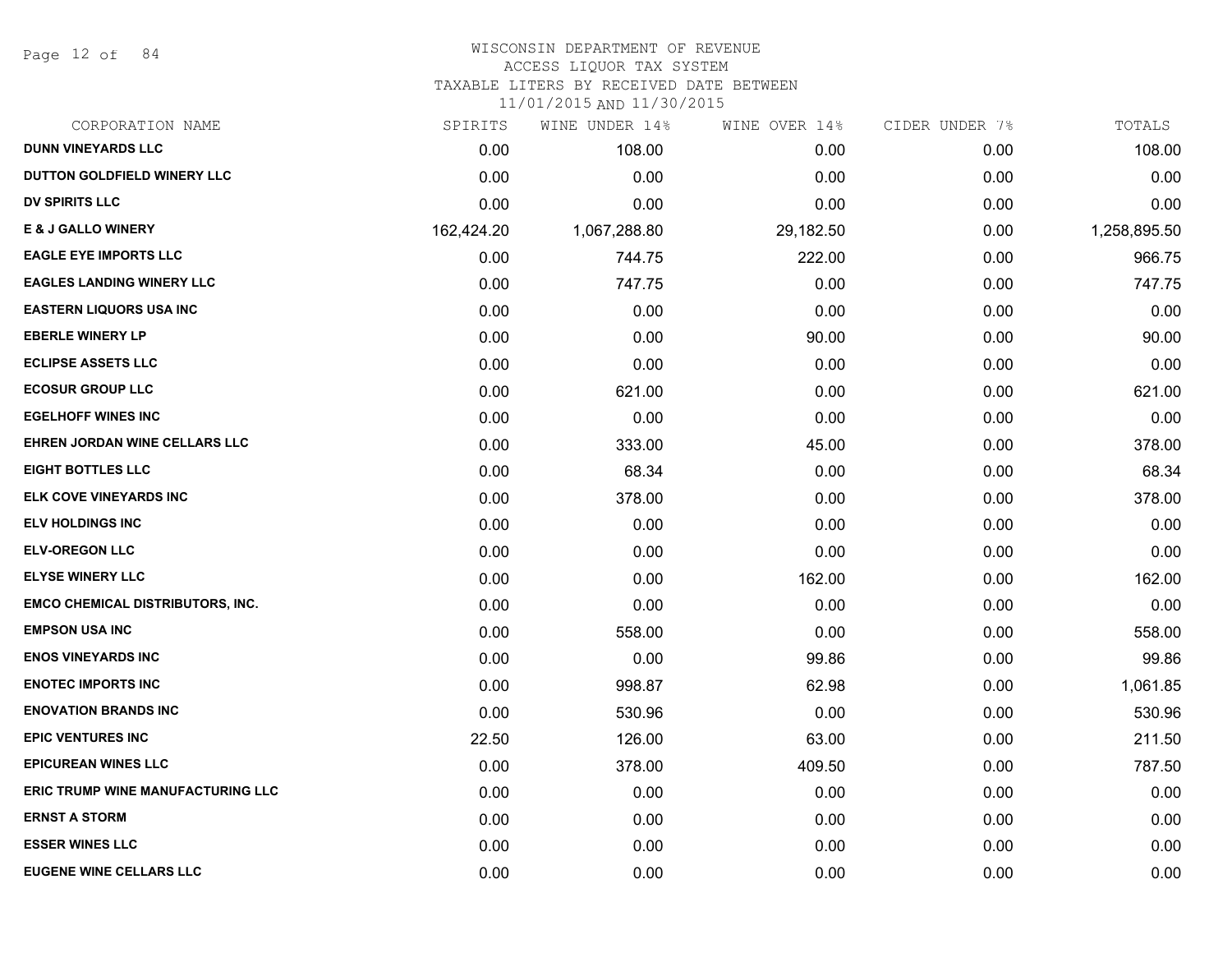Page 13 of 84

## WISCONSIN DEPARTMENT OF REVENUE ACCESS LIQUOR TAX SYSTEM TAXABLE LITERS BY RECEIVED DATE BETWEEN

| CORPORATION NAME                                 | SPIRITS   | WINE UNDER 14% | WINE OVER 14% | CIDER UNDER 7% | TOTALS    |
|--------------------------------------------------|-----------|----------------|---------------|----------------|-----------|
| <b>EUROBREW INC</b>                              | 0.00      | 0.00           | 0.00          | 0.00           | 0.00      |
| <b>EUROPEAN IMPORTS &amp; EXPORTS LLC</b>        | 0.00      | 0.00           | 0.00          | 0.00           | 0.00      |
| EUROPEAN WINE IMPORTS INC                        | 0.00      | 0.00           | 0.00          | 0.00           | 0.00      |
| <b>EVAKI INC</b>                                 | 0.00      | 0.00           | 0.00          | 0.00           | 0.00      |
| EVESHAM WOOD VINEYARD AND WINERY LLC             | 0.00      | 279.00         | 0.00          | 0.00           | 279.00    |
| <b>EXCELSIOR WINE COMPANY LLC</b>                | 0.00      | 3,906.00       | 0.00          | 0.00           | 3,906.00  |
| <b>F KORBEL &amp; BROS INC</b>                   | 0.00      | 126.00         | 0.00          | 0.00           | 126.00    |
| <b>F&amp;F FINE WINES INTERNATIONAL INC</b>      | 0.00      | 252.00         | 0.00          | 0.00           | 252.00    |
| F.X. MAGNER SELECTIONS, INC.                     | 0.00      | 0.00           | 0.00          | 0.00           | 0.00      |
| <b>FANTIS IMPORTS INC</b>                        | 0.00      | 184.50         | 0.00          | 0.00           | 184.50    |
| <b>FASEL SHENSTONE LLC</b>                       | 0.00      | 0.00           | 0.00          | 0.00           | 0.00      |
| <b>FAT GAUCHO WINES LLC</b>                      | 0.00      | 0.00           | 0.00          | 0.00           | 0.00      |
| <b>FERRARI CARANO VINEYARDS &amp; WINERY LLC</b> | 0.00      | 648.00         | 378.00        | 0.00           | 1,026.00  |
| <b>FETZER VINEYARDS</b>                          | 0.00      | 12,216.12      | 252.00        | 0.00           | 12,468.12 |
| <b>FIDDLEHEAD CELLARS LP</b>                     | 0.00      | 0.00           | 0.00          | 0.00           | 0.00      |
| FIELD STONE WINERY & VINEYARD INC                | 0.00      | 0.00           | 0.00          | 0.00           | 0.00      |
| <b>FIFTH GENERATION INC</b>                      | 87,292.48 | 0.00           | 0.00          | 0.00           | 87,292.48 |
| <b>FIJI WATER COMPANY HOLDINGS LLC</b>           | 0.00      | 0.00           | 3,105.00      | 0.00           | 3,105.00  |
| <b>FIRE HOUSE LLC</b>                            | 0.00      | 0.00           | 133.14        | 0.00           | 133.14    |
| <b>FIRESTEED CORPORATION</b>                     | 0.00      | 126.00         | 0.00          | 0.00           | 126.00    |
| <b>FISHER VINEYARDS</b>                          | 0.00      | 0.00           | 0.00          | 0.00           | 0.00      |
| <b>FJN FINE WINES LLC</b>                        | 0.00      | 0.00           | 0.00          | 0.00           | 0.00      |
| <b>FLAVOR SEEKERS LLC</b>                        | 0.00      | 0.00           | 0.00          | 0.00           | 0.00      |
| <b>FLORA SPRINGS WINE COMPANY</b>                | 0.00      | 0.00           | 0.00          | 0.00           | 0.00      |
| <b>FN CELLARS LLC</b>                            | 0.00      | 0.00           | 522.00        | 0.00           | 522.00    |
| <b>FOLEY FAMILY WINES INC</b>                    | 0.00      | 8,964.00       | 4,005.00      | 0.00           | 12,969.00 |
| <b>FOLIO WINE COMPANY LLC</b>                    | 0.00      | 1,471.50       | 1,287.00      | 0.00           | 2,758.50  |
| FORT ROSS VINEYARD & WINERY LLC                  | 0.00      | 0.00           | 0.00          | 0.00           | 0.00      |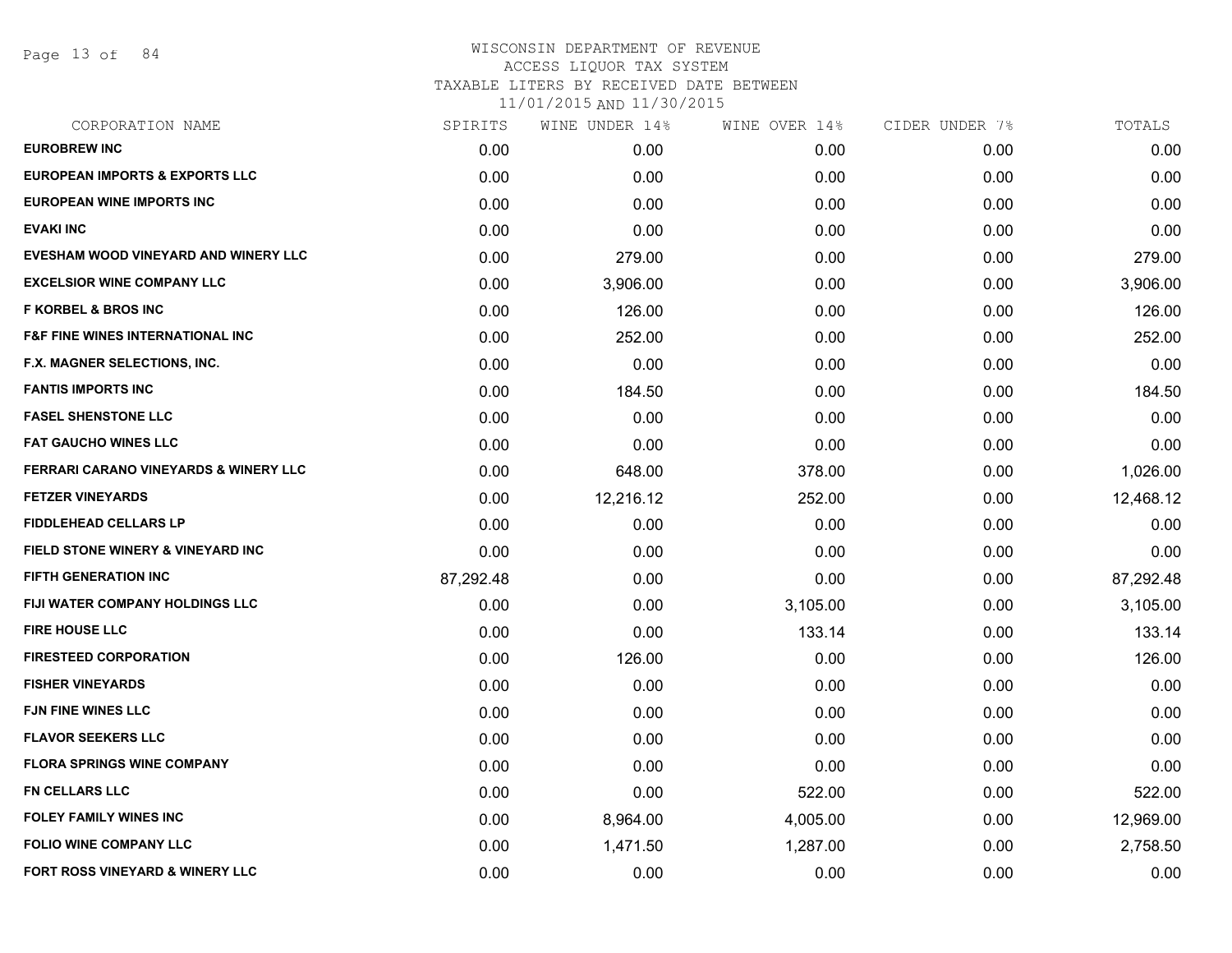Page 14 of 84

### WISCONSIN DEPARTMENT OF REVENUE

#### ACCESS LIQUOR TAX SYSTEM

TAXABLE LITERS BY RECEIVED DATE BETWEEN

| CORPORATION NAME                                    | SPIRITS  | WINE UNDER 14% | WINE OVER 14% | CIDER UNDER 7% | TOTALS    |
|-----------------------------------------------------|----------|----------------|---------------|----------------|-----------|
| <b>FOUR BEARS WINERY LLC</b>                        | 0.00     | 1,781.94       | 63.00         | 0.00           | 1,844.94  |
| <b>FOUR ROSES DISTILLERY LLC</b>                    | 5,478.00 | 0.00           | 0.00          | 0.00           | 5,478.00  |
| <b>FOWLES WINE USA INC</b>                          | 0.00     | 72.00          | 0.00          | 0.00           | 72.00     |
| <b>FOXEN VINEYARD INC</b>                           | 0.00     | 0.00           | 0.00          | 0.00           | 0.00      |
| <b>FRANCIS COPPOLA WINERY LLC</b>                   | 0.00     | 11,816.68      | 279.00        | 0.00           | 12,095.68 |
| <b>FRANK FAMILY VINEYARDS LLC</b>                   | 0.00     | 0.00           | 756.00        | 0.00           | 756.00    |
| <b>FRANK LIN DISTILLERS PRODUCTS LTD</b>            | 5,831.99 | 0.00           | 0.00          | 0.00           | 5,831.99  |
| <b>FRED C SCHERRER</b>                              | 0.00     | 0.00           | 0.00          | 0.00           | 0.00      |
| <b>FREDERICK WILDMAN &amp; SONS LTD</b>             | 0.00     | 0.00           | 0.00          | 0.00           | 0.00      |
| <b>FREELANCE WINES LLC</b>                          | 0.00     | 0.00           | 0.00          | 0.00           | 0.00      |
| <b>FREIXENET USA INC</b>                            | 0.00     | 2,884.28       | 0.00          | 0.00           | 2,884.28  |
| <b>FREY VINEYARDS LTD</b>                           | 0.00     | 2,079.00       | 0.00          | 0.00           | 2,079.00  |
| <b>FRIEND WINE MARKETING</b>                        | 0.00     | 2,034.00       | 0.00          | 0.00           | 2,034.00  |
| <b>FRIENDS BEVERAGE GROUP LLC</b>                   | 0.00     | 0.00           | 0.00          | 0.00           | 0.00      |
| <b>FRITZ CELLARS INC</b>                            | 0.00     | 0.00           | 0.00          | 0.00           | 0.00      |
| <b>FROGS LEAP WINERY</b>                            | 0.00     | 522.00         | 0.00          | 0.00           | 522.00    |
| <b>FRONTIER CORPORATION</b>                         | 0.00     | 294.00         | 0.00          | 0.00           | 294.00    |
| FRUIT OF THE VINES INC                              | 0.00     | 408.04         | 0.00          | 0.00           | 408.04    |
| FULL THROTTLE SLOON SHINE LLC                       | 0.00     | 0.00           | 0.00          | 0.00           | 0.00      |
| <b>G K SKAGGS INC</b>                               | 0.00     | 0.00           | 0.00          | 0.00           | 0.00      |
| G.S.W.C. INC.                                       | 1,044.00 | 3,735.00       | 630.00        | 0.00           | 5,409.00  |
| <b>GAMBA VINEYARDS AND WINERY LLC</b>               | 0.00     | 0.00           | 189.00        | 0.00           | 189.00    |
| <b>GAMBLE FAMILY VINEYARDS LLC</b>                  | 0.00     | 0.00           | 0.00          | 0.00           | 0.00      |
| <b>GENERATIONS OF SONOMA LLC</b>                    | 0.00     | 0.00           | 0.00          | 0.00           | 0.00      |
| <b>GENESEO PARTNERS LP</b>                          | 0.00     | 0.00           | 0.00          | 0.00           | 0.00      |
| <b>GEORGE BOZIC JR</b>                              | 0.00     | 0.00           | 0.00          | 0.00           | 0.00      |
| <b>GERBER, GERBER &amp; GERBER DISCLAIMER TRUST</b> | 0.00     | 189.00         | 0.00          | 0.00           | 189.00    |
| <b>GF WINES LLC</b>                                 | 0.00     | 0.00           | 216.00        | 0.00           | 216.00    |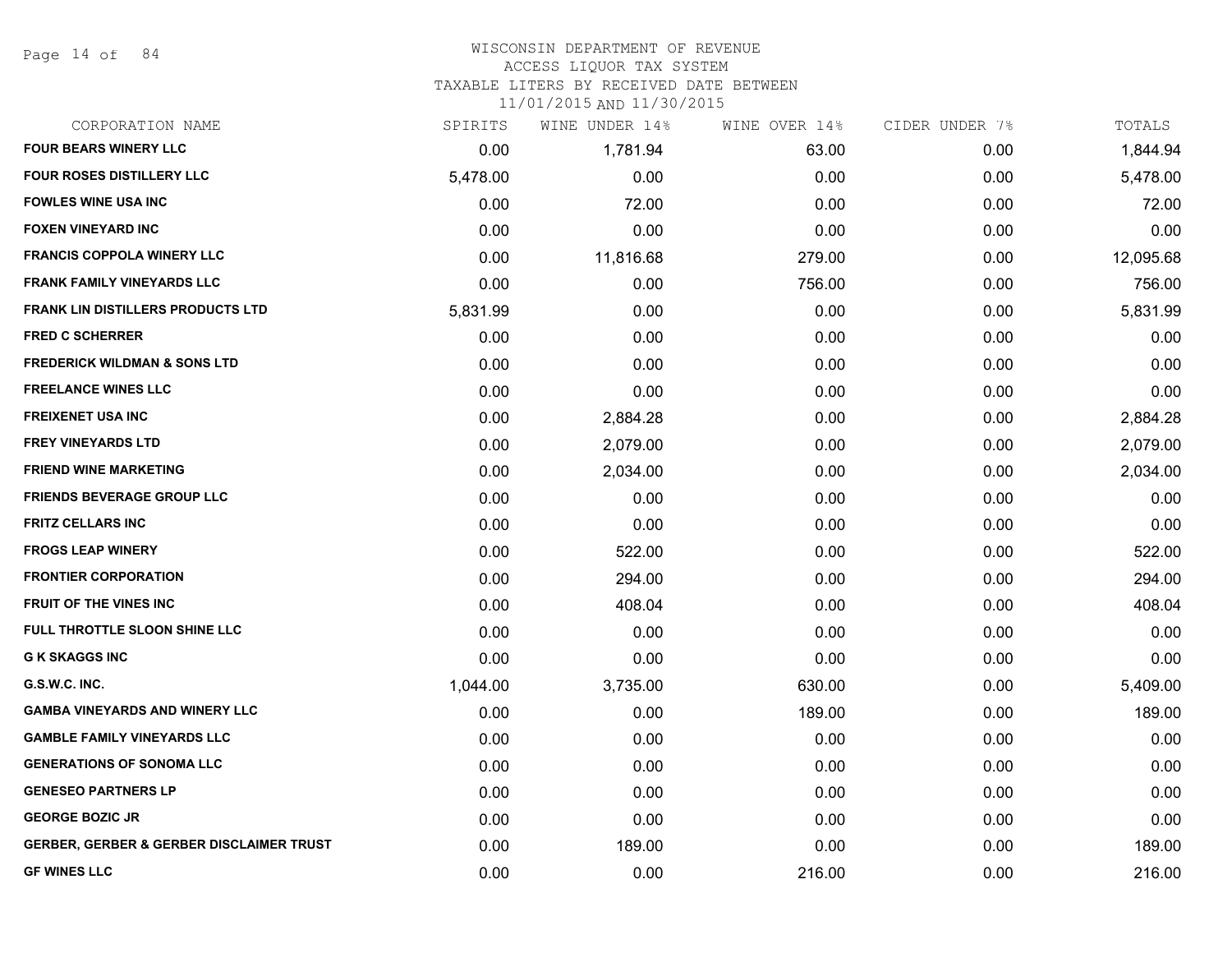Page 15 of 84

## WISCONSIN DEPARTMENT OF REVENUE ACCESS LIQUOR TAX SYSTEM TAXABLE LITERS BY RECEIVED DATE BETWEEN

| CORPORATION NAME                             | SPIRITS | WINE UNDER 14% | WINE OVER 14% | CIDER UNDER 7% | TOTALS   |
|----------------------------------------------|---------|----------------|---------------|----------------|----------|
| <b>GIBSON WINE COMPANY</b>                   | 0.00    | 0.00           | 2,430.00      | 0.00           | 2,430.00 |
| <b>GILBERT CELLARS LLC</b>                   | 0.00    | 0.00           | 0.00          | 0.00           | 0.00     |
| <b>GLOBAL SPIRITS USA LLC</b>                | 0.00    | 0.00           | 0.00          | 0.00           | 0.00     |
| <b>GLOBAL VINEYARD IMPORTERS INC</b>         | 0.00    | 336.00         | 0.00          | 0.00           | 336.00   |
| <b>GLUNZ FAMILY WINERY &amp; CELLARS INC</b> | 0.00    | 0.00           | 0.00          | 0.00           | 0.00     |
| <b>GMS WINERY LLC</b>                        | 0.00    | 0.00           | 0.00          | 0.00           | 0.00     |
| <b>GNEKOW FAMILY WINERY LLC</b>              | 0.00    | 0.00           | 1,764.00      | 0.00           | 1,764.00 |
| <b>GOAMERICAGO BEVERAGES LLC</b>             | 0.00    | 0.00           | 0.00          | 0.00           | 0.00     |
| <b>GOLDSCHMIDT VINEYARDS LLC</b>             | 0.00    | 441.00         | 3,024.00      | 0.00           | 3,465.00 |
| <b>GOOSE RIDGE LLC</b>                       | 0.00    | 1,314.00       | 252.00        | 0.00           | 1,566.00 |
| <b>GORDON BROTHERS CELLARS INC</b>           | 0.00    | 0.00           | 0.00          | 0.00           | 0.00     |
| <b>GOTHIC WINE LLC</b>                       | 0.00    | 0.00           | 0.00          | 0.00           | 0.00     |
| <b>GRAHAM BARNES DISTILLING INC</b>          | 0.00    | 0.00           | 0.00          | 0.00           | 0.00     |
| <b>GRAPE VISIONS LLC</b>                     | 0.00    | 0.00           | 0.00          | 0.00           | 0.00     |
| <b>GRAPES OF SPAIN INC</b>                   | 0.00    | 756.00         | 0.00          | 0.00           | 756.00   |
| <b>GREAT DOMAINS &amp; ESTATES LLC</b>       | 0.00    | 693.00         | 126.00        | 0.00           | 819.00   |
| <b>GREG &amp; PAM HARRINGTON WINES LLC</b>   | 0.00    | 0.00           | 0.00          | 0.00           | 0.00     |
| <b>GREG SANDERS</b>                          | 0.00    | 0.00           | 0.00          | 0.00           | 0.00     |
| <b>GREGORY GRAZIANO</b>                      | 0.00    | 0.00           | 0.00          | 0.00           | 0.00     |
| <b>GRGICH HILLS CELLAR</b>                   | 0.00    | 324.00         | 252.00        | 0.00           | 576.00   |
| <b>GROTH VINEYARDS &amp; WINERY LLC</b>      | 0.00    | 0.00           | 0.00          | 0.00           | 0.00     |
| <b>GUARACHI WINE PARTNERS INC</b>            | 0.00    | 2,844.00       | 1,003.50      | 0.00           | 3,847.50 |
| <b>H ERIK ZETTERSTROM</b>                    | 0.00    | 0.00           | 0.00          | 0.00           | 0.00     |
| <b>H2 VINO LLC</b>                           | 0.00    | 567.00         | 91.50         | 0.00           | 658.50   |
| <b>HAAS BROTHERS INC</b>                     | 0.00    | 0.00           | 0.00          | 0.00           | 0.00     |
| <b>HAHN FAMILY WINES</b>                     | 0.00    | 0.00           | 3,780.00      | 0.00           | 3,780.00 |
| <b>HALBY MARKETING INC</b>                   | 0.00    | 3,513.00       | 0.00          | 0.00           | 3,513.00 |
| <b>HALL WINES LLC</b>                        | 0.00    | 0.00           | 54.00         | 0.00           | 54.00    |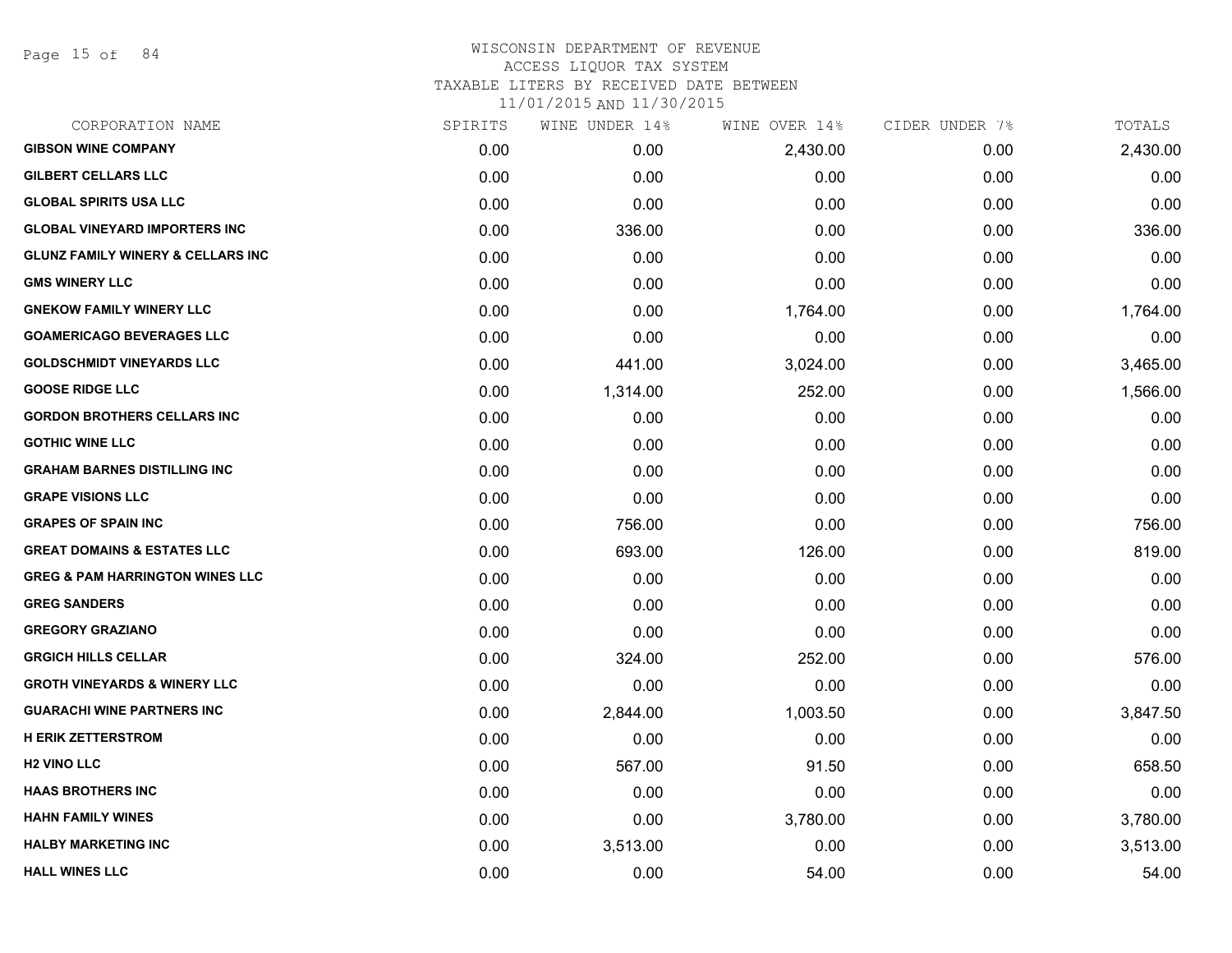Page 16 of 84

#### WISCONSIN DEPARTMENT OF REVENUE ACCESS LIQUOR TAX SYSTEM

TAXABLE LITERS BY RECEIVED DATE BETWEEN

| CORPORATION NAME                    | SPIRITS    | WINE UNDER 14% | WINE OVER 14% | CIDER UNDER 7% | TOTALS     |
|-------------------------------------|------------|----------------|---------------|----------------|------------|
| <b>HAMEL FAMILY WINES LLC</b>       | 0.00       | 0.00           | 0.00          | 0.00           | 0.00       |
| <b>HAND PICKED SELECTIONS INC</b>   | 0.00       | 378.00         | 0.00          | 0.00           | 378.00     |
| <b>HARDY USA LTD</b>                | 1,147.50   | 0.00           | 0.00          | 0.00           | 1,147.50   |
| <b>HARLAN ESTATE WINERY INC</b>     | 0.00       | 0.00           | 0.00          | 0.00           | 0.00       |
| <b>HARRIS &amp; HARRIS</b>          | 0.00       | 0.00           | 252.00        | 0.00           | 252.00     |
| <b>HARTWELL VINEYARDS LLC</b>       | 0.00       | 0.00           | 0.00          | 0.00           | 0.00       |
| <b>HDD LLC</b>                      | 0.00       | 1,944.00       | 2,916.00      | 0.00           | 4,860.00   |
| <b>HEAVEN HILL DISTILLERIES INC</b> | 491,983.35 | 3,348.00       | 2,610.00      | 0.00           | 497,941.35 |
| <b>HEINEKEN USA INCORPORATED</b>    | 0.00       | 0.00           | 0.00          | 37,519.17      | 37,519.17  |
| <b>HEITZ WINE CELLARS</b>           | 0.00       | 63.00          | 211.50        | 0.00           | 274.50     |
| <b>HEMISPHERE WINE COMPANY INC</b>  | 0.00       | 0.00           | 0.00          | 0.00           | 0.00       |
| <b>HENDRY PREMIUM IMPORTS INC</b>   | 0.00       | 0.00           | 0.00          | 0.00           | 0.00       |
| <b>HENRIOT INC</b>                  | 0.00       | 864.00         | 0.00          | 0.00           | 864.00     |
| HENRY STEELE IMPORTS LLC            | 0.00       | 0.00           | 0.00          | 0.00           | 0.00       |
| <b>HERITAGE LINK BRANDS LLC</b>     | 0.00       | 0.00           | 0.00          | 0.00           | 0.00       |
| <b>HERITAGE WINE CELLARS LTD</b>    | 0.00       | 1,296.00       | 0.00          | 0.00           | 1,296.00   |
| <b>HERMAN STORY WINES INC</b>       | 0.00       | 0.00           | 100.28        | 0.00           | 100.28     |
| <b>HERON WINES INC</b>              | 0.00       | 279.00         | 0.00          | 0.00           | 279.00     |
| <b>HEYDAY CORPORATION</b>           | 0.00       | 0.00           | 0.00          | 0.00           | 0.00       |
| <b>HIDALGO IMPORTS LLC</b>          | 0.00       | 0.00           | 0.00          | 0.00           | 0.00       |
| HILL ESTATES INC                    | 0.00       | 0.00           | 378.00        | 0.00           | 378.00     |
| <b>HIRSCH WINERY LLC</b>            | 0.00       | 0.00           | 0.00          | 0.00           | 0.00       |
| HONIG VINEYARD AND WINERY LLC       | 0.00       | 166.50         | 126.00        | 0.00           | 292.50     |
| <b>HOOD RIVER DISTILLERS INC.</b>   | 0.00       | 0.00           | 0.00          | 0.00           | 0.00       |
| <b>HOOD RIVER DISTILLERS INC</b>    | 3,027.00   | 0.00           | 0.00          | 0.00           | 3,027.00   |
| <b>HOPE WINE LLC</b>                | 0.00       | 513.00         | 0.00          | 0.00           | 513.00     |
| <b>HOTCOOP LLC</b>                  | 0.00       | 0.00           | 0.00          | 0.00           | 0.00       |
| <b>HUBER ORCHARDS INC</b>           | 0.00       | 0.00           | 0.00          | 0.00           | 0.00       |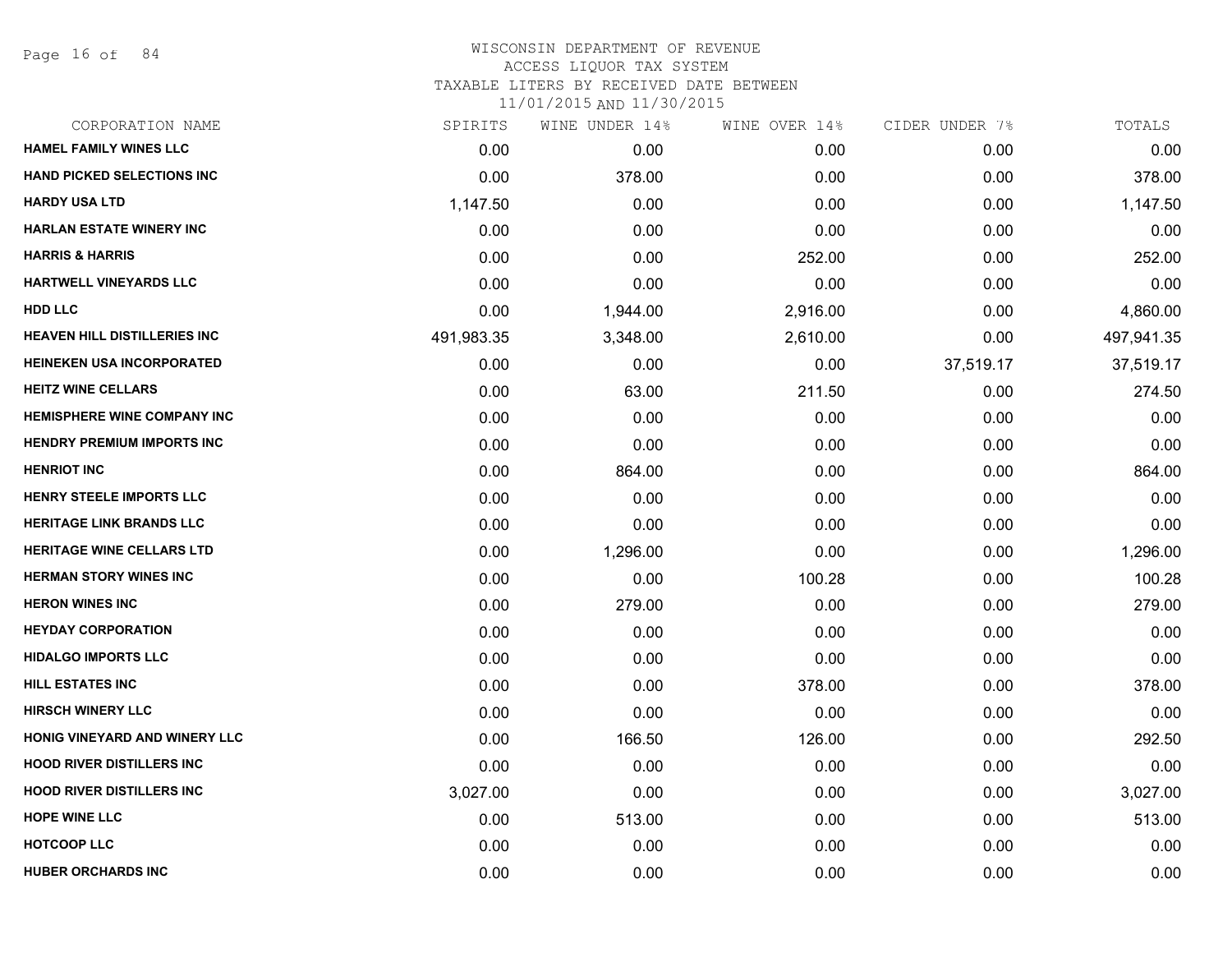Page 17 of 84

# WISCONSIN DEPARTMENT OF REVENUE ACCESS LIQUOR TAX SYSTEM TAXABLE LITERS BY RECEIVED DATE BETWEEN

| CORPORATION NAME                           | SPIRITS  | WINE UNDER 14% | WINE OVER 14% | CIDER UNDER 7% | TOTALS    |
|--------------------------------------------|----------|----------------|---------------|----------------|-----------|
| <b>HUNEEUS VINTNERS LLC</b>                | 0.00     | 0.00           | 279.00        | 0.00           | 279.00    |
| <b>HUSCH VINEYARDS INC</b>                 | 0.00     | 153.00         | 0.00          | 0.00           | 153.00    |
| <b>HYATT FARM PARTNERSHIP</b>              | 0.00     | 83.21          | 49.93         | 0.00           | 133.14    |
| <b>IDEAL WINE &amp; SPIRITS CO INC</b>     | 317.25   | 805.50         | 0.00          | 0.00           | 1,122.75  |
| <b>ILLYRIAN IMPORT INC</b>                 | 330.00   | 81.00          | 0.00          | 0.00           | 411.00    |
| <b>IMPERIAL BRANDS INC</b>                 | 6,565.50 | 0.00           | 0.00          | 0.00           | 6,565.50  |
| <b>IMPEX BEVERAGES INC</b>                 | 256.50   | 0.00           | 0.00          | 0.00           | 256.50    |
| IN AGAVE WE TRUST LLC                      | 6.75     | 0.00           | 0.00          | 0.00           | 6.75      |
| <b>INDIGENOUS SELECTIONS LLC</b>           | 45.00    | 135.00         | 135.00        | 0.00           | 315.00    |
| <b>INDIGO WINE GROUP LLC</b>               | 0.00     | 2,484.00       | 72.00         | 0.00           | 2,556.00  |
| <b>INDIO SPIRITS INC</b>                   | 0.00     | 0.00           | 0.00          | 0.00           | 0.00      |
| INTERNATIONAL BEVERAGE COMPANY INC         | 0.00     | 0.00           | 0.00          | 0.00           | 0.00      |
| <b>INTERNATIONAL SPIRITS AND WINES LLC</b> | 0.00     | 0.00           | 0.00          | 0.00           | 0.00      |
| <b>INTERNATIONAL SPIRITS LLC</b>           | 0.00     | 0.00           | 0.00          | 0.00           | 0.00      |
| <b>INTERNATIONAL VINES INC</b>             | 0.00     | 0.00           | 0.00          | 0.00           | 0.00      |
| <b>INTERSECT BEVERAGE LLC</b>              | 0.00     | 0.00           | 0.00          | 0.00           | 0.00      |
| <b>INTERTRADE USA COMPANY</b>              | 2.25     | 0.00           | 0.00          | 0.00           | 2.25      |
| <b>INVESTOR'S OF AMERICA LP</b>            | 0.00     | 4.50           | 25.50         | 0.00           | 30.00     |
| <b>IRON HORSE VINEYARDS LP</b>             | 0.00     | 0.00           | 0.00          | 0.00           | 0.00      |
| <b>J &amp; J IMPORTERS LLC</b>             | 0.00     | 495.00         | 0.00          | 0.00           | 495.00    |
| <b>J K WILLIAMS DISTILLING LLC</b>         | 0.00     | 0.00           | 0.00          | 0.00           | 0.00      |
| <b>J LOHR WINERY CORP</b>                  | 0.00     | 17,217.00      | 81.00         | 0.00           | 17,298.00 |
| J PEDRONCELLI WINERY                       | 0.00     | 36.00          | 90.00         | 0.00           | 126.00    |
| <b>J-NH WINE GROUP LLC</b>                 | 0.00     | 0.00           | 216.00        | 0.00           | 216.00    |
| <b>J3 WINE PARTNERS LLC</b>                | 0.00     | 0.00           | 1,008.00      | 0.00           | 1,008.00  |
| <b>JACK POUST &amp; COMPANY INC</b>        | 0.00     | 0.00           | 0.00          | 0.00           | 0.00      |
| <b>JACKSON FAMILY ENTERPRISES INC</b>      | 0.00     | 37,534.50      | 3,772.50      | 0.00           | 41,307.00 |
| JACUZZI FAMILY VINEYARDS LLC               | 0.00     | 0.00           | 63.00         | 0.00           | 63.00     |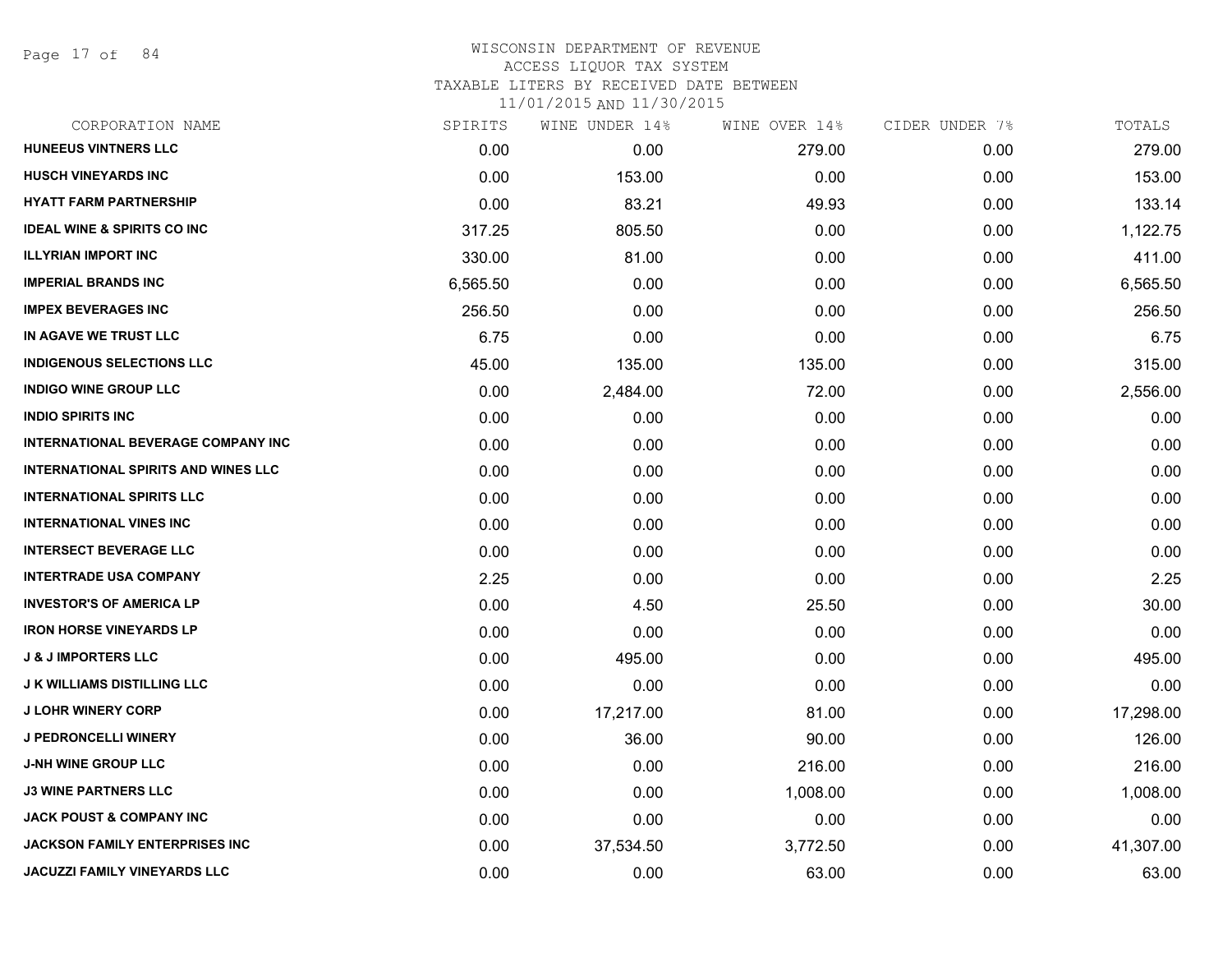Page 18 of 84

#### WISCONSIN DEPARTMENT OF REVENUE ACCESS LIQUOR TAX SYSTEM

TAXABLE LITERS BY RECEIVED DATE BETWEEN

| CORPORATION NAME                      | SPIRITS    | WINE UNDER 14% | WINE OVER 14% | CIDER UNDER 7% | TOTALS     |
|---------------------------------------|------------|----------------|---------------|----------------|------------|
| <b>JAM CELLARS INC</b>                | 0.00       | 0.00           | 0.00          | 0.00           | 0.00       |
| <b>JAMES CLARK</b>                    | 0.00       | 0.00           | 0.00          | 0.00           | 0.00       |
| <b>JAMES E COSMA</b>                  | 0.00       | 1,089.00       | 0.00          | 0.00           | 1,089.00   |
| <b>JAMES J MOORE</b>                  | 0.00       | 0.00           | 0.00          | 0.00           | 0.00       |
| <b>JAMES L LAMBERT</b>                | 0.00       | 0.00           | 0.00          | 0.00           | 0.00       |
| <b>JAMES MORONEY INC</b>              | 0.00       | 1,440.00       | 0.00          | 0.00           | 1,440.00   |
| <b>JAMES RICKER</b>                   | 0.00       | 8,401.33       | 34.14         | 0.00           | 8,435.47   |
| JAPAN PRESTIGE SAKE INTERNATIONAL INC | 0.00       | 0.00           | 0.00          | 0.00           | 0.00       |
| <b>JARED BURNS</b>                    | 0.00       | 66.57          | 0.00          | 0.00           | 66.57      |
| <b>JARVIS</b>                         | 0.00       | 0.00           | 0.00          | 0.00           | 0.00       |
| JASON J AND MOLLY N DREW              | 0.00       | 0.00           | 0.00          | 0.00           | 0.00       |
| <b>JAX VINEYARDS LLC</b>              | 0.00       | 0.00           | 0.00          | 0.00           | 0.00       |
| <b>JAY J HEMINWAY</b>                 | 0.00       | 0.00           | 90.00         | 0.00           | 90.00      |
| <b>JAY MIDWEST INC</b>                | 0.00       | 30.00          | 239.00        | 0.00           | 269.00     |
| <b>JB GEORGE LLC</b>                  | 0.00       | 0.00           | 0.00          | 0.00           | 0.00       |
| <b>JC CELLARS INC</b>                 | 0.00       | 0.00           | 0.00          | 0.00           | 0.00       |
| JEAN CLAUDE BOISSET WINES USA INC     | 0.00       | 7,458.75       | 882.00        | 0.00           | 8,340.75   |
| <b>JEFF QUINT</b>                     | 0.00       | 0.00           | 0.00          | 0.00           | 0.00       |
| <b>JEREMY O SHAPLEY</b>               | 0.00       | 216.00         | 0.00          | 0.00           | 216.00     |
| <b>JESSIES GROVE WINERY INC</b>       | 0.00       | 0.00           | 0.00          | 0.00           | 0.00       |
| JFC INTERNATIONAL INC                 | 0.00       | 297.16         | 2,290.55      | 0.00           | 2,587.71   |
| <b>JIM BEAM BRANDS CO</b>             | 694,731.75 | 963.00         | 399.00        | 0.00           | 696,093.75 |
| JNJ INTERNATIONAL INC                 | 0.00       | 135.00         | 567.00        | 0.00           | 702.00     |
| <b>JOHAN VINEYARDS LLC</b>            | 0.00       | 378.00         | 0.00          | 0.00           | 378.00     |
| JOHN ANTHONY VINEYARDS LLC            | 0.00       | 0.00           | 0.00          | 0.00           | 0.00       |
| <b>JOHN K GLEASON</b>                 | 0.00       | 0.00           | 0.00          | 0.00           | 0.00       |
| <b>JON A GERSTENSCHLAGER</b>          | 0.00       | 0.00           | 0.00          | 0.00           | 0.00       |
| <b>JONATHAN S GRANT</b>               | 0.00       | 81.00          | 18.00         | 0.00           | 99.00      |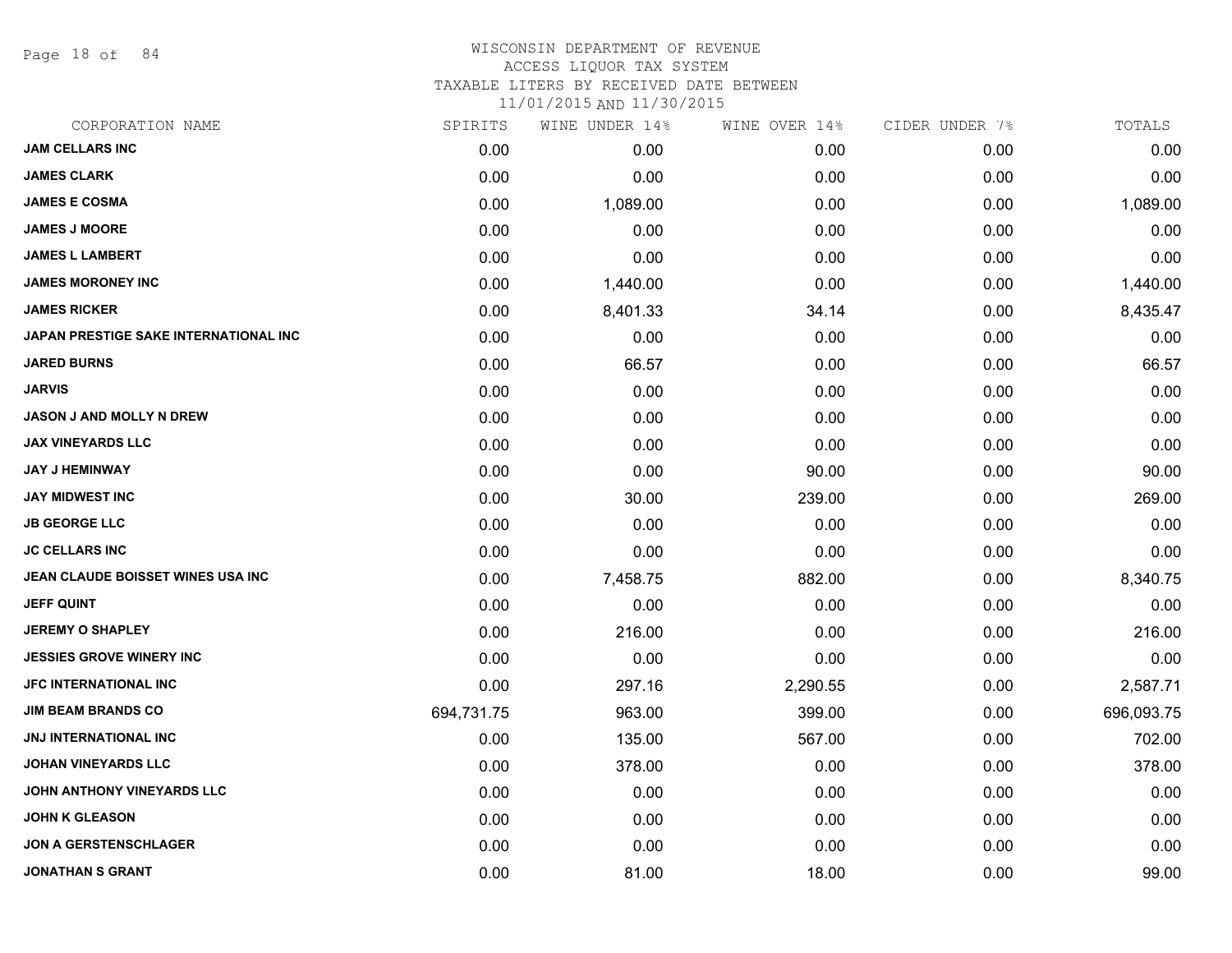Page 19 of 84

# WISCONSIN DEPARTMENT OF REVENUE ACCESS LIQUOR TAX SYSTEM TAXABLE LITERS BY RECEIVED DATE BETWEEN

| CORPORATION NAME                          | SPIRITS  | WINE UNDER 14% | WINE OVER 14% | CIDER UNDER 7% | TOTALS    |
|-------------------------------------------|----------|----------------|---------------|----------------|-----------|
| <b>JOSEPH KENT WINES LLC</b>              | 0.00     | 0.00           | 0.00          | 0.00           | 0.00      |
| <b>JOSEPH PHELPS VINEYARDS LLC</b>        | 0.00     | 63.00          | 126.00        | 0.00           | 189.00    |
| JOSEPH VICTORI WINES, INC.                | 0.00     | 0.00           | 0.00          | 0.00           | 0.00      |
| <b>JOSU GALDOS</b>                        | 0.00     | 0.00           | 0.00          | 0.00           | 0.00      |
| <b>JOTO SAKE LLC</b>                      | 0.00     | 18.00          | 73.44         | 0.00           | 91.44     |
| JOURNEYMAN DISTILLERY LLC                 | 231.81   | 0.00           | 0.00          | 0.00           | 231.81    |
| <b>JPPZ INC</b>                           | 0.00     | 0.00           | 0.00          | 0.00           | 0.00      |
| <b>JUDD FAMILY VINEYARDS LP</b>           | 0.00     | 0.00           | 0.00          | 0.00           | 0.00      |
| <b>JVW CORPORATION</b>                    | 0.00     | 1,318.50       | 0.00          | 0.00           | 1,318.50  |
| <b>JZ WINE COMPANY</b>                    | 0.00     | 0.00           | 0.00          | 0.00           | 0.00      |
| <b>K VINTNERS LLC</b>                     | 0.00     | 2,016.00       | 297.00        | 0.00           | 2,313.00  |
| <b>KALIN CELLARS INC</b>                  | 0.00     | 0.00           | 0.00          | 0.00           | 0.00      |
| <b>KB WINES LLC</b>                       | 0.00     | 0.00           | 85.50         | 0.00           | 85.50     |
| <b>KELLER ESTATE LTD</b>                  | 0.00     | 0.00           | 0.00          | 0.00           | 0.00      |
| <b>KEN WRIGHT CELLARS CO</b>              | 0.00     | 0.00           | 0.00          | 0.00           | 0.00      |
| <b>KENNETH S LIKITPRAKONG</b>             | 0.00     | 970.66         | 0.00          | 0.00           | 970.66    |
| <b>KENT HUMPHREY</b>                      | 0.00     | 0.00           | 0.00          | 0.00           | 0.00      |
| <b>KENT RASMUSSEN WINERY</b>              | 0.00     | 630.00         | 0.00          | 0.00           | 630.00    |
| <b>KENTUCKY BOURBON DISTILLERS LTD</b>    | 474.80   | 0.00           | 0.00          | 0.00           | 474.80    |
| <b>KERMIT LYNCH WINE MERCHANTS</b>        | 0.00     | 156.00         | 45.00         | 0.00           | 201.00    |
| <b>KERN IMPORTERS &amp; MARKETING INC</b> | 0.00     | 0.00           | 0.00          | 0.00           | 0.00      |
| KINDRED SPIRITS NORTH AMERICA INC         | 29.75    | 0.00           | 0.00          | 0.00           | 29.75     |
| <b>KING ESTATE WINERY LP</b>              | 0.00     | 3,730.50       | 0.00          | 0.00           | 3,730.50  |
| KIONA VINEYARDS LLC                       | 0.00     | 135.00         | 0.00          | 0.00           | 135.00    |
| <b>KISTLER VINEYARDS, LLC</b>             | 0.00     | 0.00           | 63.00         | 0.00           | 63.00     |
| <b>KITFOX VINEYARDS LLC</b>               | 0.00     | 0.00           | 0.00          | 0.00           | 0.00      |
| <b>KLEIN FOODS INC</b>                    | 0.00     | 10,674.00      | 2,299.50      | 0.00           | 12,973.50 |
| <b>KLIN SPIRITS LLC</b>                   | 4,000.00 | 0.00           | 0.00          | 0.00           | 4,000.00  |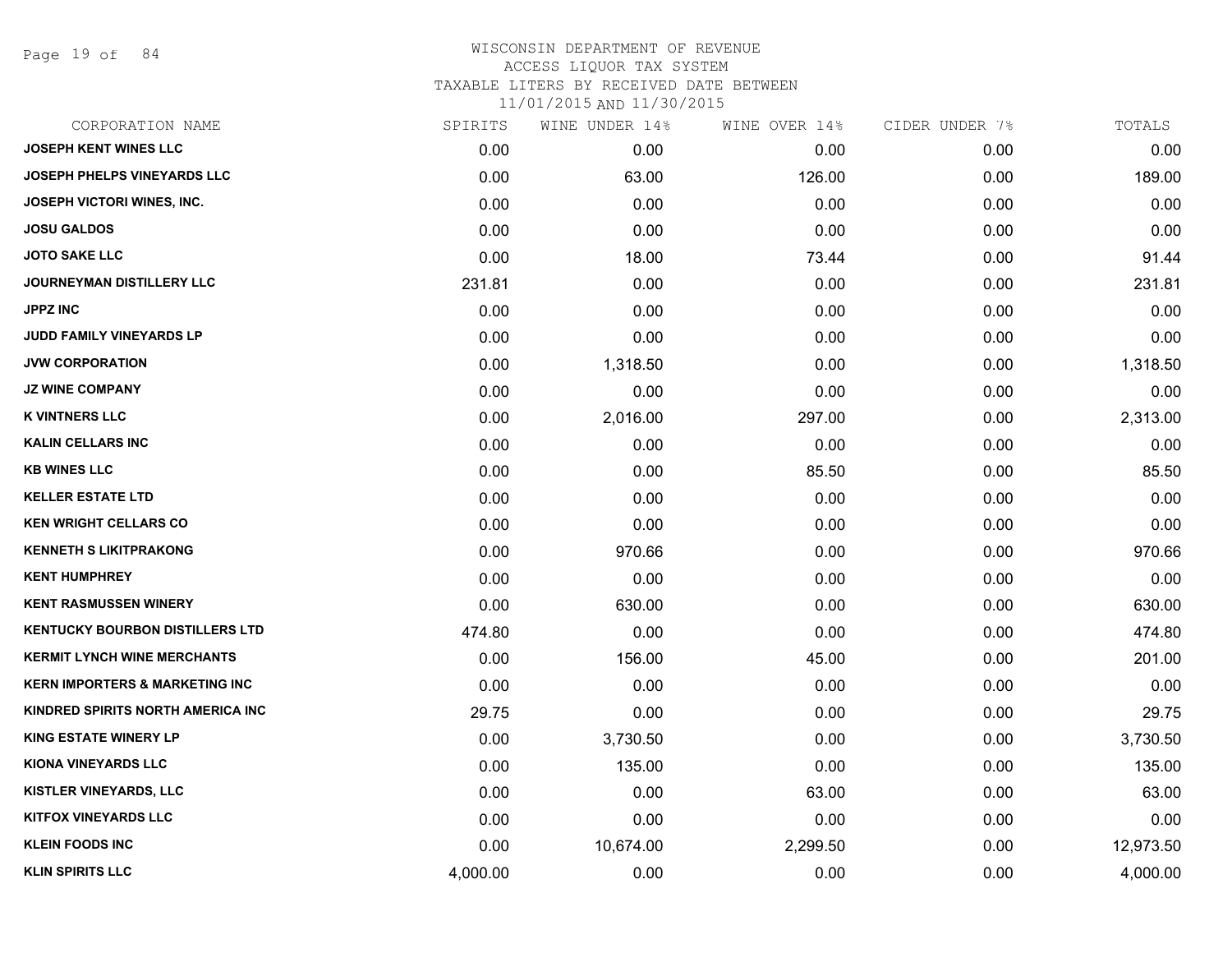Page 20 of 84

#### WISCONSIN DEPARTMENT OF REVENUE ACCESS LIQUOR TAX SYSTEM

TAXABLE LITERS BY RECEIVED DATE BETWEEN

| CORPORATION NAME                           | SPIRITS | WINE UNDER 14% | WINE OVER 14% | CIDER UNDER 7% | TOTALS    |
|--------------------------------------------|---------|----------------|---------------|----------------|-----------|
| <b>KLINKER BRICK WINERY INC</b>            | 0.00    | 0.00           | 630.00        | 0.00           | 630.00    |
| <b>KOBRAND CORPORATION</b>                 | 486.00  | 3,757.50       | 6,754.50      | 0.00           | 10,998.00 |
| KOJIMA & INTERNATIONAL ASSOCIATES INC      | 0.00    | 0.00           | 0.00          | 0.00           | 0.00      |
| <b>KONGSGAARD WINE LLC</b>                 | 0.00    | 0.00           | 0.00          | 0.00           | 0.00      |
| <b>KONSTANTIN D FRANK &amp; SONS</b>       | 0.00    | 0.00           | 0.00          | 0.00           | 0.00      |
| <b>KOPRI INC</b>                           | 0.00    | 103.50         | 90.00         | 0.00           | 193.50    |
| <b>KOVAL INC</b>                           | 0.00    | 0.00           | 0.00          | 0.00           | 0.00      |
| <b>KRISTINE ASHE</b>                       | 0.00    | 0.00           | 0.00          | 0.00           | 0.00      |
| <b>KRUPP BROTHERS LLC</b>                  | 0.00    | 0.00           | 0.00          | 0.00           | 0.00      |
| <b>KYSELA PERE ET FILS LTD</b>             | 0.00    | 2,568.75       | 0.00          | 0.00           | 2,568.75  |
| <b>L &amp; L IMPORTS LLC</b>               | 0.00    | 2,430.00       | 0.00          | 0.00           | 2,430.00  |
| <b>LC WINE</b>                             | 0.00    | 0.00           | 333.00        | 0.00           | 333.00    |
| L FOPPIANO WINE CO INC                     | 0.00    | 0.00           | 675.00        | 0.00           | 675.00    |
| <b>L&amp;C WINE COUNTRY OPERATIONS LLC</b> | 0.00    | 0.00           | 0.00          | 0.00           | 0.00      |
| <b>LADERA WINERY LLC</b>                   | 0.00    | 157.50         | 162.00        | 0.00           | 319.50    |
| <b>LAETITIA VINEYARD &amp; WINERY INC</b>  | 0.00    | 0.00           | 0.00          | 0.00           | 0.00      |
| <b>LAIRD &amp; COMPANY</b>                 | 531.00  | 0.00           | 0.00          | 0.00           | 531.00    |
| <b>LANCE C RANDOLPH</b>                    | 0.00    | 504.00         | 0.00          | 0.00           | 504.00    |
| <b>LANGDON SHIVERICK INC</b>               | 0.00    | 0.00           | 0.00          | 0.00           | 0.00      |
| <b>LANGE WINERY LLC</b>                    | 0.00    | 0.00           | 0.00          | 0.00           | 0.00      |
| <b>LAPHAM SALES &amp; MARKETING INC</b>    | 0.00    | 0.00           | 0.00          | 0.00           | 0.00      |
| <b>LAURENT-PERRIER US INC</b>              | 0.00    | 400.50         | 0.00          | 0.00           | 400.50    |
| <b>LAVA SPRINGS INC</b>                    | 0.00    | 0.00           | 11.25         | 0.00           | 11.25     |
| <b>LCF WINE COMPANY LLC</b>                | 0.00    | 0.00           | 0.00          | 0.00           | 0.00      |
| LE CEP II INC                              | 0.00    | 850.00         | 0.00          | 0.00           | 850.00    |
| LE GRAND COURTAGE LLC                      | 0.00    | 125.90         | 0.00          | 0.00           | 125.90    |
| <b>LEAH M SULLBERG</b>                     | 0.00    | 0.00           | 0.00          | 0.00           | 0.00      |
| LEFT COAST CELLARS LLC                     | 0.00    | 0.00           | 0.00          | 0.00           | 0.00      |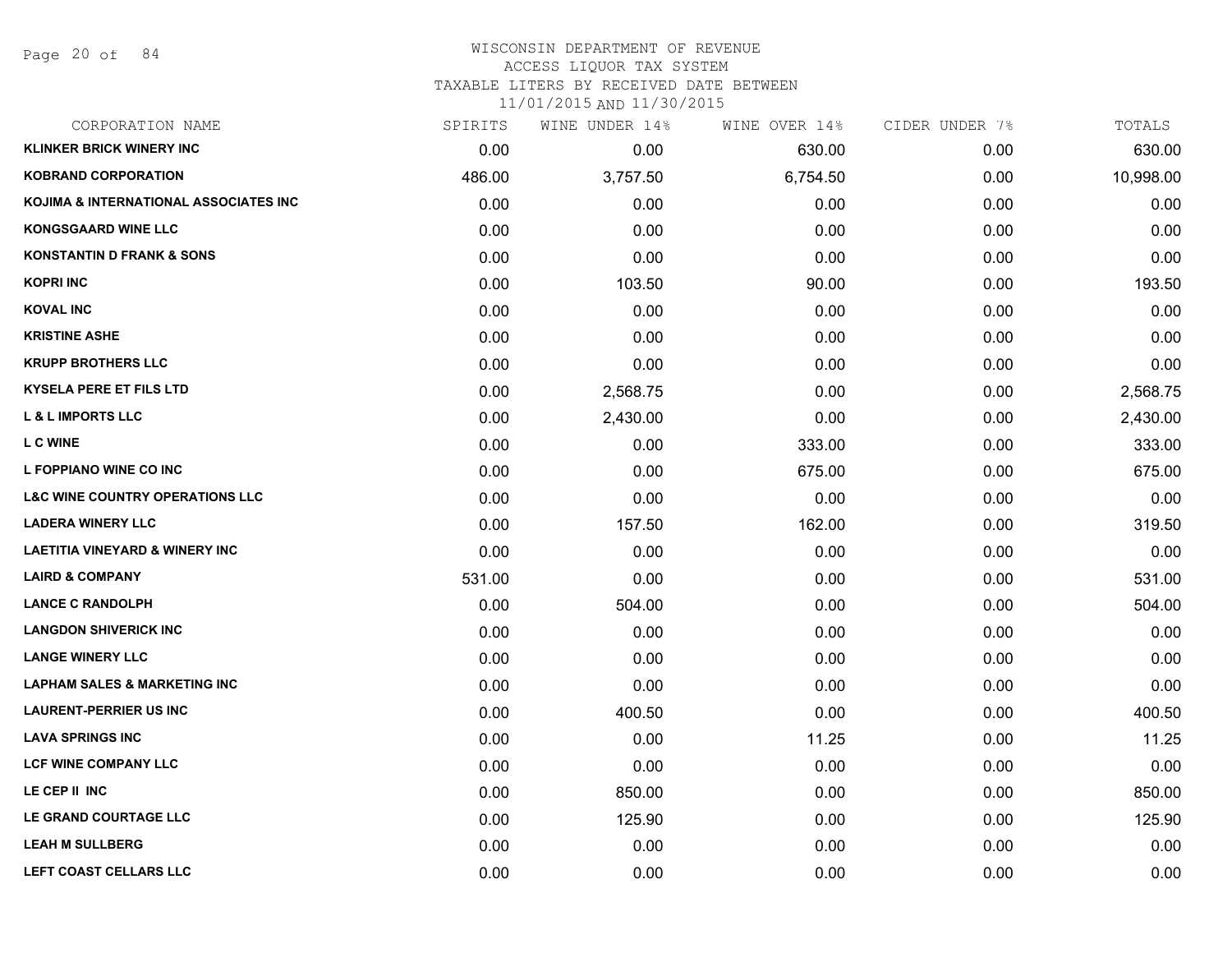Page 21 of 84

#### WISCONSIN DEPARTMENT OF REVENUE ACCESS LIQUOR TAX SYSTEM

TAXABLE LITERS BY RECEIVED DATE BETWEEN

| CORPORATION NAME                         | SPIRITS    | WINE UNDER 14% | WINE OVER 14% | CIDER UNDER 7% | TOTALS     |
|------------------------------------------|------------|----------------|---------------|----------------|------------|
| <b>LEMELSON WINERY LLC</b>               | 0.00       | 9.00           | 0.00          | 0.00           | 9.00       |
| <b>LEONARD KREUSCH INC</b>               | 0.00       | 2,702.79       | 0.00          | 0.00           | 2,702.79   |
| <b>LEONARDINI FAMILY WINERY LLC</b>      | 0.00       | 126.00         | 162.00        | 0.00           | 288.00     |
| <b>LEONETTI CELLAR LLC</b>               | 0.00       | 0.00           | 0.00          | 0.00           | 0.00       |
| <b>LEVECKE CORPORATION</b>               | 23,166.00  | 0.00           | 0.00          | 0.00           | 23,166.00  |
| <b>LEVIATHAN WINE COMPANY LLC</b>        | 0.00       | 0.00           | 0.00          | 0.00           | 0.00       |
| <b>LIOCO WINE COMPANY LLC</b>            | 0.00       | 0.00           | 0.00          | 0.00           | 0.00       |
| <b>LION NATHAN USA INC</b>               | 0.00       | 1,921.50       | 189.00        | 0.00           | 2,110.50   |
| <b>LIQUID BRANDS LLC</b>                 | 0.00       | 189.00         | 0.00          | 0.00           | 189.00     |
| <b>LISA LISA INCORPORATED</b>            | 0.00       | 126.00         | 45.00         | 0.00           | 171.00     |
| <b>LOCAL WINE AND SPIRITS LLC</b>        | 0.00       | 0.00           | 0.00          | 0.00           | 0.00       |
| <b>LOEST &amp; MCNAMEE INC</b>           | 0.00       | 864.00         | 175.50        | 0.00           | 1,039.50   |
| <b>LOMPIAN WINES LLC</b>                 | 0.00       | 3,231.75       | 45.00         | 0.00           | 3,276.75   |
| <b>LONG MEADOW RANCH WINERY INC</b>      | 0.00       | 591.00         | 252.00        | 0.00           | 843.00     |
| <b>LONG SHADOWS VINTNERS LLC</b>         | 0.00       | 0.00           | 0.00          | 0.00           | 0.00       |
| <b>LONGDROP CIDER COMPANY INC</b>        | 0.00       | 0.00           | 0.00          | 0.00           | 0.00       |
| <b>LOOSEN BROS USA LTD</b>               | 0.00       | 6,147.00       | 0.00          | 0.00           | 6,147.00   |
| <b>LORING WINE COMPANY LLC</b>           | 0.00       | 0.00           | 0.00          | 0.00           | 0.00       |
| <b>LOUIDAR LLC</b>                       | 0.00       | 0.00           | 0.00          | 0.00           | 0.00       |
| <b>LOUIS GLUNZ BEER INC</b>              | 0.00       | 0.00           | 0.00          | 0.00           | 0.00       |
| <b>LOUIS GLUNZ WINE INC</b>              | 0.00       | 0.00           | 0.00          | 0.00           | 0.00       |
| <b>LOUIS LATOUR INC</b>                  | 0.00       | 1,260.00       | 0.00          | 0.00           | 1,260.00   |
| <b>LOUISVILLE DISTILLING COMPANY LLC</b> | 175.50     | 0.00           | 0.00          | 0.00           | 175.50     |
| <b>LOWDEN SCHOOLHOUSE CORPORATION</b>    | 0.00       | 315.00         | 549.00        | 0.00           | 864.00     |
| <b>LUNA VINEYARDS INC</b>                | 0.00       | 0.00           | 378.00        | 0.00           | 378.00     |
| <b>LUNEAU USA INC</b>                    | 0.00       | 6,645.00       | 0.00          | 0.00           | 6,645.00   |
| <b>LUXCO INC</b>                         | 133,786.80 | 711.00         | 1,836.00      | 0.00           | 136,333.80 |
| M.A.C. WINES, LLC                        | 0.00       | 0.00           | 0.00          | 0.00           | 0.00       |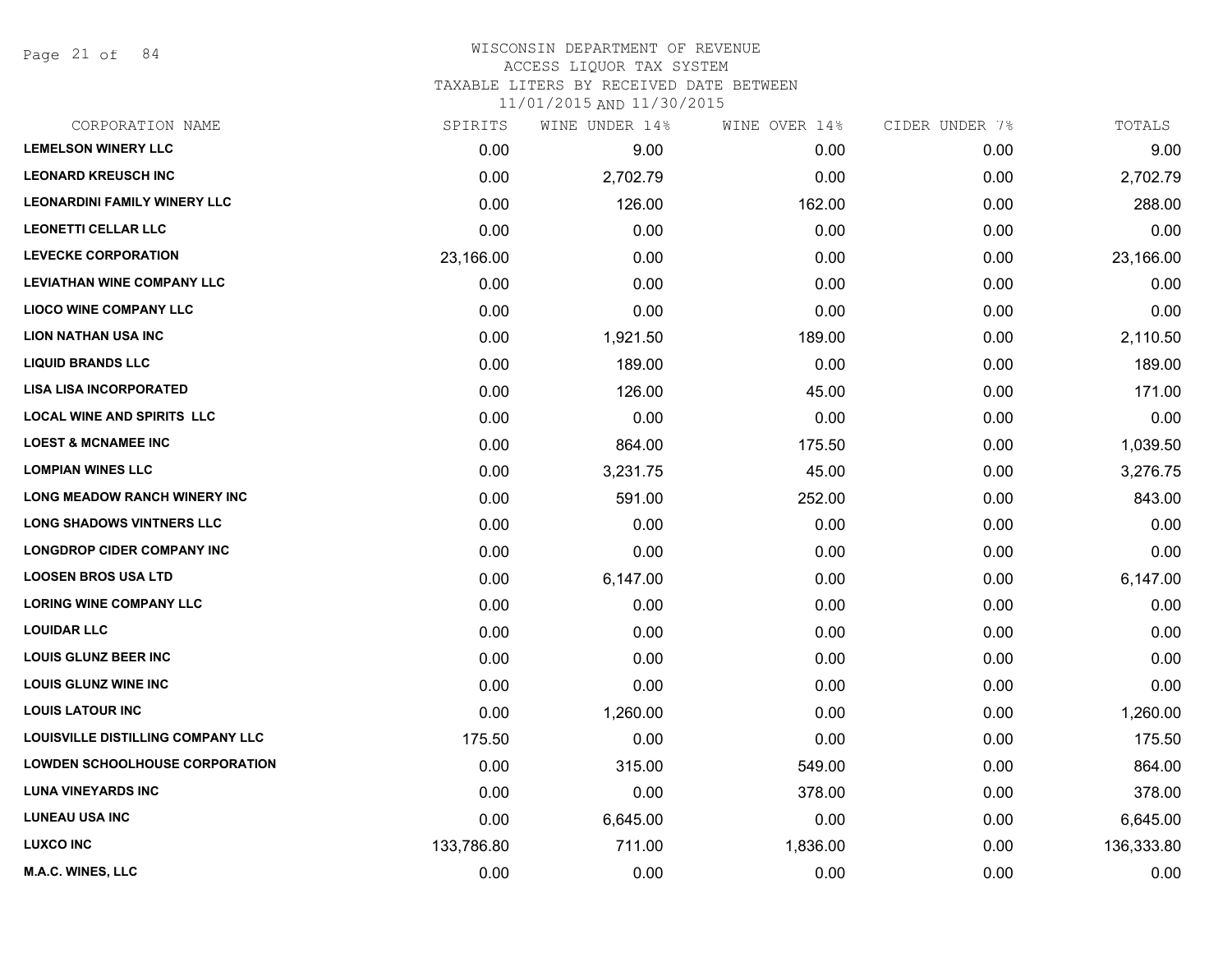Page 22 of 84

#### WISCONSIN DEPARTMENT OF REVENUE

#### ACCESS LIQUOR TAX SYSTEM

TAXABLE LITERS BY RECEIVED DATE BETWEEN

| CORPORATION NAME                               | SPIRITS   | WINE UNDER 14% | WINE OVER 14% | CIDER UNDER 7% | TOTALS    |
|------------------------------------------------|-----------|----------------|---------------|----------------|-----------|
| <b>MACH FLYNT INC</b>                          | 1,008.00  | 10,368.00      | 0.00          | 0.00           | 11,376.00 |
| <b>MAD CAR WINE CO LLC</b>                     | 0.00      | 35.66          | 11.89         | 0.00           | 47.55     |
| <b>MADISON VINEYARD HOLDINGS LLC</b>           | 0.00      | 0.00           | 0.00          | 0.00           | 0.00      |
| <b>MADRIGAL FAMILY WINERY LLC</b>              | 0.00      | 0.00           | 0.00          | 0.00           | 0.00      |
| <b>MAGAVE TEQUILA INC</b>                      | 0.00      | 0.00           | 0.00          | 0.00           | 0.00      |
| <b>MAGICAL SPIRITS INC</b>                     | 0.00      | 0.00           | 0.00          | 0.00           | 0.00      |
| <b>MAISONS MARQUES &amp; DOMAINES USA INC.</b> | 0.00      | 3,559.50       | 40.50         | 0.00           | 3,600.00  |
| <b>MANUEL PULIDO</b>                           | 0.00      | 360.00         | 0.00          | 0.00           | 360.00    |
| <b>MARIETTA CELLARS INC</b>                    | 0.00      | 1,008.00       | 594.00        | 0.00           | 1,602.00  |
| <b>MARIPOSA WINE COMPANY LLC</b>               | 0.00      | 0.00           | 0.00          | 0.00           | 0.00      |
| <b>MARK ADAMS &amp; CIERA ADAMS</b>            | 0.00      | 0.00           | 0.00          | 0.00           | 0.00      |
| <b>MARK ANDERSON</b>                           | 0.00      | 0.00           | 0.00          | 0.00           | 0.00      |
| <b>MARK ANTHONY BRANDS INC</b>                 | 0.00      | 0.00           | 0.00          | 0.00           | 0.00      |
| <b>MARKETING GLOBAL BRANDS CORP</b>            | 0.00      | 0.00           | 0.00          | 0.00           | 0.00      |
| <b>MARTIN RAY WINERY INC</b>                   | 0.00      | 1,647.00       | 64.50         | 0.00           | 1,711.50  |
| <b>MARTINELLI WINERY INC</b>                   | 0.00      | 0.00           | 0.00          | 0.00           | 0.00      |
| <b>MASON &amp; MASON</b>                       | 0.00      | 252.00         | 0.00          | 0.00           | 252.00    |
| <b>MASSANOIS LLC</b>                           | 0.00      | 524.25         | 39.00         | 0.00           | 563.25    |
| <b>MATHY WINERY LLC</b>                        | 0.00      | 0.00           | 0.00          | 0.00           | 0.00      |
| <b>MATRICK HOLDINGS CORPORATION</b>            | 0.00      | 0.00           | 0.00          | 0.00           | 0.00      |
| <b>MAURICE KANBAR</b>                          | 0.00      | 0.00           | 0.00          | 0.00           | 0.00      |
| <b>MAURITSON FAMILY WINERY</b>                 | 0.00      | 0.00           | 0.00          | 0.00           | 0.00      |
| <b>MAZZARRINI INC</b>                          | 0.00      | 0.00           | 0.00          | 0.00           | 0.00      |
| <b>MC CORMICK DISTILLING CO INC</b>            | 22,950.00 | 0.00           | 0.00          | 0.00           | 22,950.00 |
| <b>MCKENZIE'S BEVERAGES INC</b>                | 0.00      | 0.00           | 0.00          | 0.00           | 0.00      |
| <b>MCMANIS FAMILY VINEYARDS INC</b>            | 0.00      | 5,274.00       | 126.00        | 0.00           | 5,400.00  |
| <b>MCNAB RIDGE WINERY LLC</b>                  | 0.00      | 0.00           | 189.00        | 0.00           | 189.00    |
| <b>MEDCO ATLANTIC INC</b>                      | 0.00      | 0.00           | 0.00          | 0.00           | 0.00      |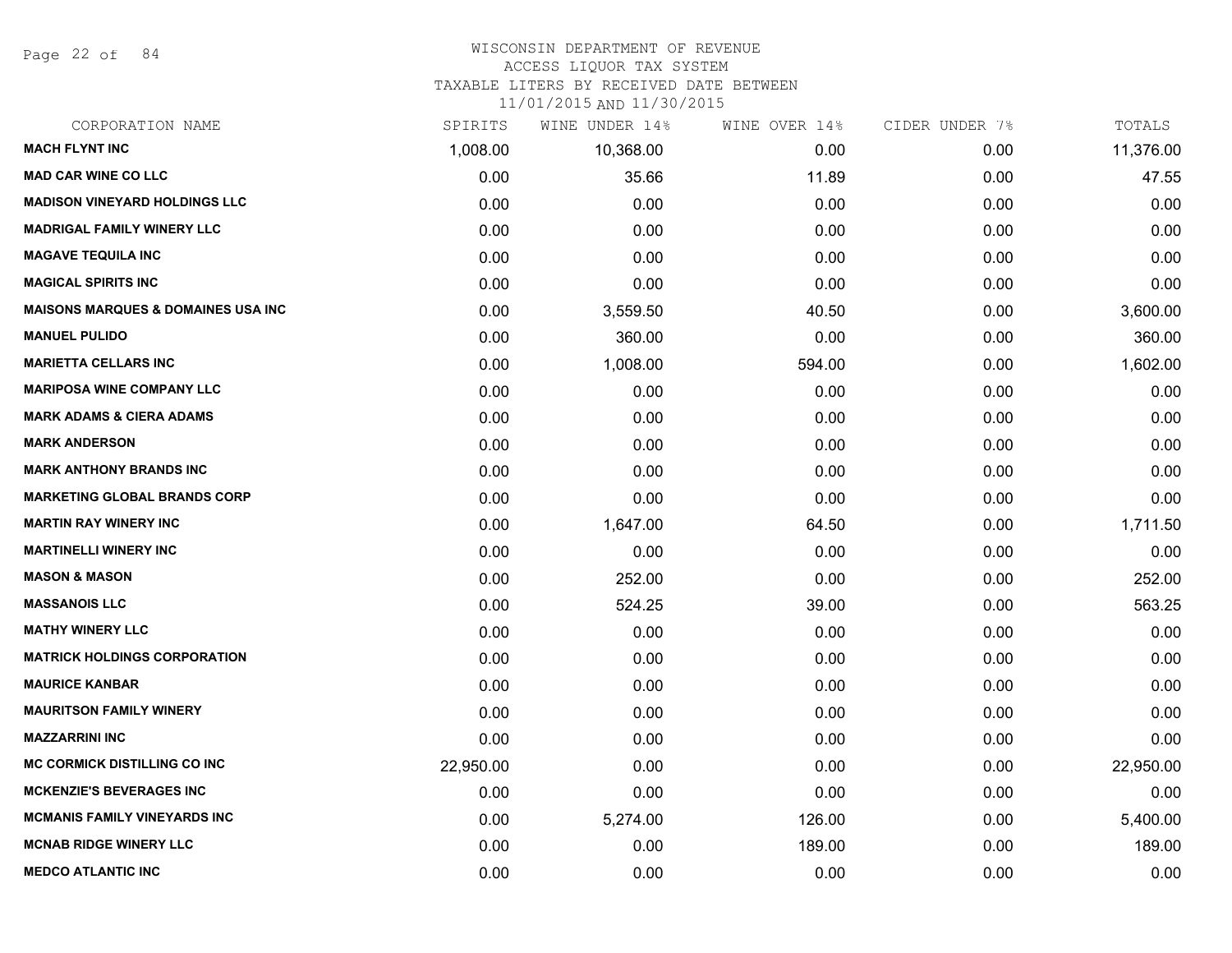Page 23 of 84

#### WISCONSIN DEPARTMENT OF REVENUE ACCESS LIQUOR TAX SYSTEM

TAXABLE LITERS BY RECEIVED DATE BETWEEN

| CORPORATION NAME                                  | SPIRITS  | WINE UNDER 14% | WINE OVER 14% | CIDER UNDER 7% | TOTALS    |
|---------------------------------------------------|----------|----------------|---------------|----------------|-----------|
| <b>MEGAWINE INC</b>                               | 0.00     | 0.00           | 0.00          | 0.00           | 0.00      |
| <b>MEIERS WINE CELLARS INC</b>                    | 0.00     | 0.00           | 0.00          | 0.00           | 0.00      |
| <b>MENDOCINO WINE GROUP LLC</b>                   | 0.00     | 1,881.00       | 315.00        | 0.00           | 2,196.00  |
| <b>MERCER WINE ESTATES LLC / MERCER HOGUE LLC</b> | 0.00     | 0.00           | 0.00          | 0.00           | 0.00      |
| <b>MERCHANT DU VIN CORPORATION</b>                | 0.00     | 0.00           | 0.00          | 441.00         | 441.00    |
| <b>MEREDITH VINEYARD ESTATE INC</b>               | 0.00     | 0.00           | 180.00        | 0.00           | 180.00    |
| <b>MERRYVALE VINEYARDS LLC</b>                    | 0.00     | 630.00         | 148.50        | 0.00           | 778.50    |
| <b>METEOR VINEYARD LLC</b>                        | 0.00     | 0.00           | 22.50         | 0.00           | 22.50     |
| <b>METROWINE DISTRIBUTION CO INC</b>              | 0.00     | 504.00         | 0.00          | 0.00           | 504.00    |
| <b>MEV CORPORATION</b>                            | 0.00     | 0.00           | 0.00          | 0.00           | 0.00      |
| <b>MEXCOR INC</b>                                 | 76.00    | 0.00           | 0.00          | 0.00           | 76.00     |
| <b>MEYER CELLARS LLC</b>                          | 0.00     | 0.00           | 0.00          | 0.00           | 0.00      |
| <b>MHW LTD</b>                                    | 6,877.55 | 12,847.50      | 2,056.48      | 1,144.71       | 22,926.24 |
| <b>MICHAEL C HOWARD</b>                           | 0.00     | 0.00           | 0.00          | 0.00           | 0.00      |
| <b>MICHAEL HOUGH</b>                              | 0.00     | 2,740.50       | 711.00        | 0.00           | 3,451.50  |
| MICHAEL L & YVONNE LANDT LLC                      | 0.00     | 0.00           | 0.00          | 0.00           | 0.00      |
| <b>MICHAEL SKURNIK WINES INC</b>                  | 0.00     | 8,991.00       | 0.00          | 0.00           | 8,991.00  |
| <b>MICHEAL DASHE</b>                              | 0.00     | 0.00           | 0.00          | 0.00           | 0.00      |
| <b>MID-OAK DISTILLERY INC</b>                     | 0.00     | 0.00           | 0.00          | 0.00           | 0.00      |
| <b>MIDDLETON FAMILY WINES LLC</b>                 | 0.00     | 934.50         | 81.00         | 0.00           | 1,015.50  |
| <b>MILE HIGH SPIRITS LLC</b>                      | 0.00     | 0.00           | 0.00          | 0.00           | 0.00      |
| <b>MILL CREEK VINEYARDS</b>                       | 0.00     | 0.00           | 0.00          | 0.00           | 0.00      |
| <b>MILLER SQUARED INC</b>                         | 0.00     | 0.00           | 0.00          | 0.00           | 0.00      |
| <b>MILLERCOORS LLC</b>                            | 0.00     | 0.00           | 0.00          | 0.00           | 0.00      |
| <b>MILORAD &amp; SUSAN J KARAKASEVIC</b>          | 0.00     | 0.00           | 0.00          | 0.00           | 0.00      |
| <b>MILTONS DISTRIBUTING CO INC</b>                | 0.00     | 1,070.97       | 449.99        | 0.00           | 1,520.96  |
| <b>MINER FAMILY WINERY LLC</b>                    | 0.00     | 0.00           | 13.50         | 0.00           | 13.50     |
| MINNESOTA WINEGROWERS COOPERATIVE                 | 0.00     | 0.00           | 0.00          | 0.00           | 0.00      |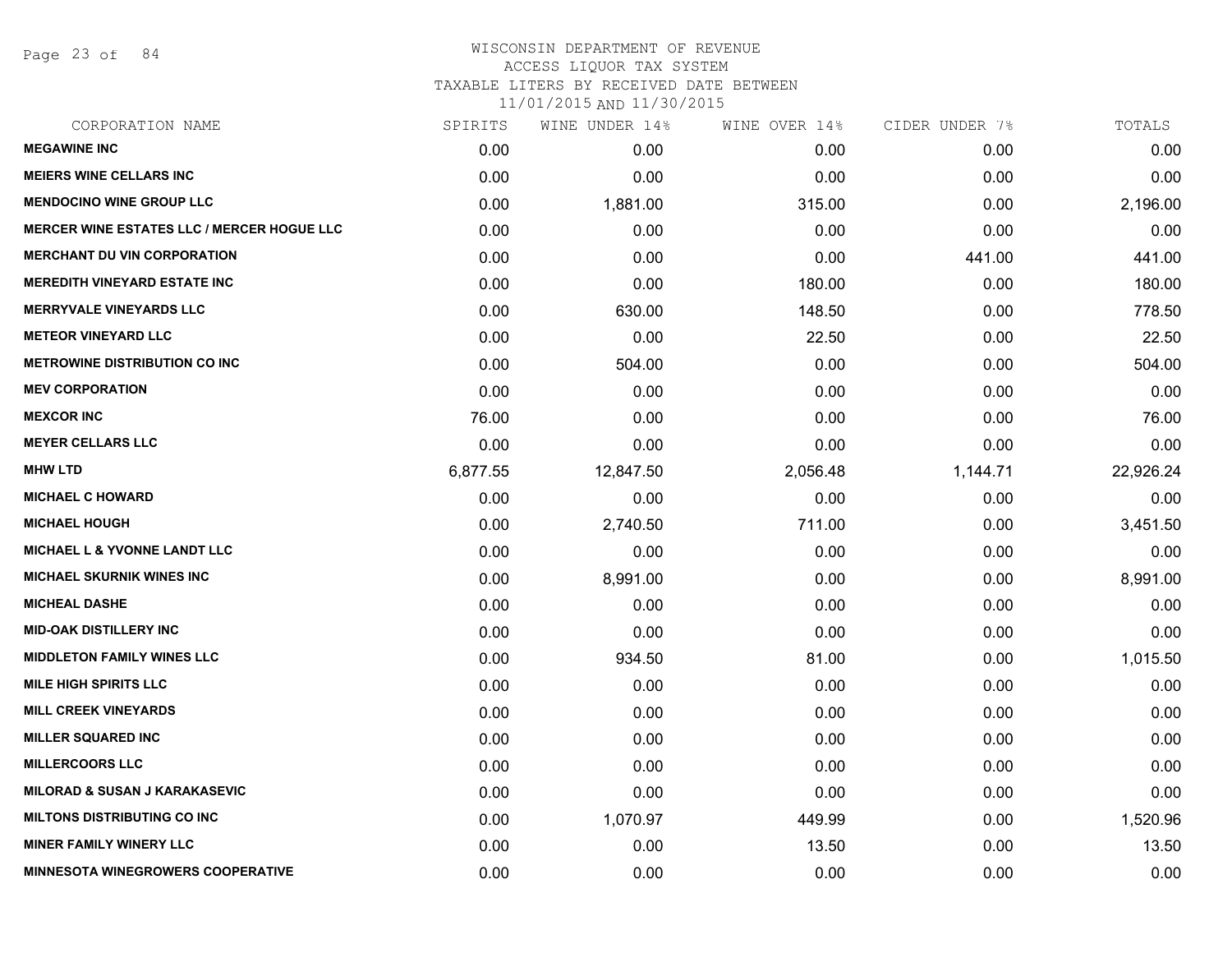Page 24 of 84

## WISCONSIN DEPARTMENT OF REVENUE

#### ACCESS LIQUOR TAX SYSTEM

TAXABLE LITERS BY RECEIVED DATE BETWEEN

| CORPORATION NAME                            | SPIRITS   | WINE UNDER 14% | WINE OVER 14% | CIDER UNDER 7% | TOTALS    |
|---------------------------------------------|-----------|----------------|---------------|----------------|-----------|
| <b>MINU IMPORT INC</b>                      | 0.00      | 440.25         | 27.75         | 0.00           | 468.00    |
| <b>MIONETTO USA INC</b>                     | 0.00      | 1,825.44       | 0.00          | 0.00           | 1,825.44  |
| <b>MIRA WINERY LLC</b>                      | 0.00      | 0.00           | 0.00          | 0.00           | 0.00      |
| <b>MIRASOL WINE LLC</b>                     | 0.00      | 0.00           | 0.00          | 0.00           | 0.00      |
| <b>MISA IMPORTS INC</b>                     | 15,957.00 | 1,674.00       | 1,371.00      | 45.00          | 19,047.00 |
| <b>MISSISSIPPI RIVER DISTILLING COMPANY</b> | 0.00      | 0.00           | 0.00          | 0.00           | 0.00      |
| <b>MISTARR WINE IMPORTERS</b>               | 0.00      | 378.00         | 0.00          | 0.00           | 378.00    |
| <b>MIURA VINEYARDS LLC</b>                  | 0.00      | 0.00           | 0.00          | 0.00           | 0.00      |
| <b>MMX IMPORTS LLC</b>                      | 0.00      | 225.00         | 0.00          | 0.00           | 225.00    |
| <b>MODERN DEVELOPMENT COMPANY</b>           | 0.00      | 1,125.00       | 0.00          | 0.00           | 1,125.00  |
| <b>MODERN SPIRITS LLC</b>                   | 4.50      | 0.00           | 54.00         | 0.00           | 58.50     |
| <b>MODUS OPERANDI CELLARS LLC</b>           | 0.00      | 0.00           | 0.00          | 0.00           | 0.00      |
| MOET HENNESSY USA, INC.                     | 11,663.10 | 6,931.50       | 891.00        | 0.00           | 19,485.60 |
| <b>MOLLYDOOKER INTERNATIONAL LLC</b>        | 0.00      | 0.00           | 0.00          | 0.00           | 0.00      |
| <b>MONICA NOGUES</b>                        | 0.00      | 468.00         | 45.00         | 0.00           | 513.00    |
| <b>MONTAGNA LLC</b>                         | 0.00      | 0.00           | 0.00          | 0.00           | 0.00      |
| <b>MONTEREY WINE COMPANY LLC</b>            | 0.00      | 1,512.00       | 0.00          | 0.00           | 1,512.00  |
| <b>MONTICELLO CELLARS INC</b>               | 0.00      | 0.00           | 0.00          | 0.00           | 0.00      |
| <b>MONTINORE VINEYARDS LIMITED</b>          | 0.00      | 252.00         | 0.00          | 0.00           | 252.00    |
| <b>MORGAN CLENDENEN</b>                     | 0.00      | 0.00           | 0.00          | 0.00           | 0.00      |
| <b>MORGAN WINERY INC</b>                    | 0.00      | 63.00          | 315.00        | 0.00           | 378.00    |
| <b>MOUNT VEEDER FARMS LLC</b>               | 0.00      | 0.00           | 252.00        | 0.00           | 252.00    |
| <b>MOUNTAIN VIEW VINTNERS LLC</b>           | 0.00      | 126.00         | 0.00          | 0.00           | 126.00    |
| <b>MS WALKER INC</b>                        | 1,455.00  | 0.00           | 0.00          | 0.00           | 1,455.00  |
| <b>MUSTACHE MENTORS LLC</b>                 | 0.00      | 504.00         | 0.00          | 0.00           | 504.00    |
| <b>MUTUAL WHOLESALE LIQUOR INC</b>          | 0.00      | 0.00           | 0.00          | 0.00           | 0.00      |
| <b>NAKED WINES LLC</b>                      | 0.00      | 0.00           | 0.00          | 0.00           | 0.00      |
| <b>NAPA VALLEY SPECIALTY WINES INC</b>      | 0.00      | 2,439.00       | 270.00        | 0.00           | 2,709.00  |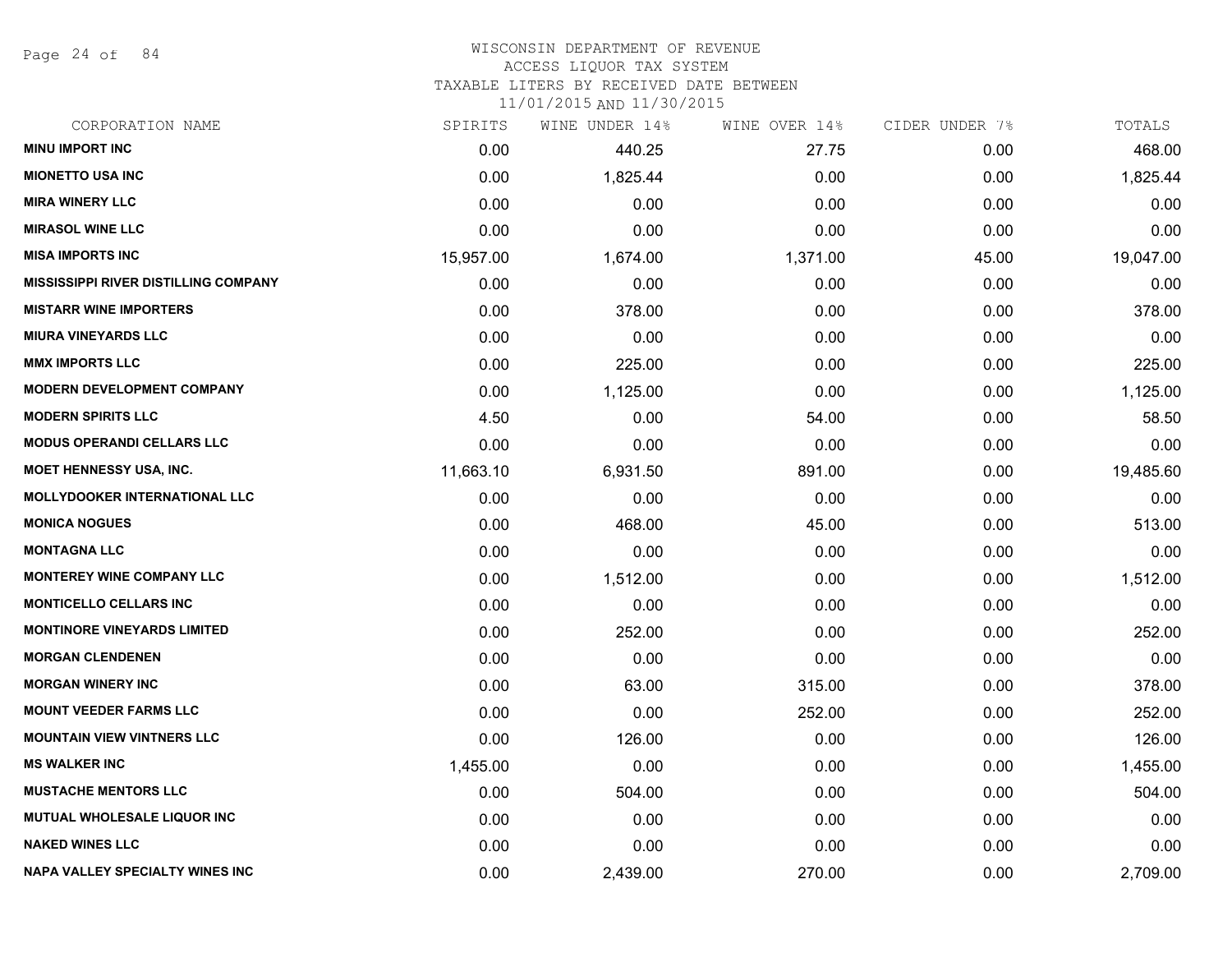Page 25 of 84

## WISCONSIN DEPARTMENT OF REVENUE ACCESS LIQUOR TAX SYSTEM TAXABLE LITERS BY RECEIVED DATE BETWEEN 11/01/2015 AND 11/30/2015

| CORPORATION NAME                                                                   | SPIRITS  | WINE UNDER 14% | WINE OVER 14% | CIDER UNDER 7% | TOTALS    |
|------------------------------------------------------------------------------------|----------|----------------|---------------|----------------|-----------|
| <b>NATIONAL CONSUMER CREDIT GUARANTEE</b><br><b>ASSOCIATION OF CONNECTICUT INC</b> | 0.00     | 0.00           | 0.00          | 0.00           | 0.00      |
| <b>NATURAL MERCHANTS INC</b>                                                       | 0.00     | 126.00         | 0.00          | 0.00           | 126.00    |
| <b>NATUREL WEST CORP</b>                                                           | 0.00     | 0.00           | 0.00          | 0.00           | 0.00      |
| <b>NAVARRO VINEYARDS, LLC</b>                                                      | 0.00     | 0.00           | 0.00          | 0.00           | 0.00      |
| <b>NBI ACQUISITION LLC</b>                                                         | 0.00     | 63.00          | 0.00          | 0.00           | 63.00     |
| <b>NDC SYSTEMS LP</b>                                                              | 2,532.00 | 38,787.00      | 2,439.00      | 0.00           | 43,758.00 |
| <b>NEGOCIANTS USA INC</b>                                                          | 0.00     | 180.00         | 103.50        | 0.00           | 283.50    |
| <b>NESTOR IMPORTS INC</b>                                                          | 45.00    | 198.00         | 54.00         | 0.00           | 297.00    |
| <b>NEW HOLLAND BREWING CO LLC</b>                                                  | 0.00     | 0.00           | 0.00          | 0.00           | 0.00      |
| <b>NEW MEXICO WINERIES INC</b>                                                     | 0.00     | 0.00           | 0.00          | 0.00           | 0.00      |
| <b>NEW PARROTT &amp; CO</b>                                                        | 0.00     | 6,363.00       | 252.00        | 0.00           | 6,615.00  |
| <b>NEW VAVIN INC</b>                                                               | 0.00     | 0.00           | 126.00        | 0.00           | 126.00    |
| <b>NEW YORK MUTUAL TRADING CO INC</b>                                              | 0.00     | 0.00           | 0.00          | 0.00           | 0.00      |
| <b>NEXUS BRANDS LLC</b>                                                            | 0.00     | 0.00           | 0.00          | 0.00           | 0.00      |
| <b>NICHE IMPORT CO</b>                                                             | 438.00   | 315.00         | 0.00          | 0.00           | 753.00    |
| NIEBAUM-COPPOLA ESTATE WINERY LP                                                   | 0.00     | 0.00           | 0.00          | 0.00           | 0.00      |
| <b>NOLET SPIRITS USA INC</b>                                                       | 0.00     | 0.00           | 0.00          | 0.00           | 0.00      |
| <b>NORTH SHORE DISTILLERY LLC</b>                                                  | 0.00     | 0.00           | 0.00          | 0.00           | 0.00      |
| <b>NOVA WINES, INC.</b>                                                            | 0.00     | 567.00         | 607.50        | 0.00           | 1,174.50  |
| <b>NUCCIO &amp; WISE</b>                                                           | 0.00     | 0.00           | 63.00         | 0.00           | 63.00     |
| <b>NV AWG LTD</b>                                                                  | 0.00     | 0.00           | 565.00        | 0.00           | 565.00    |
| O'NEILL BEVERAGES CO LLC                                                           | 0.00     | 5,292.00       | 1,008.00      | 0.00           | 6,300.00  |
| <b>O'SHAUGHNESSY DEL OSO LLC</b>                                                   | 0.00     | 0.00           | 0.00          | 0.00           | 0.00      |
| OAK RIDGE WINERY LLC                                                               | 0.00     | 60.75          | 0.00          | 0.00           | 60.75     |
| <b>OLD BRIDGE CELLARS</b>                                                          | 0.00     | 1,530.00       | 135.00        | 0.00           | 1,665.00  |
| <b>OLDE WORLD IMPORTS INC</b>                                                      | 0.00     | 333.00         | 85.50         | 0.00           | 418.50    |
| <b>OLE SMOKY DISTILLERY LLC</b>                                                    | 495.00   | 0.00           | 0.00          | 0.00           | 495.00    |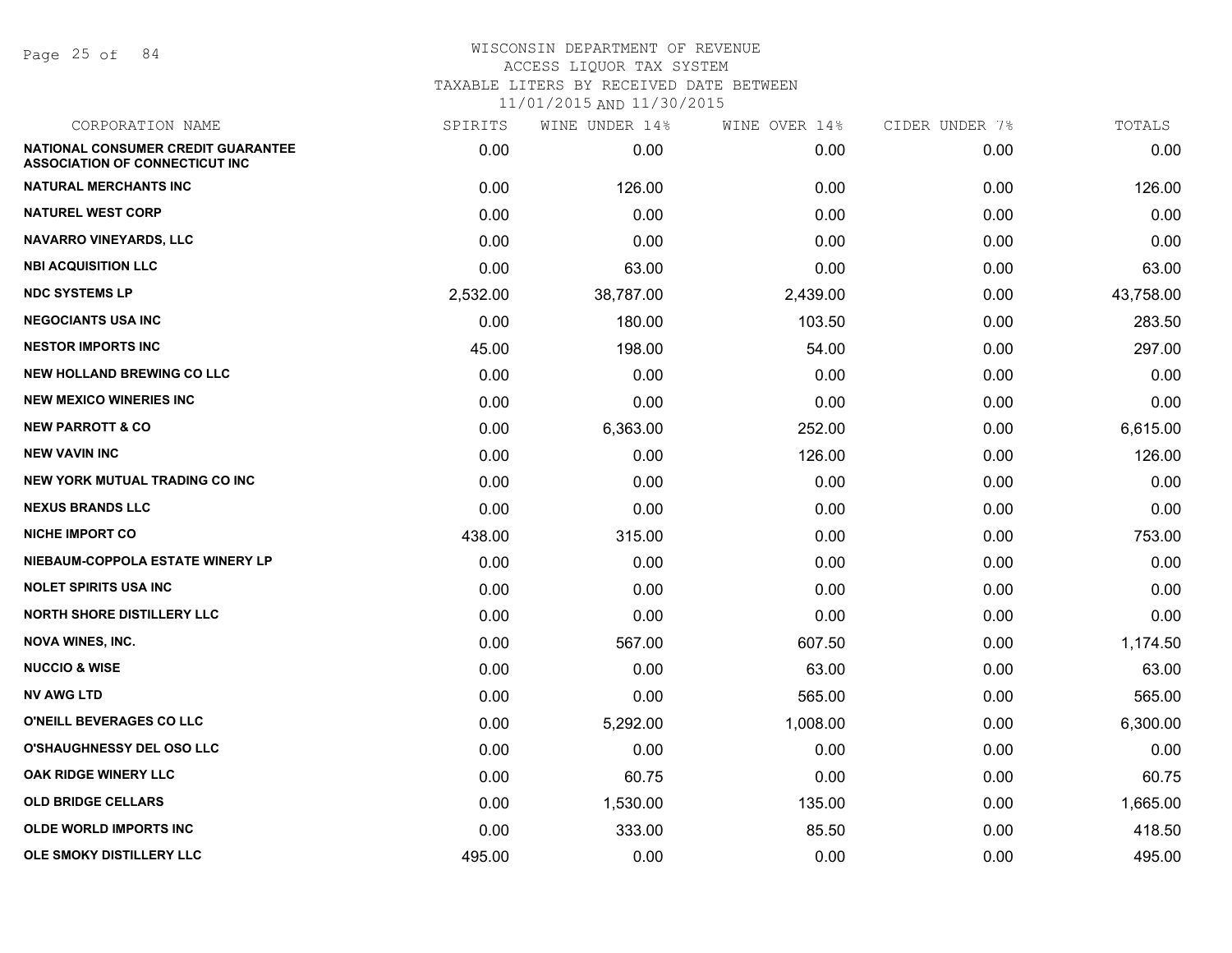Page 26 of 84

#### WISCONSIN DEPARTMENT OF REVENUE ACCESS LIQUOR TAX SYSTEM

TAXABLE LITERS BY RECEIVED DATE BETWEEN

| CORPORATION NAME                  | SPIRITS  | WINE UNDER 14% | WINE OVER 14% | CIDER UNDER 7% | TOTALS    |
|-----------------------------------|----------|----------------|---------------|----------------|-----------|
| <b>OLIVER WINE COMPANY INC</b>    | 0.00     | 630.00         | 0.00          | 0.00           | 630.00    |
| ONE TRUE VINE LLC                 | 0.00     | 3,870.00       | 6,333.75      | 0.00           | 10,203.75 |
| <b>OPICI IMPORT COMPANY</b>       | 45.75    | 1,260.00       | 252.00        | 0.00           | 1,557.75  |
| <b>OPOLO WINES LP</b>             | 0.00     | 0.00           | 0.00          | 0.00           | 0.00      |
| <b>OPUS ONE WINERY LLC</b>        | 0.00     | 0.00           | 22.50         | 0.00           | 22.50     |
| ORCA PROPERTIES LLC               | 0.00     | 0.00           | 0.00          | 0.00           | 0.00      |
| OREGON BREWING COMPANY INC        | 9.51     | 0.00           | 0.00          | 0.00           | 9.51      |
| <b>ORGANIC VINTNERS INC</b>       | 0.00     | 567.00         | 0.00          | 0.00           | 567.00    |
| <b>ORIGINAL SIN CORPORATION</b>   | 0.00     | 0.00           | 0.00          | 0.00           | 0.00      |
| ORIN SWIFT CELLARS LLC            | 0.00     | 0.00           | 706.50        | 0.00           | 706.50    |
| <b>OUTPOST WINES LLC</b>          | 0.00     | 0.00           | 0.00          | 0.00           | 0.00      |
| <b>OWEN ROE LLC</b>               | 0.00     | 441.00         | 252.00        | 0.00           | 693.00    |
| <b>P R GRISLEY CO INC</b>         | 0.00     | 0.00           | 0.00          | 0.00           | 0.00      |
| PACIFIC EDGE MARKETING GROUP INC  | 440.94   | 0.00           | 0.00          | 0.00           | 440.94    |
| PACIFIC INTERNATIONAL LIQUOR INC  | 0.00     | 0.00           | 0.00          | 0.00           | 0.00      |
| <b>PACIFIC PRIME WINES LLC</b>    | 0.00     | 126.00         | 0.00          | 0.00           | 126.00    |
| <b>PAHLMEYER LLC</b>              | 0.00     | 0.00           | 157.50        | 0.00           | 157.50    |
| PALI WINE COMPANY LP              | 0.00     | 789.00         | 396.00        | 0.00           | 1,185.00  |
| PALM BAY INTERNATIONAL INC        | 350.25   | 72,787.56      | 1,075.50      | 0.00           | 74,213.31 |
| <b>PAMELA FRYE</b>                | 0.00     | 0.00           | 0.00          | 0.00           | 0.00      |
| <b>PAMPA BEVERAGES LLC</b>        | 0.00     | 2,025.00       | 0.00          | 0.00           | 2,025.00  |
| <b>PANTHER CREEK CELLARS LLC</b>  | 0.00     | 0.00           | 0.00          | 0.00           | 0.00      |
| PARAGON VINEYARD CO INC           | 0.00     | 329.00         | 615.00        | 0.00           | 944.00    |
| PARK STREET IMPORTS, LLC          | 2,187.00 | 17,850.00      | 0.00          | 0.00           | 20,037.00 |
| <b>PARK WINE COMPANY INC</b>      | 0.00     | 252.00         | 0.00          | 0.00           | 252.00    |
| <b>PARKER STATION INC</b>         | 0.00     | 252.00         | 792.00        | 0.00           | 1,044.00  |
| <b>PASTERNAK WINE IMPORTS LLC</b> | 0.00     | 1,530.00       | 0.00          | 0.00           | 1,530.00  |
| <b>PAT WINES LLC</b>              | 0.00     | 0.00           | 0.00          | 0.00           | 0.00      |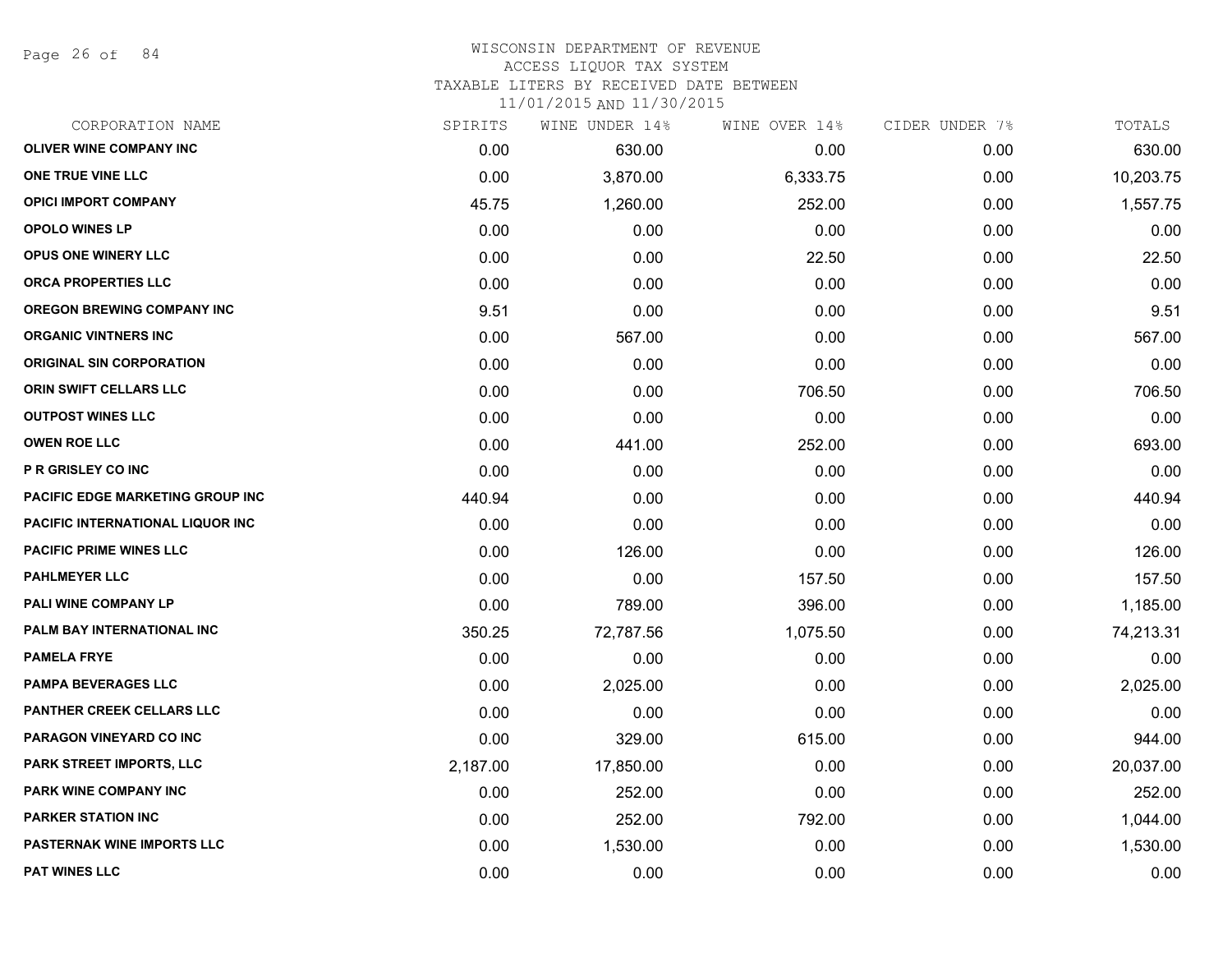Page 27 of 84

## WISCONSIN DEPARTMENT OF REVENUE

#### ACCESS LIQUOR TAX SYSTEM

TAXABLE LITERS BY RECEIVED DATE BETWEEN

| CORPORATION NAME                     | SPIRITS   | WINE UNDER 14% | WINE OVER 14% | CIDER UNDER 7% | TOTALS     |
|--------------------------------------|-----------|----------------|---------------|----------------|------------|
| <b>PATERNO IMPORTS LTD</b>           | 309.00    | 18,748.50      | 8,593.50      | 0.00           | 27,651.00  |
| <b>PATRICIO C MATA</b>               | 0.00      | 27.00          | 0.00          | 0.00           | 27.00      |
| <b>PATRICK A RONEY</b>               | 0.00      | 2,862.00       | 1,237.50      | 0.00           | 4,099.50   |
| <b>PATRON SPIRITS COMPANY</b>        | 19,995.90 | 0.00           | 0.00          | 0.00           | 19,995.90  |
| PATZ & HALL WINE COMPANY INC         | 0.00      | 0.00           | 0.00          | 0.00           | 0.00       |
| PAUL HOBBS IMPORTS INC               | 0.00      | 144.00         | 297.00        | 0.00           | 441.00     |
| <b>PAUL HOBBS WINERY LP</b>          | 0.00      | 0.00           | 189.00        | 0.00           | 189.00     |
| <b>PAUL W QUACKENBUSH</b>            | 0.00      | 0.00           | 0.00          | 0.00           | 0.00       |
| <b>PAVI WINES LLC</b>                | 0.00      | 0.00           | 0.00          | 0.00           | 0.00       |
| <b>PAWEL LATO</b>                    | 0.00      | 0.00           | 189.00        | 0.00           | 189.00     |
| <b>PAX MAHLE WINES LLC</b>           | 0.00      | 0.00           | 0.00          | 0.00           | 0.00       |
| PEACH SYSTEMS INC                    | 0.00      | 0.00           | 0.00          | 0.00           | 0.00       |
| PEACHY CANYON WINERY                 | 0.00      | 0.00           | 0.00          | 0.00           | 0.00       |
| PEJU FAMILY OPERATING PARTNERSHIP LP | 0.00      | 0.00           | 0.00          | 0.00           | 0.00       |
| PELU PARTNERS LLC                    | 0.00      | 0.00           | 0.00          | 0.00           | 0.00       |
| <b>PENNER-ASH LLC</b>                | 0.00      | 7.13           | 0.00          | 0.00           | 7.13       |
| PEPPER BRIDGE WINERY LLC             | 0.00      | 0.00           | 0.00          | 0.00           | 0.00       |
| PERFECTA CAMERA CORP                 | 0.00      | 539.99         | 0.00          | 0.00           | 539.99     |
| PERNOD RICARD USA LLC                | 88,864.60 | 24,627.60      | 1,080.00      | 0.00           | 114,572.20 |
| PETER ANDREW LLC                     | 0.00      | 0.00           | 0.00          | 0.00           | 0.00       |
| PETER M MESROBIAN                    | 0.00      | 0.00           | 0.00          | 0.00           | 0.00       |
| <b>PETER ROSBACK</b>                 | 0.00      | 189.00         | 126.00        | 0.00           | 315.00     |
| PETERSON WINERY LLC                  | 0.00      | 133.00         | 42.50         | 0.00           | 175.50     |
| PHENIX BRANDS LLC                    | 0.00      | 0.00           | 0.00          | 0.00           | 0.00       |
| <b>PHILIP LAROCCA</b>                | 0.00      | 0.00           | 0.00          | 0.00           | 0.00       |
| PHILIP TOGNI VINEYARD LP             | 0.00      | 0.00           | 0.00          | 0.00           | 0.00       |
| PHILLIP STEINSCHREIBER               | 0.00      | 0.00           | 0.00          | 0.00           | 0.00       |
| <b>PHILLIPS FARMS LLC</b>            | 0.00      | 0.00           | 876.00        | 0.00           | 876.00     |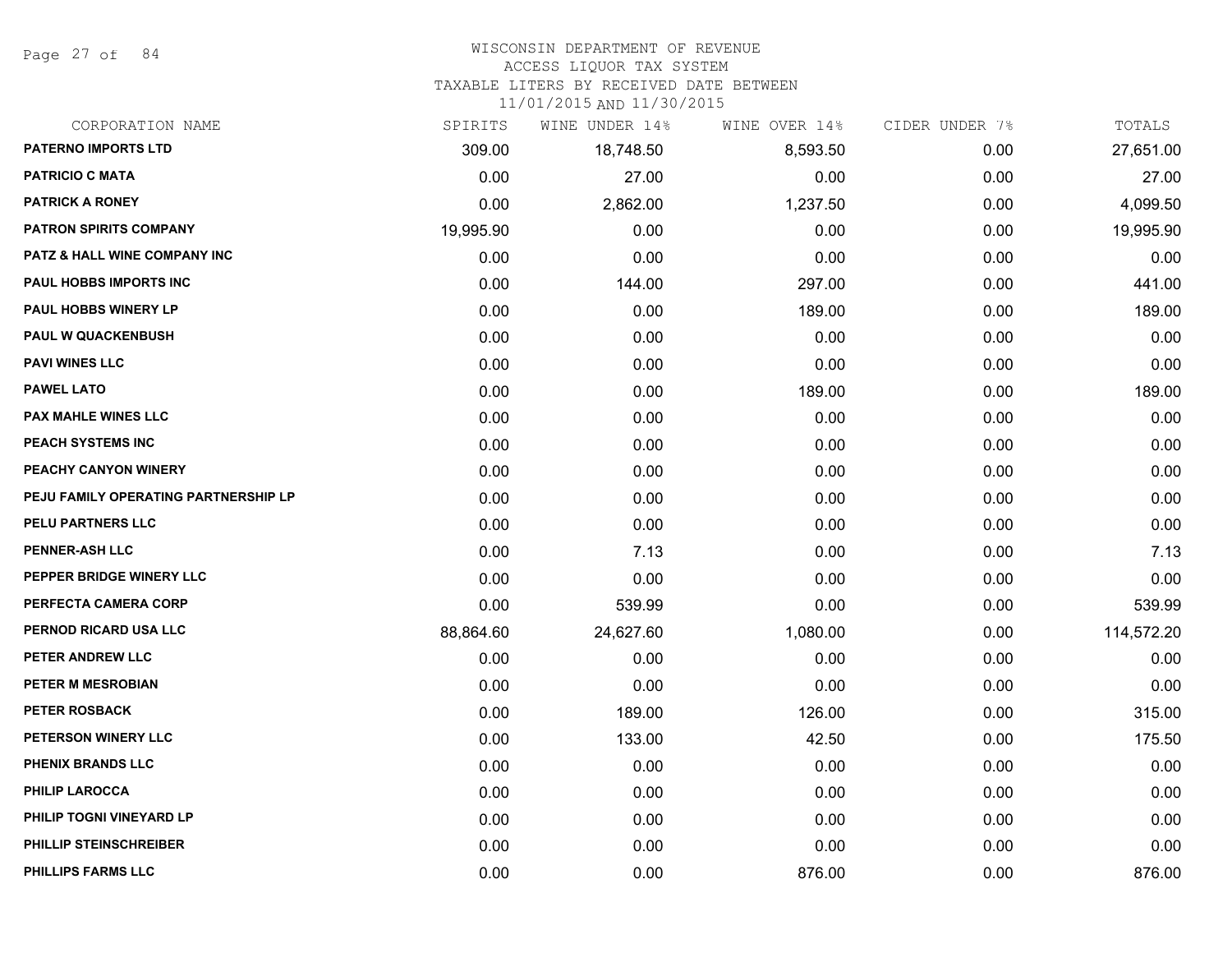Page 28 of 84

# WISCONSIN DEPARTMENT OF REVENUE ACCESS LIQUOR TAX SYSTEM TAXABLE LITERS BY RECEIVED DATE BETWEEN

| CORPORATION NAME                            | SPIRITS   | WINE UNDER 14% | WINE OVER 14% | CIDER UNDER 7% | TOTALS    |
|---------------------------------------------|-----------|----------------|---------------|----------------|-----------|
| PHUSION PROJECTS LLC                        | 0.00      | 0.00           | 0.00          | 0.00           | 0.00      |
| PIEDMONT DISTILLERS INC                     | 0.00      | 0.00           | 0.00          | 0.00           | 0.00      |
| PINE RIDGE WINERY LLC                       | 0.00      | 513.00         | 3,940.50      | 0.00           | 4,453.50  |
| <b>PL BRANDS INC</b>                        | 0.00      | 0.00           | 0.00          | 0.00           | 0.00      |
| PLUME RIDGE IRREVOCABLE TRUST               | 0.00      | 342.02         | 0.00          | 0.00           | 342.02    |
| POPCORN SUTTON DISTILLING LLC               | 0.00      | 0.00           | 0.00          | 0.00           | 0.00      |
| <b>POST WINERY INC</b>                      | 0.00      | 0.00           | 0.00          | 0.00           | 0.00      |
| <b>PRAGER WINERY &amp; PORT WORKS, INC.</b> | 0.00      | 0.00           | 0.00          | 0.00           | 0.00      |
| <b>PRECEPT BRANDS LLC</b>                   | 0.00      | 32,748.00      | 351.00        | 0.00           | 33,099.00 |
| PREMIERE DISTILLERY LLC                     | 0.00      | 0.00           | 0.00          | 0.00           | 0.00      |
| <b>PREMIUM PORT WINES INC</b>               | 0.00      | 27.00          | 1,746.00      | 0.00           | 1,773.00  |
| PRESTIGE IMPORTS LLC                        | 0.00      | 0.00           | 0.00          | 0.00           | 0.00      |
| <b>PRESTIGE WINE IMPORTS CORP</b>           | 0.00      | 265.46         | 0.00          | 0.00           | 265.46    |
| PRICHARDS DISTILLERY INC                    | 0.00      | 0.00           | 0.00          | 0.00           | 0.00      |
| PRIDE MOUNTAIN VINEYARDS LLC                | 0.00      | 0.00           | 0.00          | 0.00           | 0.00      |
| <b>PRINCE MICHEL LLC</b>                    | 0.00      | 0.00           | 0.00          | 0.00           | 0.00      |
| <b>PRO-LIQUITECH LLC</b>                    | 0.00      | 0.00           | 0.00          | 0.00           | 0.00      |
| PROST BEVERAGE COMPANY LLC                  | 0.00      | 0.00           | 0.00          | 0.00           | 0.00      |
| PROXIMO SPIRITS INC                         | 51,421.35 | 0.00           | 0.00          | 0.00           | 51,421.35 |
| <b>PRWL PARTNERS LLC</b>                    | 0.00      | 0.00           | 0.00          | 0.00           | 0.00      |
| PURPLE WINE COMPANY LLC                     | 0.00      | 2,583.00       | 63.00         | 0.00           | 2,646.00  |
| <b>QUADY SOUTH WINERY LLC</b>               | 0.00      | 1,071.00       | 81.00         | 0.00           | 1,152.00  |
| <b>QUANTUM WINES LLC</b>                    | 0.00      | 0.00           | 0.00          | 0.00           | 0.00      |
| QUILCEDA CREEK VINTNERS INC                 | 0.00      | 0.00           | 0.00          | 0.00           | 0.00      |
| <b>QUINTESSENTIAL LLC</b>                   | 0.00      | 1,453.50       | 2,010.00      | 0.00           | 3,463.50  |
| QUO VINO LLC                                | 0.00      | 0.00           | 0.00          | 0.00           | 0.00      |
| <b>R &amp; B CELLARS INC</b>                | 0.00      | 0.00           | 0.00          | 0.00           | 0.00      |
| <b>R &amp; G SCHATZ FARMS INC</b>           | 0.00      | 504.00         | 0.00          | 0.00           | 504.00    |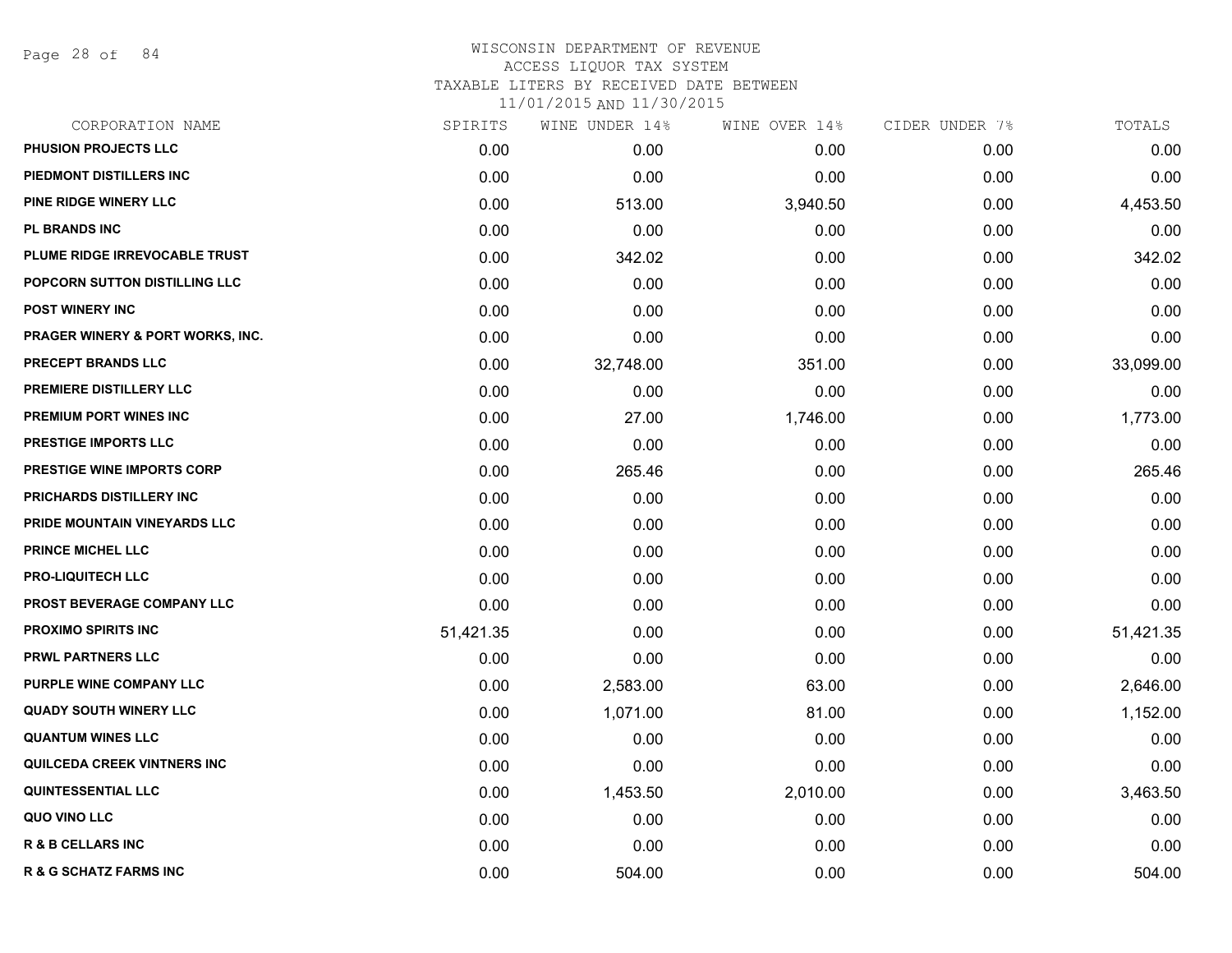Page 29 of 84

#### WISCONSIN DEPARTMENT OF REVENUE ACCESS LIQUOR TAX SYSTEM

TAXABLE LITERS BY RECEIVED DATE BETWEEN

| CORPORATION NAME                                 | SPIRITS  | WINE UNDER 14% | WINE OVER 14% | CIDER UNDER 7% | TOTALS   |
|--------------------------------------------------|----------|----------------|---------------|----------------|----------|
| <b>R &amp; M BRANDS INC</b>                      | 2,166.30 | 558.00         | 54.00         | 0.00           | 2,778.30 |
| <b>RH KEENAN CO</b>                              | 0.00     | 0.00           | 0.00          | 0.00           | 0.00     |
| <b>R LAWSON ENTERPRISES LLC</b>                  | 0.00     | 0.00           | 0.00          | 0.00           | 0.00     |
| <b>RACINE WINE CO LLC</b>                        | 0.00     | 9.00           | 0.00          | 0.00           | 9.00     |
| <b>RAINIER WINE LLC</b>                          | 0.00     | 0.00           | 0.00          | 0.00           | 0.00     |
| <b>RAMEY WINE CELLARS INC</b>                    | 0.00     | 0.00           | 432.00        | 0.00           | 432.00   |
| <b>RANSOM SPIRITS LLC</b>                        | 0.00     | 0.00           | 0.00          | 0.00           | 0.00     |
| <b>RB WINE ASSOCIATES LLC</b>                    | 0.00     | 0.00           | 0.00          | 0.00           | 0.00     |
| <b>RBZ VINEYARDS LLC</b>                         | 0.00     | 0.00           | 0.00          | 0.00           | 0.00     |
| <b>RED CAR WINE COMPANY LLC</b>                  | 0.00     | 0.00           | 0.00          | 0.00           | 0.00     |
| <b>REDEMPTION SPIRITS LLC</b>                    | 1,590.90 | 0.00           | 252.00        | 0.00           | 1,842.90 |
| <b>REGAL WINE IMPORTS INC</b>                    | 0.00     | 1,989.00       | 0.00          | 0.00           | 1,989.00 |
| <b>REGUSCI WINERY INC</b>                        | 0.00     | 0.00           | 63.00         | 0.00           | 63.00    |
| <b>REMY COINTREAU AMERIQUE USA</b>               | 5,564.10 | 1,845.00       | 0.00          | 0.00           | 7,409.10 |
| <b>REN ACQUISITION INC</b>                       | 0.00     | 0.00           | 0.00          | 0.00           | 0.00     |
| <b>RENO G FARINELLI &amp; JOSEF H SHEBL</b>      | 0.00     | 0.00           | 0.00          | 0.00           | 0.00     |
| <b>RENT A BBQ</b>                                | 0.00     | 0.00           | 0.00          | 1,404.00       | 1,404.00 |
| <b>RESERVA WINES LLC</b>                         | 0.00     | 0.00           | 0.00          | 0.00           | 0.00     |
| <b>REYNOLDS CREATIVE PRODUCTS INC</b>            | 0.00     | 0.00           | 0.00          | 0.00           | 0.00     |
| <b>RGI BRANDS LLC</b>                            | 0.00     | 0.00           | 0.00          | 0.00           | 0.00     |
| <b>RICHARD C POE II</b>                          | 0.00     | 0.00           | 0.00          | 0.00           | 0.00     |
| <b>RICHARD STELTZNER</b>                         | 0.00     | 0.00           | 0.00          | 0.00           | 0.00     |
| <b>RIDGE VINEYARDS INC</b>                       | 0.00     | 0.00           | 558.00        | 0.00           | 558.00   |
| <b>RIONDO USA LLC</b>                            | 0.00     | 0.00           | 0.00          | 0.00           | 0.00     |
| <b>RIVER VIEW WINERY LLC</b>                     | 0.00     | 9.00           | 0.00          | 0.00           | 9.00     |
| <b>RO SALES &amp; DISTRIBUTION SERVICES INC.</b> | 0.00     | 1,008.00       | 0.00          | 0.00           | 1,008.00 |
| <b>ROADSEND FARM LLC</b>                         | 0.00     | 0.00           | 0.00          | 0.00           | 0.00     |
| <b>ROBERT A CUTTER</b>                           | 174.00   | 774.00         | 0.00          | 0.00           | 948.00   |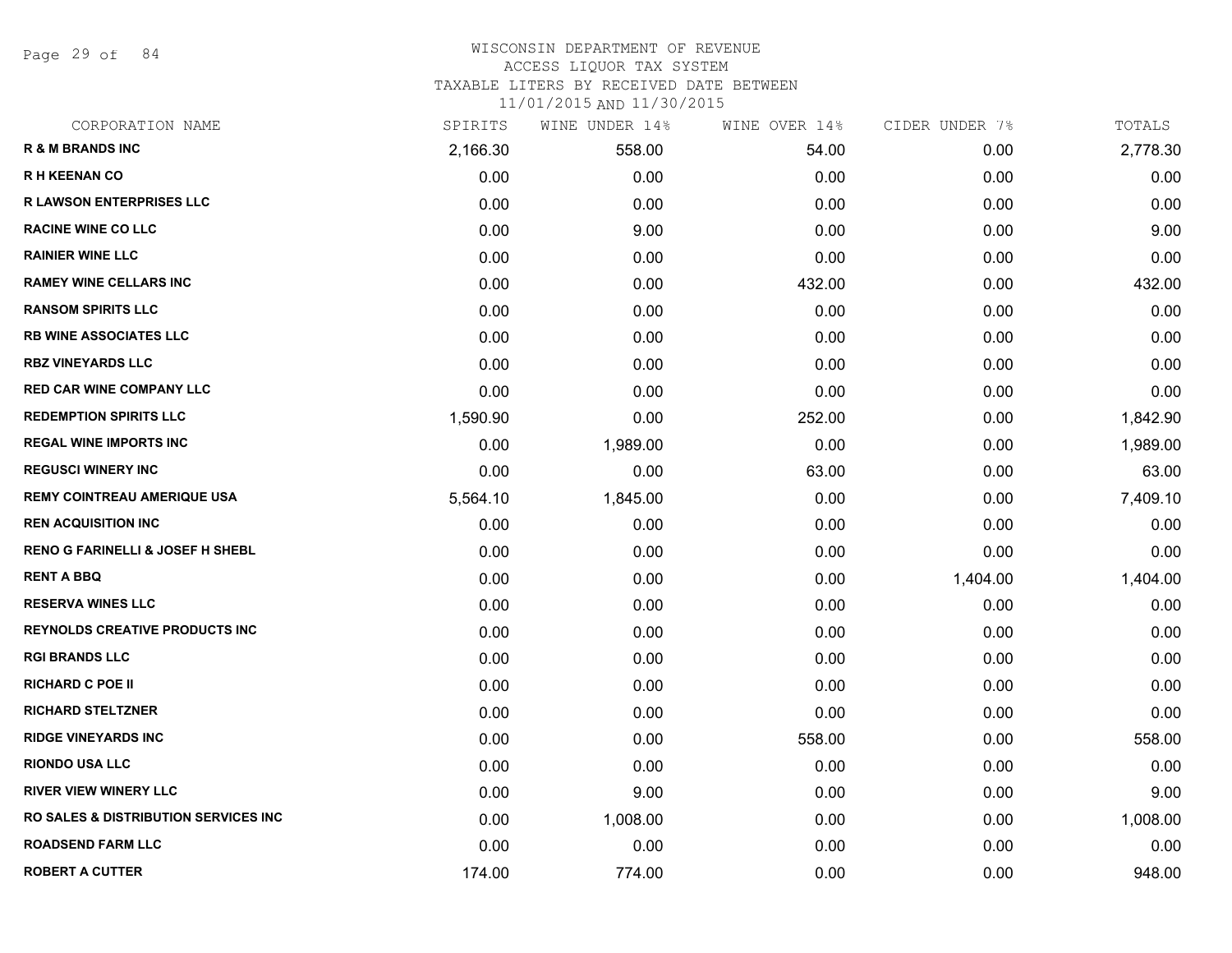Page 30 of 84

# WISCONSIN DEPARTMENT OF REVENUE ACCESS LIQUOR TAX SYSTEM

TAXABLE LITERS BY RECEIVED DATE BETWEEN

| CORPORATION NAME                             | SPIRITS  | WINE UNDER 14% | WINE OVER 14% | CIDER UNDER 7% | TOTALS    |
|----------------------------------------------|----------|----------------|---------------|----------------|-----------|
| <b>ROBERT CRAIG WINERY LP</b>                | 0.00     | 0.00           | 49.92         | 0.00           | 49.92     |
| <b>ROBERT J COOPER</b>                       | 891.00   | 0.00           | 0.00          | 0.00           | 891.00    |
| <b>ROBERT J GROSS</b>                        | 0.00     | 63.00          | 0.00          | 0.00           | 63.00     |
| <b>ROBERT KACHER SELECTIONS LLC</b>          | 0.00     | 0.00           | 0.00          | 0.00           | 0.00      |
| <b>ROBERT L HUDSON</b>                       | 0.00     | 0.00           | 23.78         | 0.00           | 23.78     |
| <b>ROBERT YOUNG ESTATE WINERY LLC</b>        | 0.00     | 0.00           | 0.00          | 0.00           | 0.00      |
| <b>ROCK SAKE LLC</b>                         | 0.00     | 0.00           | 0.00          | 0.00           | 0.00      |
| ROCK WALL WINE COMPANY INC                   | 0.00     | 0.00           | 0.00          | 0.00           | 0.00      |
| <b>ROCLAND WINE IMPORTS</b>                  | 0.00     | 0.00           | 0.00          | 0.00           | 0.00      |
| <b>ROMBAUER VINEYARDS INC</b>                | 0.00     | 0.00           | 5,229.00      | 0.00           | 5,229.00  |
| <b>RONALD J WICKER</b>                       | 0.00     | 0.00           | 0.00          | 0.00           | 0.00      |
| <b>ROOTS RUN DEEP LLC</b>                    | 0.00     | 0.00           | 0.00          | 0.00           | 0.00      |
| <b>ROSE IMPORTING &amp; DISTRIBUTING LLC</b> | 0.00     | 495.00         | 27.00         | 0.00           | 522.00    |
| <b>ROSENTHAL WINE MERCHANT NY LTD</b>        | 0.00     | 330.00         | 0.00          | 0.00           | 330.00    |
| <b>ROTTA WINERY LLC</b>                      | 0.00     | 0.00           | 0.00          | 0.00           | 0.00      |
| <b>ROUND HILL CELLARS</b>                    | 0.00     | 2,217.00       | 0.00          | 0.00           | 2,217.00  |
| <b>ROUND POND ESTATE LLC</b>                 | 0.00     | 0.00           | 387.00        | 0.00           | 387.00    |
| <b>ROW ELEVEN WINE CO LLC</b>                | 0.00     | 0.00           | 0.00          | 0.00           | 0.00      |
| <b>ROYAL WINE CORPORATION</b>                | 153.00   | 2,184.40       | 0.00          | 0.00           | 2,337.40  |
| <b>RUBISSOW FAMILY WINES LLC</b>             | 0.00     | 0.00           | 0.00          | 0.00           | 0.00      |
| <b>RUED WINERY INC</b>                       | 0.00     | 0.00           | 0.00          | 0.00           | 0.00      |
| RUSSIAN STANDARD VODKA (USA) INC             | 1,117.46 | 0.00           | 0.00          | 0.00           | 1,117.46  |
| <b>SLJ GROUP INC</b>                         | 0.00     | 22,227.60      | 13,251.78     | 0.00           | 35,479.38 |
| <b>SABEMOS BEVERAGES LLC</b>                 | 270.00   | 0.00           | 0.00          | 0.00           | 270.00    |
| <b>SAINTSBURY LLC</b>                        | 0.00     | 0.00           | 0.00          | 0.00           | 0.00      |
| <b>SAKEONE CORPORATION</b>                   | 0.00     | 360.00         | 713.52        | 0.00           | 1,073.52  |
| <b>SALT OF THE EARTH LP</b>                  | 0.00     | 0.00           | 0.00          | 0.00           | 0.00      |
| <b>SAN ANTONIO WINERY INC</b>                | 0.00     | 10,721.90      | 144.00        | 0.00           | 10,865.90 |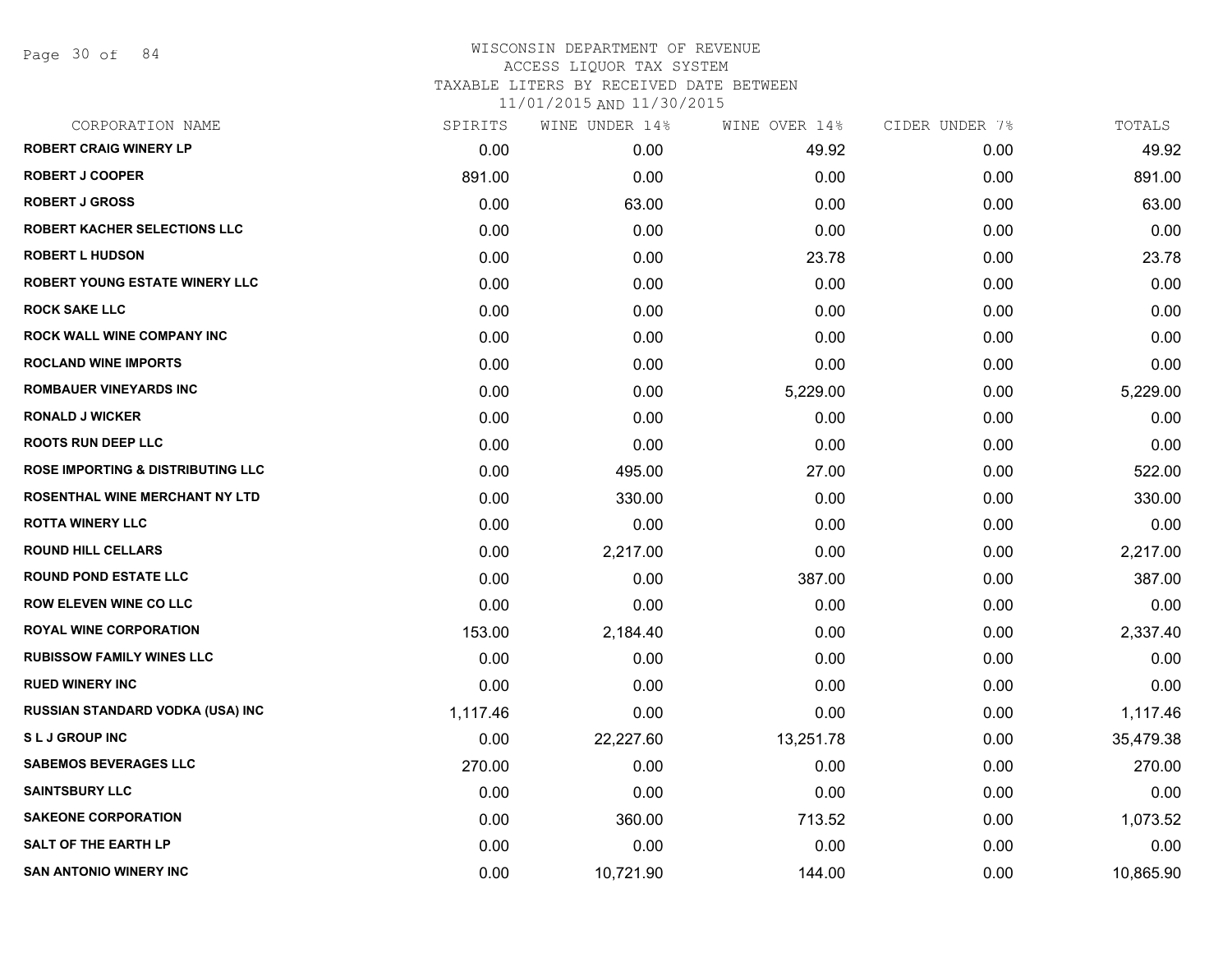# WISCONSIN DEPARTMENT OF REVENUE

# ACCESS LIQUOR TAX SYSTEM

TAXABLE LITERS BY RECEIVED DATE BETWEEN

| CORPORATION NAME                            | SPIRITS    | WINE UNDER 14% | WINE OVER 14% | CIDER UNDER 7% | TOTALS     |
|---------------------------------------------|------------|----------------|---------------|----------------|------------|
| <b>SAN FRANCISCO WINE EXCHANGE INC</b>      | 0.00       | 4,648.00       | 252.00        | 0.00           | 4,900.00   |
| SAN GABRIEL VALLEY WAREHOUSE & STORAGE INC  | 0.00       | 0.00           | 0.00          | 0.00           | 0.00       |
| <b>SAN JOAQUIN WINE COMPANY INC</b>         | 0.00       | 738.00         | 0.00          | 0.00           | 738.00     |
| <b>SAN LUIS SPIRITS INC</b>                 | 1,543.50   | 0.00           | 0.00          | 0.00           | 1,543.50   |
| <b>SAN MARTINO IMPORTS INC</b>              | 0.00       | 0.00           | 0.00          | 0.00           | 0.00       |
| <b>SANGLIER CELLARS LLC</b>                 | 0.00       | 0.00           | 0.00          | 0.00           | 0.00       |
| <b>SANGLIER SELECTIONS LLC</b>              | 0.00       | 657.00         | 0.00          | 0.00           | 657.00     |
| <b>SANS LIEGE INC</b>                       | 0.00       | 0.00           | 0.00          | 0.00           | 0.00       |
| <b>SANS WINE &amp; SPIRITS CO</b>           | 0.00       | 0.00           | 0.00          | 0.00           | 0.00       |
| SANTA MARGHERITA USA INC                    | 0.00       | 823.50         | 0.00          | 0.00           | 823.50     |
| <b>SARACINA VINEYARDS LLC</b>               | 0.00       | 0.00           | 0.00          | 0.00           | 0.00       |
| <b>SARMENTO'S IMPORTS &amp; EXPORTS INC</b> | 0.00       | 0.00           | 0.00          | 0.00           | 0.00       |
| <b>SAVIAH ROSE WINERY LLC</b>               | 0.00       | 0.00           | 0.00          | 0.00           | 0.00       |
| <b>SAVIO SOARES SELECTIONS CORP</b>         | 0.00       | 27.00          | 0.00          | 0.00           | 27.00      |
| <b>SAVVY DISTILLERS LP</b>                  | 759.00     | 0.00           | 0.00          | 0.00           | 759.00     |
| <b>SAZERAC COMPANY INC</b>                  | 357,044.50 | 359.97         | 248.98        | 0.00           | 357,653.45 |
| <b>SAZERAC NORTH AMERICA INC</b>            | 610,814.40 | 0.00           | 0.00          | 0.00           | 610,814.40 |
| <b>SBRAGIA FAMILY VINEYARDS LLC</b>         | 0.00       | 0.00           | 0.00          | 0.00           | 0.00       |
| <b>SCENIC ROOT WINEGROWERS LLC</b>          | 0.00       | 0.00           | 0.00          | 0.00           | 0.00       |
| <b>SCHEID VINEYARDS CALIFORNIA INC</b>      | 0.00       | 3,051.00       | 1,917.00      | 0.00           | 4,968.00   |
| <b>SCHMITT SOHNE INC</b>                    | 0.00       | 0.00           | 0.00          | 0.00           | 0.00       |
| <b>SCHUG WINERY LLC</b>                     | 0.00       | 189.00         | 0.00          | 0.00           | 189.00     |
| <b>SCHUMACHER IMPORTS INC</b>               | 0.00       | 0.00           | 0.00          | 0.00           | 0.00       |
| <b>SCOPERTA IMPORTING CO INC</b>            | 0.00       | 378.00         | 0.00          | 0.00           | 378.00     |
| <b>SCOTT PAUL WINES OREGON LLC</b>          | 0.00       | 63.00          | 0.00          | 0.00           | 63.00      |
| SEATTLE CIDER COMPANY LLC                   | 0.00       | 0.00           | 0.00          | 3.25           | 3.25       |
| <b>SEAVEY VINEYARD LP</b>                   | 0.00       | 0.00           | 0.00          | 0.00           | 0.00       |
| <b>SELBY ENTERPRISES INC</b>                | 0.00       | 0.00           | 288.00        | 0.00           | 288.00     |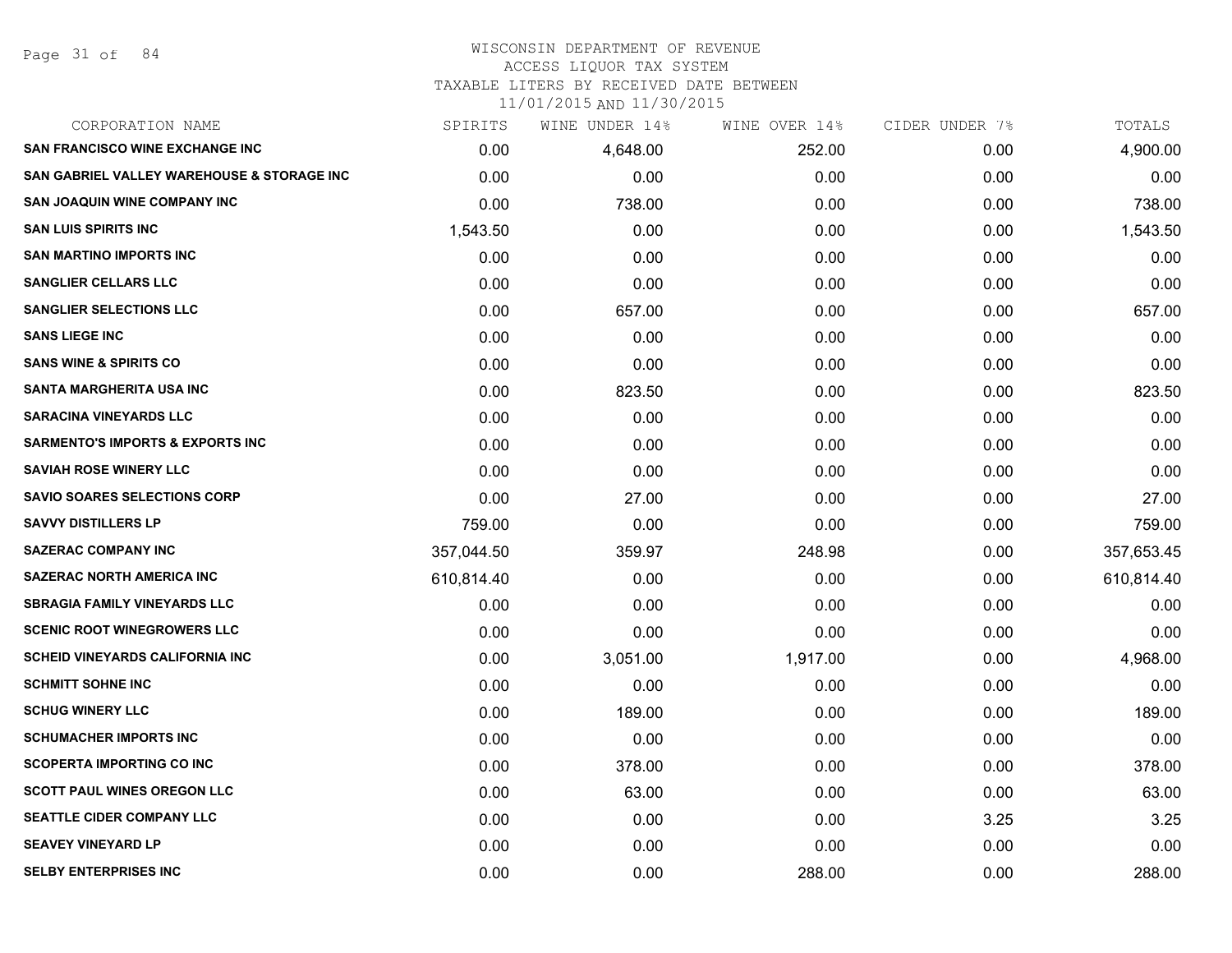Page 32 of 84

## WISCONSIN DEPARTMENT OF REVENUE ACCESS LIQUOR TAX SYSTEM TAXABLE LITERS BY RECEIVED DATE BETWEEN

| CORPORATION NAME                  | SPIRITS   | WINE UNDER 14% | WINE OVER 14% | CIDER UNDER 7% | TOTALS    |
|-----------------------------------|-----------|----------------|---------------|----------------|-----------|
| SELECTIVE WINE ESTATES INC        | 0.00      | 0.00           | 0.00          | 0.00           | 0.00      |
| <b>SERGEY CHISTOV</b>             | 0.00      | 0.00           | 0.00          | 0.00           | 0.00      |
| <b>SERRALLES USA LLC</b>          | 4,672.50  | 0.00           | 0.00          | 0.00           | 4,672.50  |
| SEVEN HILLS WINERY LLC            | 0.00      | 378.00         | 126.00        | 0.00           | 504.00    |
| <b>SHAFER VINEYARDS INC</b>       | 0.00      | 0.00           | 189.00        | 0.00           | 189.00    |
| <b>SHANE WINE CELLARS LLC</b>     | 0.00      | 0.00           | 0.00          | 0.00           | 0.00      |
| <b>SHANNON RIDGE INC</b>          | 0.00      | 3,069.00       | 378.00        | 0.00           | 3,447.00  |
| <b>SHAW-ROSS HOLDING CO LLC</b>   | 361.50    | 1,638.00       | 54.00         | 0.00           | 2,053.50  |
| <b>SHEA WINE CELLARS LLC</b>      | 0.00      | 0.00           | 0.00          | 0.00           | 0.00      |
| SHELTON-MACKENZIE WINE COMPANY    | 0.00      | 0.00           | 0.00          | 0.00           | 0.00      |
| SIDNEY FRANK IMPORTING CO INC     | 1,515.30  | 228.60         | 2,496.96      | 0.00           | 4,240.86  |
| SILVER OAK WINE CELLARS LP        | 0.00      | 486.00         | 102.00        | 0.00           | 588.00    |
| <b>SIMIONI IMPORTS LLC</b>        | 0.00      | 0.00           | 0.00          | 0.00           | 0.00      |
| <b>SINSKEY VINEYARDS INC</b>      | 0.00      | 126.00         | 0.00          | 0.00           | 126.00    |
| <b>SIX SIGMA WINERY LLC</b>       | 0.00      | 0.00           | 0.00          | 0.00           | 0.00      |
| <b>SKALLI CORPORATION</b>         | 0.00      | 1,494.00       | 1,171.50      | 0.00           | 2,665.50  |
| <b>SKINNER-DAVENA LLC</b>         | 0.00      | 81.00          | 27.00         | 0.00           | 108.00    |
| <b>SKYY SPIRITS LLC</b>           | 27,128.10 | 0.00           | 0.00          | 0.00           | 27,128.10 |
| <b>SLO DOWN WINES LLC</b>         | 0.00      | 549.00         | 504.00        | 0.00           | 1,053.00  |
| <b>SMALL VINES WINES INC</b>      | 0.00      | 0.00           | 0.00          | 0.00           | 0.00      |
| <b>SMITH &amp; SMITH</b>          | 0.00      | 0.00           | 0.00          | 0.00           | 0.00      |
| SOGEVINUS FINE WINES USA INC      | 0.00      | 0.00           | 0.00          | 0.00           | 0.00      |
| <b>SOKOL BLOSSER LTD</b>          | 0.00      | 189.00         | 0.00          | 0.00           | 189.00    |
| <b>SOLENA CELLARS LLC</b>         | 0.00      | 315.00         | 0.00          | 0.00           | 315.00    |
| SOMERSTON WINE COMPANY, LLC       | 0.00      | 0.00           | 0.00          | 0.00           | 0.00      |
| <b>SONOMA BEVERAGE WORKS INC</b>  | 0.00      | 0.00           | 0.00          | 0.00           | 0.00      |
| <b>SONOMA ESTATE VINTNERS LLC</b> | 0.00      | 216.00         | 0.00          | 0.00           | 216.00    |
| <b>SONOMA WINE COMPANY LLC</b>    | 0.00      | 0.00           | 0.00          | 0.00           | 0.00      |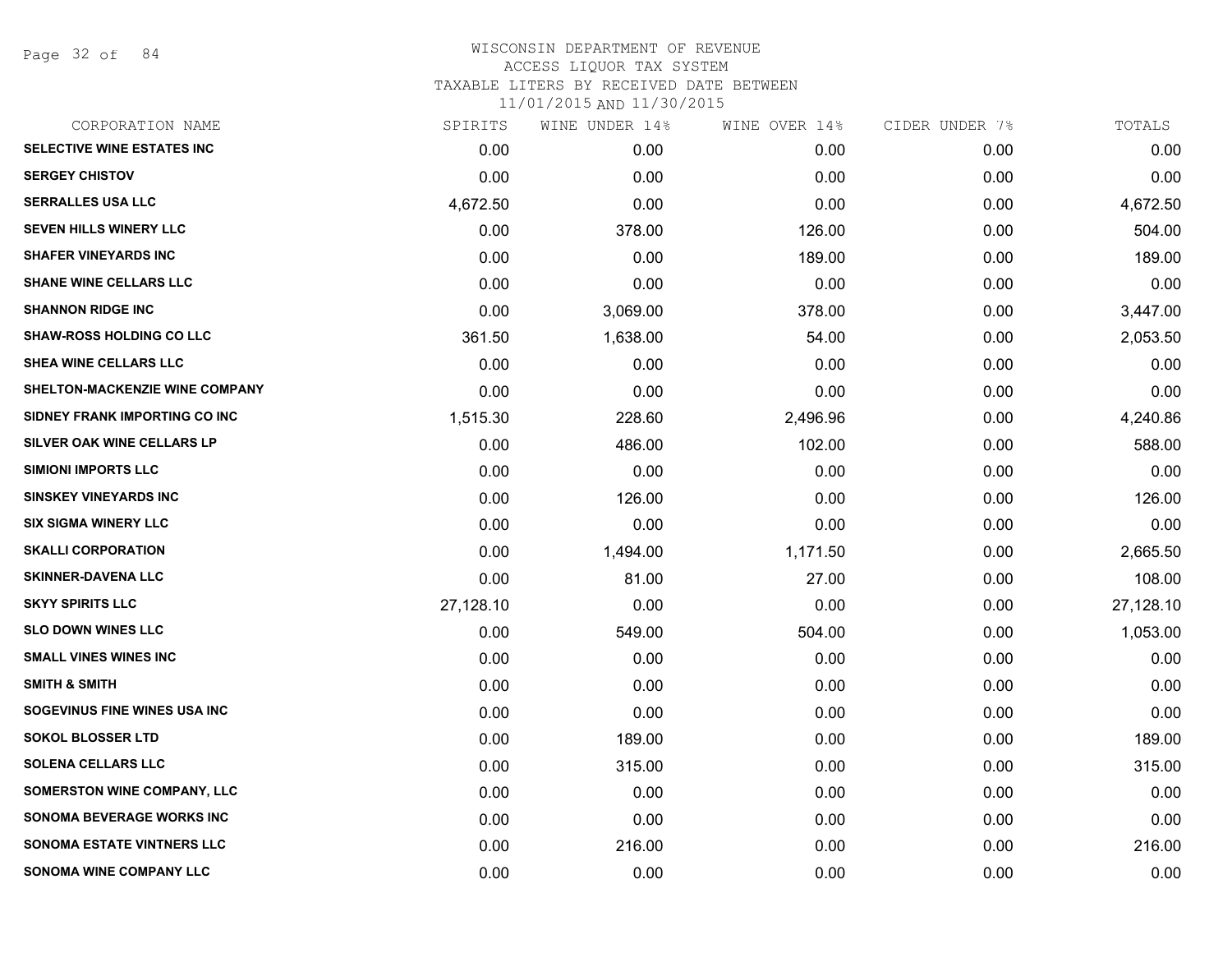Page 33 of 84

## WISCONSIN DEPARTMENT OF REVENUE ACCESS LIQUOR TAX SYSTEM TAXABLE LITERS BY RECEIVED DATE BETWEEN

| CORPORATION NAME                      | SPIRITS | WINE UNDER 14% | WINE OVER 14% | CIDER UNDER 7% | TOTALS     |
|---------------------------------------|---------|----------------|---------------|----------------|------------|
| <b>SOOS CREEK WINE CELLARS LLC</b>    | 0.00    | 0.00           | 0.00          | 0.00           | 0.00       |
| SORELLE CASA FINE WINES LLC           | 0.00    | 252.00         | 0.00          | 0.00           | 252.00     |
| <b>SOUTH BAY WINE GROUP LLC</b>       | 0.00    | 11,358.00      | 0.00          | 0.00           | 11,358.00  |
| <b>SOUTHERN STARZ INC</b>             | 0.00    | 378.00         | 693.00        | 0.00           | 1,071.00   |
| SOUTHERN WINE GROUP LLC               | 0.00    | 358.50         | 315.00        | 0.00           | 673.50     |
| <b>SOVEREIGN BRANDS LLC</b>           | 0.00    | 1,683.00       | 0.00          | 0.00           | 1,683.00   |
| <b>SPARKLING OREGON LLC</b>           | 0.00    | 189.00         | 0.00          | 0.00           | 189.00     |
| <b>SPEAKEASY SPIRITS LLC</b>          | 0.00    | 0.00           | 0.00          | 0.00           | 0.00       |
| <b>SPENCER HOOPES</b>                 | 0.00    | 0.00           | 0.00          | 0.00           | 0.00       |
| <b>SPIRIT IMPORTS INC</b>             | 0.00    | 0.00           | 0.00          | 0.00           | 0.00       |
| <b>SPOTTSWOODE WINERY INC</b>         | 0.00    | 72.00          | 108.00        | 0.00           | 180.00     |
| SPRING MOUNTAIN VINEYARD INC          | 0.00    | 0.00           | 0.00          | 0.00           | 0.00       |
| <b>SQUARE ONE ORGANIC SPIRITS LLC</b> | 0.00    | 0.00           | 0.00          | 0.00           | 0.00       |
| <b>SQUARE ONE ORGANIC SPIRITS LLC</b> | 76.50   | 0.00           | 0.00          | 0.00           | 76.50      |
| <b>ST GEORGE SPIRITS INC</b>          | 315.02  | 0.00           | 0.00          | 0.00           | 315.02     |
| <b>ST HELENA ESTATE LLC</b>           | 0.00    | 0.00           | 0.00          | 0.00           | 0.00       |
| <b>ST INNOCENT LTD</b>                | 0.00    | 0.00           | 0.00          | 0.00           | 0.00       |
| ST JULIAN WINE COMPANY INC            | 0.00    | 7,772.00       | 0.00          | 0.00           | 7,772.00   |
| ST KILLIAN IMPORTING CO INC           | 0.00    | 0.00           | 0.00          | 0.00           | 0.00       |
| <b>STACKED WINES LLC</b>              | 0.00    | 0.00           | 0.00          | 0.00           | 0.00       |
| <b>STACY RYBACKI</b>                  | 0.00    | 252.00         | 0.00          | 0.00           | 252.00     |
| <b>STAGLIN FAMILY VINEYARD LLC</b>    | 0.00    | 0.00           | 0.00          | 0.00           | 0.00       |
| STANLEY STAWSKI DIST CO INC           | 756.00  | 0.00           | 0.00          | 0.00           | 756.00     |
| <b>STAR INDUSTRIES INC</b>            | 0.00    | 0.00           | 0.00          | 0.00           | 0.00       |
| <b>STARRY NIGHT WINERY LLC</b>        | 0.00    | 0.00           | 0.00          | 0.00           | 0.00       |
| <b>STE MICHELLE WINE ESTATES LTD</b>  | 189.00  | 102,415.50     | 14,575.50     | 0.00           | 117,180.00 |
| <b>STEELE WINES INC</b>               | 0.00    | 0.00           | 0.00          | 0.00           | 0.00       |
| STELLAR IMPORTING COMPANY LLC         | 0.00    | 180.00         | 0.00          | 0.00           | 180.00     |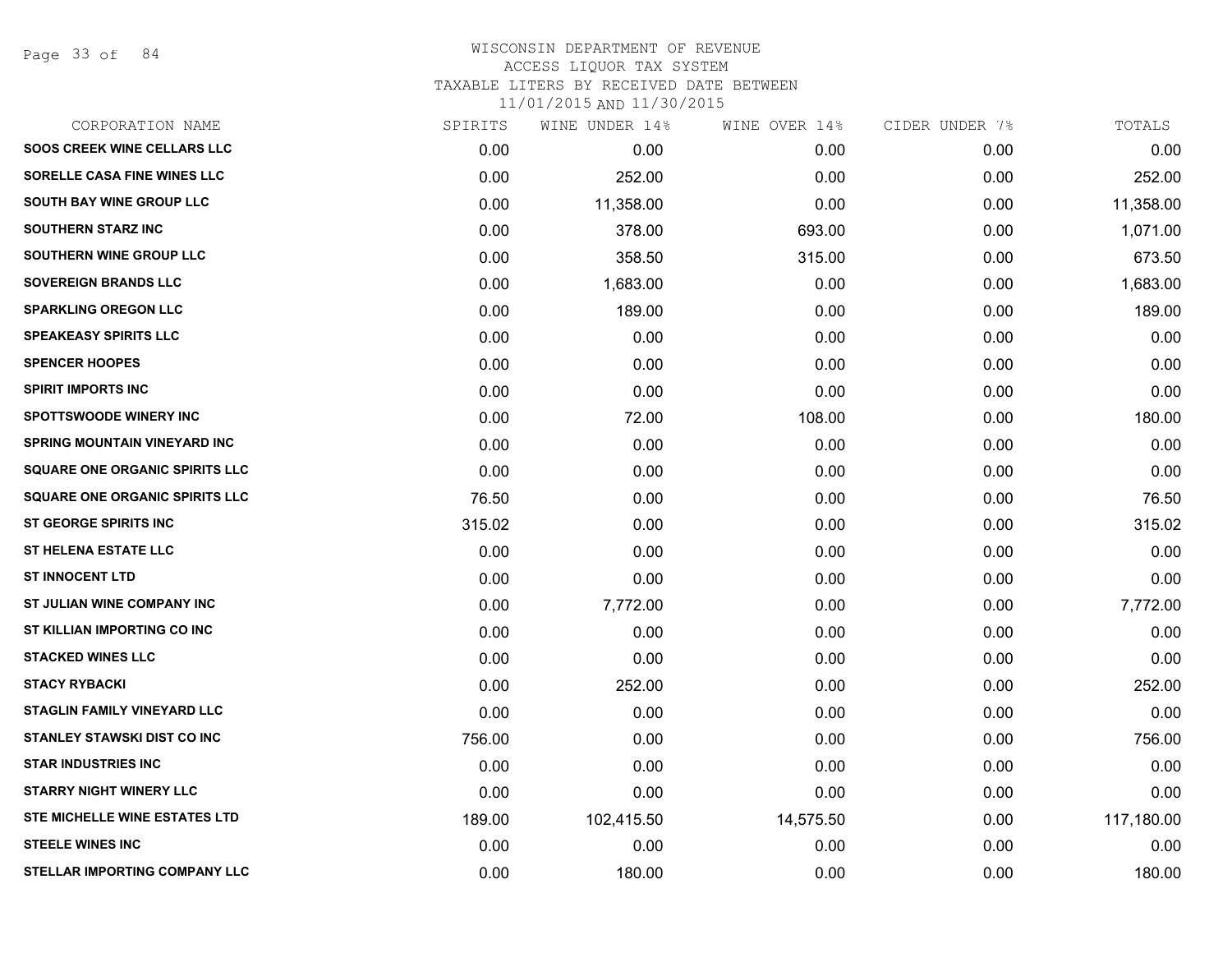Page 34 of 84

# WISCONSIN DEPARTMENT OF REVENUE ACCESS LIQUOR TAX SYSTEM TAXABLE LITERS BY RECEIVED DATE BETWEEN

| CORPORATION NAME                             | SPIRITS   | WINE UNDER 14% | WINE OVER 14% | CIDER UNDER 7% | TOTALS     |
|----------------------------------------------|-----------|----------------|---------------|----------------|------------|
| <b>STEM CIDERS LLC</b>                       | 0.00      | 0.00           | 0.00          | 0.00           | 0.00       |
| <b>STEPHAN VINEYARD INC</b>                  | 0.00      | 0.00           | 0.00          | 0.00           | 0.00       |
| STEPHEN DOOLEY WINE CO INC                   | 0.00      | 144.00         | 108.00        | 0.00           | 252.00     |
| <b>STEVE MILES SELECTIONS INC</b>            | 0.00      | 0.00           | 0.00          | 0.00           | 0.00       |
| <b>STEVEN EDMUNDS &amp; CORNELIA ST JOHN</b> | 0.00      | 0.00           | 0.00          | 0.00           | 0.00       |
| <b>STEZ &amp; BOWER</b>                      | 0.00      | 0.00           | 0.00          | 0.00           | 0.00       |
| STOLI GROUP (USA) LLC                        | 14,781.00 | 378.00         | 130.50        | 0.00           | 15,289.50  |
| <b>STOLLER VINEYARDS INC</b>                 | 0.00      | 0.00           | 0.00          | 0.00           | 0.00       |
| STOLLER WHOLESALE WINE & SPIRITS INC         | 1,812.00  | 9.00           | 198.00        | 0.00           | 2,019.00   |
| <b>STOLPMAN VINEYARDS LLC</b>                | 0.00      | 0.00           | 0.00          | 0.00           | 0.00       |
| STONEBRAKER-SOLES INC                        | 0.00      | 0.00           | 0.00          | 0.00           | 0.00       |
| <b>STONECUSHION INC</b>                      | 0.00      | 0.00           | 630.00        | 0.00           | 630.00     |
| <b>SUPREX INTERNATIONAL LTD</b>              | 0.00      | 0.00           | 0.00          | 0.00           | 0.00       |
| <b>SURVILLE ENTERPRISES CORP</b>             | 40.50     | 5,820.00       | 0.00          | 0.00           | 5,860.50   |
| <b>SUTTER HOME WINERY INC</b>                | 927.00    | 375,610.82     | 8,635.50      | 909.00         | 386,082.32 |
| <b>SVENSKA FOOD &amp; BEVERAGE LLC</b>       | 0.00      | 0.00           | 0.00          | 0.00           | 0.00       |
| <b>SVP WINERY LLC</b>                        | 0.00      | 0.00           | 0.00          | 0.00           | 0.00       |
| <b>SWANSON VINEYARDS &amp; WINERY</b>        | 0.00      | 0.00           | 0.00          | 0.00           | 0.00       |
| <b>SYLVESTER WINERY INC</b>                  | 0.00      | 0.00           | 0.00          | 0.00           | 0.00       |
| <b>T ELENTENY HOLDINGS LLC</b>               | 0.00      | 4,671.00       | 63.00         | 252.00         | 4,986.00   |
| <b>TAFT STREET INC</b>                       | 0.00      | 0.00           | 0.00          | 0.00           | 0.00       |
| <b>TAKARA SAKE USA INC</b>                   | 0.00      | 0.00           | 2,074.50      | 0.00           | 2,074.50   |
| <b>TALLEY VINEYARDS INC</b>                  | 0.00      | 63.00          | 63.00         | 0.00           | 126.00     |
| <b>TAMBER BEY VINEYARDS LLC</b>              | 0.00      | 0.00           | 0.00          | 0.00           | 0.00       |
| <b>TASTEVINO SELECTIONS LLC</b>              | 0.00      | 0.00           | 0.00          | 0.00           | 0.00       |
| <b>TATOOSH DISTILLERY LLC</b>                | 0.00      | 0.00           | 0.00          | 0.00           | 0.00       |
| TC VINEYARDS INC                             | 0.00      | 0.00           | 0.00          | 0.00           | 0.00       |
| <b>TEMPERANCE DISTILLING COMPANY</b>         | 0.00      | 0.00           | 0.00          | 0.00           | 0.00       |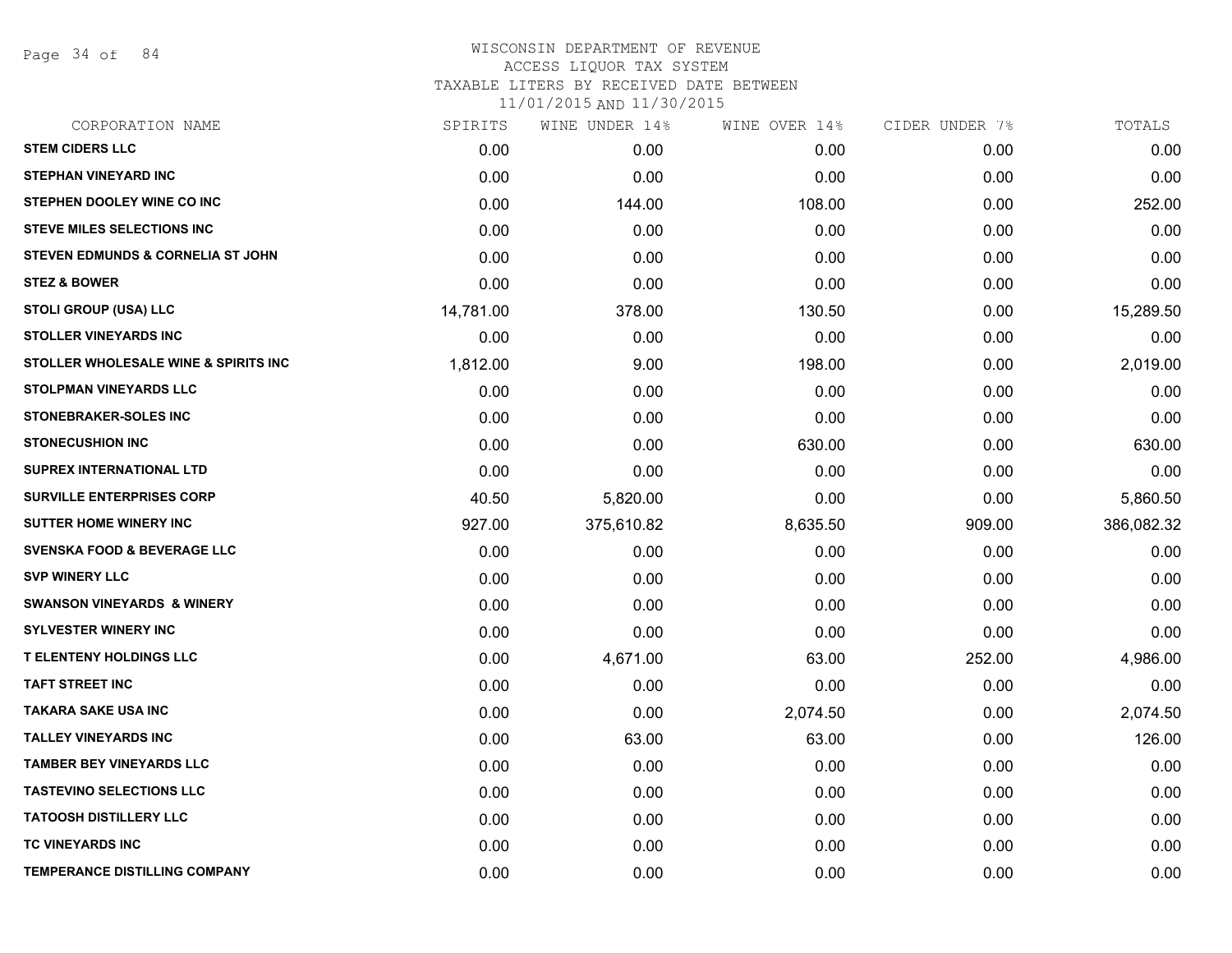Page 35 of 84

## WISCONSIN DEPARTMENT OF REVENUE ACCESS LIQUOR TAX SYSTEM

TAXABLE LITERS BY RECEIVED DATE BETWEEN

| CORPORATION NAME                    | SPIRITS | WINE UNDER 14% | WINE OVER 14% | CIDER UNDER 7% | TOTALS       |
|-------------------------------------|---------|----------------|---------------|----------------|--------------|
| <b>TEQUILA PARTIDA LLC</b>          | 0.00    | 0.00           | 0.00          | 0.00           | 0.00         |
| <b>TERRA VINUM LLC</b>              | 0.00    | 266.25         | 0.00          | 0.00           | 266.25       |
| <b>TERRAVANT WINE COMPANY LLC</b>   | 0.00    | 0.00           | 0.00          | 0.00           | 0.00         |
| <b>TERRESSENTIA CORPORATION</b>     | 774.00  | 0.00           | 0.00          | 0.00           | 774.00       |
| <b>TERRIZZI VINO INC</b>            | 0.00    | 390.00         | 0.00          | 0.00           | 390.00       |
| <b>TESTA WINES OF THE WORLD LTD</b> | 0.00    | 504.00         | 0.00          | 0.00           | 504.00       |
| <b>TGE LLC</b>                      | 0.00    | 0.00           | 0.00          | 0.00           | 0.00         |
| THE AUSTRALIAN WINE CONNECTION INC  | 0.00    | 63.00          | 315.00        | 0.00           | 378.00       |
| THE BIALE ESTATE                    | 0.00    | 0.00           | 0.00          | 0.00           | 0.00         |
| THE BLACK PRINCE DISTILLERY INC     | 0.00    | 0.00           | 0.00          | 0.00           | 0.00         |
| THE BRANDER VINEYARD                | 0.00    | 0.00           | 0.00          | 0.00           | 0.00         |
| THE BUSINESS CHAIN INC              | 0.00    | 0.00           | 0.00          | 0.00           | 0.00         |
| THE HESS COLLECTION WINERY          | 0.00    | 1,594.96       | 334.84        | 0.00           | 1,929.80     |
| THE HOUSE OF BURGUNDY INC           | 0.00    | 288.00         | 0.00          | 0.00           | 288.00       |
| THE INFINITE MONKEY THEOREM INC     | 0.00    | 0.00           | 0.00          | 0.00           | 0.00         |
| THE MEEKER VINEYARD                 | 0.00    | 0.00           | 0.00          | 0.00           | 0.00         |
| THE MORLET SELECTION INC            | 0.00    | 0.00           | 0.00          | 0.00           | 0.00         |
| THE MORNE WINE COMPANY              | 0.00    | 378.00         | 0.00          | 0.00           | 378.00       |
| THE OTHER GUYS INC                  | 0.00    | 7,560.00       | 2,083.50      | 0.00           | 9,643.50     |
| THE R.S. LIPMAN COMPANY             | 0.00    | 0.00           | 0.00          | 0.00           | 0.00         |
| THE SILVERADO VINEYARDS             | 0.00    | 315.00         | 283.50        | 0.00           | 598.50       |
| THE SORTING TABLE LLC               | 0.00    | 397.50         | 147.00        | 0.00           | 544.50       |
| THE WINE GROUP INC                  | 0.00    | 981,039.00     | 20,388.00     | 0.00           | 1,001,427.00 |
| THE WINE SOURCE INC                 | 0.00    | 90.00          | 0.00          | 0.00           | 90.00        |
| THE WOODMAR GROUP LLC               | 0.00    | 1,449.00       | 63.00         | 0.00           | 1,512.00     |
| <b>THIENOT USA INC</b>              | 0.00    | 157.50         | 0.00          | 0.00           | 157.50       |
| <b>THOMAS D MORTIMER</b>            | 0.00    | 0.00           | 0.00          | 0.00           | 0.00         |
| THREE FAT GUYS WINE LLC             | 0.00    | 0.00           | 0.00          | 0.00           | 0.00         |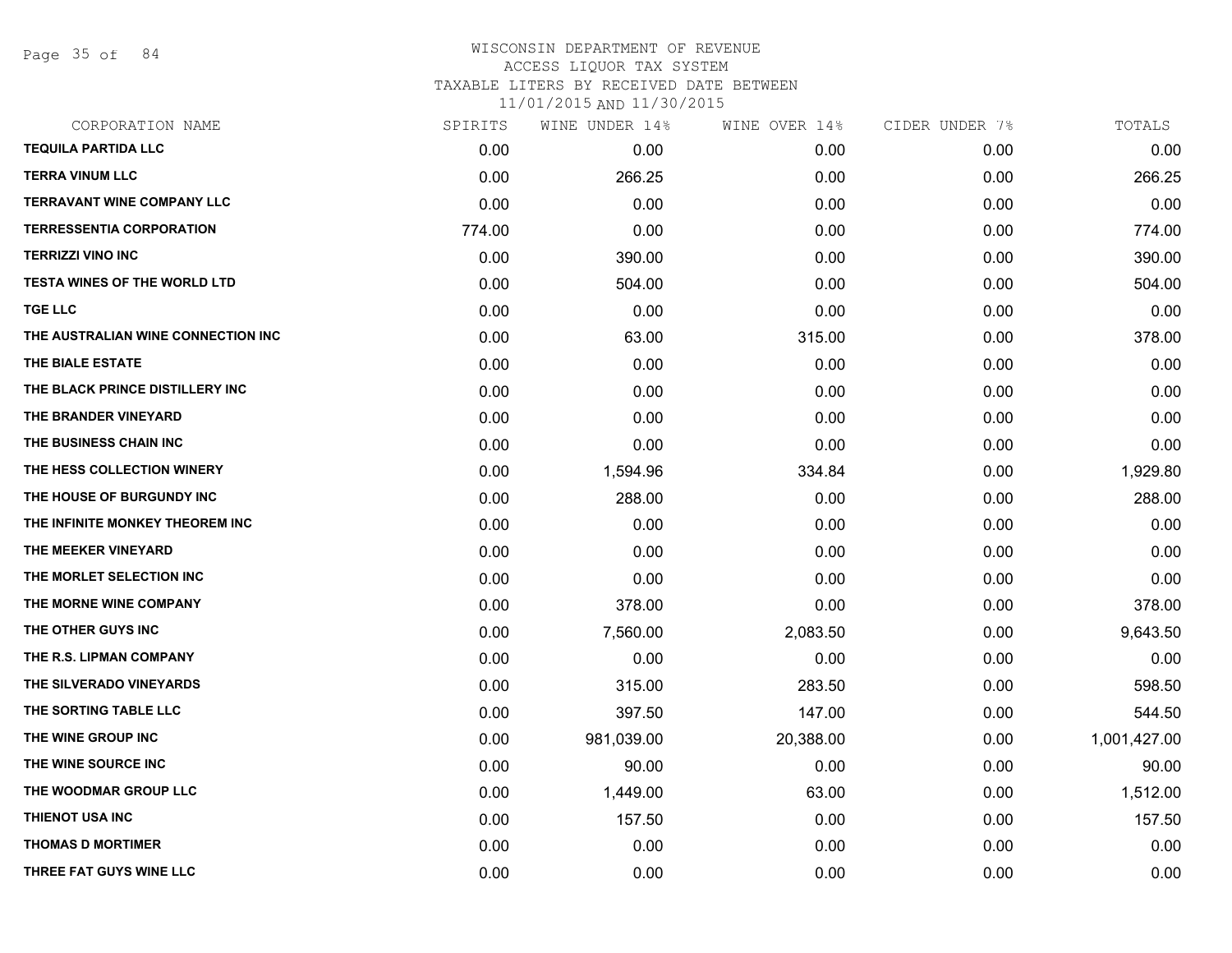Page 36 of 84

## WISCONSIN DEPARTMENT OF REVENUE ACCESS LIQUOR TAX SYSTEM TAXABLE LITERS BY RECEIVED DATE BETWEEN

| CORPORATION NAME                       | SPIRITS | WINE UNDER 14% | WINE OVER 14% | CIDER UNDER 7% | TOTALS    |
|----------------------------------------|---------|----------------|---------------|----------------|-----------|
| THREE RING PRODUCTIONS LLC             | 0.00    | 414.00         | 0.00          | 0.00           | 414.00    |
| TI BEVERAGE GROUP LTD                  | 0.00    | 0.00           | 0.00          | 0.00           | 0.00      |
| TIERRA DIVINA VINEYARD LLC             | 0.00    | 63.00          | 126.00        | 0.00           | 189.00    |
| <b>TITUS &amp; TITUS</b>               | 0.00    | 0.00           | 126.00        | 0.00           | 126.00    |
| TMR WINE COMPANY LLC                   | 0.00    | 0.00           | 94.50         | 0.00           | 94.50     |
| <b>TOAD HOLLOW VINEYARDS INC</b>       | 0.00    | 1,071.00       | 126.00        | 0.00           | 1,197.00  |
| <b>TOBIN JAMES CELLARS</b>             | 0.00    | 0.00           | 0.00          | 0.00           | 0.00      |
| <b>TOBY BEALL</b>                      | 0.00    | 0.00           | 0.00          | 0.00           | 0.00      |
| <b>TOLLIVER RANCH BRANDS LLC</b>       | 0.00    | 126.00         | 189.00        | 0.00           | 315.00    |
| <b>TOM MEADOWCROFT</b>                 | 0.00    | 0.00           | 0.00          | 0.00           | 0.00      |
| <b>TORII MOR WINERY LLC</b>            | 0.00    | 18.00          | 0.75          | 0.00           | 18.75     |
| TRADEWINDS SPECIALTY IMPORTS LLC       | 0.00    | 0.00           | 0.00          | 0.00           | 0.00      |
| <b>TREANA WINERY LLC</b>               | 0.00    | 0.00           | 0.00          | 0.00           | 0.00      |
| TREASURY WINE ESTATES AMERICAS COMPANY | 0.00    | 51,187.71      | 1,660.50      | 0.00           | 52,848.21 |
| TREFETHEN VINEYARDS WINERY INC         | 0.00    | 0.00           | 0.00          | 0.00           | 0.00      |
| TREFETHEN VINEYARDS WINERY INC         | 0.00    | 126.00         | 33.75         | 0.00           | 159.75    |
| <b>TRENTADUE WINERY LLC</b>            | 0.00    | 756.00         | 0.00          | 0.00           | 756.00    |
| TRI VIN IMPORTS INC                    | 0.00    | 4,680.00       | 0.00          | 0.00           | 4,680.00  |
| TRI-STAR MARKETING INC                 | 0.00    | 8,601.00       | 252.00        | 0.00           | 8,853.00  |
| <b>TRINITAS CELLARS LLC</b>            | 0.00    | 0.00           | 5.25          | 0.00           | 5.25      |
| <b>TRIONE VINEYARDS LLC</b>            | 0.00    | 0.00           | 0.00          | 0.00           | 0.00      |
| TRIPLE EIGHT DISTILLERY LLC            | 0.00    | 0.00           | 0.00          | 0.00           | 0.00      |
| <b>TURLEY WINE CELLARS INC</b>         | 0.00    | 0.00           | 540.00        | 0.00           | 540.00    |
| TURN KEY WINE BRANDS LLC               | 0.00    | 252.00         | 0.00          | 0.00           | 252.00    |
| <b>TURNBULL WINE CELLARS</b>           | 0.00    | 0.00           | 0.00          | 0.00           | 0.00      |
| <b>TWIN PEAKS WINERY INC</b>           | 0.00    | 0.00           | 0.00          | 0.00           | 0.00      |
| TY KU, LLC                             | 247.50  | 76.68          | 128.52        | 0.00           | 452.70    |
| UN SOGNO LLC                           | 171.00  | 0.00           | 0.00          | 0.00           | 171.00    |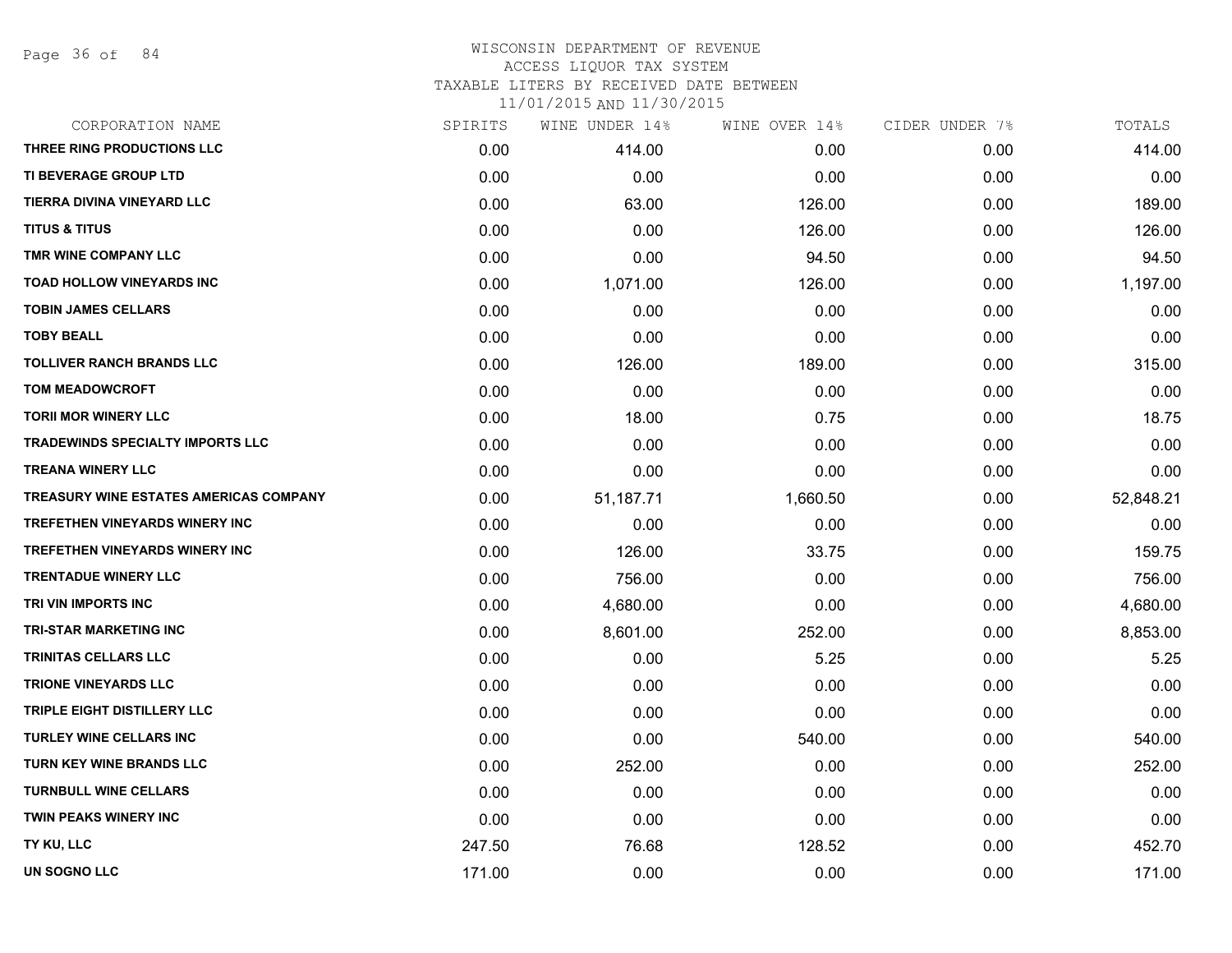Page 37 of 84

### WISCONSIN DEPARTMENT OF REVENUE ACCESS LIQUOR TAX SYSTEM TAXABLE LITERS BY RECEIVED DATE BETWEEN

| CORPORATION NAME                                     | SPIRITS    | WINE UNDER 14% | WINE OVER 14% | CIDER UNDER 7% | TOTALS     |
|------------------------------------------------------|------------|----------------|---------------|----------------|------------|
| UNCLE JOHN'S FRUIT HOUSE WINERY LLC                  | 0.00       | 0.00           | 0.00          | 0.00           | 0.00       |
| <b>UNION WINE COMPANY</b>                            | 0.00       | 755.92         | 0.00          | 0.00           | 755.92     |
| UNITED STATES DISTILLED PRODUCTS CO.                 | 309,818.40 | 64,529.84      | 6,223.50      | 0.00           | 380,571.74 |
| UNTI WINE CO LLC                                     | 0.00       | 0.00           | 0.00          | 0.00           | 0.00       |
| <b>USA WINE IMPORTS INC</b>                          | 27.00      | 495.00         | 0.00          | 0.00           | 522.00     |
| <b>USA WINE WEST LLC</b>                             | 0.00       | 4,830.75       | 189.00        | 0.00           | 5,019.75   |
| <b>UVE ENTERPRISES INC</b>                           | 0.00       | 1,183.50       | 22.50         | 0.00           | 1,206.00   |
| V & C LLC                                            | 0.00       | 0.00           | 0.00          | 0.00           | 0.00       |
| <b>V2 WINE GROUP LLC</b>                             | 0.00       | 216.00         | 414.00        | 0.00           | 630.00     |
| <b>VALCKENBERG INTERNATIONAL INC</b>                 | 0.00       | 1,008.00       | 0.00          | 0.00           | 1,008.00   |
| <b>VALOR WINE CO LLC</b>                             | 0.00       | 0.00           | 0.00          | 0.00           | 0.00       |
| VAN RUITEN FAMILY WINERY LLC                         | 0.00       | 189.00         | 189.00        | 0.00           | 378.00     |
| <b>VANDER MILL LLC</b>                               | 0.00       | 0.00           | 0.00          | 0.00           | 0.00       |
| <b>VEEV SPIRITS LLC</b>                              | 0.00       | 0.00           | 0.00          | 0.00           | 0.00       |
| <b>VELVET ANTLER WINE LLC</b>                        | 0.00       | 0.00           | 0.00          | 0.00           | 0.00       |
| <b>VEN CAL RANCHES LLC</b>                           | 0.00       | 0.00           | 0.00          | 0.00           | 0.00       |
| <b>VENGE VINEYARDS INC</b>                           | 0.00       | 0.00           | 71.32         | 0.00           | 71.32      |
| <b>VERMEIL WINE GROUP LLC</b>                        | 0.00       | 0.00           | 0.00          | 0.00           | 0.00       |
| <b>VERMONT HARD CIDER COMPANY LLC</b>                | 0.00       | 0.00           | 0.00          | 59,094.00      | 59,094.00  |
| <b>VERO WINE GROUP LLC &amp; WESTSIDE GRAPES LLC</b> | 0.00       | 0.00           | 0.00          | 0.00           | 0.00       |
| VI. SCO. INC                                         | 0.00       | 0.00           | 1,026.00      | 0.00           | 1,026.00   |
| <b>VIAS IMPORTS LTD</b>                              | 0.00       | 16.63          | 0.00          | 0.00           | 16.63      |
| <b>VIATUS</b>                                        | 0.00       | 0.00           | 0.00          | 0.00           | 0.00       |
| <b>VICTOIRE FRENCH AMERCN WINE &amp; SPIRITS INC</b> | 0.00       | 0.00           | 0.00          | 0.00           | 0.00       |
| <b>VIEUX VINS INC</b>                                | 0.00       | 939.00         | 216.75        | 0.00           | 1,155.75   |
| <b>VIKRE DISTILLERY LLC</b>                          | 22.50      | 0.00           | 0.00          | 0.00           | 22.50      |
| <b>VILLA CREEK INC</b>                               | 0.00       | 0.00           | 0.00          | 0.00           | 0.00       |
| <b>VILLA ENCINAL PARTNERS LP</b>                     | 0.00       | 0.00           | 0.00          | 0.00           | 0.00       |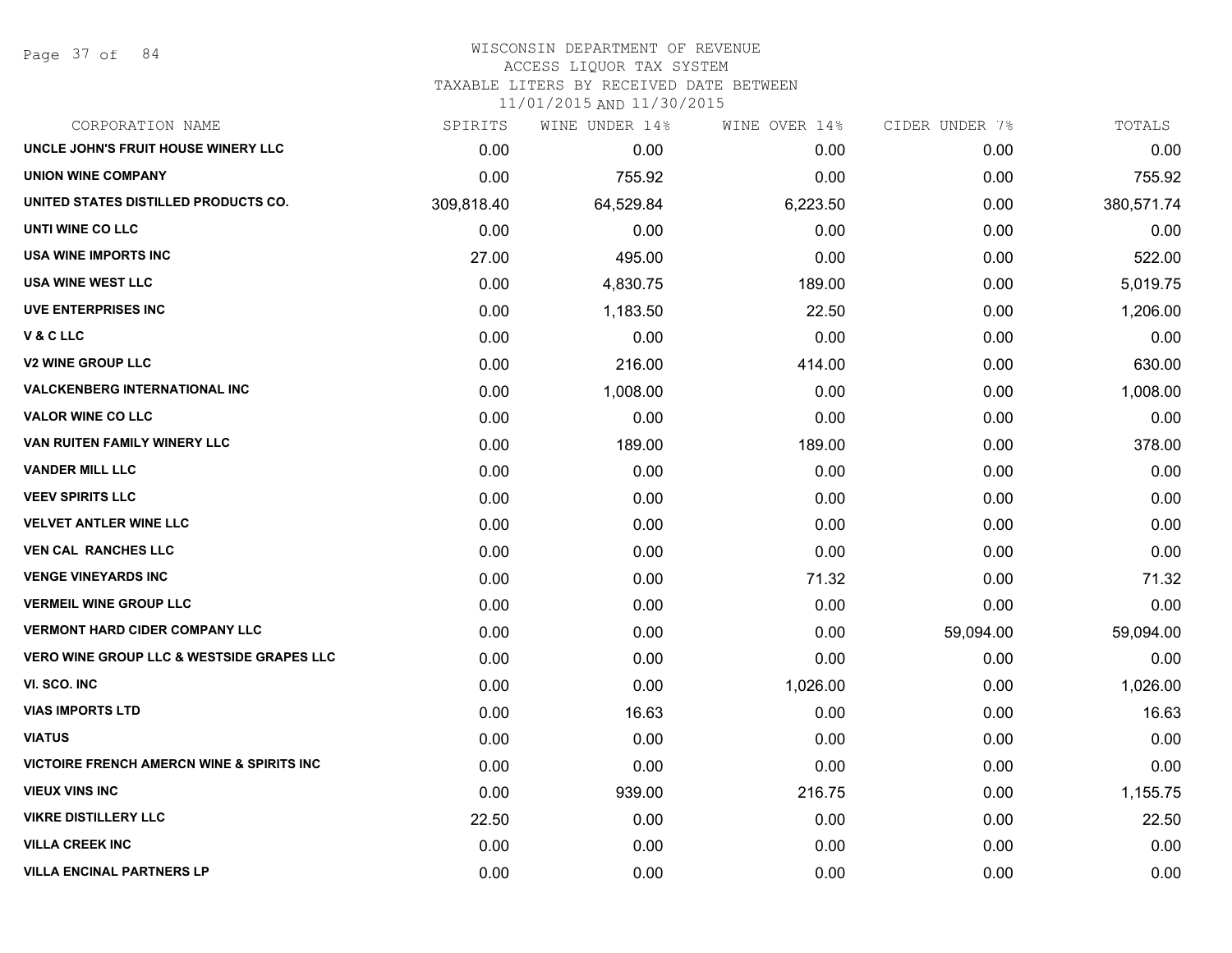Page 38 of 84

| CORPORATION NAME                                | SPIRITS  | WINE UNDER 14% | WINE OVER 14% | CIDER UNDER 7% | TOTALS    |
|-------------------------------------------------|----------|----------------|---------------|----------------|-----------|
| <b>VILLA ITALIA GOURMET FOOD &amp; WINE INC</b> | 0.00     | 0.00           | 0.00          | 0.00           | 0.00      |
| <b>VILLA SAN JULIETTE INC</b>                   | 0.00     | 0.00           | 0.00          | 0.00           | 0.00      |
| <b>VIN DE ZO LLC</b>                            | 0.00     | 0.00           | 0.00          | 0.00           | 0.00      |
| <b>VIN DIVINO LTD</b>                           | 0.00     | 0.00           | 0.00          | 0.00           | 0.00      |
| <b>VINA ROBLES INC</b>                          | 0.00     | 0.00           | 66.57         | 0.00           | 66.57     |
| <b>VINAMERICAS INC</b>                          | 0.00     | 510.12         | 0.00          | 0.00           | 510.12    |
| <b>VINCENZO PADULA</b>                          | 0.00     | 0.00           | 0.00          | 0.00           | 0.00      |
| <b>VINE CLIFF WINERY INC</b>                    | 0.00     | 0.00           | 0.00          | 0.00           | 0.00      |
| <b>VINE CONNECTIONS LLC</b>                     | 0.00     | 1,503.00       | 570.24        | 0.00           | 2,073.24  |
| <b>VINEBURG LLC</b>                             | 0.00     | 0.00           | 238.50        | 0.00           | 238.50    |
| <b>VINEDREA WINES LLC</b>                       | 0.00     | 0.00           | 0.00          | 0.00           | 0.00      |
| <b>VINEYARD 29 LLC</b>                          | 0.00     | 0.00           | 0.00          | 0.00           | 0.00      |
| <b>VINEYARD BRANDS LLC</b>                      | 0.00     | 5,098.50       | 976.50        | 0.00           | 6,075.00  |
| <b>VINEYARD VARIETIES INC</b>                   | 0.00     | 0.00           | 0.00          | 0.00           | 0.00      |
| <b>VINIFERA IMPORTS LTD</b>                     | 0.00     | 0.00           | 0.00          | 0.00           | 0.00      |
| <b>VINIFERA WINE COMPANY LLC</b>                | 0.00     | 0.00           | 0.00          | 0.00           | 0.00      |
| VINO DEL SOL INC                                | 0.00     | 756.00         | 0.00          | 0.00           | 756.00    |
| <b>VINO.COM LLC</b>                             | 126.00   | 1,314.00       | 612.00        | 0.00           | 2,052.00  |
| <b>VINOVIA WINE GROUP INC</b>                   | 0.00     | 0.00           | 0.00          | 0.00           | 0.00      |
| <b>VINTAGE '59 IMPORTS LLC</b>                  | 0.00     | 135.00         | 0.00          | 0.00           | 135.00    |
| <b>VINTAGE POINT LLC</b>                        | 0.00     | 306.00         | 315.00        | 0.00           | 621.00    |
| <b>VINTURE WINE COMPANY LLC</b>                 | 0.00     | 0.00           | 0.00          | 0.00           | 0.00      |
| <b>VINTUS LLC</b>                               | 13.50    | 2,211.00       | 828.00        | 0.00           | 3,052.50  |
| <b>VIRTUE HOLDINGS LLC</b>                      | 0.00     | 0.00           | 0.00          | 0.00           | 0.00      |
| <b>VISION WINE &amp; SPIRITS LLC</b>            | 198.00   | 45.00          | 0.00          | 0.00           | 243.00    |
| <b>VOTTO VINES IMPORTING INC</b>                | 0.00     | 0.00           | 0.00          | 0.00           | 0.00      |
| <b>W J DEUTSCH &amp; SONS LTD</b>               | 2,230.50 | 18,504.00      | 778.50        | 0.00           | 21,513.00 |
| <b>WAGNER WINE COMPANY LLC</b>                  | 0.00     | 5,292.00       | 2,709.00      | 0.00           | 8,001.00  |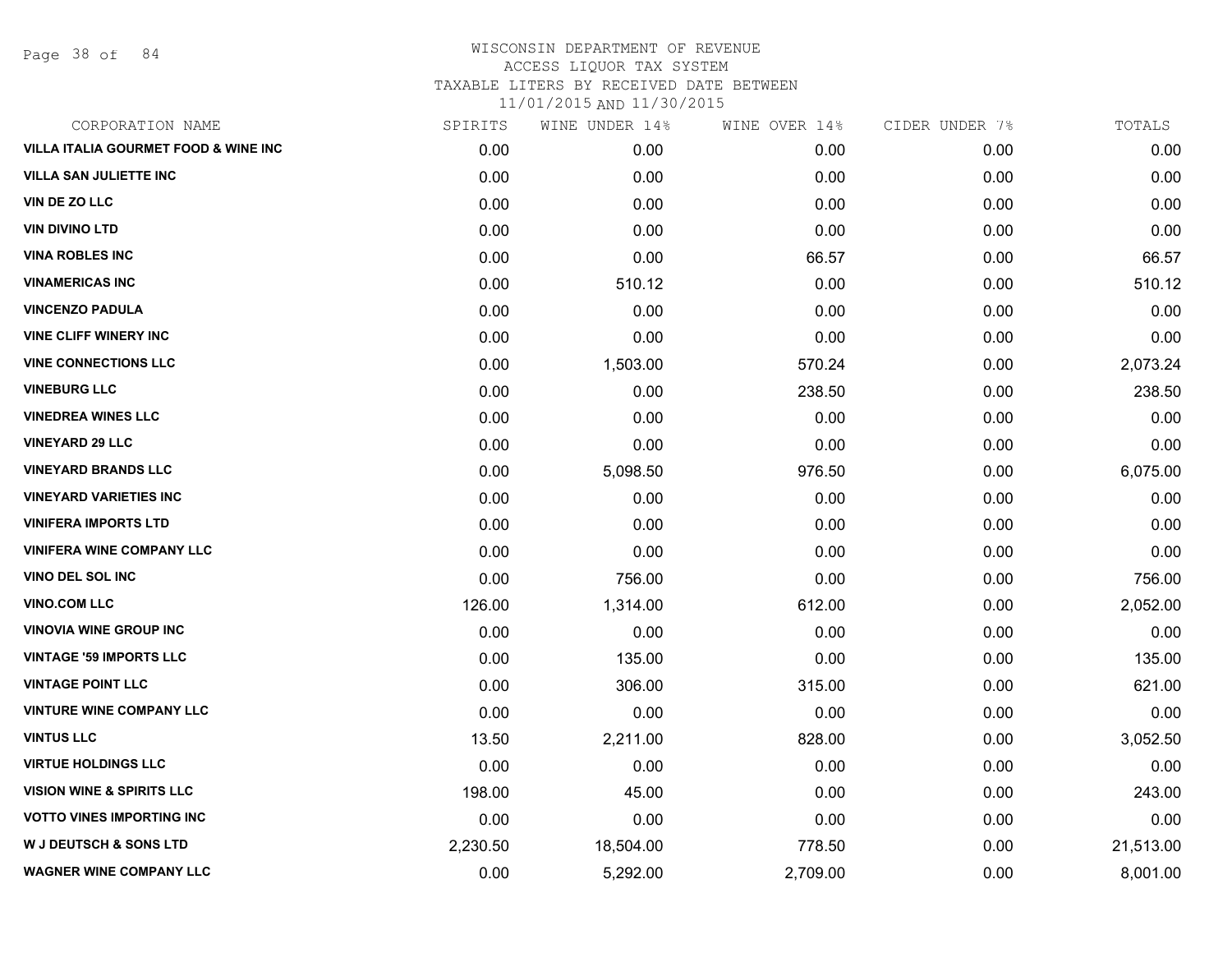Page 39 of 84

| CORPORATION NAME                               | SPIRITS   | WINE UNDER 14% | WINE OVER 14% | CIDER UNDER 7% | TOTALS    |
|------------------------------------------------|-----------|----------------|---------------|----------------|-----------|
| <b>WALLA WALLA VINTNERS LLC</b>                | 0.00      | 0.00           | 0.00          | 0.00           | 0.00      |
| <b>WALTER HANSEL WINERY &amp; VINEYARD LLC</b> | 0.00      | 0.00           | 0.00          | 0.00           | 0.00      |
| <b>WARWICK VALLEY WINE CO INC</b>              | 0.00      | 0.00           | 0.00          | 0.00           | 0.00      |
| <b>WEIBEL INCORPORATED</b>                     | 0.00      | 251.33         | 0.00          | 0.00           | 251.33    |
| <b>WEIN BAUER INC</b>                          | 120.01    | 4,501.08       | 0.00          | 0.00           | 4,621.09  |
| <b>WEST COAST WINE PARTNERS LLC</b>            | 0.00      | 63.00          | 220.50        | 0.00           | 283.50    |
| <b>WESTERN SPIRITS BEVERAGE LLC</b>            | 3,174.90  | 0.00           | 0.00          | 0.00           | 3,174.90  |
| WEYGANDT-METZLER IMPORTING LTD                 | 0.00      | 0.00           | 0.00          | 0.00           | 0.00      |
| <b>WHITE OAK VINEYARDS &amp; WINERY LLC</b>    | 0.00      | 0.00           | 0.00          | 0.00           | 0.00      |
| <b>WHYTE AND MACKAY (AMERICAS) LIMITED LLC</b> | 279.00    | 0.00           | 0.00          | 0.00           | 279.00    |
| <b>WI INC</b>                                  | 0.00      | 0.00           | 0.00          | 0.00           | 0.00      |
| <b>WILD WOOD VINEYARD &amp; WINERY</b>         | 0.00      | 0.00           | 0.00          | 0.00           | 0.00      |
| <b>WILLAKENZIE ESTATE INC</b>                  | 0.00      | 63.00          | 0.00          | 0.00           | 63.00     |
| <b>WILLAMETTE VALLEY VINEYARDS INC</b>         | 0.00      | 0.00           | 0.00          | 0.00           | 0.00      |
| <b>WILLIAM GRANT &amp; SONS INC</b>            | 41,677.35 | 0.00           | 1,080.00      | 0.00           | 42,757.35 |
| <b>WILLIAM P KNUTTEL</b>                       | 0.00      | 0.00           | 0.00          | 0.00           | 0.00      |
| <b>WILLIAM STAVOLA</b>                         | 0.00      | 0.00           | 0.00          | 0.00           | 0.00      |
| <b>WILLIAM WOODRUFF</b>                        | 0.00      | 0.00           | 0.00          | 0.00           | 0.00      |
| <b>WILLIAM-HARRISON IMPORTS INC</b>            | 0.00      | 0.00           | 0.00          | 0.00           | 0.00      |
| <b>WILSON CREEK WINERY &amp; VINEYARDS INC</b> | 0.00      | 0.00           | 0.00          | 0.00           | 0.00      |
| <b>WILSON DANIELS LLC</b>                      | 0.00      | 1,467.00       | 567.00        | 0.00           | 2,034.00  |
| <b>WILSON DANIELS LTD</b>                      | 16,548.60 | 0.00           | 363.00        | 0.00           | 16,911.60 |
| <b>WINDY CITY DISTILLING INC</b>               | 0.00      | 0.00           | 0.00          | 0.00           | 0.00      |
| <b>WINDY HILL SPIRITS INC</b>                  | 6,435.00  | 0.00           | 0.00          | 0.00           | 6,435.00  |
| <b>WINE CREEK LLC</b>                          | 0.00      | 0.00           | 0.00          | 0.00           | 0.00      |
| <b>WINE HOOLIGANS LLC</b>                      | 0.00      | 0.00           | 1,044.00      | 0.00           | 1,044.00  |
| <b>WINE WINE SITUATION LLC</b>                 | 0.00      | 0.00           | 0.00          | 0.00           | 0.00      |
| <b>WINEPLAYGROUND.COM INC</b>                  | 0.00      | 0.00           | 0.00          | 0.00           | 0.00      |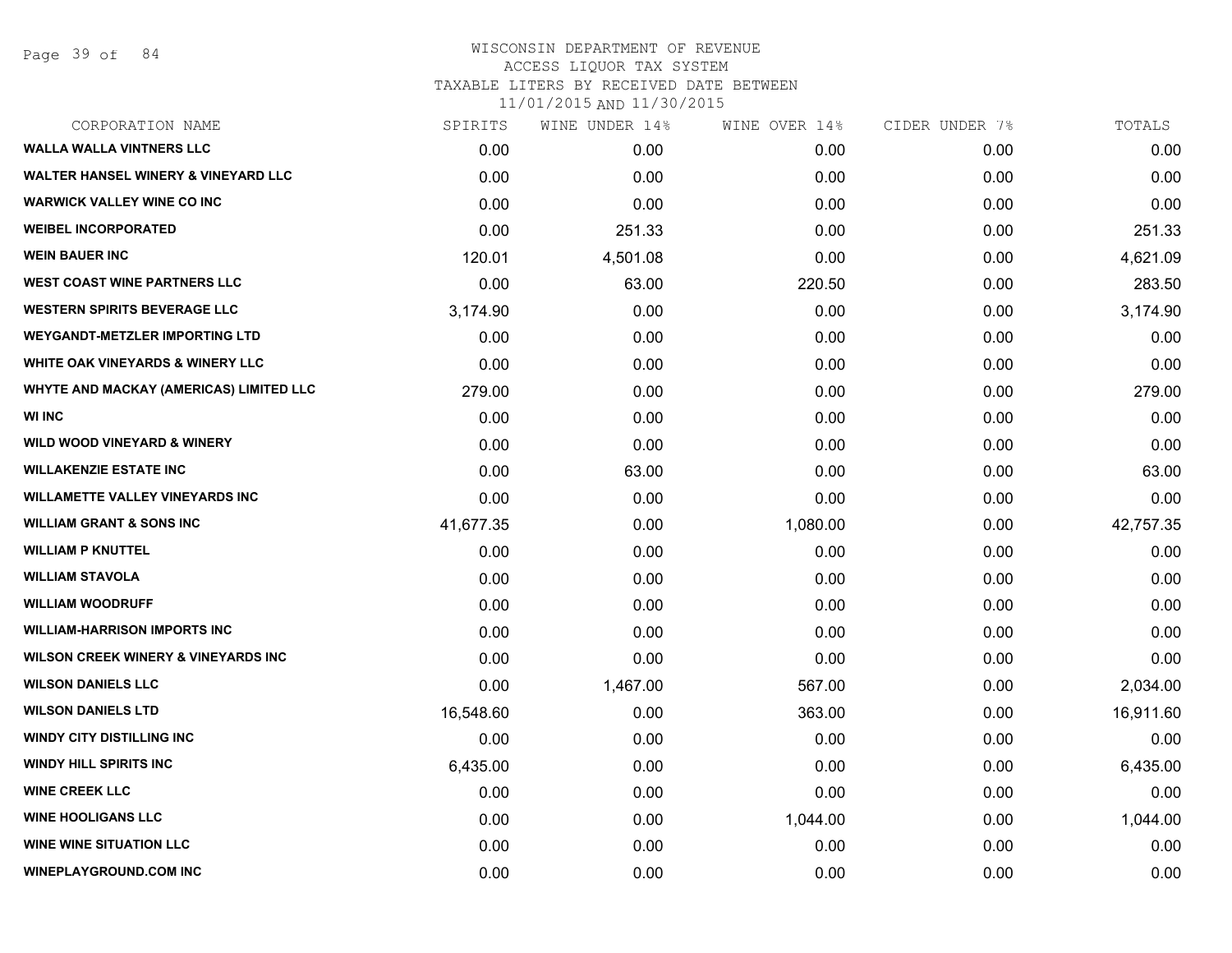Page 40 of 84

### WISCONSIN DEPARTMENT OF REVENUE ACCESS LIQUOR TAX SYSTEM TAXABLE LITERS BY RECEIVED DATE BETWEEN

| CORPORATION NAME                          | SPIRITS      | WINE UNDER 14% | WINE OVER 14% | CIDER UNDER 7% | TOTALS       |
|-------------------------------------------|--------------|----------------|---------------|----------------|--------------|
| <b>WINERIES &amp; SELECT PRODUCTS LLC</b> | 0.00         | 81.00          | 576.00        | 0.00           | 657.00       |
| <b>WINERY AT BLACK STAR FARMS LLC</b>     | 0.00         | 0.00           | 0.00          | 0.00           | 0.00         |
| <b>WINERY EXCHANGE, INC.</b>              | 0.00         | 4,873.50       | 0.00          | 0.00           | 4,873.50     |
| <b>WINES OF FRANCE INC</b>                | 0.00         | 0.00           | 0.00          | 0.00           | 0.00         |
| <b>WINES UNLIMITED INC</b>                | 0.00         | 0.00           | 0.00          | 0.00           | 0.00         |
| <b>WINESELLERS LTD</b>                    | 0.00         | 22,623.00      | 12.00         | 252.00         | 22,887.00    |
| <b>WIRTZ BEVERAGE ILLINOIS LLC</b>        | 418.50       | 2,475.00       | 126.00        | 0.00           | 3,019.50     |
| <b>WOODSHED BEVERAGE LLC</b>              | 0.00         | 0.00           | 0.00          | 0.00           | 0.00         |
| <b>WOODSON WINES LLC</b>                  | 0.00         | 0.00           | 0.00          | 0.00           | 0.00         |
| <b>WORLD TRAVELER IMPORTS LLC</b>         | 0.00         | 0.00           | 0.00          | 0.00           | 0.00         |
| <b>WYOMING WHISKEY INC</b>                | 0.00         | 0.00           | 0.00          | 0.00           | 0.00         |
| YAEGAKI CORPORATION OF USA                | 0.00         | 639.00         | 338.40        | 0.00           | 977.40       |
| <b>ZD WINES LLC</b>                       | 0.00         | 0.00           | 9.00          | 0.00           | 9.00         |
| <b>ZEILER SPIRITS LLC</b>                 | 0.00         | 0.00           | 0.00          | 0.00           | 0.00         |
| <b>ZEPALTAS WINES LLC</b>                 | 0.00         | 0.00           | 0.00          | 0.00           | 0.00         |
| <b>ZONIN USA INC</b>                      | 0.00         | 4,329.00       | 0.00          | 0.00           | 4,329.00     |
| TOTAL LITERS FOR 11/30/2015               | 4,929,368.51 | 4,341,117.37   | 307,399.58    | 316,726.56     | 9,894,612.02 |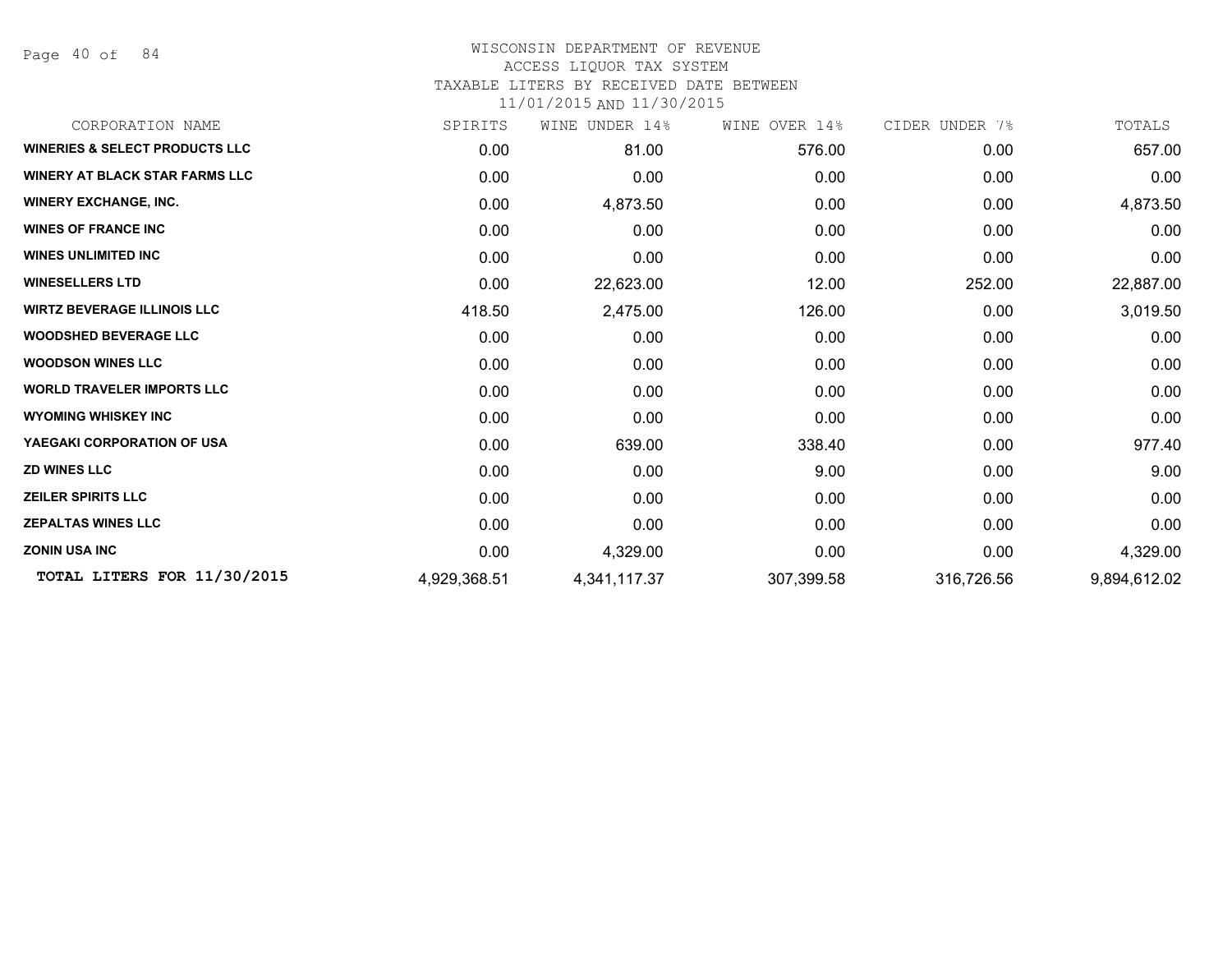Page 41 of 84

## WISCONSIN DEPARTMENT OF REVENUE ACCESS LIQUOR TAX SYSTEM TAXABLE LITERS BY RECEIVED DATE BETWEEN 11/01/2015 AND 11/30/2015

CORPORATION NAME SPIRITS WINE UNDER 14% WINE OVER 14% CIDER UNDER 7% TOTALS

**IN STATE WHOLESALER (W)**

| ALLSTATE LIQUOR & WINE COMPANY, INC.          | 0.00      | 0.00      | 0.00      | 0.00 | 0.00       |
|-----------------------------------------------|-----------|-----------|-----------|------|------------|
| <b>AMPHORAE, LLC</b>                          | 0.00      | 0.00      | 0.00      | 0.00 | 0.00       |
| <b>ARCADIA BEVERAGE COMPANY</b>               | 0.00      | 0.00      | 0.00      | 0.00 | 0.00       |
| <b>AVA WINE &amp; SPIRITS LLC</b>             | 0.00      | 14,194.50 | 0.00      | 0.00 | 14,194.50  |
| <b>BACKDOOR BRANDS LLC</b>                    | 0.00      | 0.00      | 0.00      | 0.00 | 0.00       |
| <b>BADGER DISTRIBUTING OF MILWAUKEE LLC</b>   | 0.00      | 0.00      | 0.00      | 0.00 | 0.00       |
| <b>BADGER LIQUOR CO INC</b>                   | 0.00      | 0.00      | 0.00      | 0.00 | 0.00       |
| <b>BADGER STATE WINERY COOPERATIVE</b>        | 0.00      | 0.00      | 0.00      | 0.00 | 0.00       |
| <b>BADGER WINE &amp; SPIRITS LLC</b>          | 0.00      | 0.00      | 0.00      | 0.00 | 0.00       |
| <b>BEECHWOOD DISTRIBUTORS, INC.</b>           | 0.00      | 0.00      | 0.00      | 0.00 | 0.00       |
| BEER CAPITOL DISTRIBUTING, INC.               | 0.00      | 0.00      | 0.00      | 0.00 | 0.00       |
| <b>BILL'S DISTRIBUTING, LTD.</b>              | 0.00      | 0.00      | 0.00      | 0.00 | 0.00       |
| <b>BRANT T NEHMER</b>                         | 0.00      | 0.00      | 0.00      | 0.00 | 0.00       |
| <b>BREAKTHRU BEVERAGE GROUP LLC</b>           | 0.00      | 0.00      | 0.00      | 0.00 | 0.00       |
| <b>BREAKTHRU BEVERAGE GROUP LLC</b>           | 0.00      | 0.00      | 0.00      | 0.00 | 0.00       |
| <b>BREAKTHRU BEVERAGE WISCONSIN NORTH LLC</b> | 0.00      | 0.00      | 0.00      | 0.00 | 0.00       |
| <b>C.J.W., INC.</b>                           | 0.00      | 0.00      | 0.00      | 0.00 | 0.00       |
| <b>CAPITOL-HUSTING COMPANY, INC.</b>          | 56,695.50 | 58,121.42 | 10,620.00 | 0.00 | 125,436.92 |
| <b>CARMAN MARKETING &amp; SALES LLC</b>       | 0.00      | 0.00      | 0.00      | 0.00 | 0.00       |
| <b>CATHRINE BENNETT</b>                       | 0.00      | 0.00      | 0.00      | 0.00 | 0.00       |
| <b>CENTRAL BEER DISTRIBUTORS, INC.</b>        | 0.00      | 0.00      | 0.00      | 0.00 | 0.00       |
| DE PERE LIQUOR CO LLC                         | 0.00      | 0.00      | 0.00      | 0.00 | 0.00       |
| <b>DEAN DISTRIBUTING, INC.</b>                | 0.00      | 0.00      | 0.00      | 0.00 | 0.00       |
| <b>DEAN DISTRIBUTING, INC.</b>                | 0.00      | 0.00      | 0.00      | 0.00 | 0.00       |
| DEWITT'S CHURCH GOODS INC                     | 0.00      | 0.00      | 0.00      | 0.00 | 0.00       |
| <b>ELIZABETH G KARANDANIS</b>                 | 0.00      | 0.00      | 0.00      | 0.00 | 0.00       |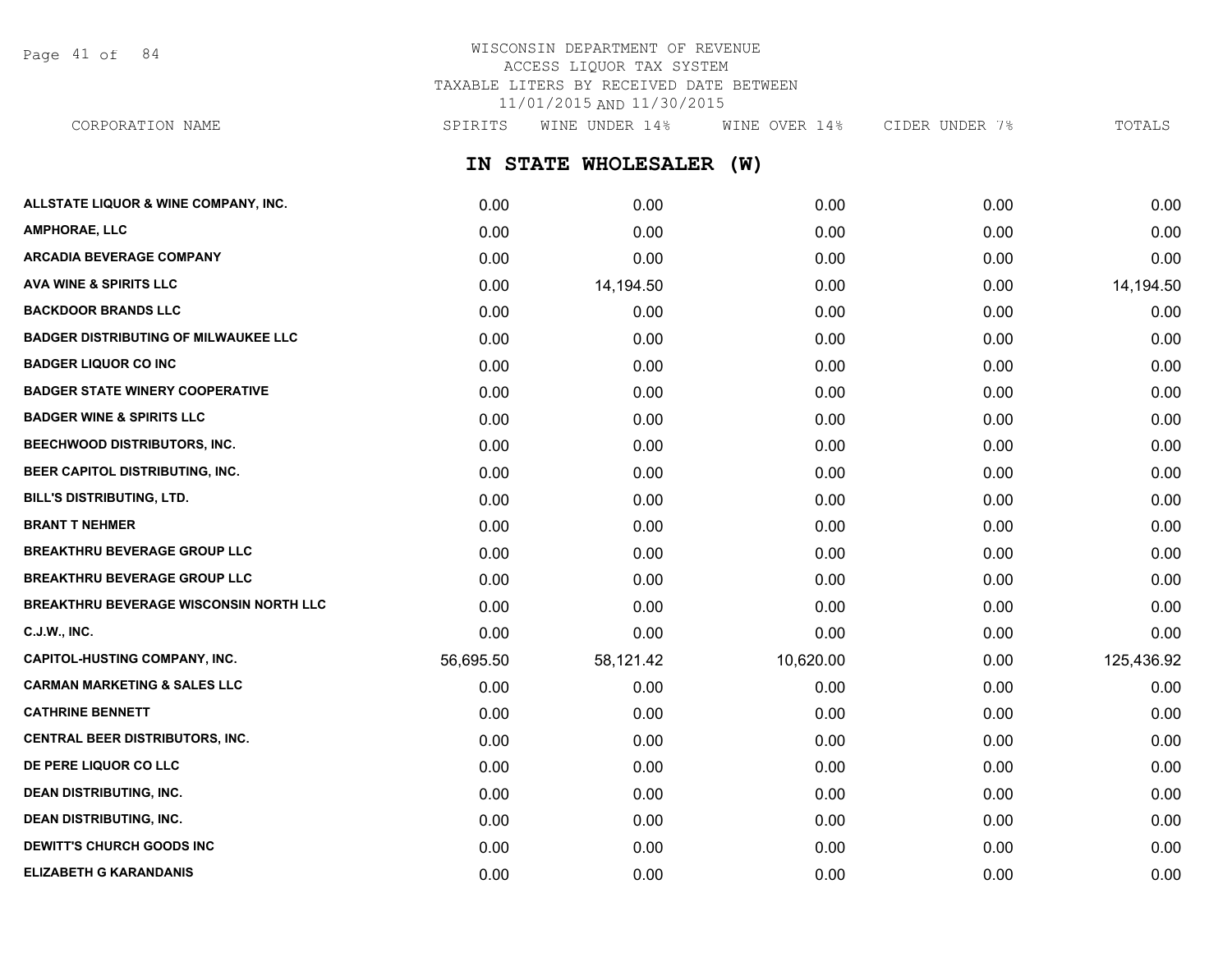## WISCONSIN DEPARTMENT OF REVENUE ACCESS LIQUOR TAX SYSTEM TAXABLE LITERS BY RECEIVED DATE BETWEEN

| CORPORATION NAME                             | SPIRITS   | WINE UNDER 14% | WINE OVER 14% | CIDER UNDER 7% | TOTALS      |
|----------------------------------------------|-----------|----------------|---------------|----------------|-------------|
| <b>FABIANO BROTHERS - WISCONSIN LLC</b>      | 0.00      | 0.00           | 0.00          | 0.00           | 0.00        |
| <b>FAUSTO FIORAVANTI</b>                     | 0.00      | 0.00           | 0.00          | 0.00           | 0.00        |
| FLANIGAN DISTRIBUTING OF DOOR COUNTY, INC.   | 0.00      | 0.00           | 0.00          | 0.00           | 0.00        |
| FOUR SEASONS BEER DISTRIBUTORS INC           | 0.00      | 0.00           | 0.00          | 0.00           | 0.00        |
| <b>FRANK BEER DISTRIBUTORS, INC.</b>         | 0.00      | 0.00           | 0.00          | 0.00           | 0.00        |
| FRANK LIQUOR COMPANY, INC.                   | 44,846.44 | 28,297.12      | 0.00          | 0.00           | 73,143.56   |
| FRANK LIQUORS OF LA CROSSE, INC.             | 0.00      | 0.00           | 0.00          | 0.00           | 0.00        |
| <b>GB SALES MILWAUKEE, INC.</b>              | 0.00      | 0.00           | 0.00          | 0.00           | 0.00        |
| <b>GENERAL BEER DISTRIBUTORS CO.</b>         | 0.00      | 0.00           | 0.00          | 0.00           | 0.00        |
| <b>GENERAL BEER-NORTHEAST INC</b>            | 0.00      | 0.00           | 0.00          | 0.00           | 0.00        |
| <b>GENERAL BEER-NORTHEAST INC</b>            | 0.00      | 0.00           | 0.00          | 0.00           | 0.00        |
| <b>GENERAL BEER-NORTHWEST, INC.</b>          | 0.00      | 0.00           | 0.00          | 0.00           | 0.00        |
| <b>GENERAL BEER-NORTHWEST, INC.</b>          | 0.00      | 0.00           | 0.00          | 0.00           | 0.00        |
| <b>GENERAL BEVERAGE SALES CO- OSHKOSH</b>    | 0.00      | 57,248.16      | 0.00          | 0.00           | 57,248.16   |
| <b>GENERAL BEVERAGE SALES CO.</b>            | 0.00      | 69,356.71      | 90.00         | 0.00           | 69,446.71   |
| <b>GENERAL BEVERAGE SALES CO.- MILWAUKEE</b> | 0.00      | 127,173.60     | 63.00         | 0.00           | 127,236.60  |
| <b>GLORIA R RAGSDALE</b>                     | 0.00      | 0.00           | 0.00          | 0.00           | 0.00        |
| <b>GVARDIA LLC</b>                           | 450.00    | 0.00           | 0.00          | 0.00           | 450.00      |
| <b>HENDRICKS BEVERAGE, INC.</b>              | 0.00      | 0.00           | 0.00          | 0.00           | 0.00        |
| <b>IMPORT! WINES, INC.</b>                   | 0.00      | 1,989.00       | 0.00          | 0.00           | 1,989.00    |
| <b>IRL, INCORPORATED</b>                     | 0.00      | 13,932.00      | 0.00          | 0.00           | 13,932.00   |
| <b>JACQUES VIEAU, INC.</b>                   | 0.00      | 0.00           | 0.00          | 0.00           | 0.00        |
| <b>JANDRAIN RELIGIOUS SUPPLY, INC.</b>       | 0.00      | $-534.00$      | $-75.00$      | 0.00           | $-609.00$   |
| <b>JANSEN INTERNATIONAL LLC</b>              | 0.00      | 0.00           | 0.00          | 0.00           | 0.00        |
| <b>JAW PROPERTIES LLC</b>                    | 0.00      | 0.00           | 0.00          | 0.00           | 0.00        |
| <b>JOHN J COLLETTI</b>                       | $-90.00$  | $-1,683.00$    | $-90.00$      | 0.00           | $-1,863.00$ |
| JOHNSON BROTHERS OF WISCONSIN INC            | 4,111.50  | 49,773.00      | $-147.00$     | 0.00           | 53,737.50   |
| JOHNSON DISTRIBUTING, INC.                   | 0.00      | 0.00           | 0.00          | 0.00           | 0.00        |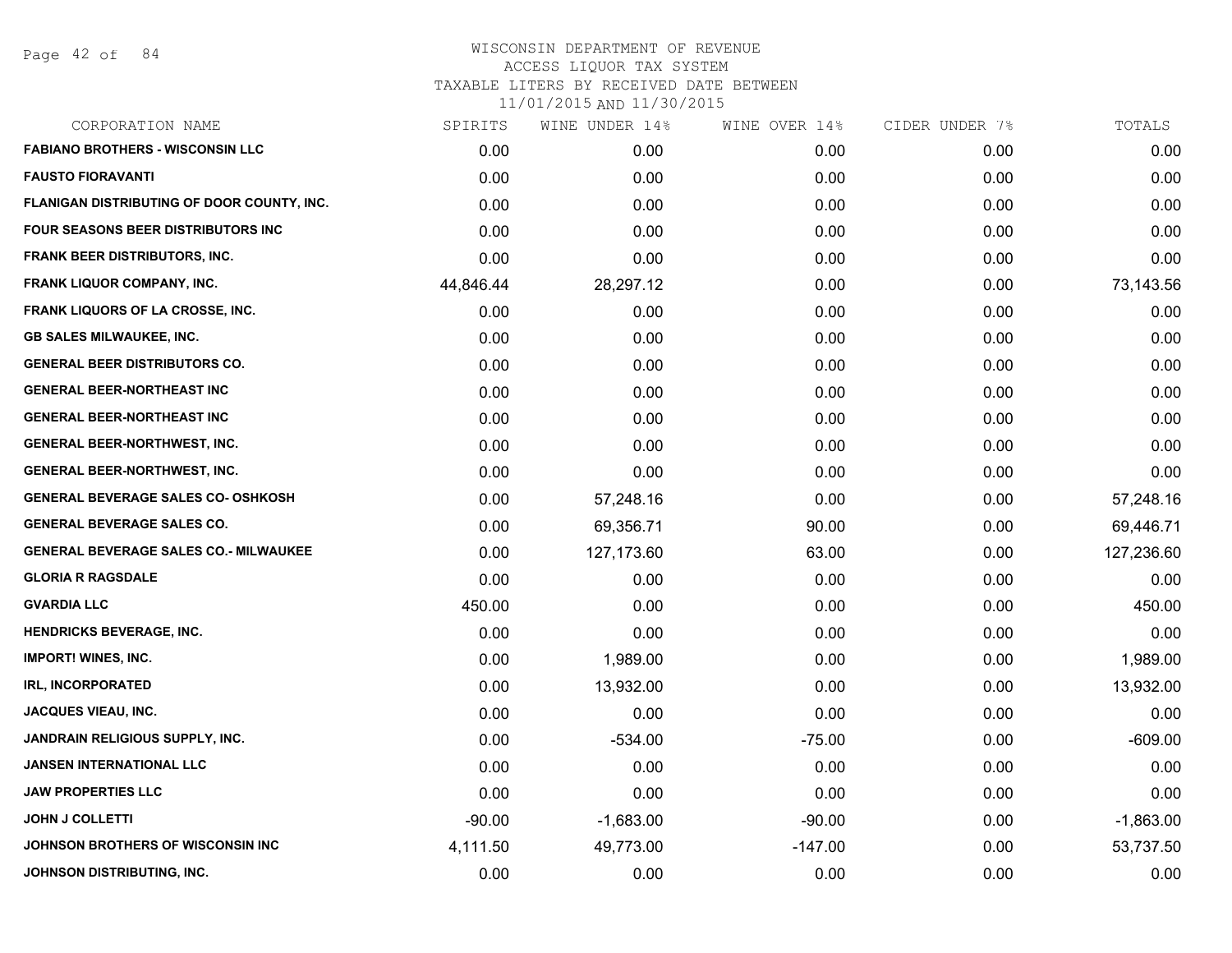Page 43 of 84

### WISCONSIN DEPARTMENT OF REVENUE ACCESS LIQUOR TAX SYSTEM TAXABLE LITERS BY RECEIVED DATE BETWEEN

| CORPORATION NAME                       | SPIRITS   | WINE UNDER 14% | WINE OVER 14% | CIDER UNDER 7% | TOTALS    |
|----------------------------------------|-----------|----------------|---------------|----------------|-----------|
| <b>JONATHON LODUCA</b>                 | 0.00      | 0.00           | 0.00          | 0.00           | 0.00      |
| <b>JOYVINE LLC</b>                     | 0.00      | 0.00           | 0.00          | 0.00           | 0.00      |
| KAY BEER DISTRIBUTING, INC.            | 0.00      | 0.00           | 0.00          | 0.00           | 0.00      |
| <b>L'EFT BANK WINE COMPANY LIMITED</b> | 13.50     | 32,143.50      | 0.00          | 0.00           | 32,157.00 |
| LA CROSSE BEVERAGE LLC                 | 0.00      | 0.00           | 0.00          | 0.00           | 0.00      |
| LA RIOJA RESTAURANT LLC                | 0.00      | 0.00           | 0.00          | 0.00           | 0.00      |
| <b>LARRY'S DISTRIBUTING CO., INC.</b>  | 0.00      | 0.00           | 0.00          | 0.00           | 0.00      |
| <b>LEAMON MERCANTILE CO. CORP</b>      | 0.00      | 0.00           | 0.00          | 0.00           | 0.00      |
| LEE BEVERAGE OF WISCONSIN LLC          | 0.00      | 0.00           | 0.00          | 0.00           | 0.00      |
| LEE BEVERAGE OF WISCONSIN LLC          | 0.00      | 0.00           | 0.00          | 0.00           | 0.00      |
| <b>LESLIE HUISMAN</b>                  | 0.00      | 0.00           | 0.00          | 0.00           | 0.00      |
| LETRAH INTERNATIONAL CORPORATION       | 0.00      | 0.00           | 0.00          | 0.00           | 0.00      |
| LO DUCA BROS., INC.                    | 0.00      | 8,986.50       | 0.00          | 0.00           | 8,986.50  |
| <b>LORI SCOTT</b>                      | 0.00      | 0.00           | 0.00          | 0.00           | 0.00      |
| <b>LOS ALTOS AGAVE DISTRIBUTOR INC</b> | 1,200.00  | 0.00           | 0.00          | 0.00           | 1,200.00  |
| <b>M SHIRAZ LLC</b>                    | 0.00      | 0.00           | 0.00          | 0.00           | 0.00      |
| <b>MARCO BRUZZI</b>                    | 0.00      | 0.00           | 0.00          | 0.00           | 0.00      |
| MIDWEST SALES & SERVICE, INC.          | 0.00      | 0.00           | 0.00          | 0.00           | 0.00      |
| MILLER BEER OF THE NORTHWOODS, INC.    | 0.00      | 0.00           | 0.00          | 0.00           | 0.00      |
| <b>NOELKE DISTRIBUTORS, INC.</b>       | 0.00      | 0.00           | 0.00          | 0.00           | 0.00      |
| <b>NORTHWEST BEVERAGES, INC.</b>       | 0.00      | 0.00           | 0.00          | 0.00           | 0.00      |
| <b>NOUVEAU VENTURES LLC</b>            | $-129.03$ | $-81.00$       | 0.00          | 0.00           | $-210.03$ |
| OTT SCHWEITZER DISTRIBUTORSHIP, INC.   | 0.00      | 0.00           | 0.00          | 0.00           | 0.00      |
| <b>PARK RIDGE DISTRIBUTING, INC.</b>   | 0.00      | 0.00           | 0.00          | 0.00           | 0.00      |
| PEHLER DISTRIBUTING, INC.              | 0.00      | 0.00           | 0.00          | 0.00           | 0.00      |
| PHILLIPS DISTRIBUTING CORPORATION      | 11,548.50 | 0.00           | 0.00          | 0.00           | 11,548.50 |
| PHILLIPS WINE COMPANY                  | 0.00      | 7,009.99       | 2,727.00      | 0.00           | 9,736.99  |
| PHILLY'S PREMIUM BEVERAGES LLC         | $-4.50$   | 0.00           | 0.00          | 0.00           | $-4.50$   |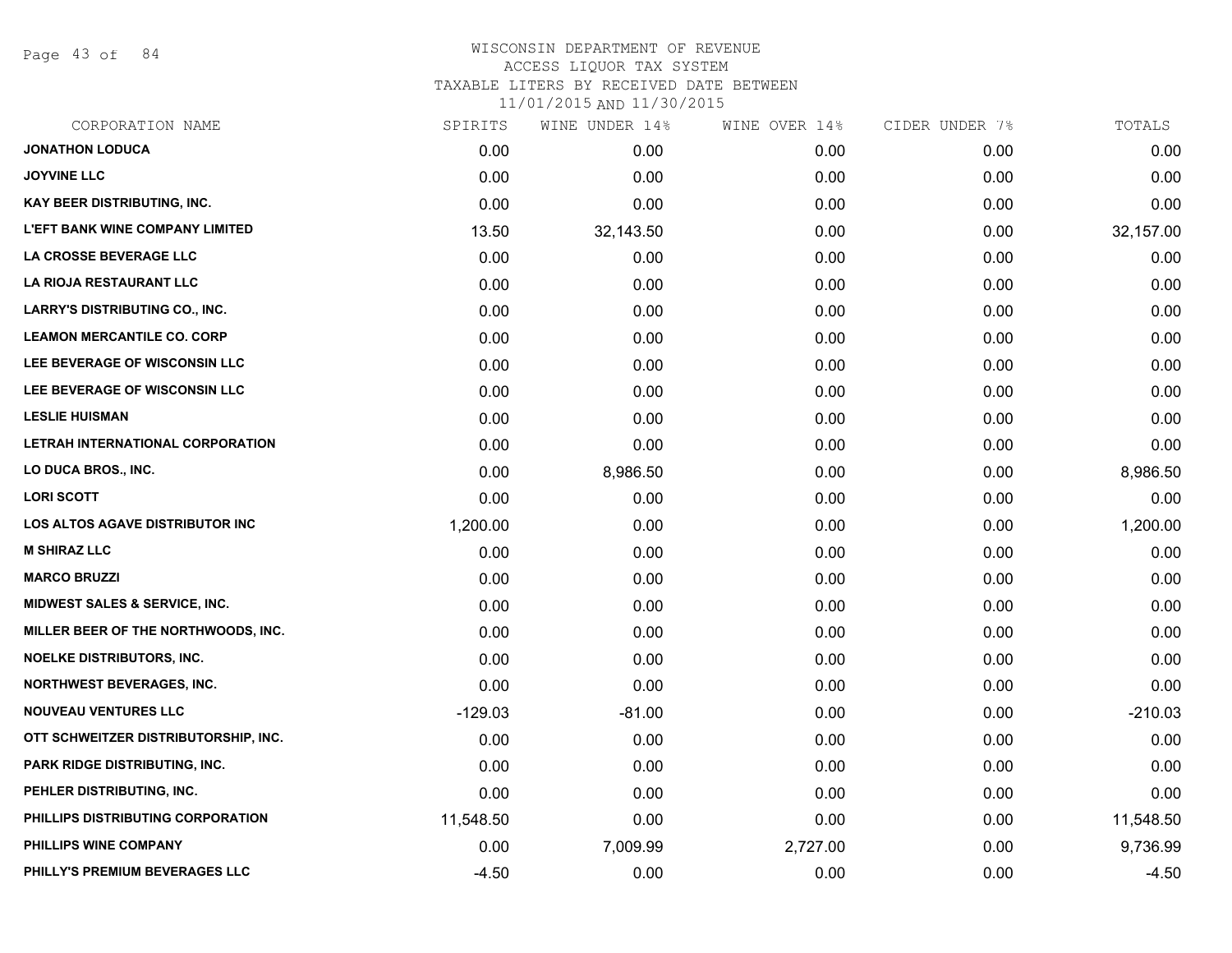Page 44 of 84

#### WISCONSIN DEPARTMENT OF REVENUE ACCESS LIQUOR TAX SYSTEM

TAXABLE LITERS BY RECEIVED DATE BETWEEN

| CORPORATION NAME                                              | SPIRITS   | WINE UNDER 14% | WINE OVER 14% | CIDER UNDER 7% | TOTALS       |
|---------------------------------------------------------------|-----------|----------------|---------------|----------------|--------------|
| <b>PURE WINE WISCONSIN INC</b>                                | 0.00      | 0.00           | 0.00          | 0.00           | 0.00         |
| PURPLE FEET WINES, LLC                                        | $-787.50$ | $-21,506.58$   | $-209.40$     | 0.00           | $-22,503.48$ |
| <b>RANGE BEVERAGE, INCORPORATED</b>                           | 0.00      | 0.00           | 0.00          | 0.00           | 0.00         |
| <b>RATAS WHOLESALE LIQUOR COMPANY</b>                         | 0.00      | 0.00           | 0.00          | 0.00           | 0.00         |
| RIVER CITY DISTRIBUTING CO., INC.                             | 0.00      | 0.00           | 0.00          | 0.00           | 0.00         |
| S. & S. DISTRIBUTING, INC.                                    | 0.00      | 0.00           | 0.00          | 0.00           | 0.00         |
| S. & S. DISTRIBUTING, INC.                                    | 0.00      | 0.00           | 0.00          | 0.00           | 0.00         |
| <b>SALIM M SHAMMO</b>                                         | 0.00      | 0.00           | 0.00          | 0.00           | 0.00         |
| SARATOGA LIQUOR CO., INC.                                     | 15,978.00 | 0.00           | 0.00          | 0.00           | 15,978.00    |
| SCHNEIDER DISTRIBUTING CO., INC.                              | 0.00      | 0.00           | 0.00          | 0.00           | 0.00         |
| <b>SQUARE ROOT LLC</b>                                        | 0.00      | 2,205.00       | 0.00          | 0.00           | 2,205.00     |
| <b>STATE WINE &amp; SPIRITS COMPANY LLC</b>                   | 0.00      | 0.00           | 0.00          | 0.00           | 0.00         |
| <b>SUPERIOR BEVERAGES LLC</b>                                 | 0.00      | 0.00           | 0.00          | $-121.74$      | $-121.74$    |
| TJ INTERNATIONAL LTD                                          | 0.00      | 0.00           | 0.00          | 0.00           | 0.00         |
| <b>TRI-MART COMPANY LLC</b>                                   | 0.00      | 0.00           | 0.00          | 0.00           | 0.00         |
| TRIANGLE DISTRIBUTING COMPANY, INC.                           | 0.00      | 0.00           | 0.00          | 0.00           | 0.00         |
| <b>VINCITA TRADING LLC</b>                                    | 0.00      | 0.00           | 0.00          | 0.00           | 0.00         |
| <b>VINO VERITAS, LTD.</b>                                     | 0.00      | 1,170.00       | 436.50        | 0.00           | 1,606.50     |
| <b>WDI LLC</b>                                                | 0.00      | 0.00           | 0.00          | 0.00           | 0.00         |
| <b>WDI LLC</b>                                                | 0.00      | 0.00           | 0.00          | 0.00           | 0.00         |
| <b>WIRTZ BEVERAGE WISCONSIN METRO-MILWAUKEE</b><br><b>INC</b> | 52,643.88 | 40,141.96      | 2,296.52      | 0.00           | 95,082.36    |
| WIRTZ BEVERAGE WISCONSIN NORTH INC                            | 0.00      | 0.00           | 0.00          | 0.00           | 0.00         |
| <b>WIRTZ BEVERAGE WISCONSIN ON-PREMISE INC</b>                | 0.00      | 0.00           | 0.00          | 0.00           | 0.00         |
| <b>WISCONSIN DISTRIBUTORS EAST LLC</b>                        | 0.00      | 0.00           | 0.00          | 0.00           | 0.00         |
| <b>WISCONSIN DISTRIBUTORS NORTH LLC</b>                       | 0.00      | 0.00           | 0.00          | 0.00           | 0.00         |
| <b>WISCONSIN WINERY CO-OP</b>                                 | 0.00      | 0.00           | 0.00          | 0.00           | 0.00         |
| <b>WOODFIELD DISTRIBUTION LLC</b>                             | 0.00      | 0.00           | 0.00          | 0.00           | 0.00         |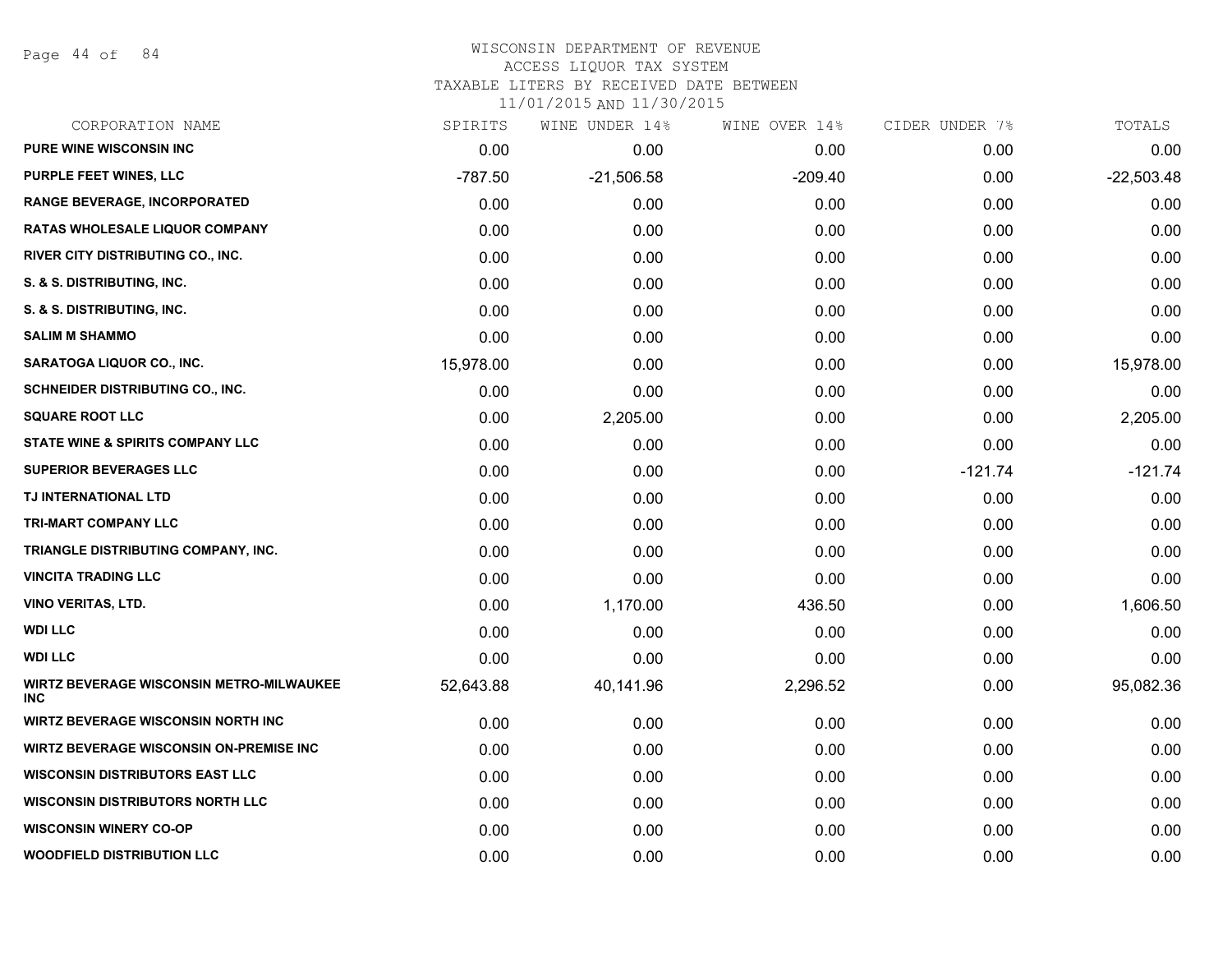| Page | 45 of |  | 84 |
|------|-------|--|----|
|------|-------|--|----|

| CORPORATION NAME                   | SPIRITS    | WINE UNDER 14% | WINE OVER 14% | CIDER UNDER 7% | TOTALS     |
|------------------------------------|------------|----------------|---------------|----------------|------------|
| <b>ZASTROW THE BEER MAN. INC.</b>  | 0.OC       | 0.00           | 0.00          | 0.00           | $0.00\,$   |
| <b>TOTAL LITERS FOR 11/30/2015</b> | 186,476.29 | 487,937.88     | 15.711.62     | -121.74        | 690.004.05 |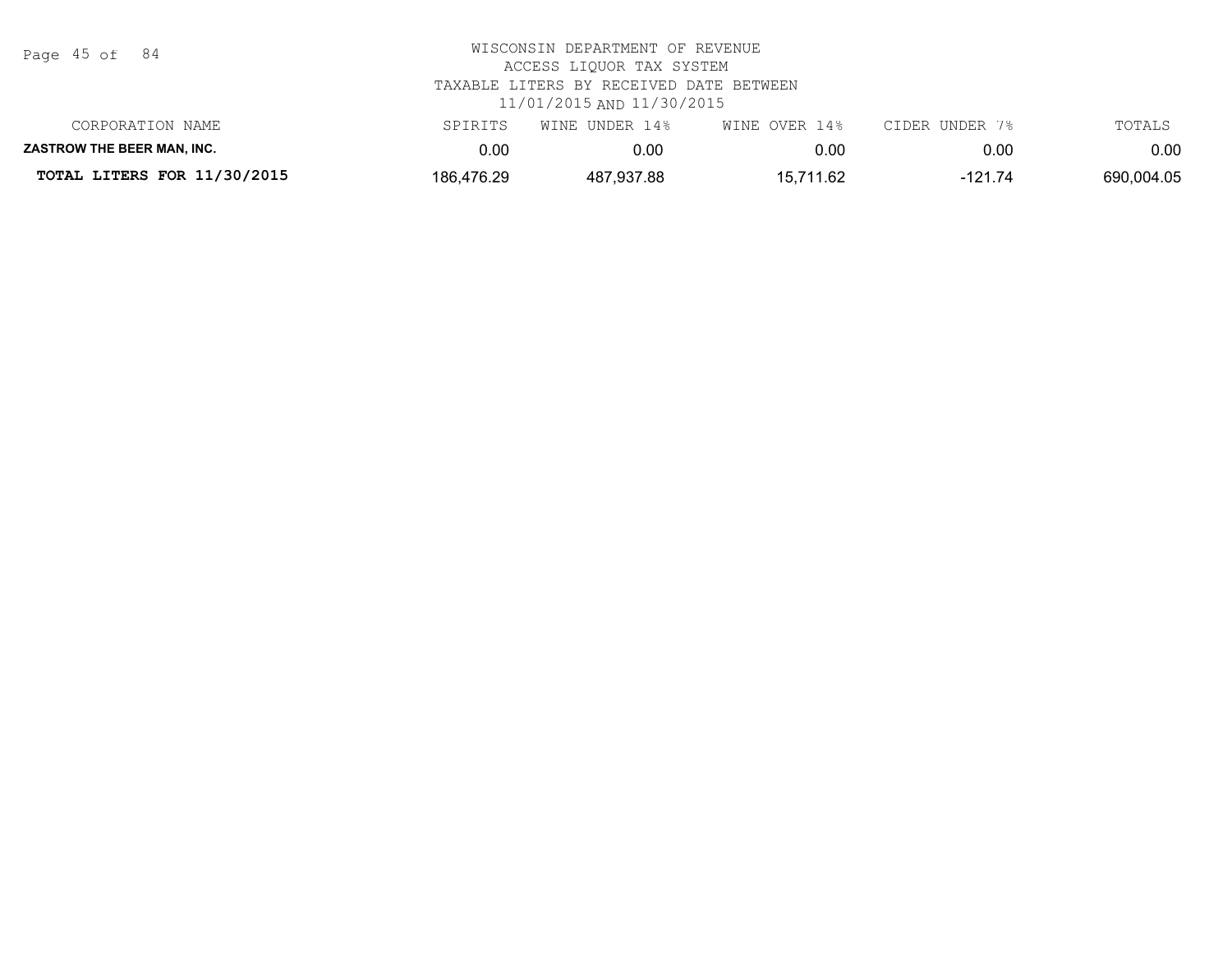Page 46 of 84

## WISCONSIN DEPARTMENT OF REVENUE ACCESS LIQUOR TAX SYSTEM TAXABLE LITERS BY RECEIVED DATE BETWEEN 11/01/2015 AND 11/30/2015

CORPORATION NAME SPIRITS WINE UNDER 14% WINE OVER 14% CIDER UNDER 7% TOTALS

**IN STATE MANUFACTURER (WM)**

| <b>45TH PARALLEL SPIRITS, LLC</b>         | 0.00     | 0.00      | 0.00  | 0.00      | 0.00      |
|-------------------------------------------|----------|-----------|-------|-----------|-----------|
| <b>ACE ETHANOL LLC</b>                    | 0.00     | 0.00      | 0.00  | 0.00      | 0.00      |
| <b>AEPPELTREOW INC</b>                    | 204.75   | 0.00      | 0.00  | 0.00      | 204.75    |
| <b>B &amp; E DISTILLERY INC.</b>          | 0.00     | 0.00      | 0.00  | 0.00      | 0.00      |
| <b>BRIAN SAMMONS</b>                      | 234.00   | 0.00      | 0.00  | 0.00      | 234.00    |
| <b>C &amp; N CORPORATION</b>              | 3,795.01 | 0.00      | 0.00  | 0.00      | 3,795.01  |
| <b>CENTRAL STANDARD LLC</b>               | 607.58   | 0.00      | 0.00  | 0.00      | 607.58    |
| CHIPPEWA RIVER DISTILLERY AND BREWERY LLC | 0.00     | 0.00      | 0.00  | 0.00      | 0.00      |
| <b>CLOVER MEADOW LLC</b>                  | 0.00     | 0.00      | 0.00  | 0.00      | 0.00      |
| <b>DEATH'S DOOR DISTILLERY LLC</b>        | 3,325.50 | 0.00      | 0.00  | 0.00      | 3,325.50  |
| <b>DISTILLERY PARTNERS, LLC</b>           | 3,735.75 | 0.00      | 0.00  | 0.00      | 3,735.75  |
| DRIFTLESS GLEN DISTILLERY LLC             | 788.92   | 0.00      | 0.00  | 0.00      | 788.92    |
| EMCO CHEMICAL DISTRIBUTORS, INC.          | 0.00     | 0.00      | 0.00  | 0.00      | 0.00      |
| <b>GLOBAL DISTILLERS SRL LLC</b>          | 4,898.18 | 0.00      | 0.00  | 0.00      | 4,898.18  |
| <b>GRANT J VAN DRIEST</b>                 | 0.00     | 0.00      | 0.00  | 0.00      | 0.00      |
| <b>GREAT LAKES DISTILLERY LLC</b>         | 1,533.75 | 0.00      | 0.00  | 0.00      | 1,533.75  |
| <b>HENDRICKS FAMILY DISTILLERY LLC</b>    | 451.48   | 0.00      | 0.00  | 0.00      | 451.48    |
| <b>MATTHEW RICK</b>                       | 153.61   | 1,269.74  | 26.99 | 0.00      | 1,450.34  |
| <b>MILLERCOORS LLC</b>                    | 0.00     | 10,689.06 | 0.00  | 49,951.68 | 60,640.74 |
| NATHAN G GREENAWALT                       | 680.50   | 0.00      | 0.00  | 0.00      | 680.50    |
| <b>NORTHERN WATERS DISTILLERY LLC</b>     | 369.04   | 0.00      | 0.00  | 0.00      | 369.04    |
| <b>PERLICK FARMS LLC</b>                  | 473.21   | 0.00      | 0.00  | 0.00      | 473.21    |
| PO CHOUA LO                               | 0.00     | 0.00      | 0.00  | 0.00      | 0.00      |
| <b>SENSIENT FLAVORS LLC</b>               | 0.00     | 0.00      | 0.00  | 0.00      | 0.00      |
| <b>ST CROIX SPIRITS LLC</b>               | 0.00     | 0.00      | 0.00  | 0.00      | 0.00      |
| THE NORTH WOODS DISTILLERY LLC            | 382.56   | 0.00      | 0.00  | 0.00      | 382.56    |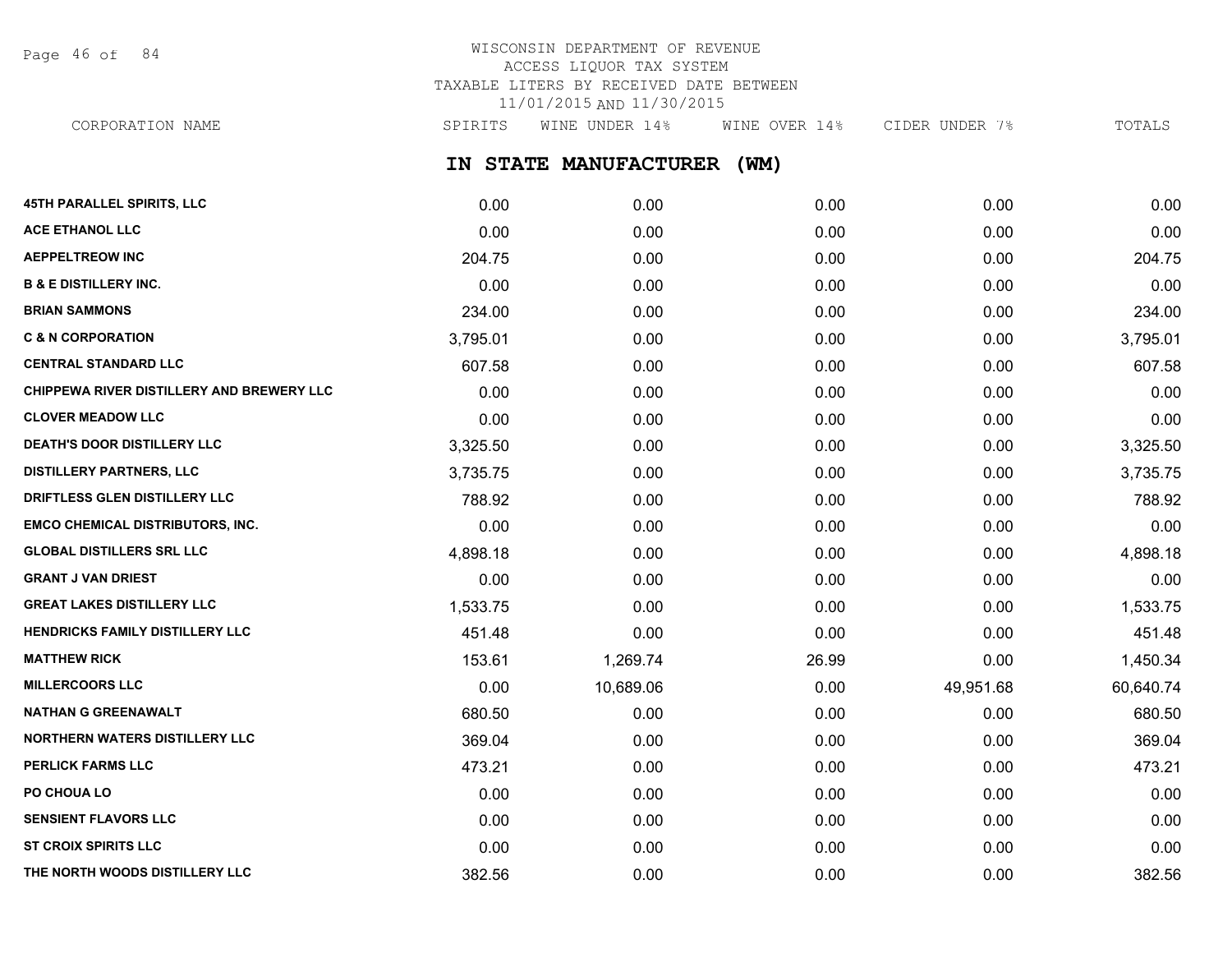Page 47 of 84

| CORPORATION NAME                | SPIRITS   | UNDER 14%<br>WINE | WINE OVER 14% | CIDER UNDER 7% | TOTALS    |
|---------------------------------|-----------|-------------------|---------------|----------------|-----------|
| WHITE WINTER WINERY INC         | 0.00      | 0.00              | 0.00          | 0.00           | 0.00      |
| <b>WOLLERSHEIM WINERY, INC.</b> | 2.834.96  | 0.00              | 0.00          | 0.00           | 2,834.96  |
| YAHARA BAY DISTILLERS, INC.     | 1,962.91  | 0.00              | 0.00          | 0.00           | 1,962.91  |
| TOTAL LITERS FOR 11/30/2015     | 26.431.71 | 11,958.80         | 26.99         | 49,951.68      | 88,369.18 |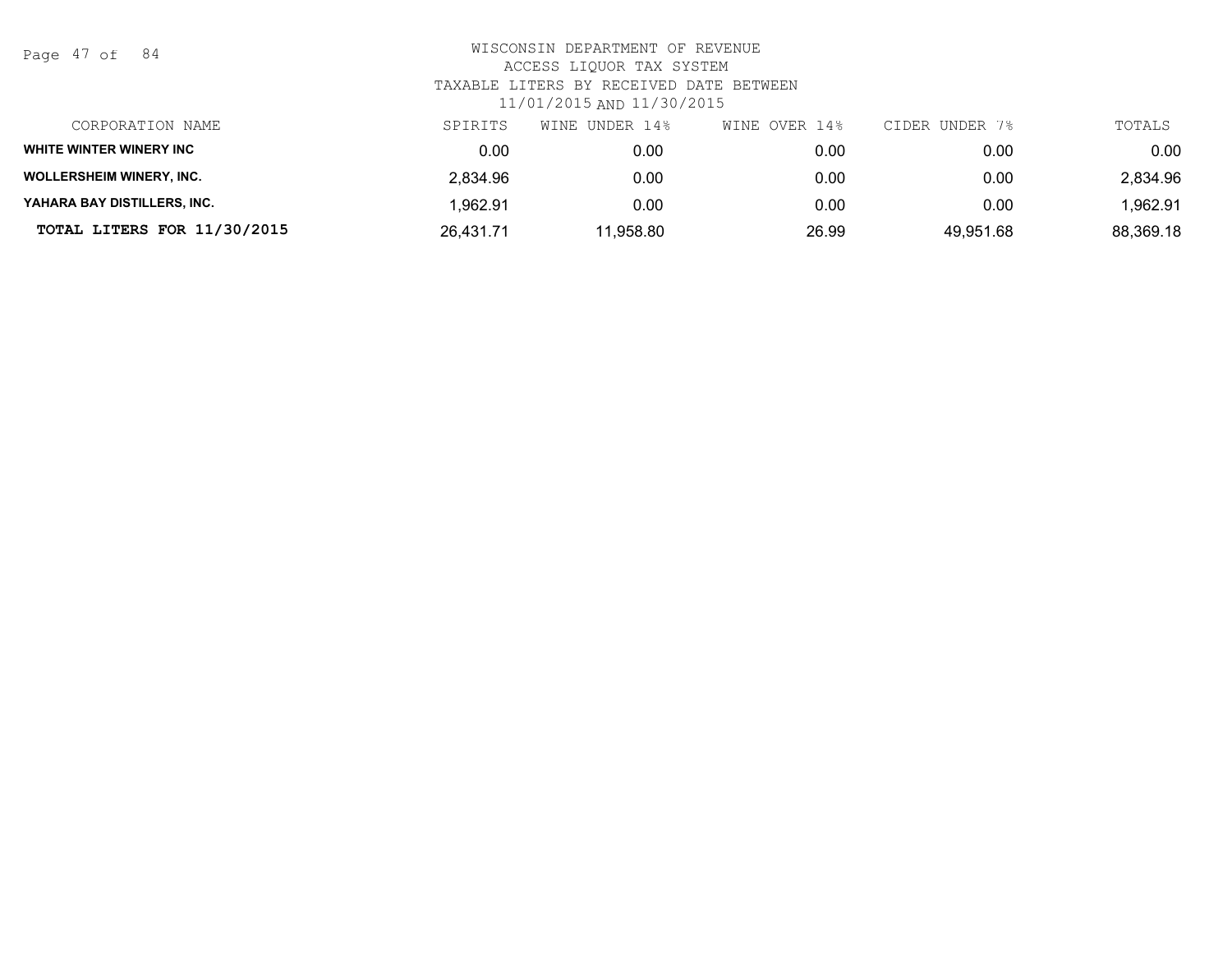Page 48 of 84

## WISCONSIN DEPARTMENT OF REVENUE ACCESS LIQUOR TAX SYSTEM TAXABLE LITERS BY RECEIVED DATE BETWEEN 11/01/2015 AND 11/30/2015 CORPORATION NAME SPIRITS WINE UNDER 14% WINE OVER 14% CIDER UNDER 7% TOTALS

## **IN STATE RECTIFIER (WR)**

| <b>45TH PARALLEL SPIRITS, LLC</b>      | 2,646.76     | 0.00              | 0.00 | 0.00 | 2,646.76     |
|----------------------------------------|--------------|-------------------|------|------|--------------|
| <b>ARTYS</b>                           | 6,438.36     | 0.00              | 0.00 | 0.00 | 6,438.36     |
| <b>CITY BREWING COMPANY, LLC</b>       | 0.00         | 0.00              | 0.00 | 0.00 | 0.00         |
| <b>DISTILLERY PARTNERS, LLC</b>        | 0.00         | 0.00              | 0.00 | 0.00 | 0.00         |
| <b>GALLOWAY COMPANY</b>                | 0.00         | 0.00              | 0.00 | 0.00 | 0.00         |
| <b>GREAT LAKES DISTILLERY LLC</b>      | 2,451.00     | 0.00              | 0.00 | 0.00 | 2,451.00     |
| <b>HENRY FARMS PRAIRIE SPIRITS LLC</b> | 0.00         | 0.00              | 0.00 | 0.00 | 0.00         |
| <b>MIDWEST CUSTOM BOTTLING LLC</b>     | $-40,512.13$ | $-19,440.00$      | 0.00 | 0.00 | $-59,952.13$ |
| <b>NATHAN G GREENAWALT</b>             | 0.00         | 0.00              | 0.00 | 0.00 | 0.00         |
| PO CHOUA LO                            | 0.00         | 0.00              | 0.00 | 0.00 | 0.00         |
| YAHARA BAY DISTILLERS, INC.            | 0.00         | 0.00 <sub>1</sub> | 0.00 | 0.00 | 0.00         |
| TOTAL LITERS FOR 11/30/2015            | $-28,976.01$ | $-19,440.00$      | 0.00 | 0.00 | $-48,416.01$ |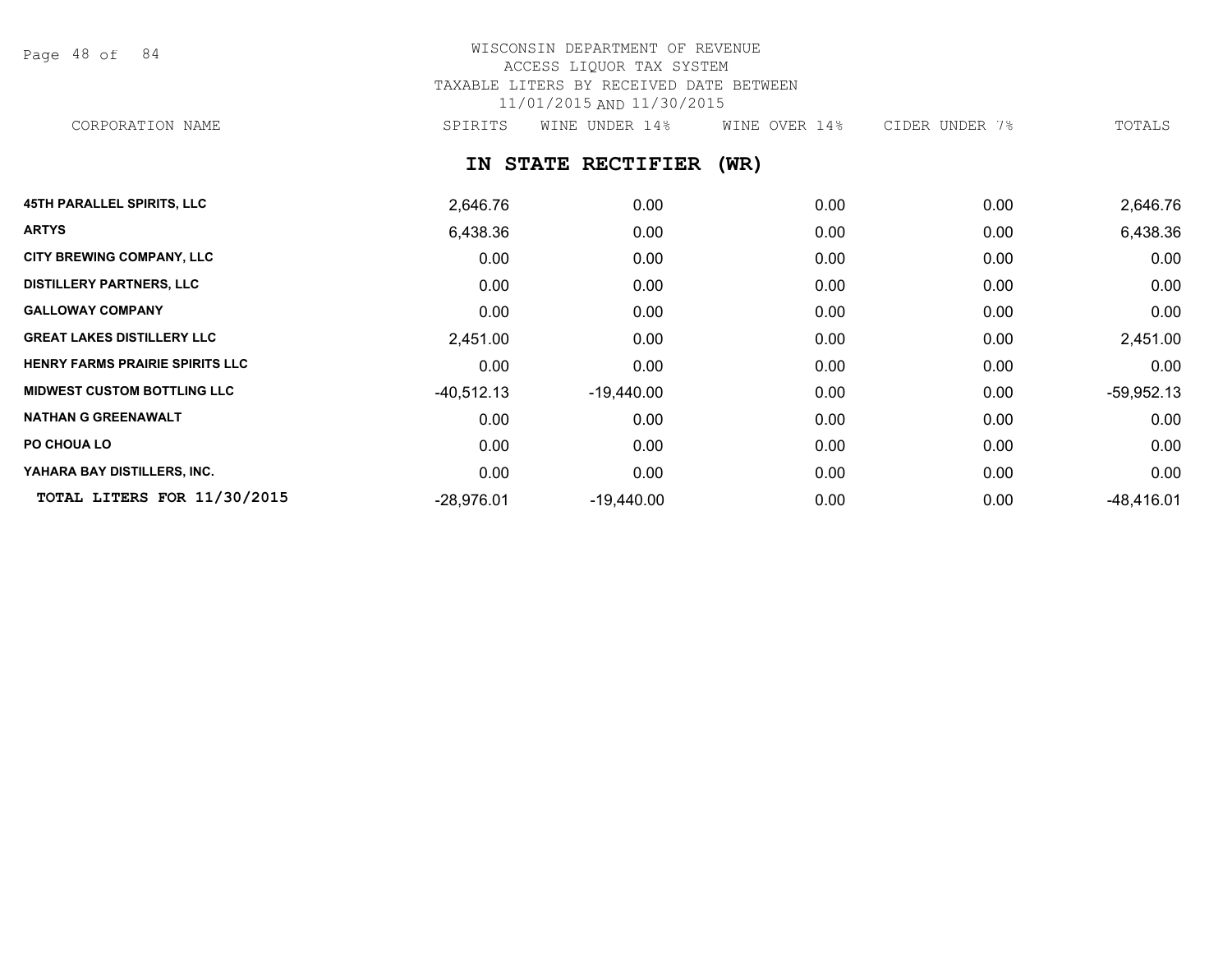Page 49 of 84

## WISCONSIN DEPARTMENT OF REVENUE ACCESS LIQUOR TAX SYSTEM TAXABLE LITERS BY RECEIVED DATE BETWEEN 11/01/2015 AND 11/30/2015

CORPORATION NAME SPIRITS WINE UNDER 14% WINE OVER 14% CIDER UNDER 7% TOTALS

**IN STATE WINERY (WWI)**

| <b>AEPPELTREOW INC</b>                            | 0.00 | 976.63    | 54.51    | 977.09 | 2,008.23  |
|---------------------------------------------------|------|-----------|----------|--------|-----------|
| ALL SISTERS WINERY INC                            | 0.00 | 0.00      | 0.00     | 0.00   | 0.00      |
| <b>AMANDA STEFL</b>                               | 0.00 | 0.00      | 0.00     | 0.00   | 0.00      |
| <b>BARABOO BLUFF WINERY, LLC</b>                  | 0.00 | 1,693.97  | 0.00     | 0.00   | 1,693.97  |
| <b>BAUER-KEARNS WINERY LLC</b>                    | 0.00 | 0.00      | 0.00     | 0.00   | 0.00      |
| <b>BAYFIELD WINERY, LTD.</b>                      | 0.00 | 4,535.25  | 0.00     | 0.00   | 4,535.25  |
| <b>BELLEVINEZ LLC</b>                             | 0.00 | 963.01    | 0.00     | 0.00   | 963.01    |
| <b>BLIND HORSE WINERY LLC</b>                     | 0.00 | 3,630.72  | 2,829.32 | 0.00   | 6,460.04  |
| <b>BOTHAM VINEYARDS, INC.</b>                     | 0.00 | 0.00      | 0.00     | 0.00   | 0.00      |
| <b>BRANCHES WINERY LLC</b>                        | 0.00 | 7,674.90  | 0.00     | 0.00   | 7,674.90  |
| <b>BRIGADOON FARM &amp; WINERY LLC</b>            | 0.00 | 641.93    | 0.00     | 0.00   | 641.93    |
| <b>BUZZ &amp; BREW SHOP LLC</b>                   | 0.00 | 41.00     | 22.71    | 0.00   | 63.71     |
| <b>C &amp; N CORPORATION</b>                      | 0.00 | 0.00      | 0.00     | 0.00   | 0.00      |
| <b>C &amp; N CORPORATION</b>                      | 0.00 | 51,179.99 | 861.37   | 0.00   | 52,041.36 |
| <b>CHATEAU ST CROIX WINERY &amp; VINEYARD LLC</b> | 0.00 | 2,096.24  | 1,170.37 | 0.00   | 3,266.61  |
| <b>CIDER HOUSE OF WISCONSIN LLC</b>               | 0.00 | 0.00      | 0.00     | 297.15 | 297.15    |
| <b>CLAY JAR HOLDINGS LLC</b>                      | 0.00 | 216.30    | 76.88    | 0.00   | 293.18    |
| <b>CLINTON CLINGERMAN</b>                         | 0.00 | 162.17    | 0.00     | 0.00   | 162.17    |
| <b>CLOVER MEADOW LLC</b>                          | 0.00 | 0.00      | 0.00     | 0.00   | 0.00      |
| <b>COLDSPRING OF WISCONSIN LLC</b>                | 0.00 | 0.00      | 0.00     | 0.00   | 0.00      |
| <b>COLLEEN M BOS</b>                              | 0.00 | 917.47    | 0.00     | 0.00   | 917.47    |
| <b>CRAIG FLETCHER</b>                             | 0.00 | 0.00      | 0.00     | 0.00   | 0.00      |
| <b>DANIEL J KOEPKE</b>                            | 0.00 | 0.00      | 0.00     | 0.00   | 0.00      |
| <b>DANZINGER VINEYARDS LLC</b>                    | 0.00 | 0.00      | 0.00     | 0.00   | 0.00      |
| <b>DIANA HOBSON</b>                               | 0.00 | 9,458.78  | 0.00     | 0.00   | 9,458.78  |
| <b>EDWARD J RINK</b>                              | 0.00 | 0.00      | 0.00     | 0.00   | 0.00      |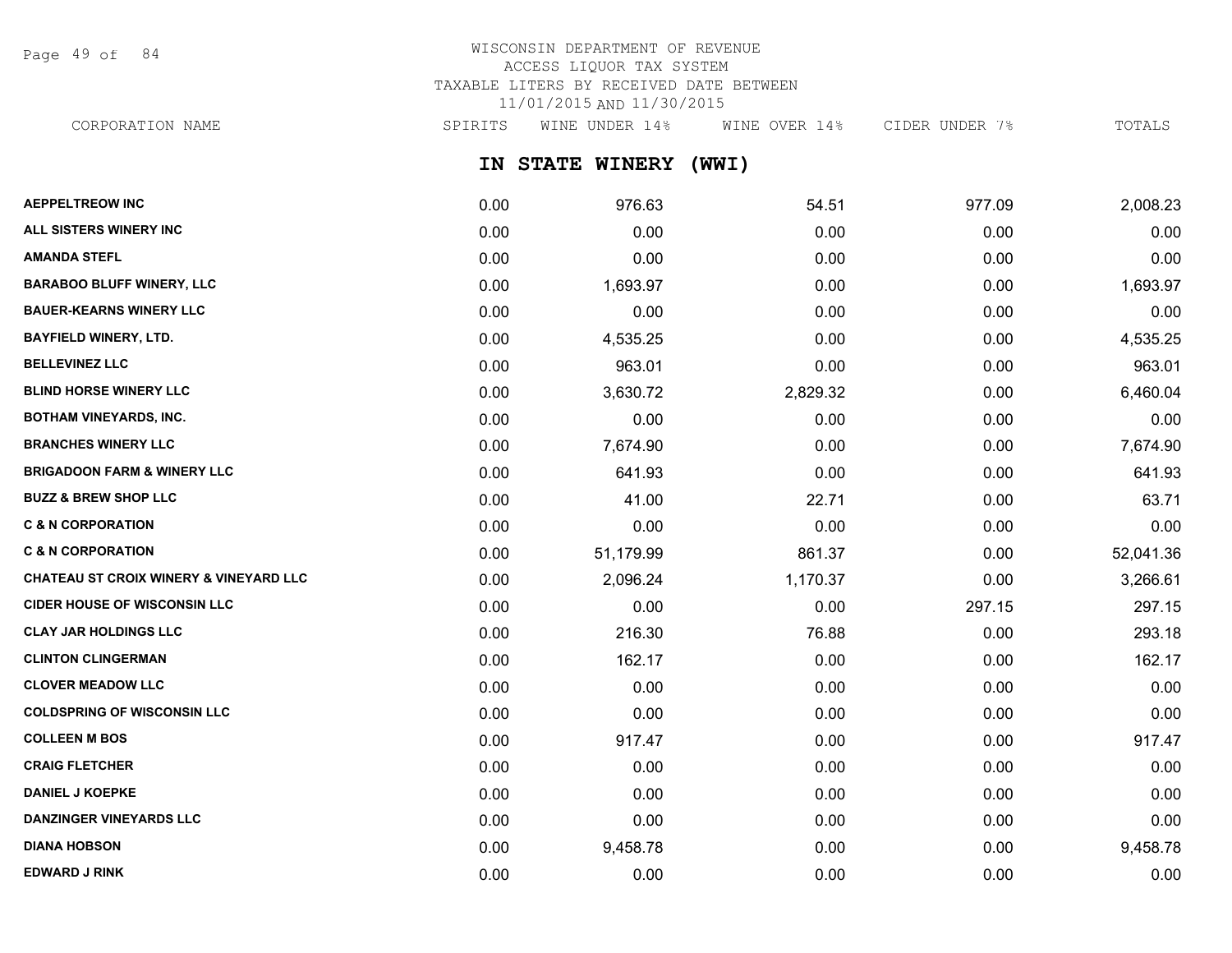Page 50 of 84

### WISCONSIN DEPARTMENT OF REVENUE

#### ACCESS LIQUOR TAX SYSTEM

TAXABLE LITERS BY RECEIVED DATE BETWEEN

| CORPORATION NAME                     | SPIRITS | WINE UNDER 14% | WINE OVER 14% | CIDER UNDER 7% | TOTALS    |
|--------------------------------------|---------|----------------|---------------|----------------|-----------|
| <b>ELISABETH W KLEIN</b>             | 0.00    | 662.45         | 0.00          | 0.00           | 662.45    |
| <b>FAWN CREEK WINERY LLC</b>         | 0.00    | 7,355.98       | 0.00          | 0.00           | 7,355.98  |
| <b>FERMENTING CELLARS LLC</b>        | 0.00    | 4.50           | 0.00          | 0.00           | 4.50      |
| FISHER KING WINERY, LLC              | 0.00    | 2,895.83       | 0.00          | 0.00           | 2,895.83  |
| <b>FRESAR INC</b>                    | 0.00    | 22.71          | 0.00          | 0.00           | 22.71     |
| FRUIT OF THE WOODS WINE CELLAR, INC. | 0.00    | 27,879.00      | 0.00          | 0.00           | 27,879.00 |
| <b>HALF KRAKT LLC</b>                | 0.00    | 0.00           | 0.00          | 0.00           | 0.00      |
| <b>HARBOR RIDGE WINERY INC.</b>      | 0.00    | 0.00           | 0.00          | 0.00           | 0.00      |
| <b>HERDIE BAISDEN</b>                | 0.00    | 0.00           | 0.00          | 0.00           | 0.00      |
| <b>HOOKSTONE INC.</b>                | 0.00    | 717.33         | 31.87         | 0.00           | 749.20    |
| <b>ISLAND ORCHARD CIDER LLC</b>      | 0.00    | 0.00           | 0.00          | 16,319.81      | 16,319.81 |
| <b>JACKSON WINE LLC</b>              | 0.00    | 0.00           | 0.00          | 0.00           | 0.00      |
| <b>JAMES PLOETZ</b>                  | 0.00    | 306.23         | 0.00          | 0.00           | 306.23    |
| <b>JEFFREY L STOEGER</b>             | 0.00    | 0.00           | 0.00          | 0.00           | 0.00      |
| <b>JORNY'S END LLC</b>               | 0.00    | 1,922.98       | 0.00          | 0.00           | 1,922.98  |
| <b>JOSEPH CALLOW</b>                 | 0.00    | 8,576.20       | 0.00          | 0.00           | 8,576.20  |
| <b>JOSEPH CALLOW</b>                 | 0.00    | 0.00           | 0.00          | 0.00           | 0.00      |
| <b>JOSEPH STALLER</b>                | 0.00    | 0.00           | 0.00          | 0.00           | 0.00      |
| <b>JOSEPH WYNIMKO</b>                | 0.00    | 585.39         | 0.00          | 0.00           | 585.39    |
| <b>JULIE A ANDRZEJCZAK</b>           | 0.00    | 0.00           | 0.00          | 0.00           | 0.00      |
| <b>KEVIN BEHNKE</b>                  | 0.00    | 0.00           | 0.00          | 0.00           | 0.00      |
| <b>LAKE NOKOMIS CRANBERRIES INC</b>  | 0.00    | 0.00           | 0.00          | 0.00           | 0.00      |
| <b>LANDTA WINES LLC</b>              | 0.00    | 931.21         | 0.00          | 0.00           | 931.21    |
| <b>LARSON &amp; LARSON</b>           | 0.00    | 1,042.23       | 0.00          | 0.00           | 1,042.23  |
| LAUTENBACH'S ORCHARD COUNTRY INC     | 0.00    | 17,216.83      | 0.00          | 0.00           | 17,216.83 |
| LEDGE STONE VINEYARDS LLC            | 0.00    | 47.70          | 1.14          | 0.00           | 48.84     |
| <b>LOST ISLAND WINE LLC</b>          | 0.00    | 1,372.51       | 0.00          | 0.00           | 1,372.51  |
| <b>LUNCH CREEK VINEYARDS LLC</b>     | 0.00    | 234.69         | 0.00          | 0.00           | 234.69    |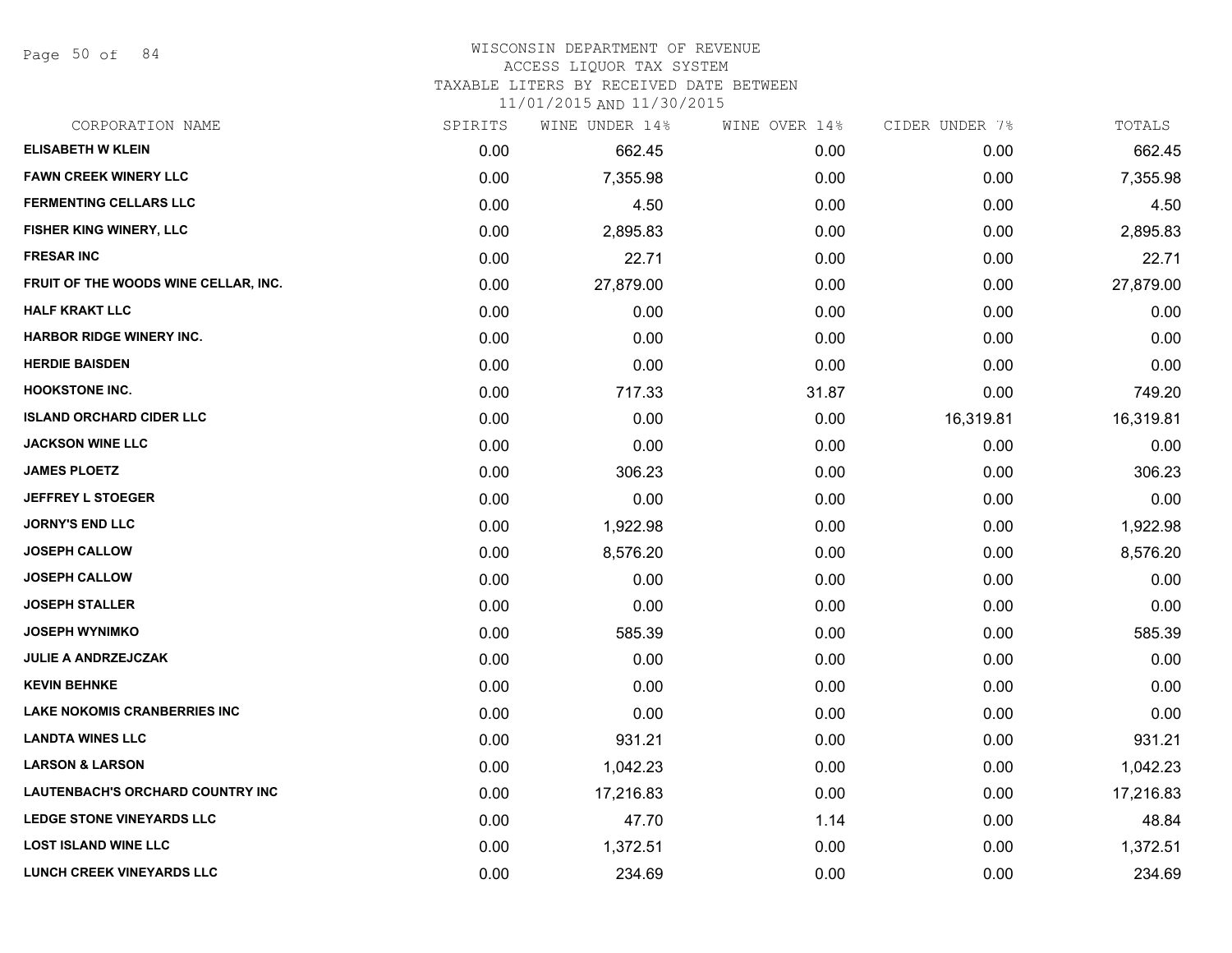Page 51 of 84

#### WISCONSIN DEPARTMENT OF REVENUE ACCESS LIQUOR TAX SYSTEM

TAXABLE LITERS BY RECEIVED DATE BETWEEN

| CORPORATION NAME                            | SPIRITS | WINE UNDER 14% | WINE OVER 14% | CIDER UNDER 7% | TOTALS   |
|---------------------------------------------|---------|----------------|---------------|----------------|----------|
| <b>MARTIN E SELL</b>                        | 0.00    | 46.56          | 0.00          | 0.00           | 46.56    |
| <b>MARY BELLAZZINI</b>                      | 0.00    | 0.00           | 0.00          | 0.00           | 0.00     |
| <b>MATENAER CORPORATION</b>                 | 0.00    | 0.00           | 0.00          | 0.00           | 0.00     |
| <b>MATTHEW RICK</b>                         | 0.00    | 0.00           | 0.00          | 0.00           | 0.00     |
| <b>MCILQUHAM LLC</b>                        | 0.00    | 2,564.99       | 0.00          | 0.00           | 2,564.99 |
| <b>MERSHONIAN CIDERY LLC</b>                | 0.00    | 117.34         | 0.00          | 1,172.98       | 1,290.32 |
| <b>MUNSON BRIDGE WINERY INC</b>             | 0.00    | 0.00           | 0.00          | 0.00           | 0.00     |
| <b>MUSETTA WINERY, LLC</b>                  | 0.00    | $-11.25$       | $-17.25$      | 0.00           | $-28.50$ |
| <b>NORTHLEAF WINERY, LLC</b>                | 0.00    | 1,797.76       | 26.99         | 0.00           | 1,824.75 |
| PARALLEL 44 VINEYARD & WINERY, INC.         | 0.00    | 6,641.98       | 0.00          | 0.00           | 6,641.98 |
| PARALLEL 44 VINEYARD & WINERY, INC.         | 0.00    | 915.01         | 0.00          | 0.00           | 915.01   |
| <b>PATRICK ARNDT</b>                        | 0.00    | 246.05         | 0.00          | 0.00           | 246.05   |
| <b>PAUL D ASPER</b>                         | 0.00    | 0.00           | 0.00          | 0.00           | 0.00     |
| <b>PAUL G BLOMMEL</b>                       | 0.00    | 0.00           | 0.00          | 0.00           | 0.00     |
| <b>PAUL J FRANZEN</b>                       | 0.00    | 0.00           | 371.89        | 0.00           | 371.89   |
| <b>PIEPERTK LLC</b>                         | 0.00    | 1,468.51       | 14.23         | 0.00           | 1,482.74 |
| <b>RED OAK VINEYARD INC</b>                 | 0.00    | 0.00           | 0.00          | 0.00           | 0.00     |
| <b>RIVER BEND VINEYARD &amp; WINERY LLC</b> | 0.00    | 0.00           | 0.00          | 0.00           | 0.00     |
| <b>ROBERT BORUCKI</b>                       | 0.00    | 0.00           | 0.00          | 0.00           | 0.00     |
| <b>ROBERT BORUCKI</b>                       | 0.00    | 959.98         | 0.00          | 0.00           | 959.98   |
| <b>ROCK N WOOL WINERY LLC</b>               | 0.00    | 435.32         | 0.00          | 0.00           | 435.32   |
| <b>RUSH RIVER BREWING LLC</b>               | 0.00    | 0.00           | 0.00          | 0.00           | 0.00     |
| <b>RUSHFORD MEADERY AND WINERY LLC</b>      | 0.00    | 0.00           | 0.00          | 0.00           | 0.00     |
| <b>RYAN PRELLWITZ</b>                       | 0.00    | 0.00           | 0.00          | 0.00           | 0.00     |
| S & J WINERY, LLC                           | 0.00    | 0.00           | 0.00          | 0.00           | 0.00     |
| SANDSTONE RIDGE VINEYARD & WINERY LLC       | 0.00    | 0.00           | 0.00          | 0.00           | 0.00     |
| <b>SANTA FE FUTURES, INC.</b>               | 0.00    | 2,474.97       | 0.00          | 0.00           | 2,474.97 |
| <b>SEVEN HAWKS VINEYARDS LLC</b>            | 0.00    | 0.00           | 0.00          | 0.00           | 0.00     |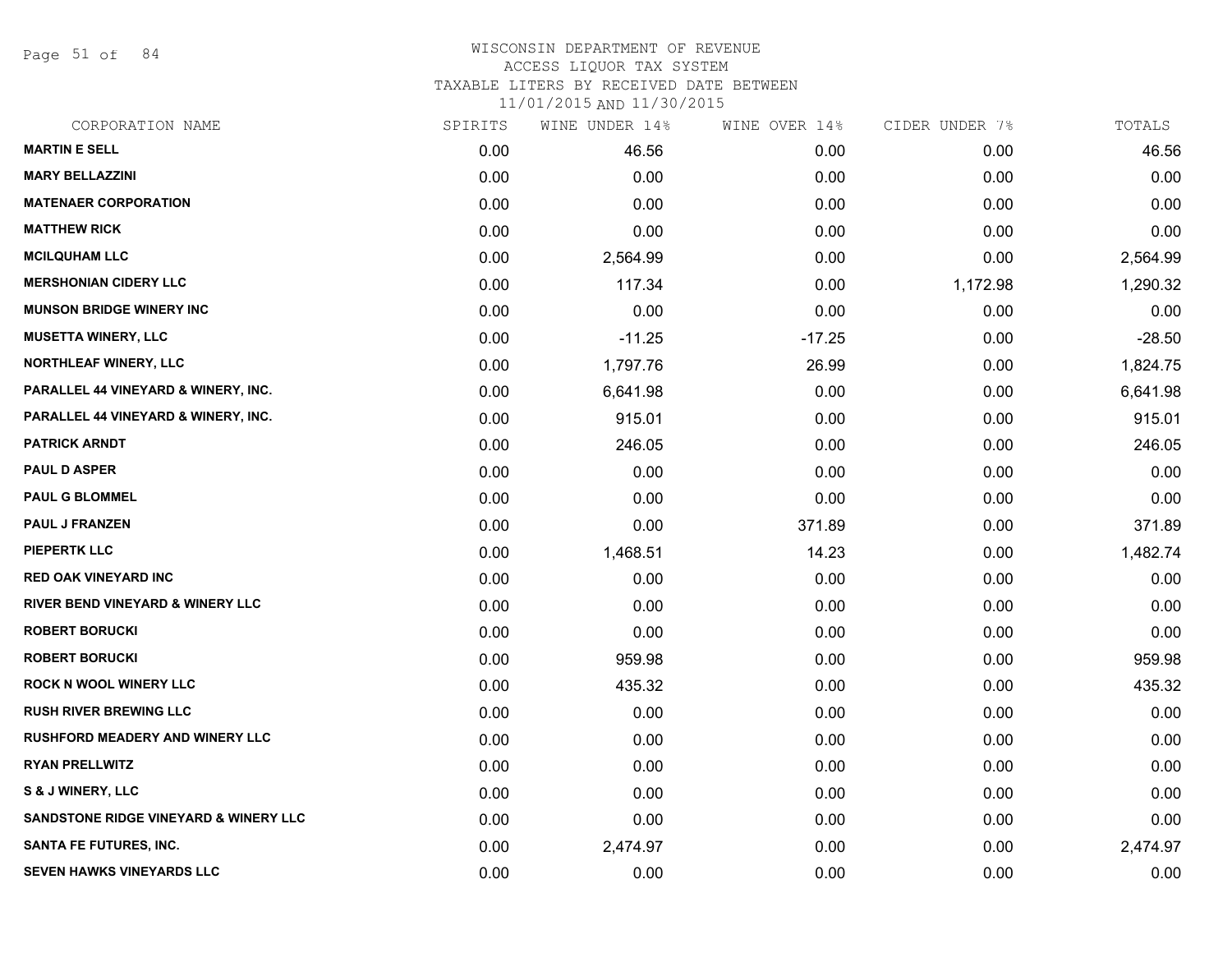#### WISCONSIN DEPARTMENT OF REVENUE ACCESS LIQUOR TAX SYSTEM TAXABLE LITERS BY RECEIVED DATE BETWEEN

| CORPORATION NAME                           | SPIRITS | WINE UNDER 14% | WINE OVER 14% | CIDER UNDER 7% | TOTALS    |
|--------------------------------------------|---------|----------------|---------------|----------------|-----------|
| <b>SEVEN HAWKS VINEYARDS LLC</b>           | 0.00    | 0.00           | 0.00          | 0.00           | 0.00      |
| <b>SHARON L PINGEL</b>                     | 0.00    | 0.00           | 0.00          | 0.00           | 0.00      |
| <b>SHERRY HARDIE</b>                       | 0.00    | 395.25         | 0.00          | 0.00           | 395.25    |
| <b>SIMON CREEK VINEYARD LLC</b>            | 0.00    | 5,603.75       | 628.00        | 0.00           | 6,231.75  |
| SINNIPEE VALLEY VINEYARD LLC               | 0.00    | 0.00           | 0.00          | 0.00           | 0.00      |
| <b>SPB LLC</b>                             | 0.00    | 0.00           | 0.00          | 37,944.69      | 37,944.69 |
| <b>SPRECHER BREWING COMPANY, INC.</b>      | 0.00    | 0.00           | 0.00          | 0.00           | 0.00      |
| <b>SPURGEON VINEYARDS &amp; WINERY LLC</b> | 0.00    | 3,099.50       | 45.05         | 0.00           | 3,144.55  |
| <b>STEPHEN M KENNEDY</b>                   | 0.00    | 1,039.85       | 0.00          | 0.00           | 1,039.85  |
| <b>STEVEN J DEBAKER</b>                    | 0.00    | 213.76         | 9.01          | 0.00           | 222.77    |
| STEVEN M & JUDITH A JACOBSON LLC           | 0.00    | 398.68         | 0.00          | 0.00           | 398.68    |
| <b>SUNSET POINT WINERY LLC</b>             | 0.00    | 749.13         | 18.17         | 0.00           | 767.30    |
| <b>TENBA RIDGE WINERY LLC</b>              | 0.00    | 899.25         | 0.00          | 0.00           | 899.25    |
| THE CHISELLED GRAPE WINERY LLC             | 0.00    | 0.00           | 0.00          | 0.00           | 0.00      |
| THE RUM TREE, INC.                         | 0.00    | 0.00           | 0.00          | 0.00           | 0.00      |
| THE WINE VINEYARD LLC                      | 0.00    | 980.99         | 0.00          | 0.00           | 980.99    |
| THE WOODLAND TRAIL BEVERAGE COMPANY, INC.  | 0.00    | 843.39         | 0.00          | 0.00           | 843.39    |
| <b>TROY LANDWEHR</b>                       | 0.00    | 1,279.50       | 104.64        | 0.00           | 1,384.14  |
| <b>TWO BROTHERS WINES LLC</b>              | 0.00    | 359.99         | 0.00          | 0.00           | 359.99    |
| VAN WYCHEN WINES INC.                      | 0.00    | 2,271.24       | 0.00          | 0.00           | 2,271.24  |
| <b>VERNON VINEYARDS LTD</b>                | 0.00    | 1,331.70       | 0.00          | 0.00           | 1,331.70  |
| <b>VETRO WINERY LLC</b>                    | 0.00    | 405.00         | 0.00          | 0.00           | 405.00    |
| <b>VINES TO CELLAR, INC.</b>               | 0.00    | 1,803.36       | 0.00          | 0.00           | 1,803.36  |
| <b>VON STIEHL WINERY LTD.</b>              | 0.00    | 0.00           | 0.00          | 0.00           | 0.00      |
| <b>VON STIEHL WINERY LTD.</b>              | 0.00    | 0.00           | 0.00          | 0.00           | 0.00      |
| <b>VON STIEHL WINERY LTD.</b>              | 0.00    | 0.00           | 0.00          | 0.00           | 0.00      |
| <b>WEGLARZ &amp; BOCK</b>                  | 0.00    | 168.30         | 0.00          | 0.00           | 168.30    |
| <b>WEST PRAIRIE WINERY LLC</b>             | 0.00    | 14,256.76      | 0.00          | 0.00           | 14,256.76 |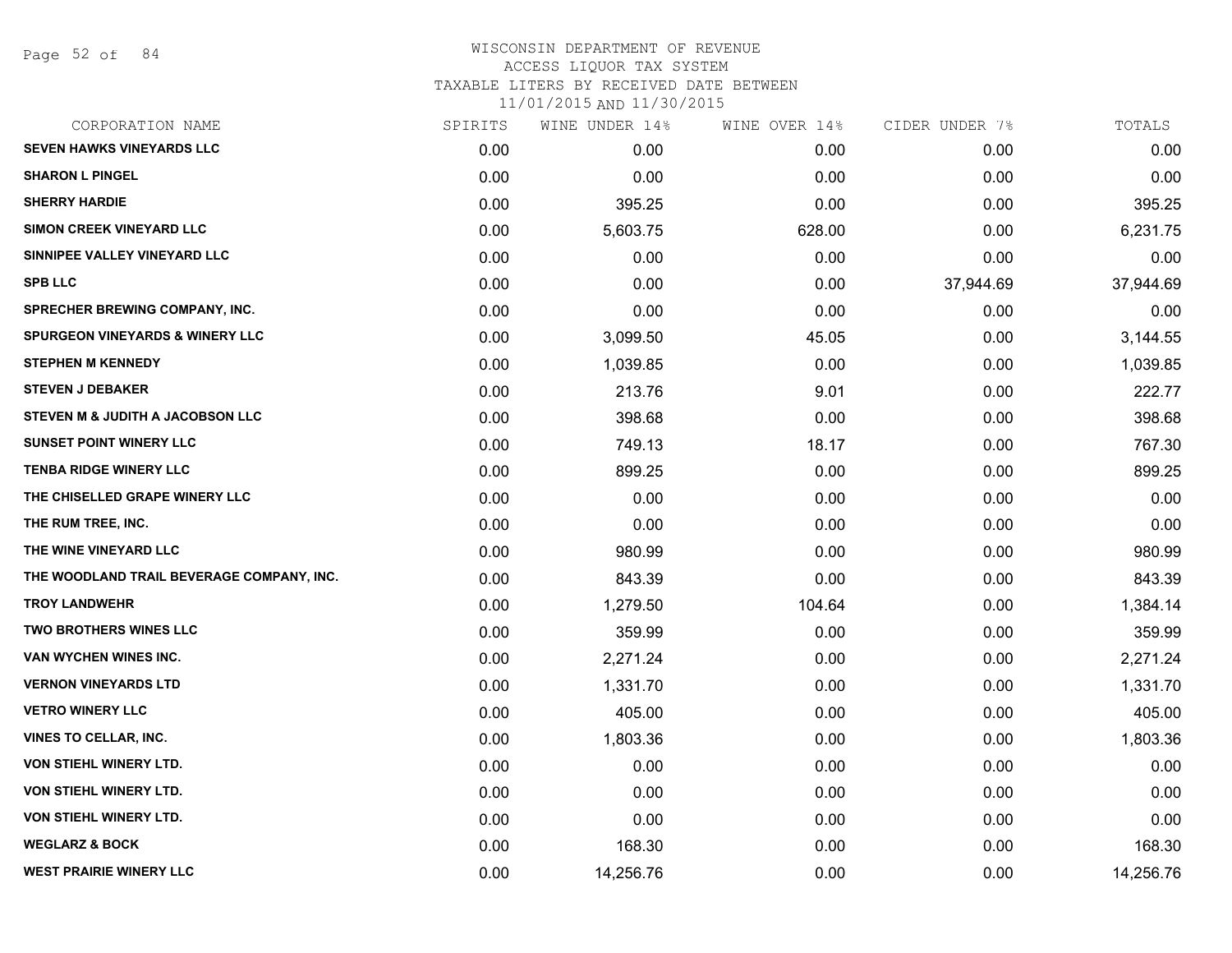Page 53 of 84

| CORPORATION NAME                        | SPIRITS | WINE UNDER 14% | WINE OVER 14% | CIDER UNDER 7% | TOTALS     |
|-----------------------------------------|---------|----------------|---------------|----------------|------------|
| WHISPERING BLUFFS VINEYARD & WINERY LTD | 0.00    | 0.00           | 0.00          | 0.00           | 0.00       |
| <b>WHISPERING WINDS WINERY LLC</b>      | 0.00    | 0.00           | 0.00          | 0.00           | 0.00       |
| <b>WHITE BEAR SPIRITS LLC</b>           | 0.00    | 0.00           | 0.00          | 0.00           | 0.00       |
| WHITE WINTER WINERY INC                 | 0.00    | 2,408.27       | 366.43        | 74.95          | 2,849.65   |
| <b>WILLIAM F BLUHM</b>                  | 0.00    | 3,347.27       | 0.00          | 0.00           | 3,347.27   |
| <b>WINE STATION HUDSON LLC</b>          | 0.00    | 6,724.76       | 0.00          | 0.00           | 6,724.76   |
| <b>WINEMAKER'S DAUGHTER LLC</b>         | 0.00    | 0.00           | 0.00          | 0.00           | 0.00       |
| <b>WINESITTER BREWHOUSE LLC</b>         | 0.00    | 0.00           | 0.00          | 0.00           | 0.00       |
| <b>WOLLERSHEIM WINERY, INC.</b>         | 0.00    | 52,011.56      | 1,348.47      | 0.00           | 53,360.03  |
| <b>WOLLERSHEIM WINERY, INC.</b>         | 0.00    | 22,900.22      | 1,120.45      | 0.00           | 24,020.67  |
| TOTAL LITERS FOR 11/30/2015             | 0.00    | 297,110.83     | 9,084.25      | 56,786.67      | 362,981.75 |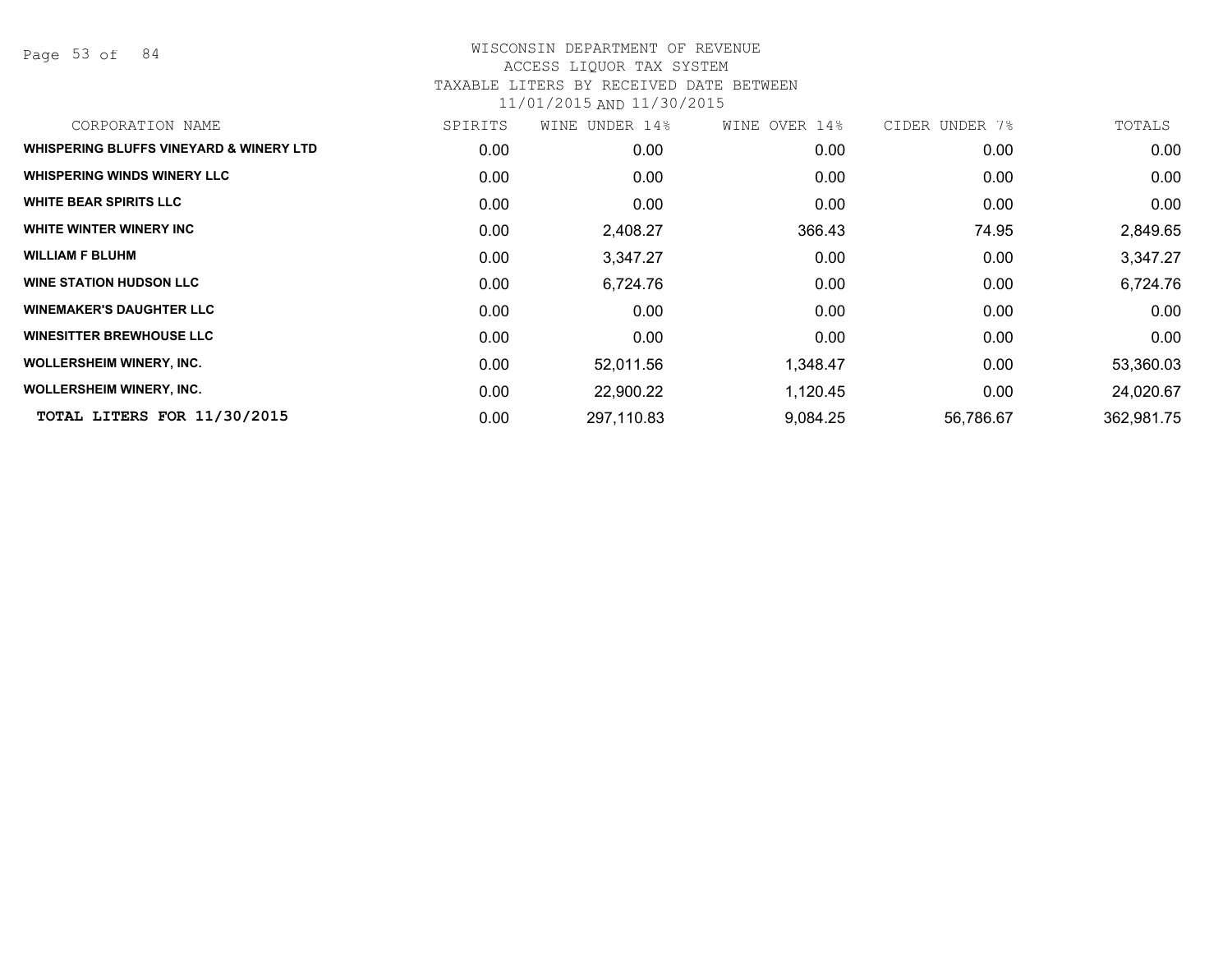Page 54 of 84

## WISCONSIN DEPARTMENT OF REVENUE ACCESS LIQUOR TAX SYSTEM TAXABLE LITERS BY RECEIVED DATE BETWEEN 11/01/2015 AND 11/30/2015

**WINE DIRECT SHIPPER (WDS) 1-800 WINESHOP.COM INC** 0.00 0.00 0.00 0.00 0.00 **7 & 8 LLC** 0.00 0.00 0.00 0.00 0.00 CORPORATION NAME SPIRITS WINE UNDER 14% WINE OVER 14% CIDER UNDER 7% TOTALS

**A TO Z WINEWORKS LLC** 0.00 0.00 0.00 0.00 0.00 **AARON POTT AND CLAIRE POTT**  $0.00$   $0.00$   $0.00$   $0.00$   $0.00$   $0.00$   $0.00$   $0.00$   $0.00$   $0.00$   $0.00$   $0.00$   $0.00$ **ABACELA VINEYARDS & WINERY INC** 0.00 0.00 0.00 0.00 0.00 **ABEJA LLC** 0.00 0.00 0.00 0.00 0.00 **ABERNATHY HOFFMAN, LLC** 0.00 0.00 0.00 0.00 0.00 **ABREU VINEYARDS INC** 0.00 0.00 0.00 0.00 0.00 **AC VIN CO LLC** 0.00 0.00 0.00 0.00 0.00 **ACCOLADE WINES NORTH AMERICA INC**  $0.00$   $0.00$   $0.00$   $0.00$   $0.00$   $0.00$   $0.00$   $0.00$   $0.00$   $0.00$   $0.00$   $0.00$ **ADAMS WINERY LLC** 0.00 0.00 0.00 0.00 0.00 **ADELAIDA CELLARS INC** 0.00 0.00 0.00 0.00 0.00 **ADELSHEIM VINEYARD LLC** 0.00 0.00 0.00 0.00 0.00 **AGATE RIDGE VINEYARD LLC** 0.00 0.00 2.25 0.00 2.25 **ALEXANDER P OXMAN** 0.00 0.00 0.00 0.00 0.00 **ALEXANDRIA NICOLE CELLARS LLC** 0.00 0.00 0.00 0.00 0.00 **ALL SISTERS WINERY INC** 0.00 0.00 0.00 0.00 0.00 **ALPHA & OMEGA WINERY LLC**  $\begin{array}{cccc} 0.00 & 0.00 & 0.00 & 0.00 & 0.00 & 0.00 & 0.00 & 0.00 & 0.00 & 0.00 & 0.00 & 0.00 & 0.00 & 0.00 & 0.00 & 0.00 & 0.00 & 0.00 & 0.00 & 0.00 & 0.00 & 0.00 & 0.00 & 0.00 & 0.00 & 0.00 & 0.00 & 0.00 & 0.00 & 0.00 & 0.00 &$ **ALTAMURA WINERY INC** 0.00 0.00 0.00 0.00 0.00 **ALVAREZ VINEYARDS LLC** 0.00 0.00 0.00 0.00 0.00 **AMAPOLA CREEK VINEYARDS & WINERY** 0.00 0.00 0.00 0.00 0.00 **AMAVI CELLARS LLC** 0.00 0.00 0.00 0.00 0.00 **AMPELOS CELLARS INC** 0.00 0.00 0.00 0.00 0.00 **AMUSE BOUCHE LLC** 0.00 0.00 0.00 0.00 0.00

**ANCIENT PEAK INC** 0.00 0.00 0.00 0.00 0.00 **ANDERSONS CONN VALLEY WINERY INC** 0.00 0.00 0.00 0.00 0.00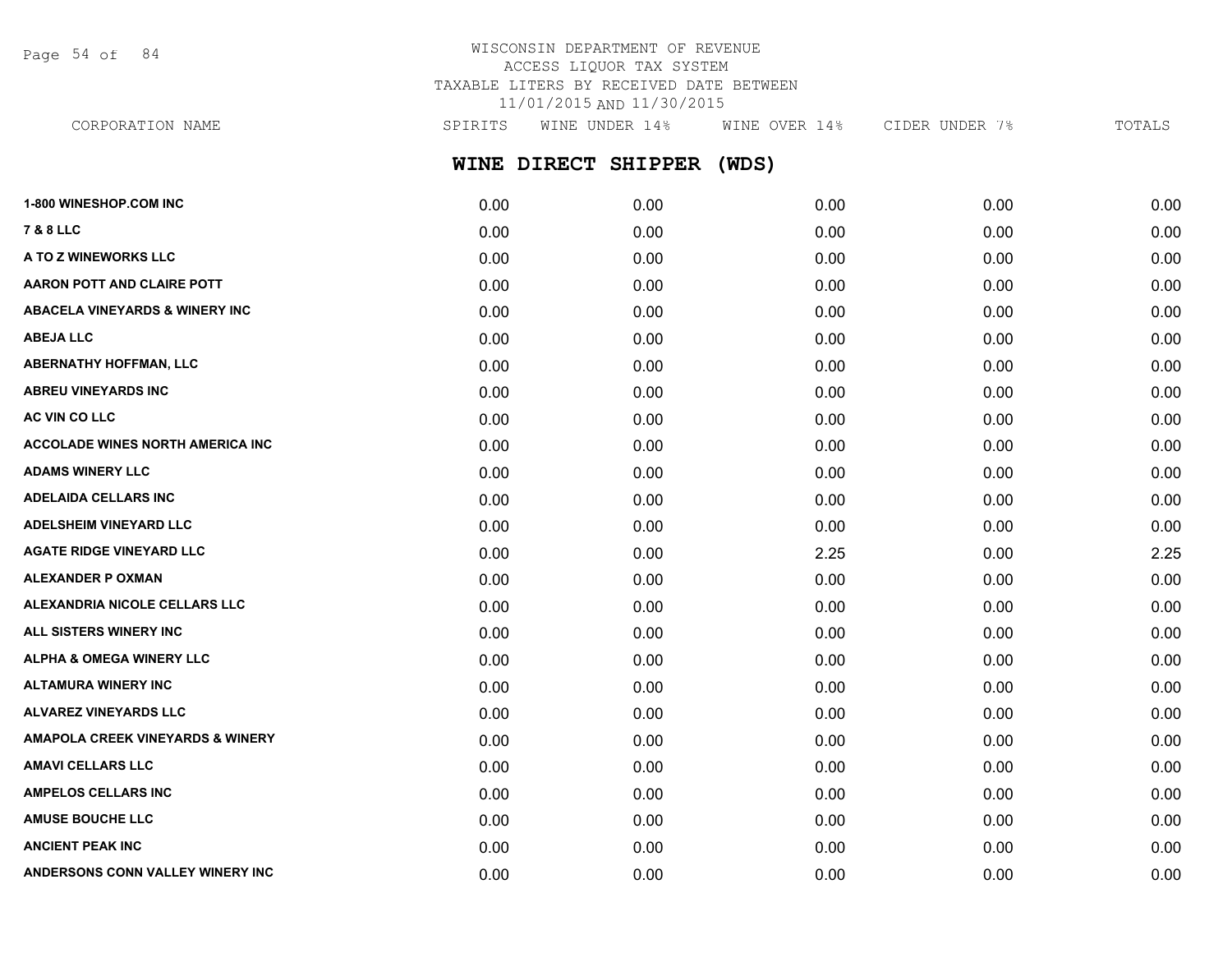Page 55 of 84

## WISCONSIN DEPARTMENT OF REVENUE ACCESS LIQUOR TAX SYSTEM TAXABLE LITERS BY RECEIVED DATE BETWEEN

| CORPORATION NAME                       | SPIRITS | WINE UNDER 14% | WINE OVER 14% | CIDER UNDER 7% | TOTALS |
|----------------------------------------|---------|----------------|---------------|----------------|--------|
| <b>ANIMOLP</b>                         | 0.00    | 0.00           | 0.00          | 0.00           | 0.00   |
| <b>ANOMALY VINEYARDS LLC</b>           | 0.00    | 0.00           | 0.00          | 0.00           | 0.00   |
| <b>ANTHILL FARMS LLC</b>               | 0.00    | 0.00           | 0.00          | 0.00           | 0.00   |
| <b>ANTHONY M TRUCHARD</b>              | 0.00    | 0.00           | 0.00          | 0.00           | 0.00   |
| <b>AQUA PUMPKIN INC</b>                | 0.00    | 0.00           | 0.00          | 0.00           | 0.00   |
| <b>ARCHANGEL INVESTMENTS LLC</b>       | 0.00    | 0.00           | 0.00          | 0.00           | 0.00   |
| <b>ARETE WINES LLC</b>                 | 0.00    | 0.00           | 0.00          | 0.00           | 0.00   |
| <b>ARIETTA INC</b>                     | 0.00    | 0.00           | 0.00          | 0.00           | 0.00   |
| <b>ARISTA WINES LLC</b>                | 0.00    | 0.00           | 0.00          | 0.00           | 0.00   |
| ARIZONA STRONGHOLD VINEYARDS LLC       | 0.00    | 0.00           | 0.00          | 0.00           | 0.00   |
| <b>ARKENSTONE VINEYARDS LLC</b>        | 0.00    | 0.00           | 0.00          | 0.00           | 0.00   |
| <b>ARMIDA WINERY INC</b>               | 0.00    | 0.00           | 0.00          | 0.00           | 0.00   |
| <b>ARMSTRONG FAMILY WINERY LLC</b>     | 0.00    | 0.00           | 0.00          | 0.00           | 0.00   |
| <b>ARMSTRONG VINEYARDS INC</b>         | 0.00    | 0.00           | 0.00          | 0.00           | 0.00   |
| <b>ARRINGTON VINEYARDS LLC</b>         | 0.00    | 0.00           | 0.00          | 0.00           | 0.00   |
| <b>ARTISTE MANAGEMENT CO LLC</b>       | 0.00    | 0.00           | 0.00          | 0.00           | 0.00   |
| AU BON CLIMAT LLC                      | 0.00    | 0.00           | 0.00          | 0.00           | 0.00   |
| <b>AUBERT WINEGROWING INC</b>          | 0.00    | 0.00           | 0.00          | 0.00           | 0.00   |
| <b>AUGUST BRIGGS JR INC</b>            | 0.00    | 0.00           | 0.00          | 0.00           | 0.00   |
| <b>AVV WINERY CO LLC</b>               | 0.00    | 0.00           | 0.00          | 0.00           | 0.00   |
| AW DIRECT INC                          | 0.00    | 0.00           | 0.00          | 0.00           | 0.00   |
| <b>B R COHN WINERY INC</b>             | 0.00    | 0.00           | 0.00          | 0.00           | 0.00   |
| <b>BALTIMORE BEND VINEYARD LLC</b>     | 0.00    | 0.00           | 0.00          | 0.00           | 0.00   |
| <b>BANSHEE WINES LLC</b>               | 0.00    | 0.00           | 0.00          | 0.00           | 0.00   |
| <b>BARABOO BLUFF WINERY, LLC</b>       | 0.00    | 0.00           | 0.00          | 0.00           | 0.00   |
| <b>BARGETTOS SANTA CRUZ WINERY INC</b> | 0.00    | 0.00           | 0.00          | 0.00           | 0.00   |
| <b>BARNARD GRIFFIN INC</b>             | 0.00    | 0.00           | 0.00          | 0.00           | 0.00   |
| <b>BARNETT VINEYARDS LP</b>            | 0.00    | 0.00           | 0.00          | 0.00           | 0.00   |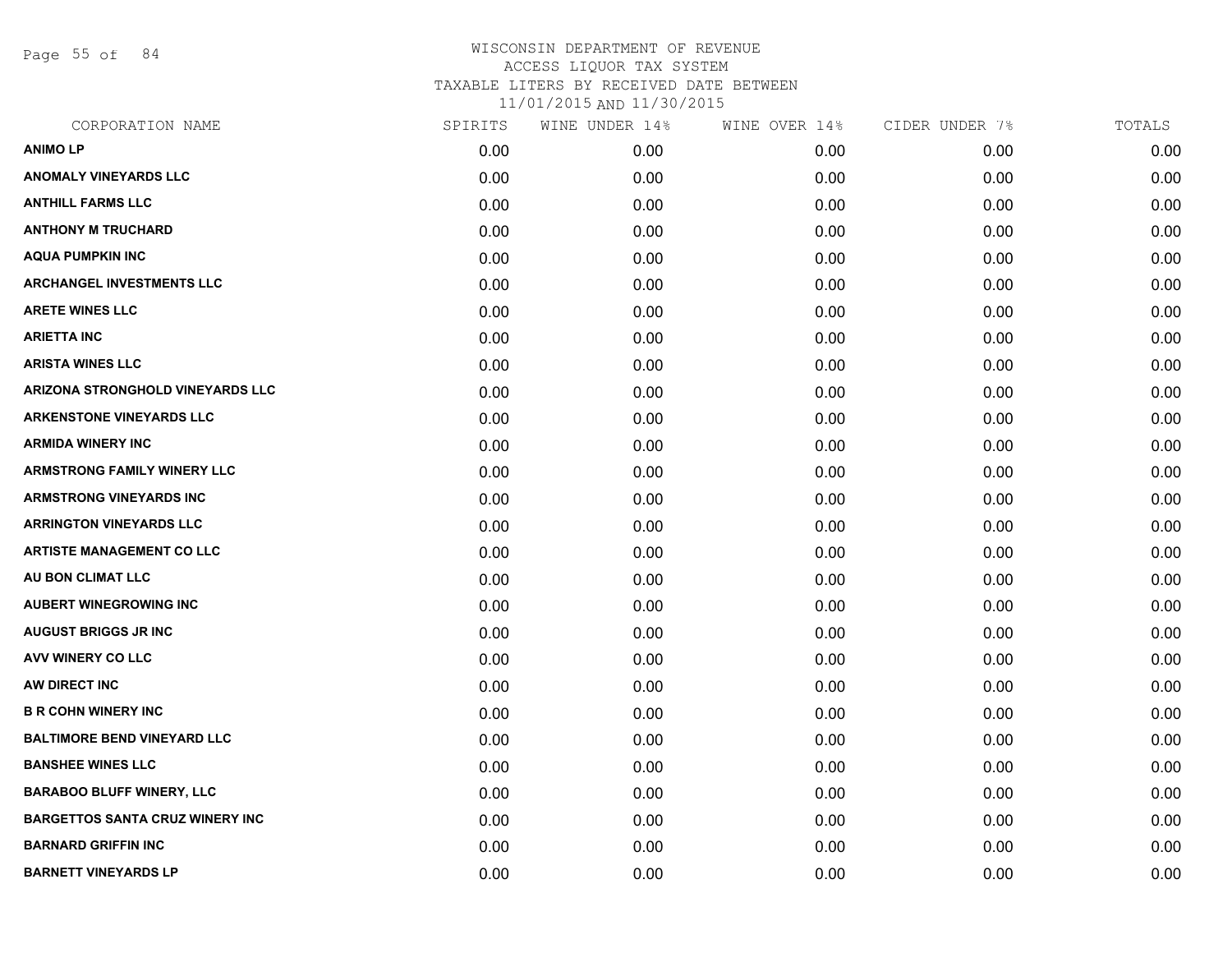Page 56 of 84

| CORPORATION NAME                       | SPIRITS | WINE UNDER 14% | WINE OVER 14% | CIDER UNDER 7% | TOTALS |
|----------------------------------------|---------|----------------|---------------|----------------|--------|
| <b>BAUER-KEARNS WINERY LLC</b>         | 0.00    | 0.00           | 0.00          | 0.00           | 0.00   |
| <b>BAW INC</b>                         | 0.00    | 0.00           | 0.00          | 0.00           | 0.00   |
| <b>BAYFIELD WINERY, LTD.</b>           | 0.00    | 0.00           | 0.00          | 0.00           | 0.00   |
| <b>BEHRENS AND DRINKWARD</b>           | 0.00    | 0.00           | 0.00          | 0.00           | 0.00   |
| <b>BEL VINO LLC</b>                    | 0.00    | 0.00           | 0.00          | 0.00           | 0.00   |
| <b>BELLEVINEZ LLC</b>                  | 0.00    | 0.00           | 0.00          | 0.00           | 0.00   |
| <b>BENESSERE VINEYARDS LTD</b>         | 0.00    | 0.00           | 0.00          | 0.00           | 0.00   |
| <b>BENNETT LANE WINERY LLC</b>         | 0.00    | 0.00           | 0.00          | 0.00           | 0.00   |
| <b>BENOVIA WINERY LLC</b>              | 0.00    | 0.00           | 0.00          | 0.00           | 0.00   |
| <b>BENT CREEK WINERY LLC</b>           | 0.00    | 0.00           | 0.00          | 0.00           | 0.00   |
| <b>BENTON-LANE LLC</b>                 | 0.00    | 0.00           | 0.00          | 0.00           | 0.00   |
| <b>BENZIGER FAMILY WINERY LLC</b>      | 0.00    | 0.00           | 0.00          | 0.00           | 0.00   |
| <b>BERGSTROM WINES LLC</b>             | 0.00    | 0.00           | 0.00          | 0.00           | 0.00   |
| <b>BERNARDUS LLC</b>                   | 0.00    | 0.00           | 0.00          | 0.00           | 0.00   |
| BETHEL HEIGHTS VINEYARD INC            | 0.00    | 0.00           | 0.00          | 0.00           | 0.00   |
| BETTER BRANDS INTERNATIONAL            | 0.00    | 0.00           | 0.00          | 0.00           | 0.00   |
| <b>BETZ CELLARS LLC</b>                | 0.00    | 0.00           | 0.00          | 0.00           | 0.00   |
| <b>BIG BASIN VINEYARDS LLC</b>         | 0.00    | 0.00           | 0.00          | 0.00           | 0.00   |
| <b>BILTMORE ESTATE WINE COMPANY</b>    | 0.00    | 0.00           | 0.00          | 0.00           | 0.00   |
| <b>BLACKBIRD VINEYARDS LLC</b>         | 0.00    | 0.00           | 0.00          | 0.00           | 0.00   |
| <b>BLACKBURN ENTERPRISES LLC</b>       | 0.00    | 0.00           | 0.00          | 0.00           | 0.00   |
| <b>BLANKIET ESTATE LLC</b>             | 0.00    | 0.00           | 0.00          | 0.00           | 0.00   |
| <b>BLIND HORSE WINERY LLC</b>          | 0.00    | 0.00           | 0.00          | 0.00           | 0.00   |
| <b>BLUE MOUNTAIN CIDER COMPANY LLC</b> | 0.00    | 0.00           | 0.00          | 0.00           | 0.00   |
| <b>BLUE SKY VINTNERS LLC</b>           | 0.00    | 0.00           | 0.00          | 0.00           | 0.00   |
| <b>BNA WINE GROUP LLC</b>              | 0.00    | 0.00           | 0.00          | 0.00           | 0.00   |
| <b>BOEGER WINERY INC</b>               | 0.00    | 0.00           | 0.00          | 0.00           | 0.00   |
| <b>BOGLE VINEYARDS INC</b>             | 0.00    | 0.00           | 0.00          | 0.00           | 0.00   |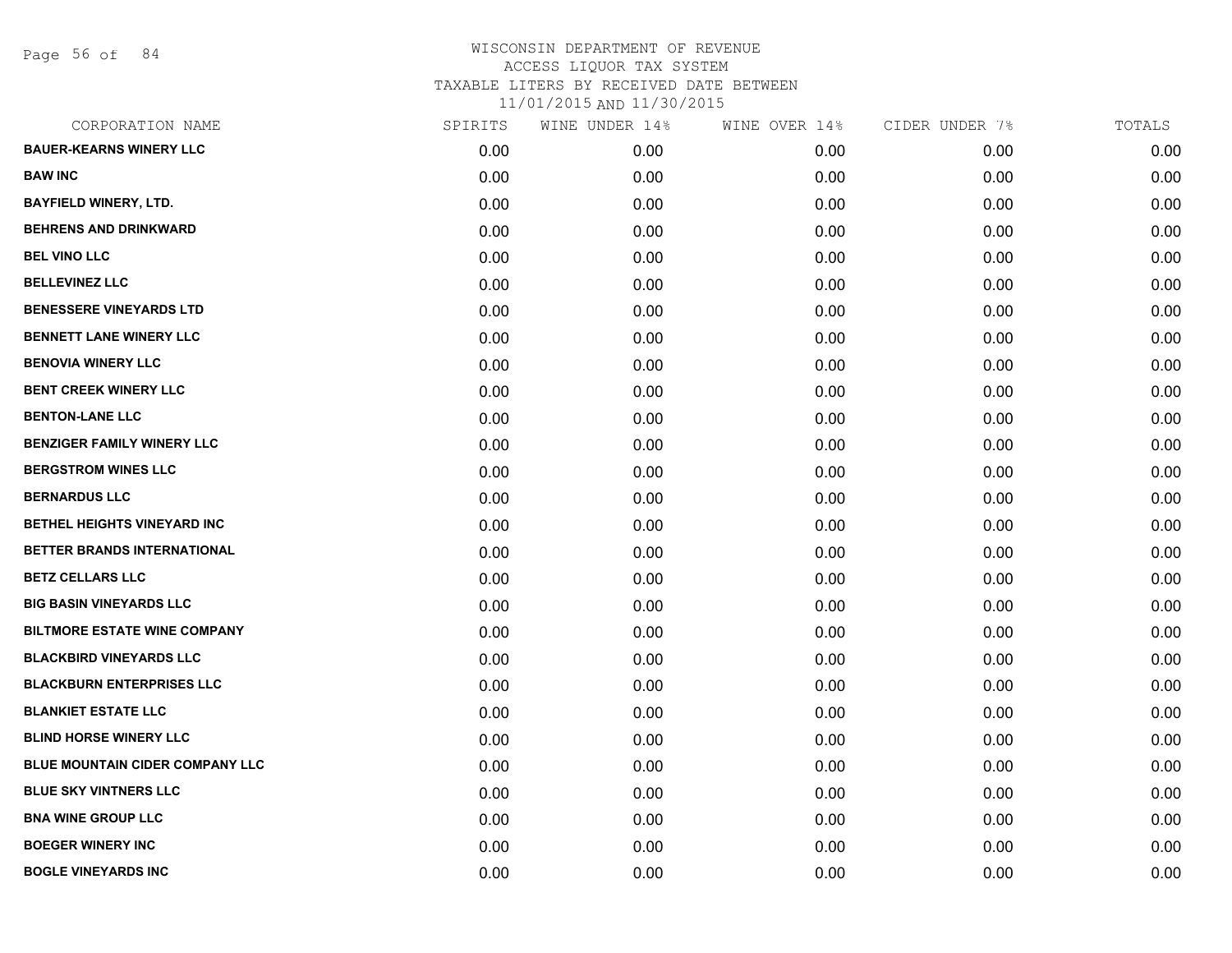Page 57 of 84

| CORPORATION NAME                             | SPIRITS | WINE UNDER 14% | WINE OVER 14% | CIDER UNDER 7% | TOTALS |
|----------------------------------------------|---------|----------------|---------------|----------------|--------|
| <b>BON AFFAIR INC</b>                        | 0.00    | 0.00           | 0.00          | 0.00           | 0.00   |
| <b>BONNY DOON WINERY INC</b>                 | 0.00    | 0.00           | 0.00          | 0.00           | 0.00   |
| <b>BOOKWALTER WINERY LLC</b>                 | 0.00    | 0.00           | 0.00          | 0.00           | 0.00   |
| <b>BOTHAM VINEYARDS, INC.</b>                | 0.00    | 0.00           | 0.00          | 0.00           | 0.00   |
| <b>BOUCHAINE VINEYARDS INC</b>               | 0.00    | 0.00           | 0.00          | 0.00           | 0.00   |
| <b>BRANCHES WINERY LLC</b>                   | 0.00    | 0.00           | 0.00          | 0.00           | 0.00   |
| <b>BRASSFIELD ESTATE WINERY LLC</b>          | 0.00    | 0.00           | 0.00          | 0.00           | 0.00   |
| <b>BRESSLER VINEYARDS LLC</b>                | 0.00    | 0.00           | 0.00          | 0.00           | 0.00   |
| <b>BRET LOPEZ</b>                            | 0.00    | 0.00           | 0.00          | 0.00           | 0.00   |
| <b>BREWER-CLIFTON LLC</b>                    | 0.00    | 0.00           | 0.00          | 0.00           | 0.00   |
| <b>BRIAN CARTER CELLARS LLC</b>              | 0.00    | 0.00           | 0.00          | 0.00           | 0.00   |
| <b>BRIGADOON FARM &amp; WINERY LLC</b>       | 0.00    | 0.00           | 0.00          | 0.00           | 0.00   |
| <b>BROWN ESTATE VINEYARDS LLC</b>            | 0.00    | 0.00           | 0.00          | 0.00           | 0.00   |
| <b>BRUTOCAO CELLARS LP</b>                   | 0.00    | 0.00           | 0.00          | 0.00           | 0.00   |
| <b>BRYANT VINEYARDS INC</b>                  | 0.00    | 0.00           | 0.00          | 0.00           | 0.00   |
| <b>BUCKLER FAMILY VINEYARDS LLC</b>          | 0.00    | 0.00           | 0.00          | 0.00           | 0.00   |
| <b>BULLY HILL VINEYARDS INC</b>              | 0.00    | 0.00           | 0.00          | 0.00           | 0.00   |
| <b>BURGESS CELLARS INC</b>                   | 0.00    | 0.00           | 0.00          | 0.00           | 0.00   |
| <b>BURRELL SCHOOL VINEYARDS INC</b>          | 0.00    | 0.00           | 0.00          | 0.00           | 0.00   |
| <b>BUTTONWOOD FARM WINERY INC</b>            | 0.00    | 0.00           | 0.00          | 0.00           | 0.00   |
| <b>C &amp; C WINE SERVICES INC</b>           | 0.00    | 0.00           | 0.00          | 0.00           | 0.00   |
| <b>C &amp; N CORPORATION</b>                 | 0.00    | 0.00           | 0.00          | 0.00           | 0.00   |
| <b>C G DI ARIE VINEYARD &amp; WINERY LLC</b> | 0.00    | 0.00           | 0.00          | 0.00           | 0.00   |
| <b>C MONDAVI &amp; SONS</b>                  | 0.00    | 0.00           | 0.00          | 0.00           | 0.00   |
| <b>CAIN CELLARS INC</b>                      | 0.00    | 0.00           | 0.00          | 0.00           | 0.00   |
| <b>CAIRDEAN VINEYARDS LLC</b>                | 0.00    | 0.00           | 0.00          | 0.00           | 0.00   |
| <b>CAKEBREAD CELLARS</b>                     | 0.00    | 0.00           | 0.00          | 0.00           | 0.00   |
| <b>CALCAREOUS VINEYARD LLC</b>               | 0.00    | 0.00           | 0.00          | 0.00           | 0.00   |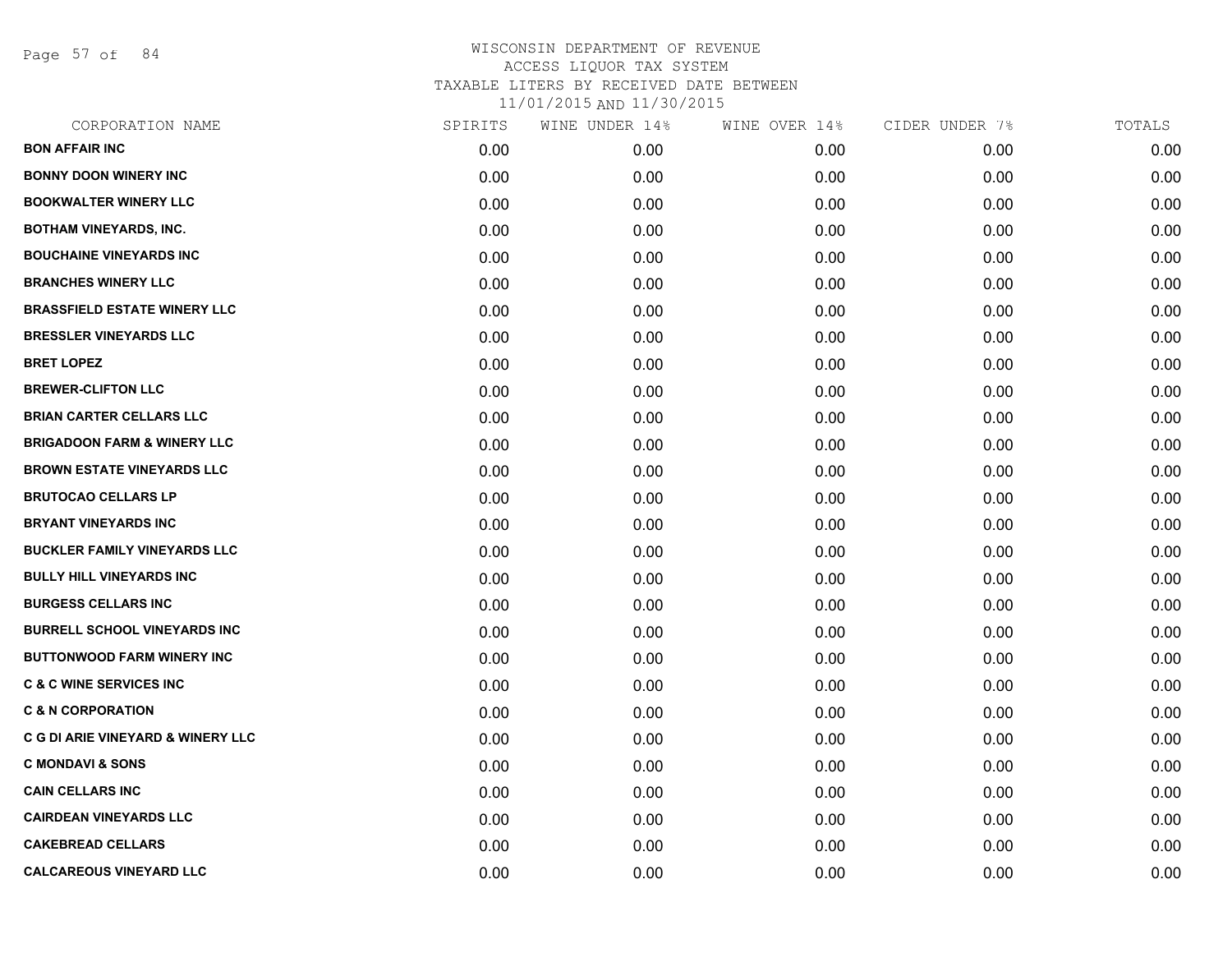Page 58 of 84

| CORPORATION NAME                                  | SPIRITS | WINE UNDER 14% | WINE OVER 14% | CIDER UNDER 7% | TOTALS |
|---------------------------------------------------|---------|----------------|---------------|----------------|--------|
| <b>CALDWELL WINERY LLC</b>                        | 0.00    | 0.00           | 0.00          | 0.00           | 0.00   |
| <b>CALERA WINE COMPANY LP</b>                     | 0.00    | 0.00           | 0.00          | 0.00           | 0.00   |
| <b>CARACCIOLI CELLARS INC</b>                     | 0.00    | 0.00           | 0.00          | 0.00           | 0.00   |
| <b>CARL THOMA</b>                                 | 0.00    | 0.00           | 0.00          | 0.00           | 0.00   |
| <b>CARLISLE WINERY &amp; VINEYARDS LLC</b>        | 0.00    | 0.00           | 0.00          | 0.00           | 0.00   |
| <b>CASTORO CELLARS</b>                            | 0.00    | 0.00           | 0.00          | 0.00           | 0.00   |
| <b>CAYMUS VINEYARDS INC</b>                       | 0.00    | 0.00           | 0.00          | 0.00           | 0.00   |
| <b>CECIL A ZERBA</b>                              | 0.00    | 0.00           | 0.00          | 0.00           | 0.00   |
| <b>CEDAR KNOLL VINEYARDS INC</b>                  | 0.00    | 0.00           | 0.00          | 0.00           | 0.00   |
| <b>CEJA VINEYARDS INC</b>                         | 0.00    | 0.00           | 0.00          | 0.00           | 0.00   |
| <b>CELLAR RAT CELLARS LLC</b>                     | 0.00    | 0.00           | 0.00          | 0.00           | 0.00   |
| <b>CHACEWATER LLC</b>                             | 0.00    | 0.00           | 0.00          | 0.00           | 0.00   |
| <b>CHAPPELLET WINERY INC</b>                      | 0.00    | 0.00           | 0.00          | 0.00           | 0.00   |
| <b>CHARLES &amp; MARTHA BARRA</b>                 | 0.00    | 0.00           | 0.00          | 0.00           | 0.00   |
| <b>CHARLES REININGER LLC</b>                      | 0.00    | 0.00           | 0.00          | 0.00           | 0.00   |
| <b>CHATEAU BIANCA INC</b>                         | 0.00    | 0.00           | 0.00          | 0.00           | 0.00   |
| <b>CHATEAU DIANA LLC</b>                          | 0.00    | 0.00           | 0.00          | 0.00           | 0.00   |
| <b>CHATEAU GRAND TRAVERSE LTD</b>                 | 0.00    | 0.00           | 0.00          | 0.00           | 0.00   |
| <b>CHATEAU MORRISETTE INC</b>                     | 0.00    | 0.00           | 0.00          | 0.00           | 0.00   |
| <b>CHATEAU OPERATIONS, LTD.</b>                   | 0.00    | 0.00           | 0.00          | 0.00           | 0.00   |
| <b>CHATEAU POTELLE HOLDINGS LLC</b>               | 0.00    | 0.00           | 0.00          | 0.00           | 0.00   |
| <b>CHATEAU ST CROIX WINERY &amp; VINEYARD LLC</b> | 0.00    | 0.00           | 0.00          | 0.00           | 0.00   |
| <b>CHATOM CELLARS INC</b>                         | 0.00    | 0.00           | 0.00          | 0.00           | 0.00   |
| <b>CHERRY HILL LLC</b>                            | 0.00    | 0.00           | 0.00          | 0.00           | 0.00   |
| CHIARELLO FAMILY VINEYARDS LLC                    | 0.00    | 0.00           | 0.00          | 0.00           | 0.00   |
| <b>CHIMNEY ROCK WINERY LLC</b>                    | 0.00    | 0.00           | 0.00          | 0.00           | 0.00   |
| <b>CHRISTOPHE BARON</b>                           | 0.00    | 0.00           | 0.00          | 0.00           | 0.00   |
| <b>CHRISTOPHER FIGGINS</b>                        | 0.00    | 0.00           | 0.00          | 0.00           | 0.00   |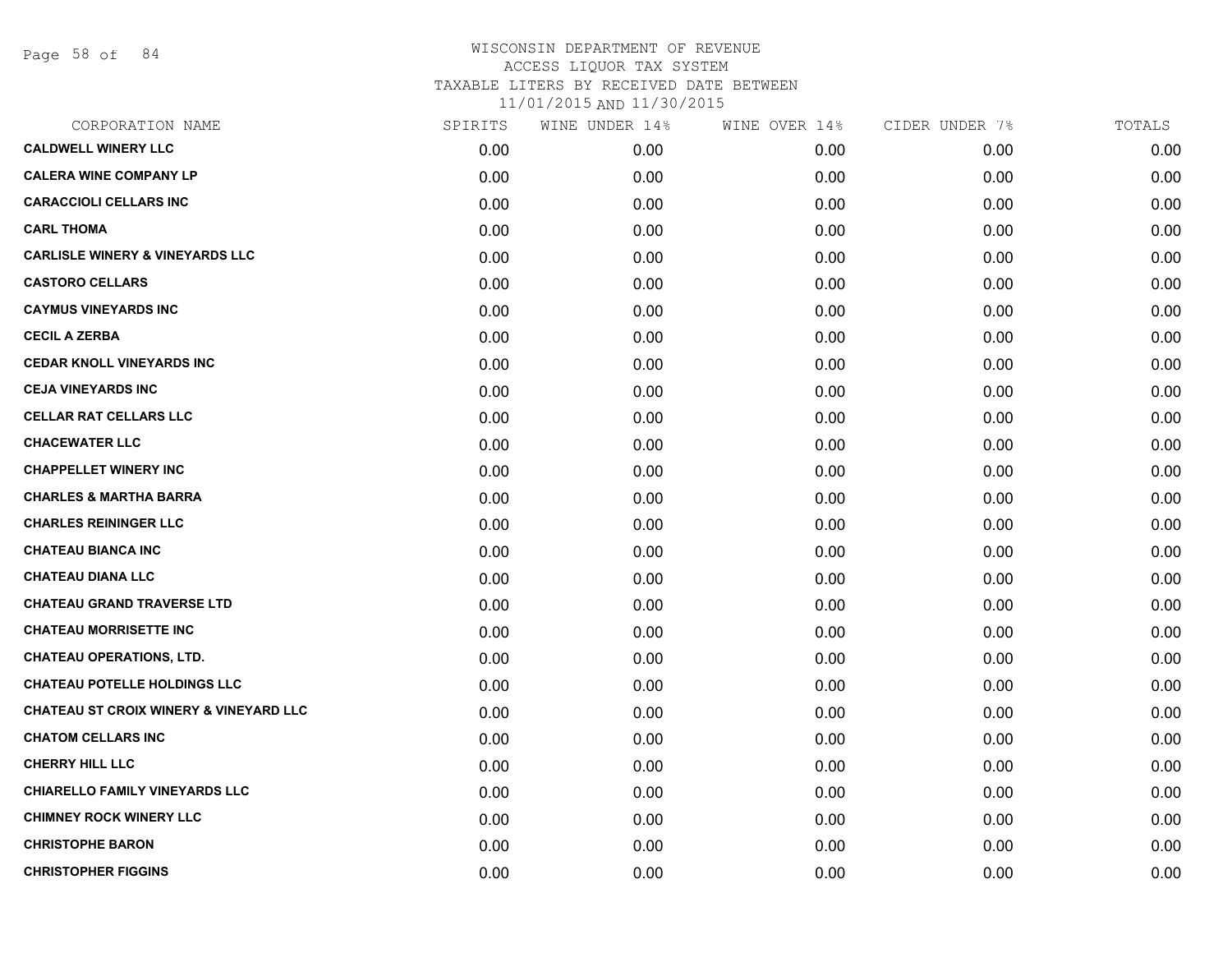| CORPORATION NAME                                | SPIRITS | WINE UNDER 14% | WINE OVER 14% | CIDER UNDER 7% | TOTALS |
|-------------------------------------------------|---------|----------------|---------------|----------------|--------|
| <b>CIDER HOUSE OF WISCONSIN LLC</b>             | 0.00    | 0.00           | 0.00          | 0.00           | 0.00   |
| <b>CINNABAR WINERY LLC</b>                      | 0.00    | 0.00           | 0.00          | 0.00           | 0.00   |
| CITY VINTNERS SAN FRANCISCO WINERY LLC          | 0.00    | 0.00           | 0.00          | 0.00           | 0.00   |
| <b>CLARA STREET COMPANY</b>                     | 0.00    | 0.00           | 0.00          | 0.00           | 0.00   |
| <b>CLAY JAR HOLDINGS LLC</b>                    | 0.00    | 0.00           | 0.00          | 0.00           | 0.00   |
| CLIF BAR FAMILY WINERY & FARM LLC               | 0.00    | 0.00           | 0.00          | 0.00           | 0.00   |
| <b>CLINE CELLARS INC</b>                        | 0.00    | 0.00           | 0.00          | 0.00           | 0.00   |
| <b>CLOS DU VAL WINE CO LTD</b>                  | 0.00    | 0.00           | 0.00          | 0.00           | 0.00   |
| <b>CLOS LACHANCE WINES LLC</b>                  | 0.00    | 0.00           | 0.00          | 0.00           | 0.00   |
| <b>CODORNIU NAPA INC</b>                        | 0.00    | 0.00           | 0.00          | 0.00           | 0.00   |
| <b>COL SOLARE, LLP</b>                          | 0.00    | 0.00           | 0.00          | 0.00           | 0.00   |
| <b>COLGIN PARTNERS LLC</b>                      | 0.00    | 0.00           | 0.00          | 0.00           | 0.00   |
| <b>COLLEEN M BOS</b>                            | 0.00    | 0.00           | 0.00          | 0.00           | 0.00   |
| <b>COLUMBIA RIVER WINERY INC</b>                | 0.00    | 0.00           | 0.00          | 0.00           | 0.00   |
| <b>CONSTELLATION BRANDS U.S. OPERATIONS INC</b> | 0.00    | 0.00           | 0.00          | 0.00           | 0.00   |
| <b>CONUNDRUM WINERY LLC</b>                     | 0.00    | 0.00           | 0.00          | 0.00           | 0.00   |
| <b>CONWAY VINEYARDS INC</b>                     | 0.00    | 0.00           | 0.00          | 0.00           | 0.00   |
| <b>COOL HAND VINEYARDS LLC</b>                  | 0.00    | 0.00           | 0.00          | 0.00           | 0.00   |
| <b>COPAIN WINE CELLARS LLC</b>                  | 0.00    | 0.00           | 0.00          | 0.00           | 0.00   |
| <b>COPPER CANE LLC</b>                          | 0.00    | 0.00           | 0.00          | 0.00           | 0.00   |
| <b>CORNERSTONE CELLARS INC</b>                  | 0.00    | 0.00           | 0.00          | 0.00           | 0.00   |
| <b>COURAGEOUS INC</b>                           | 0.00    | 0.00           | 0.00          | 0.00           | 0.00   |
| <b>CRAIG FLETCHER</b>                           | 0.00    | 0.00           | 0.00          | 0.00           | 0.00   |
| <b>CREATIVE WINE CONCEPTS INC</b>               | 0.00    | 0.00           | 0.00          | 0.00           | 0.00   |
| <b>CREW WINE COMPANY LLC</b>                    | 0.00    | 0.00           | 0.00          | 0.00           | 0.00   |
| <b>CRIMSON WINE GROUP LTD</b>                   | 0.00    | 0.00           | 0.00          | 0.00           | 0.00   |
| <b>CRISTOM VINEYARDS INC</b>                    | 0.00    | 0.00           | 0.00          | 0.00           | 0.00   |
| <b>CULTIVATE WINES LLC</b>                      | 0.00    | 0.00           | 0.00          | 0.00           | 0.00   |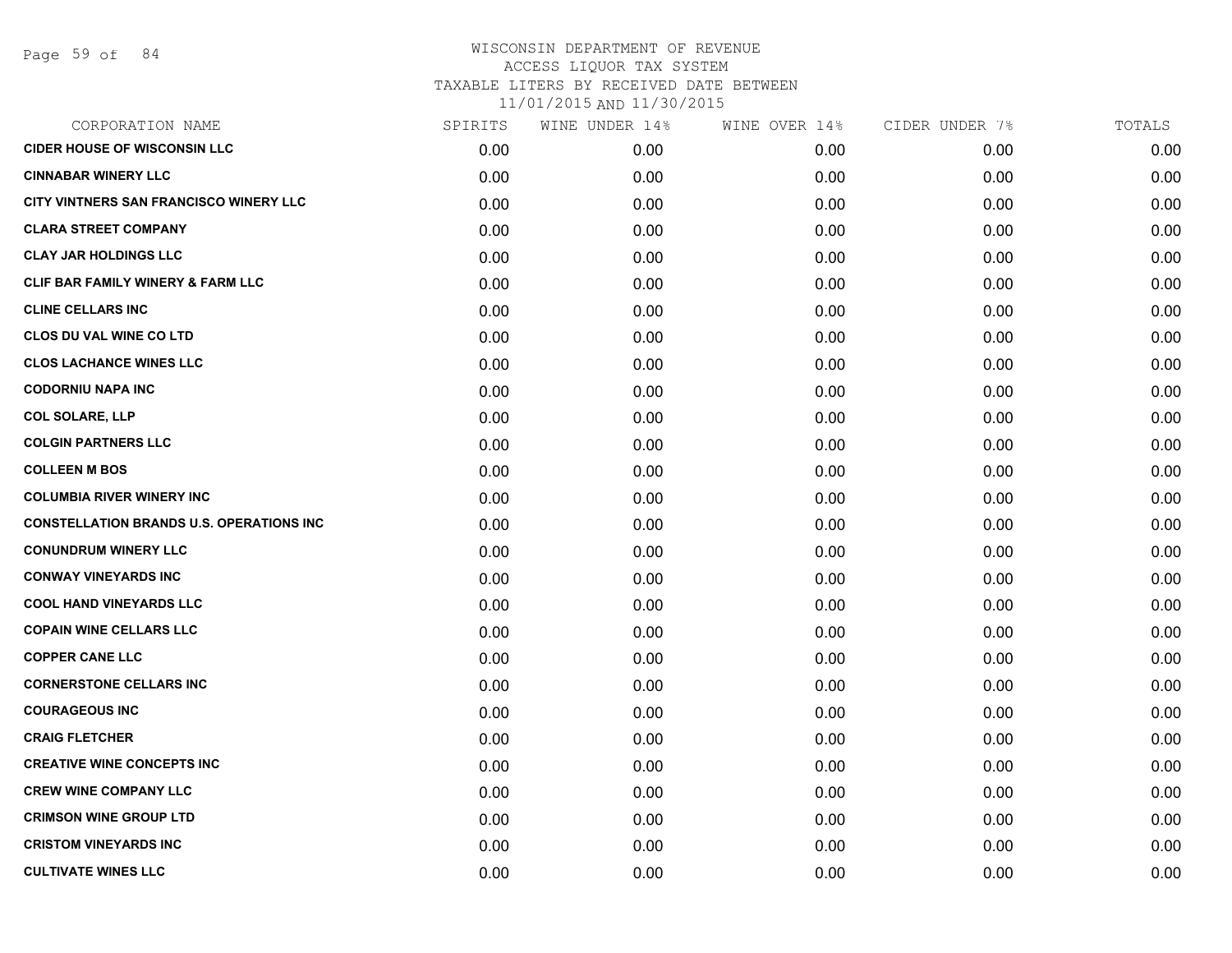| CORPORATION NAME                                 | SPIRITS | WINE UNDER 14% | WINE OVER 14% | CIDER UNDER 7% | TOTALS   |
|--------------------------------------------------|---------|----------------|---------------|----------------|----------|
| <b>CUNAT PREMIUM VINEYARDS LLC</b>               | 0.00    | 0.00           | 0.00          | 0.00           | 0.00     |
| <b>CUSHMAN WINERY CORPORATION</b>                | 0.00    | 0.00           | 0.00          | 0.00           | 0.00     |
| <b>CUVAISON INC</b>                              | 0.00    | 0.00           | 0.00          | 0.00           | 0.00     |
| <b>D &amp; J F CELLARS INC</b>                   | 0.00    | 0.00           | 0.00          | 0.00           | 0.00     |
| <b>D MYERS LLC</b>                               | 0.00    | 0.00           | 0.00          | 0.00           | 0.00     |
| <b>DANA ESTATES INC</b>                          | 0.00    | 0.00           | 0.00          | 0.00           | 0.00     |
| <b>DANCING HARES VINEYARD LLC</b>                | 0.00    | $-6.75$        | $-31.14$      | 0.00           | $-37.89$ |
| DANZA DEL SOL WINERY INC                         | 0.00    | 0.00           | 0.00          | 0.00           | 0.00     |
| <b>DANZINGER VINEYARDS LLC</b>                   | 0.00    | 0.00           | 0.00          | 0.00           | 0.00     |
| <b>DAOU VINEYARDS LLC</b>                        | 0.00    | 0.00           | 0.00          | 0.00           | 0.00     |
| <b>DARIOUSH KHALEDI WINERY LLC</b>               | 0.00    | 0.00           | 0.00          | 0.00           | 0.00     |
| <b>DAVID BRUCE WINERY INC</b>                    | 0.00    | 0.00           | 0.00          | 0.00           | 0.00     |
| <b>DAVID COFFARO</b>                             | 0.00    | 0.00           | 0.00          | 0.00           | 0.00     |
| <b>DAVID J MATTHEWS</b>                          | 0.00    | 0.00           | 0.00          | 0.00           | 0.00     |
| <b>DAVID JAMES LLC</b>                           | 0.00    | 0.00           | 0.00          | 0.00           | 0.00     |
| <b>DAVIDS PINOT VINEYARDS INC</b>                | 0.00    | 0.00           | 0.00          | 0.00           | 0.00     |
| DE LA MONTANYA WINERY INC                        | 0.00    | 0.00           | 0.00          | 0.00           | 0.00     |
| DEERFIELD RANCH WINERY LLC                       | 0.00    | 0.00           | 0.00          | 0.00           | 0.00     |
| DEL DOTTO VINEYARDS INC                          | 0.00    | 0.00           | 0.00          | 0.00           | 0.00     |
| <b>DELICATO VINEYARDS INC</b>                    | 0.00    | 0.00           | 0.00          | 0.00           | 0.00     |
| <b>DELILLE CELLARS LLC</b>                       | 0.00    | 0.00           | 0.00          | 0.00           | 0.00     |
| <b>DENNER WINERY INC</b>                         | 0.00    | 0.00           | 0.00          | 0.00           | 0.00     |
| <b>DENNIS R ONEIL</b>                            | 0.00    | 0.00           | 0.00          | 0.00           | 0.00     |
| <b>DEREK ROHLFFS</b>                             | 0.00    | 0.00           | 0.00          | 0.00           | 0.00     |
| DH GUSTAFSON FAMILY VINEYARDS LLC                | 0.00    | 0.00           | 0.00          | 0.00           | 0.00     |
| <b>DIAGEO CHATEAU &amp; ESTATE WINES COMPANY</b> | 0.00    | 0.00           | 0.00          | 0.00           | 0.00     |
| <b>DIAMOND MOUNTAIN VINEYARD</b>                 | 0.00    | 0.00           | 0.00          | 0.00           | 0.00     |
| <b>DIANA HOBSON</b>                              | 0.00    | 0.00           | 0.00          | 0.00           | 0.00     |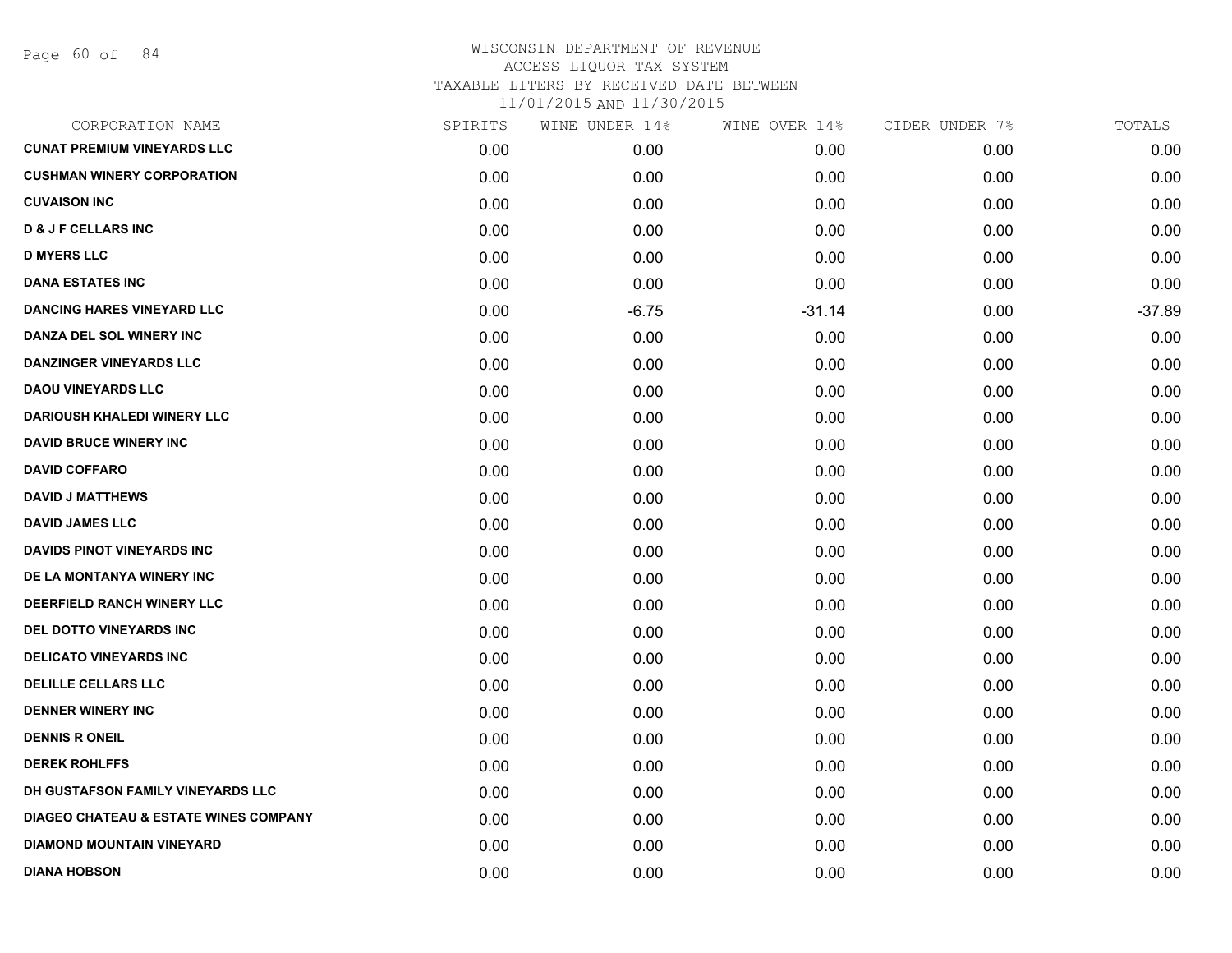Page 61 of 84

### WISCONSIN DEPARTMENT OF REVENUE ACCESS LIQUOR TAX SYSTEM TAXABLE LITERS BY RECEIVED DATE BETWEEN

| CORPORATION NAME                                                         | SPIRITS | WINE UNDER 14% | WINE OVER 14% | CIDER UNDER 7% | TOTALS |
|--------------------------------------------------------------------------|---------|----------------|---------------|----------------|--------|
| <b>DOMAINE CARNEROS LTD</b>                                              | 0.00    | 0.00           | 0.00          | 0.00           | 0.00   |
| <b>DOMAINE CHANDON INC</b>                                               | 0.00    | 0.00           | 0.00          | 0.00           | 0.00   |
| <b>DOMAINE DE MARIA SOTER LLC</b>                                        | 0.00    | 0.00           | 0.00          | 0.00           | 0.00   |
| <b>DOMAINE DROUHIN OREGON LLC</b>                                        | 0.00    | 0.00           | 0.00          | 0.00           | 0.00   |
| <b>DOMAINE MB LLC</b>                                                    | 0.00    | 0.00           | 0.00          | 0.00           | 0.00   |
| <b>DOMAINE SERENE VINEYARDS &amp; WINERY INC</b>                         | 0.00    | 0.00           | 0.00          | 0.00           | 0.00   |
| <b>DOMINICK CHIRICHILLO</b>                                              | 0.00    | 0.00           | 0.00          | 0.00           | 0.00   |
| <b>DON SEBASTIANI &amp; SONS INTERNATIONAL WINE</b><br><b>NEGOCIANTS</b> | 0.00    | 0.00           | 0.00          | 0.00           | 0.00   |
| DONATI FAMILY VINEYARD INC                                               | 0.00    | 0.00           | 0.00          | 0.00           | 0.00   |
| DONELAN FAMILY WINE CELLARS LLC                                          | 0.00    | 0.00           | 0.00          | 0.00           | 0.00   |
| DOUBLE CANYON VINEYARDS LLC                                              | 0.00    | 0.00           | 0.00          | 0.00           | 0.00   |
| <b>DRINKS LICENSING LLC</b>                                              | 0.00    | 0.00           | 0.00          | 0.00           | 0.00   |
| DRY CREEK VINEYARD INC                                                   | 0.00    | 0.00           | 0.00          | 0.00           | 0.00   |
| <b>DUCKHORN WINE COMPANY</b>                                             | 0.00    | 0.00           | 0.00          | 0.00           | 0.00   |
| <b>DUNHAM CELLARS LLC</b>                                                | 0.00    | 0.00           | 0.00          | 0.00           | 0.00   |
| <b>DUNN VINEYARDS LLC</b>                                                | 0.00    | 0.00           | 0.00          | 0.00           | 0.00   |
| <b>DUPLIN WINE CELLARS INC</b>                                           | 0.00    | 0.00           | 0.00          | 0.00           | 0.00   |
| DUTTON GOLDFIELD WINERY LLC                                              | 0.00    | 0.00           | 0.00          | 0.00           | 0.00   |
| <b>E &amp; J GALLO WINERY</b>                                            | 0.00    | 0.00           | 0.00          | 0.00           | 0.00   |
| <b>EAGLES LANDING WINERY LLC</b>                                         | 0.00    | 0.00           | 0.00          | 0.00           | 0.00   |
| <b>EARL E BROWN &amp; SONS INC</b>                                       | 0.00    | 0.00           | 0.00          | 0.00           | 0.00   |
| <b>EBERLE WINERY LP</b>                                                  | 0.00    | 0.00           | 0.00          | 0.00           | 0.00   |
| <b>EDWARD J RINK</b>                                                     | 0.00    | 0.00           | 0.00          | 0.00           | 0.00   |
| EHREN JORDAN WINE CELLARS LLC                                            | 0.00    | 0.00           | 0.00          | 0.00           | 0.00   |
| <b>ELISABETH W KLEIN</b>                                                 | 0.00    | 0.00           | 0.00          | 0.00           | 0.00   |
| <b>ELK COVE VINEYARDS INC</b>                                            | 0.00    | 0.00           | 0.00          | 0.00           | 0.00   |
| <b>ELV HOLDINGS INC</b>                                                  | 0.00    | 0.00           | 0.00          | 0.00           | 0.00   |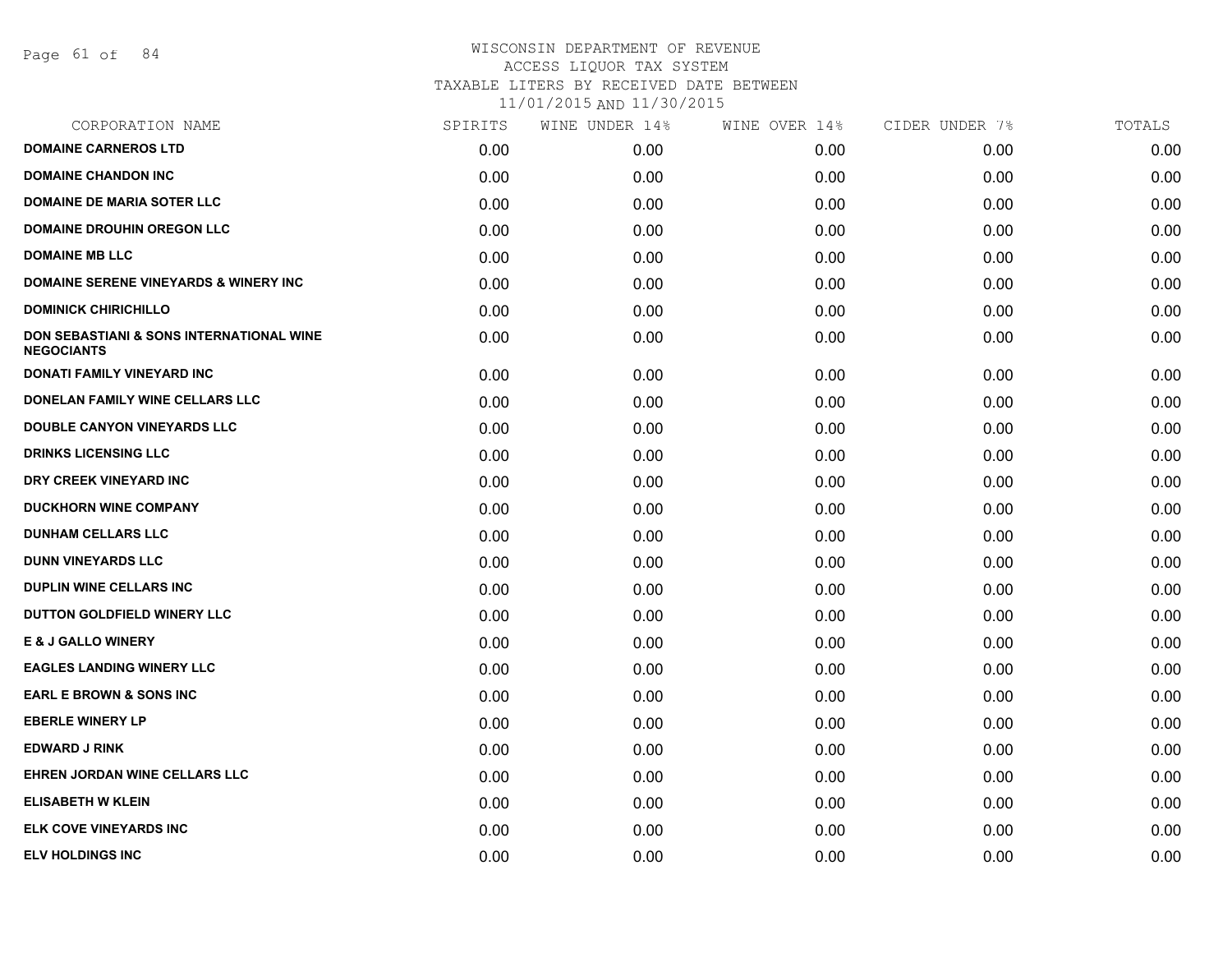Page 62 of 84

| CORPORATION NAME                            | SPIRITS | WINE UNDER 14% | WINE OVER 14% | CIDER UNDER 7% | TOTALS |
|---------------------------------------------|---------|----------------|---------------|----------------|--------|
| <b>ELV-OREGON LLC</b>                       | 0.00    | 0.00           | 0.00          | 0.00           | 0.00   |
| <b>ELYSE WINERY LLC</b>                     | 0.00    | 0.00           | 0.00          | 0.00           | 0.00   |
| <b>EMILIO GUGLIELMO WINERY INC</b>          | 0.00    | 0.00           | 0.00          | 0.00           | 0.00   |
| <b>ENTOURAGE WINE GROUP INC</b>             | 0.00    | 0.00           | 0.00          | 0.00           | 0.00   |
| <b>ERIC J KEATING</b>                       | 0.00    | 0.00           | 0.00          | 0.00           | 0.00   |
| <b>ERNEST VINEYARDS LLC</b>                 | 0.00    | 0.00           | 0.00          | 0.00           | 0.00   |
| <b>ESCALERA-BOULET LLC</b>                  | 0.00    | 0.00           | 0.00          | 0.00           | 0.00   |
| <b>ESTERLINA VINEYARDS &amp; WINERY LLC</b> | 0.00    | 25.50          | 51.00         | 0.00           | 76.50  |
| <b>F KORBEL &amp; BROS INC</b>              | 0.00    | 0.00           | 0.00          | 0.00           | 0.00   |
| <b>FANTESCA LLC</b>                         | 0.00    | 0.00           | 0.00          | 0.00           | 0.00   |
| <b>FAT BOYS INC</b>                         | 0.00    | 0.00           | 0.00          | 0.00           | 0.00   |
| <b>FAWN CREEK WINERY LLC</b>                | 0.00    | 0.00           | 0.00          | 0.00           | 0.00   |
| <b>FENESTRA WINERY INC</b>                  | 0.00    | 0.00           | 0.00          | 0.00           | 0.00   |
| <b>FERMENTING CELLARS LLC</b>               | 0.00    | 0.00           | 0.00          | 0.00           | 0.00   |
| FERRARI CARANO VINEYARDS & WINERY LLC       | 0.00    | 0.00           | 0.00          | 0.00           | 0.00   |
| <b>FETZER VINEYARDS</b>                     | 0.00    | 0.00           | 0.00          | 0.00           | 0.00   |
| <b>FIDDLEHEAD CELLARS LP</b>                | 0.00    | 4.50           | 0.00          | 0.00           | 4.50   |
| <b>FIDELITAS WINES LLC</b>                  | 0.00    | 0.00           | 0.00          | 0.00           | 0.00   |
| FIELD STONE WINERY & VINEYARD INC           | 0.00    | 0.00           | 0.00          | 0.00           | 0.00   |
| FIESTA VINEYARD & WINERY LLC                | 0.00    | 0.00           | 0.00          | 0.00           | 0.00   |
| FIJI WATER COMPANY HOLDINGS LLC             | 0.00    | 0.00           | 0.00          | 0.00           | 0.00   |
| <b>FINKELSTEIN VINEYARDS INC</b>            | 0.00    | 0.00           | 0.00          | 0.00           | 0.00   |
| <b>FIRESTEED CORPORATION</b>                | 0.00    | 0.00           | 0.00          | 0.00           | 0.00   |
| <b>FISHER KING WINERY, LLC</b>              | 0.00    | 0.00           | 0.00          | 0.00           | 0.00   |
| <b>FISHER VINEYARDS</b>                     | 0.00    | 0.00           | 0.00          | 0.00           | 0.00   |
| <b>FIVE VINES LLC</b>                       | 0.00    | 0.00           | 0.00          | 0.00           | 0.00   |
| <b>FLORA SPRINGS WINE COMPANY</b>           | 0.00    | 0.00           | 0.00          | 0.00           | 0.00   |
| FLOWERS VINEYARD AND WINERY, LLC            | 0.00    | 0.00           | 0.00          | 0.00           | 0.00   |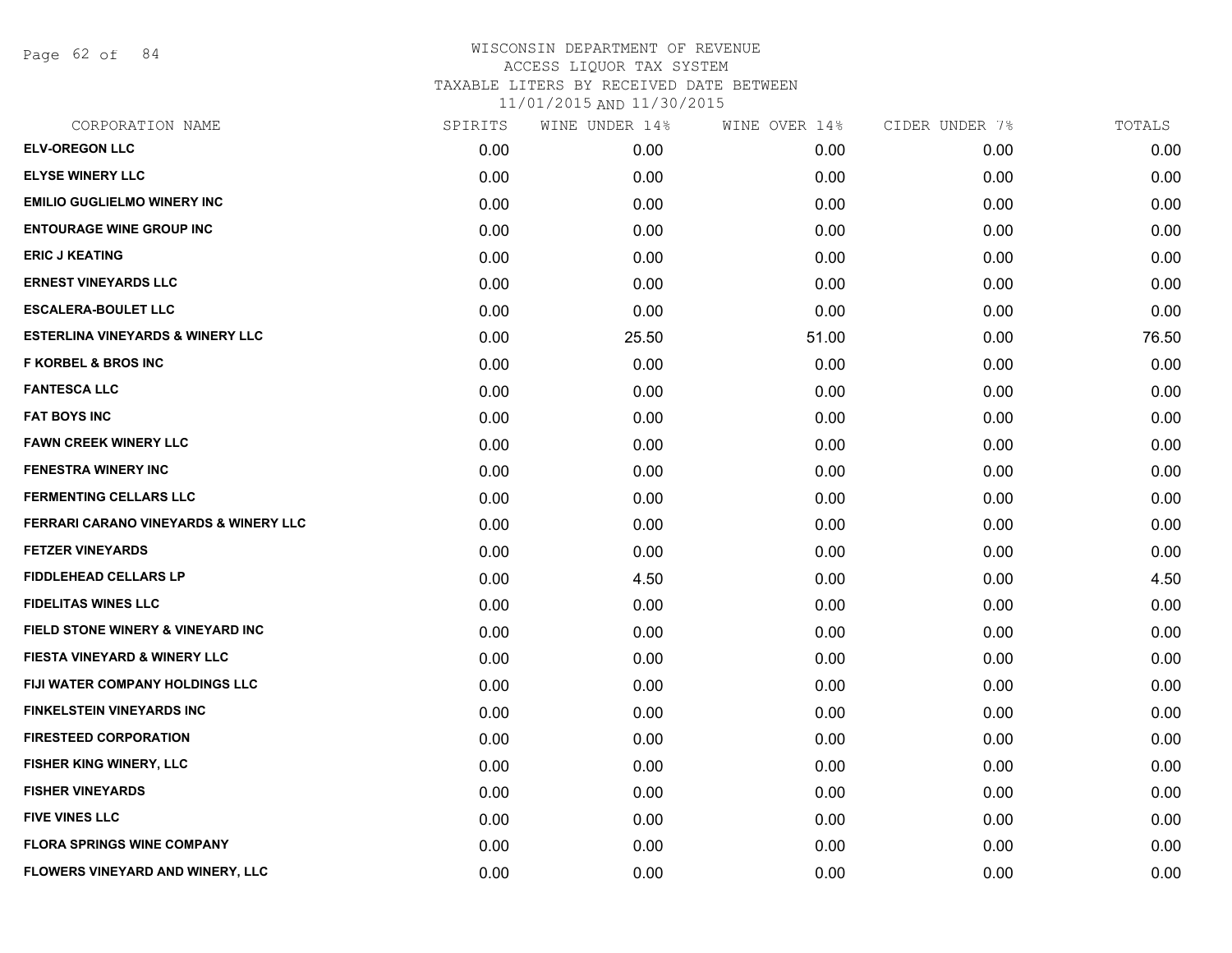Page 63 of 84

| CORPORATION NAME                               | SPIRITS | WINE UNDER 14% | WINE OVER 14% | CIDER UNDER 7% | TOTALS |
|------------------------------------------------|---------|----------------|---------------|----------------|--------|
| <b>FLYING B VINEYARD LP</b>                    | 0.00    | 0.00           | 0.00          | 0.00           | 0.00   |
| <b>FN CELLARS LLC</b>                          | 0.00    | 0.00           | 0.00          | 0.00           | 0.00   |
| <b>FOLEY ESTATES VINEYARD &amp; WINERY LLC</b> | 0.00    | 0.00           | 0.00          | 0.00           | 0.00   |
| <b>FOLEY FAMILY WINES INC</b>                  | 0.00    | 0.00           | 0.00          | 0.00           | 0.00   |
| <b>FOLIO WINE COMPANY LLC</b>                  | 0.00    | 0.00           | 0.00          | 0.00           | 0.00   |
| <b>FORENZO WINE COMPANY INC</b>                | 0.00    | 0.00           | 0.00          | 0.00           | 0.00   |
| FORT ROSS VINEYARD & WINERY LLC                | 0.00    | 0.00           | 0.00          | 0.00           | 0.00   |
| <b>FOXEN VINEYARD INC</b>                      | 0.00    | 0.00           | 0.00          | 0.00           | 0.00   |
| <b>FRANCIS COPPOLA WINERY LLC</b>              | 0.00    | 0.00           | 0.00          | 0.00           | 0.00   |
| <b>FRANCISCAN VINEYARDS INC</b>                | 0.00    | 0.00           | 0.00          | 0.00           | 0.00   |
| <b>FRANK FAMILY VINEYARDS LLC</b>              | 0.00    | 0.00           | 0.00          | 0.00           | 0.00   |
| <b>FRED C SCHERRER</b>                         | 0.00    | 0.00           | 0.00          | 0.00           | 0.00   |
| <b>FREIXENET SONOMA CAVES INC</b>              | 0.00    | 0.00           | 0.00          | 0.00           | 0.00   |
| <b>FREY VINEYARDS LTD</b>                      | 0.00    | 0.00           | 0.00          | 0.00           | 0.00   |
| <b>FROGS LEAP WINERY</b>                       | 0.00    | 0.00           | 0.00          | 0.00           | 0.00   |
| <b>FROGTOWN CELLARS LLP</b>                    | 0.00    | 0.00           | 0.00          | 0.00           | 0.00   |
| FRUIT OF THE WOODS WINE CELLAR, INC.           | 0.00    | 0.00           | 0.00          | 0.00           | 0.00   |
| <b>FULCRUM WINES LLC</b>                       | 0.00    | 0.00           | 0.00          | 0.00           | 0.00   |
| <b>FURTHERMORE LLC</b>                         | 0.00    | 0.00           | 0.00          | 0.00           | 0.00   |
| <b>G GRAHAM WINES INC</b>                      | 0.00    | 0.00           | 0.00          | 0.00           | 0.00   |
| <b>GALENA CELLARS INC</b>                      | 0.00    | 0.00           | 0.00          | 0.00           | 0.00   |
| <b>GAMBLE FAMILY VINEYARDS LLC</b>             | 0.00    | 0.00           | 0.00          | 0.00           | 0.00   |
| <b>GARROD TRUST</b>                            | 0.00    | 0.00           | 0.00          | 0.00           | 0.00   |
| <b>GARVIN HEIGHTS VINEYARDS, LLC</b>           | 0.00    | 0.00           | 0.00          | 0.00           | 0.00   |
| <b>GEARY MARKET INVESTMENT COMPANY LTD</b>     | 0.00    | 0.00           | 0.00          | 0.00           | 0.00   |
| <b>GEMSTONE VINEYARDS LLC</b>                  | 0.00    | 0.00           | 0.00          | 0.00           | 0.00   |
| <b>GENERATIONS OF SONOMA LLC</b>               | 0.00    | 0.00           | 0.00          | 0.00           | 0.00   |
| <b>GENESEO PARTNERS LP</b>                     | 0.00    | 0.00           | 0.00          | 0.00           | 0.00   |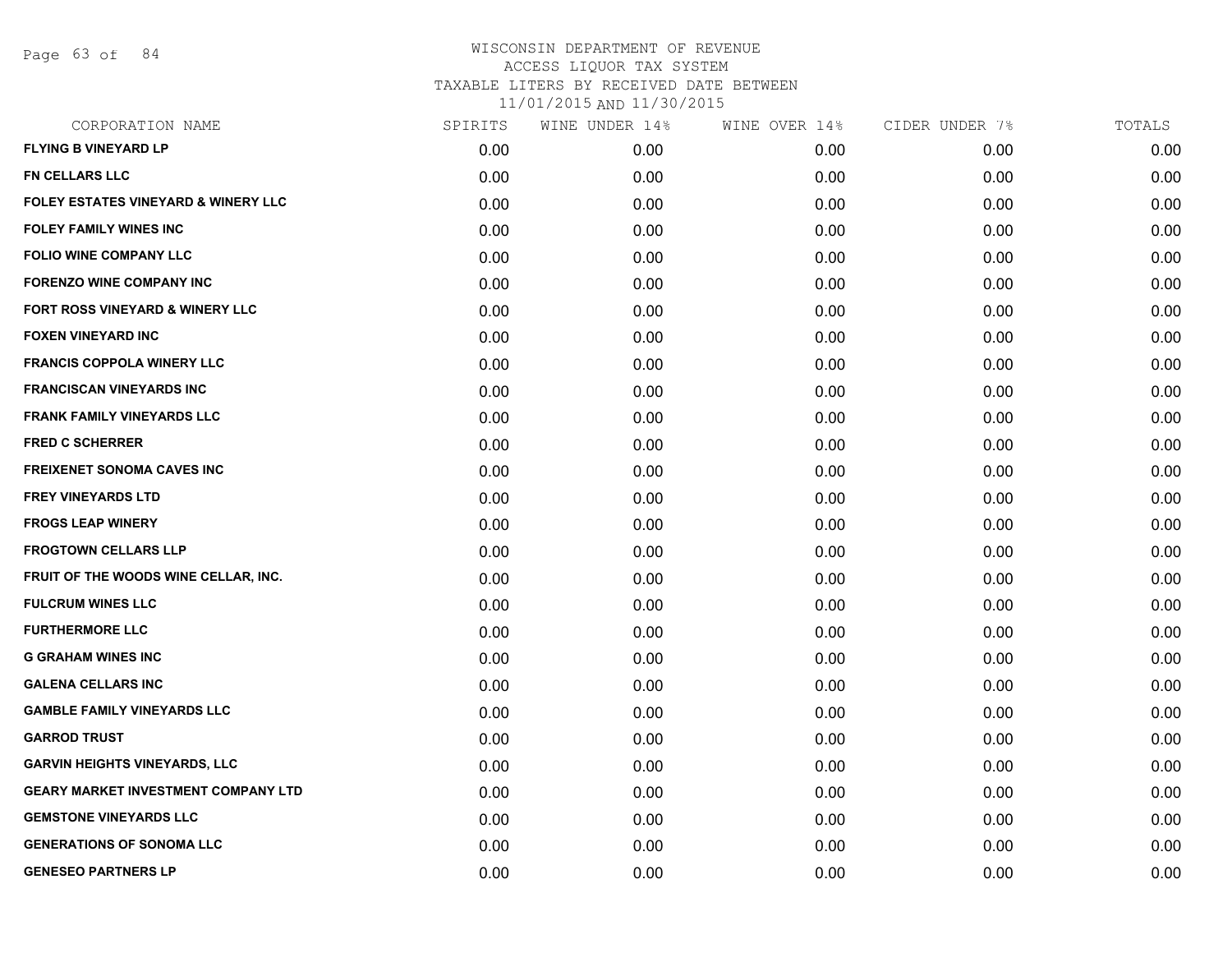Page 64 of 84

#### WISCONSIN DEPARTMENT OF REVENUE ACCESS LIQUOR TAX SYSTEM TAXABLE LITERS BY RECEIVED DATE BETWEEN

| CORPORATION NAME                                    | SPIRITS | WINE UNDER 14% | WINE OVER 14% | CIDER UNDER 7% | TOTALS |
|-----------------------------------------------------|---------|----------------|---------------|----------------|--------|
| <b>GEORGE O HENDRY</b>                              | 0.00    | 0.00           | 0.00          | 0.00           | 0.00   |
| <b>GERBER, GERBER &amp; GERBER DISCLAIMER TRUST</b> | 0.00    | 0.00           | 0.00          | 0.00           | 0.00   |
| <b>GF WINES LLC</b>                                 | 0.00    | 0.00           | 0.00          | 0.00           | 0.00   |
| <b>GIFT SERVICES INC</b>                            | 0.00    | 0.00           | 0.00          | 0.00           | 0.00   |
| <b>GLENCORRIE LLC</b>                               | 0.00    | 0.00           | 0.00          | 0.00           | 0.00   |
| <b>GOLDIN INVESTMENT II INC</b>                     | 0.00    | 0.00           | 0.00          | 0.00           | 0.00   |
| <b>GOLDRIDGEPINOT.COM LLC</b>                       | 0.00    | 0.00           | 0.00          | 0.00           | 0.00   |
| <b>GOOD FOUNDATIONS INC</b>                         | 0.00    | 0.00           | 0.00          | 0.00           | 0.00   |
| <b>GOOSE RIDGE LLC</b>                              | 0.00    | 0.00           | 0.00          | 0.00           | 0.00   |
| <b>GRAPE VISIONS LLC</b>                            | 0.00    | 0.00           | 0.00          | 0.00           | 0.00   |
| <b>GRAPESEED WINE FUND LLC</b>                      | 0.00    | 0.00           | 0.00          | 0.00           | 0.00   |
| <b>GRASSINI FAMILY VINEYARDS LLC</b>                | 0.00    | 0.00           | 0.00          | 0.00           | 0.00   |
| <b>GREEN FAMILY WINERY LLC</b>                      | 0.00    | 0.00           | 0.00          | 0.00           | 0.00   |
| <b>GRGICH HILLS CELLAR</b>                          | 0.00    | 0.00           | 0.00          | 0.00           | 0.00   |
| <b>GRIEB OPTIMAL WINECRAFTING LLC</b>               | 0.00    | 0.00           | 0.00          | 0.00           | 0.00   |
| <b>GROTH VINEYARDS &amp; WINERY LLC</b>             | 0.00    | 0.00           | 0.00          | 0.00           | 0.00   |
| <b>GULLETT &amp; GULLETT</b>                        | 0.00    | 0.00           | 0.00          | 0.00           | 0.00   |
| H DE V LLC                                          | 0.00    | 0.00           | 0.00          | 0.00           | 0.00   |
| <b>HAFNER VINEYARD LLC</b>                          | 0.00    | 0.00           | 0.00          | 0.00           | 0.00   |
| <b>HAGAFEN CELLARS INC</b>                          | 0.00    | 0.00           | 0.00          | 0.00           | 0.00   |
| <b>HALF KRAKT LLC</b>                               | 0.00    | 0.00           | 0.00          | 0.00           | 0.00   |
| <b>HALL WINES LLC</b>                               | 0.00    | 0.00           | 0.00          | 0.00           | 0.00   |
| <b>HALTER WINERY LLC</b>                            | 0.00    | 0.00           | 0.00          | 0.00           | 0.00   |
| <b>HAMEL FAMILY WINES LLC</b>                       | 0.00    | 0.00           | 0.00          | 0.00           | 0.00   |
| <b>HANNA WINERY INC</b>                             | 0.00    | 0.00           | 0.00          | 0.00           | 0.00   |
| <b>HARBOR HILL FRUIT FARMS INC</b>                  | 0.00    | 0.00           | 0.00          | 0.00           | 0.00   |
| <b>HARBOR RIDGE WINERY INC.</b>                     | 0.00    | 0.00           | 0.00          | 0.00           | 0.00   |
| <b>HARLAN ESTATE WINERY INC</b>                     | 0.00    | 0.00           | 0.00          | 0.00           | 0.00   |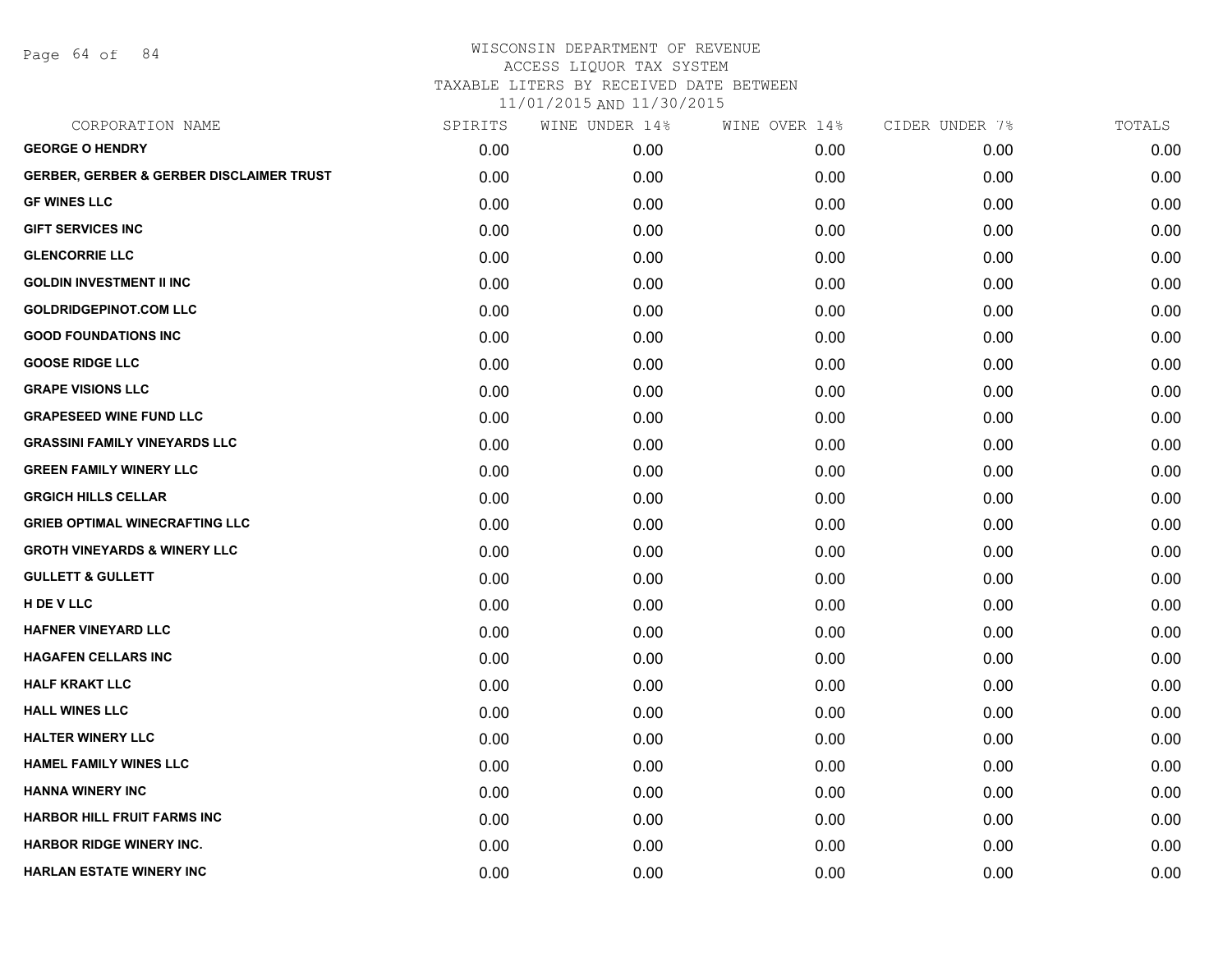Page 65 of 84

| CORPORATION NAME                      | SPIRITS | WINE UNDER 14% | WINE OVER 14% | CIDER UNDER 7% | TOTALS |
|---------------------------------------|---------|----------------|---------------|----------------|--------|
| <b>HARRIS &amp; HARRIS</b>            | 0.00    | 0.00           | 0.00          | 0.00           | 0.00   |
| <b>HARRY &amp; DAVID HOLDINGS INC</b> | 0.00    | 0.00           | 0.00          | 0.00           | 0.00   |
| HARTWELL VINEYARDS LLC                | 0.00    | 0.00           | 0.00          | 0.00           | 0.00   |
| <b>HAWKES LLC</b>                     | 0.00    | 0.00           | 0.00          | 0.00           | 0.00   |
| <b>HAYWOOD WINE COMPANY</b>           | 0.00    | 0.00           | 0.00          | 0.00           | 0.00   |
| <b>HDD LLC</b>                        | 0.00    | 0.00           | 0.00          | 0.00           | 0.00   |
| <b>HEITZ WINE CELLARS</b>             | 0.00    | 0.00           | 0.00          | 0.00           | 0.00   |
| HEMISPHERE WINE COMPANY INC           | 0.00    | 0.00           | 0.00          | 0.00           | 0.00   |
| <b>HERB LAMB VINEYARDS, LLC</b>       | 0.00    | 0.00           | 0.00          | 0.00           | 0.00   |
| <b>HERDIE BAISDEN</b>                 | 0.00    | 0.00           | 0.00          | 0.00           | 0.00   |
| <b>HERRERA &amp; HERRERA</b>          | 0.00    | 0.00           | 0.00          | 0.00           | 0.00   |
| <b>HESTAN VINEYARDS LLC</b>           | 0.00    | 0.00           | 0.00          | 0.00           | 0.00   |
| <b>HILL ESTATES INC</b>               | 0.00    | 0.00           | 0.00          | 0.00           | 0.00   |
| <b>HIRSCH WINERY LLC</b>              | 0.00    | 0.00           | 0.00          | 0.00           | 0.00   |
| <b>HOFFMAN AND HOFFMAN</b>            | 0.00    | 0.00           | 0.00          | 0.00           | 0.00   |
| HOLLYS HILL VINEYARDS LLC             | 0.00    | 0.00           | 0.00          | 0.00           | 0.00   |
| HONIG VINEYARD AND WINERY LLC         | 0.00    | 0.00           | 0.00          | 0.00           | 0.00   |
| <b>HOOKSTONE INC.</b>                 | 0.00    | 0.00           | 0.00          | 0.00           | 0.00   |
| <b>HOPE WINE LLC</b>                  | 0.00    | 0.00           | 0.00          | 0.00           | 0.00   |
| <b>HOUDINI INC</b>                    | 0.00    | 0.00           | 0.00          | 0.00           | 0.00   |
| <b>HOURGLASS WINE COMPANY INC</b>     | 0.00    | 0.00           | 0.00          | 0.00           | 0.00   |
| <b>HUNEEUS VINTNERS LLC</b>           | 0.00    | 0.00           | 0.00          | 0.00           | 0.00   |
| HUNT COUNTRY VINEYARDS LLC            | 0.00    | 0.00           | 0.00          | 0.00           | 0.00   |
| <b>HUSCH VINEYARDS INC</b>            | 0.00    | 0.00           | 0.00          | 0.00           | 0.00   |
| <b>INMAN FAMILY WINES LLC</b>         | 0.00    | 9.00           | 0.00          | 0.00           | 9.00   |
| <b>INVESTOR'S OF AMERICA LP</b>       | 0.00    | 0.00           | 0.00          | 0.00           | 0.00   |
| <b>IRON HORSE VINEYARDS LP</b>        | 0.00    | 0.00           | 0.00          | 0.00           | 0.00   |
| <b>ISENHOWER CELLARS LLC</b>          | 0.00    | 0.00           | 0.00          | 0.00           | 0.00   |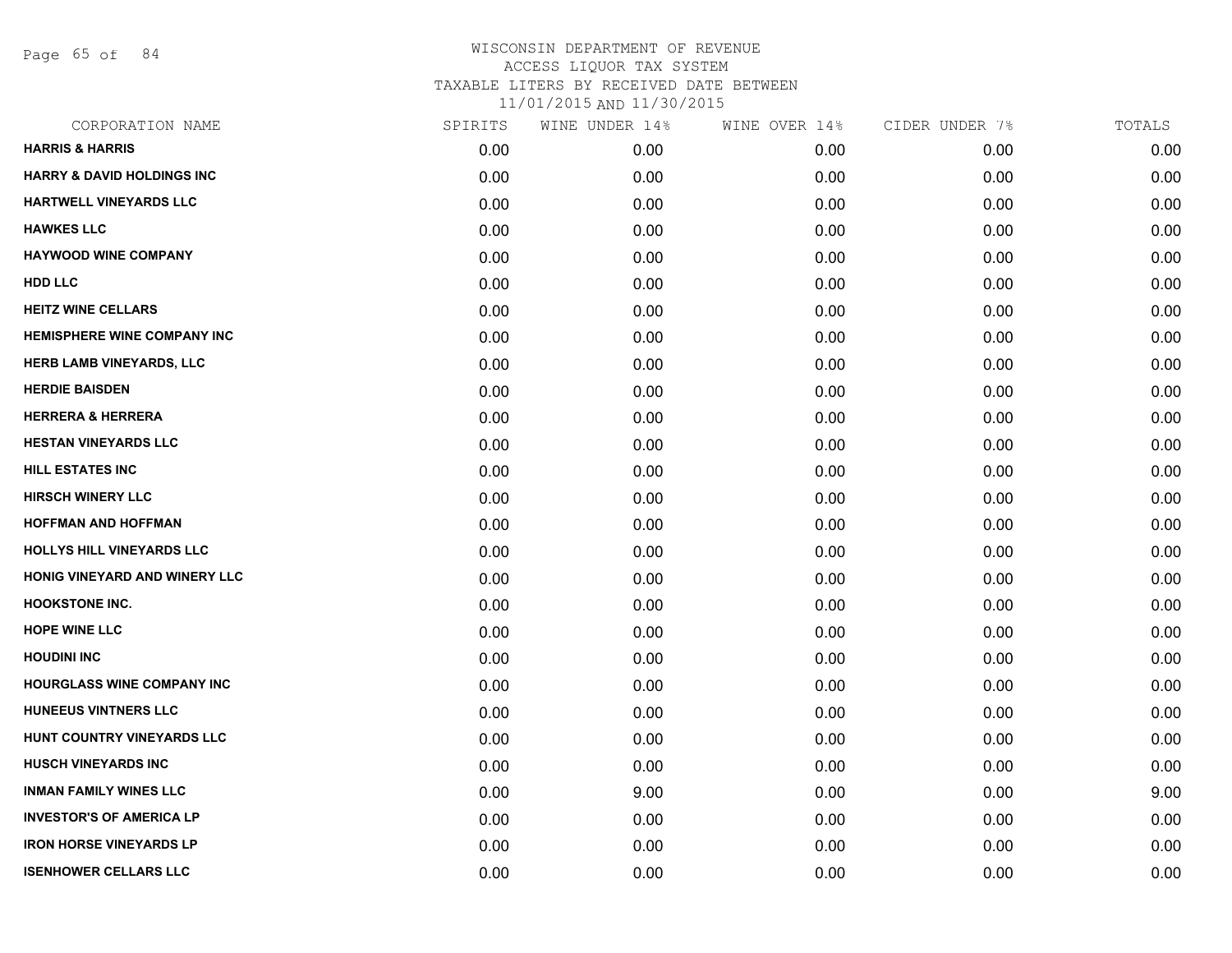Page 66 of 84

| CORPORATION NAME                      | SPIRITS | WINE UNDER 14% | WINE OVER 14% | CIDER UNDER 7% | TOTALS |
|---------------------------------------|---------|----------------|---------------|----------------|--------|
| <b>ISLAND ORCHARD CIDER LLC</b>       | 0.00    | 0.00           | 0.00          | 0.00           | 0.00   |
| <b>ISR VINEYARDS ASSOCIATION</b>      | 0.00    | 0.00           | 0.00          | 0.00           | 0.00   |
| <b>J LOHR WINERY CORP</b>             | 0.00    | 0.00           | 0.00          | 0.00           | 0.00   |
| <b>J PEDRONCELLI WINERY</b>           | 0.00    | 0.00           | 0.00          | 0.00           | 0.00   |
| <b>J RICKARDS WINERY LLC</b>          | 0.00    | 0.00           | 0.00          | 0.00           | 0.00   |
| <b>J-NH WINE GROUP LLC</b>            | 0.00    | 0.00           | 0.00          | 0.00           | 0.00   |
| <b>J3 WINE PARTNERS LLC</b>           | 0.00    | 0.00           | 0.00          | 0.00           | 0.00   |
| <b>JACK JOHN INVESTMENTS INC</b>      | 0.00    | 0.00           | 0.00          | 0.00           | 0.00   |
| <b>JACKSON FAMILY WINES INC</b>       | 0.00    | 0.00           | 0.00          | 0.00           | 0.00   |
| <b>JACKSON WINE LLC</b>               | 0.00    | 0.00           | 0.00          | 0.00           | 0.00   |
| <b>JACKSON WINERY &amp; VINEYARDS</b> | 0.00    | 0.00           | 0.00          | 0.00           | 0.00   |
| <b>JACUZZI FAMILY VINEYARDS LLC</b>   | 0.00    | 0.00           | 0.00          | 0.00           | 0.00   |
| <b>JAM CELLARS INC</b>                | 0.00    | 0.00           | 0.00          | 0.00           | 0.00   |
| <b>JAMES L LAMBERT</b>                | 0.00    | 0.00           | 0.00          | 0.00           | 0.00   |
| <b>JAMES P PROSSER</b>                | 0.00    | 0.00           | 0.00          | 0.00           | 0.00   |
| <b>JAZMIN ENTERPRISES</b>             | 0.00    | 0.00           | 0.00          | 0.00           | 0.00   |
| <b>JB GEORGE LLC</b>                  | 0.00    | 0.00           | 0.00          | 0.00           | 0.00   |
| <b>JC CELLARS INC</b>                 | 0.00    | 0.00           | 0.00          | 0.00           | 0.00   |
| <b>JEFFERY M GORDON</b>               | 0.00    | 0.00           | 0.00          | 0.00           | 0.00   |
| <b>JEFFREY L STOEGER</b>              | 0.00    | 0.00           | 0.00          | 0.00           | 0.00   |
| <b>JENNIFER L JACKSON-HARTFORD</b>    | 0.00    | 0.00           | 0.00          | 0.00           | 0.00   |
| <b>JESSIES GROVE WINERY INC</b>       | 0.00    | 0.00           | 0.00          | 0.00           | 0.00   |
| <b>JESSUP CELLARS HOLDING CO LLC</b>  | 0.00    | 0.00           | 0.00          | 0.00           | 0.00   |
| <b>JM CELLARS COMPANY</b>             | 0.00    | 0.00           | 0.00          | 0.00           | 0.00   |
| JOHN ANTHONY VINEYARDS LLC            | 0.00    | 0.00           | 0.00          | 0.00           | 0.00   |
| <b>JOHN E NICOLOZAKES</b>             | 0.00    | 0.00           | 0.00          | 0.00           | 0.00   |
| <b>JONES FAMILY WINERY LLC</b>        | 0.00    | 0.00           | 0.00          | 0.00           | 0.00   |
| <b>JORNY'S END LLC</b>                | 0.00    | 0.00           | 0.00          | 0.00           | 0.00   |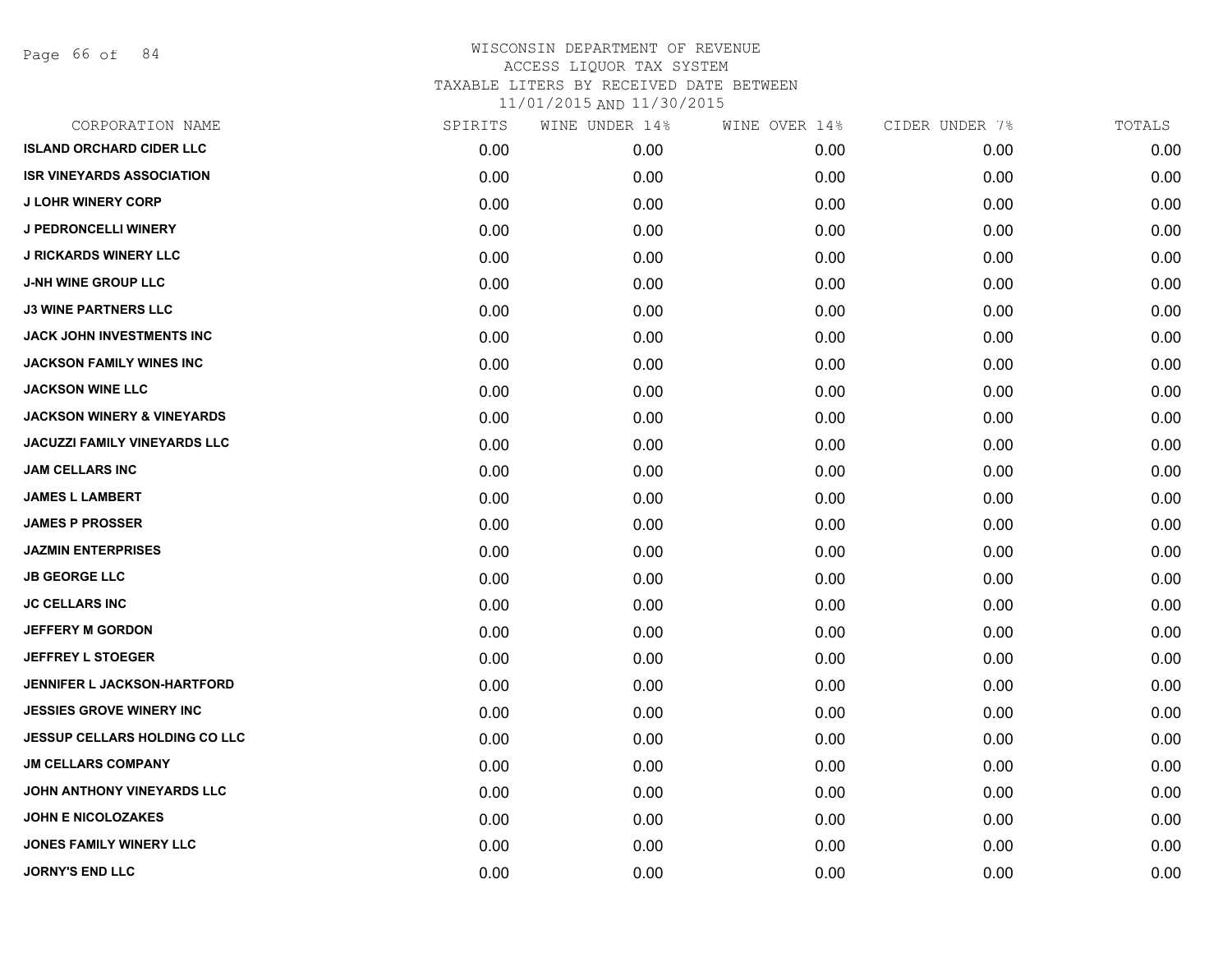Page 67 of 84

| <b>JOSEPH CALLOW</b><br>0.00<br><b>JOSEPH CALLOW</b><br>0.00<br>JOSEPH PHELPS VINEYARDS LLC<br>0.00<br><b>JOSEPH STALLER</b><br>0.00<br><b>JOSEPH WYNIMKO</b><br>0.00<br><b>JOULLIAN VINEYARDS LTD</b><br>0.00<br>JUDD FAMILY VINEYARDS LP<br>0.00<br><b>JULIE A ANDRZEJCZAK</b><br>0.00<br><b>JUSTIN VINEYARDS &amp; WINERY LLC</b><br>0.00<br><b>JVW CORPORATION</b><br>0.00<br><b>K VINTNERS LLC</b><br>0.00<br><b>KACHINA CELLARS LLC</b><br>0.00<br><b>KAMEN WINES LLC</b><br>0.00 | 0.00<br>0.00<br>0.00<br>0.00<br>0.00 | 0.00<br>0.00<br>0.00<br>0.00 | 0.00<br>0.00<br>0.00<br>0.00 | 0.00<br>0.00<br>0.00 |
|-----------------------------------------------------------------------------------------------------------------------------------------------------------------------------------------------------------------------------------------------------------------------------------------------------------------------------------------------------------------------------------------------------------------------------------------------------------------------------------------|--------------------------------------|------------------------------|------------------------------|----------------------|
|                                                                                                                                                                                                                                                                                                                                                                                                                                                                                         |                                      |                              |                              |                      |
|                                                                                                                                                                                                                                                                                                                                                                                                                                                                                         |                                      |                              |                              |                      |
|                                                                                                                                                                                                                                                                                                                                                                                                                                                                                         |                                      |                              |                              |                      |
|                                                                                                                                                                                                                                                                                                                                                                                                                                                                                         |                                      |                              |                              | 0.00                 |
|                                                                                                                                                                                                                                                                                                                                                                                                                                                                                         |                                      | 0.00                         | 0.00                         | 0.00                 |
|                                                                                                                                                                                                                                                                                                                                                                                                                                                                                         | 0.00                                 | 0.00                         | 0.00                         | 0.00                 |
|                                                                                                                                                                                                                                                                                                                                                                                                                                                                                         | 0.00                                 | 0.00                         | 0.00                         | 0.00                 |
|                                                                                                                                                                                                                                                                                                                                                                                                                                                                                         | 0.00                                 | 0.00                         | 0.00                         | 0.00                 |
|                                                                                                                                                                                                                                                                                                                                                                                                                                                                                         | 0.00                                 | 0.00                         | 0.00                         | 0.00                 |
|                                                                                                                                                                                                                                                                                                                                                                                                                                                                                         | 0.00                                 | 0.00                         | 0.00                         | 0.00                 |
|                                                                                                                                                                                                                                                                                                                                                                                                                                                                                         | 0.00                                 | 0.00                         | 0.00                         | 0.00                 |
|                                                                                                                                                                                                                                                                                                                                                                                                                                                                                         | 0.00                                 | 0.00                         | 0.00                         | 0.00                 |
|                                                                                                                                                                                                                                                                                                                                                                                                                                                                                         | 0.00                                 | 0.00                         | 0.00                         | 0.00                 |
| <b>KANGARU ENTERPRISES LLC</b><br>0.00                                                                                                                                                                                                                                                                                                                                                                                                                                                  | 0.00                                 | 0.00                         | 0.00                         | 0.00                 |
| <b>KB WINES LLC</b><br>0.00                                                                                                                                                                                                                                                                                                                                                                                                                                                             | 0.00                                 | 0.00                         | 0.00                         | 0.00                 |
| <b>KEN BROWN WINES LLC</b><br>0.00                                                                                                                                                                                                                                                                                                                                                                                                                                                      | 0.00                                 | 0.00                         | 0.00                         | 0.00                 |
| <b>KENEFICK RANCHES WINERY LLC</b><br>0.00                                                                                                                                                                                                                                                                                                                                                                                                                                              | 0.00                                 | 0.00                         | 0.00                         | 0.00                 |
| <b>KENT HUMPHREY</b><br>0.00                                                                                                                                                                                                                                                                                                                                                                                                                                                            | 0.00                                 | 0.00                         | 0.00                         | 0.00                 |
| KENWARD FAMILY VINEYARDS, LLC<br>0.00                                                                                                                                                                                                                                                                                                                                                                                                                                                   | 0.00                                 | 0.00                         | 0.00                         | 0.00                 |
| <b>KERWIN ESTATE LLC</b><br>0.00                                                                                                                                                                                                                                                                                                                                                                                                                                                        | 0.00                                 | 0.00                         | 0.00                         | 0.00                 |
| <b>KESTREL PROPERTIES LLC</b><br>0.00                                                                                                                                                                                                                                                                                                                                                                                                                                                   | 0.00                                 | 0.00                         | 0.00                         | 0.00                 |
| <b>KING ESTATE WINERY LP</b><br>0.00                                                                                                                                                                                                                                                                                                                                                                                                                                                    | 0.00                                 | 0.00                         | 0.00                         | 0.00                 |
| <b>KISTLER VINEYARDS, LLC</b><br>0.00                                                                                                                                                                                                                                                                                                                                                                                                                                                   | 0.00                                 | 0.00                         | 0.00                         | 0.00                 |
| <b>KLEIN FOODS INC</b><br>0.00                                                                                                                                                                                                                                                                                                                                                                                                                                                          | 0.00                                 | 0.00                         | 0.00                         | 0.00                 |
| KNIGHTS BRIDGE WINERY LLC<br>0.00                                                                                                                                                                                                                                                                                                                                                                                                                                                       | 0.00                                 | 0.00                         | 0.00                         | 0.00                 |
| <b>KOEHLER WINERY LLC</b><br>0.00                                                                                                                                                                                                                                                                                                                                                                                                                                                       | 0.00                                 | 0.00                         | 0.00                         | 0.00                 |
| <b>KONSTANTIN D FRANK &amp; SONS</b><br>0.00                                                                                                                                                                                                                                                                                                                                                                                                                                            |                                      | 0.00                         | 0.00                         | 0.00                 |
| <b>KOPRI INC</b><br>0.00                                                                                                                                                                                                                                                                                                                                                                                                                                                                | 0.00                                 |                              |                              |                      |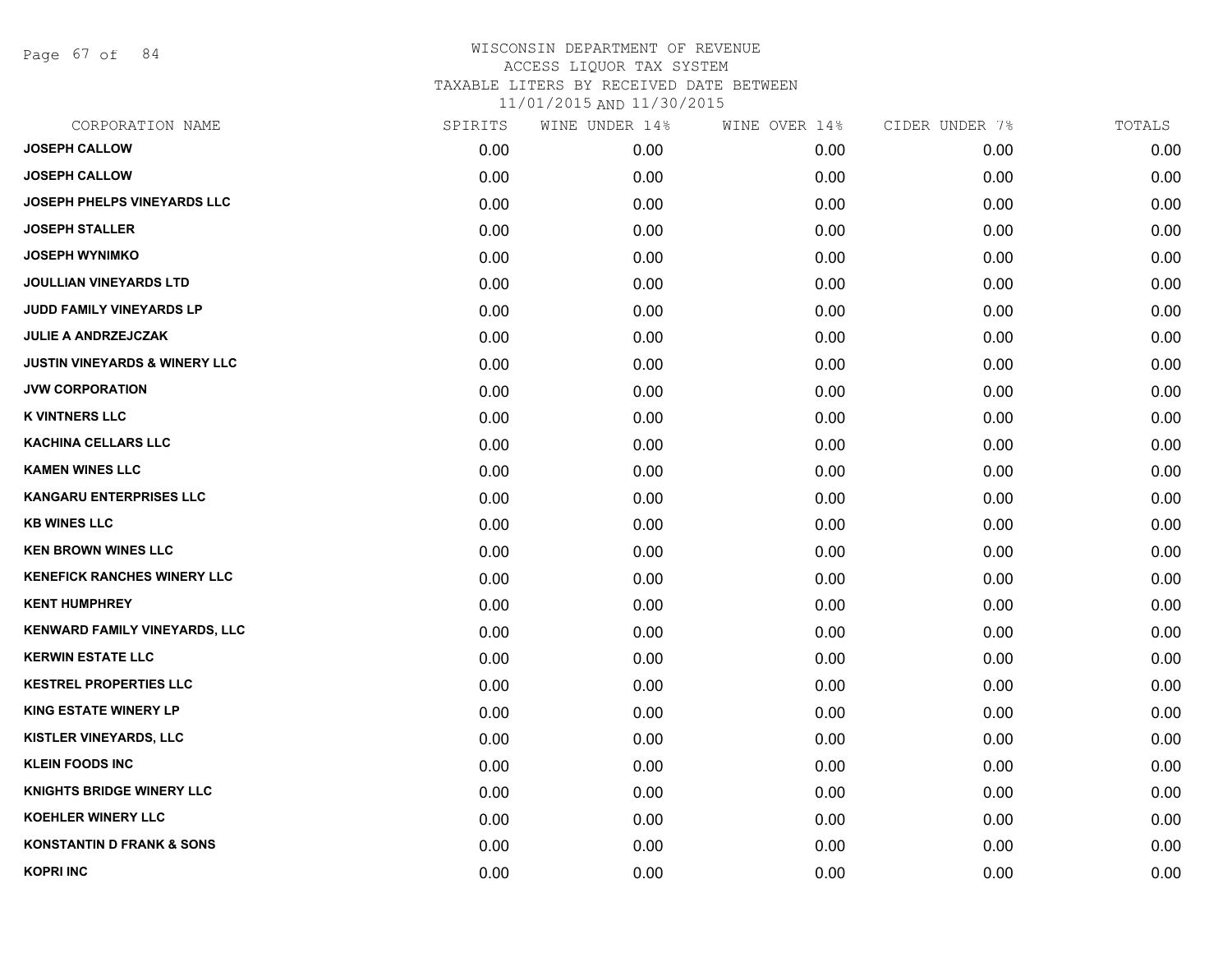Page 68 of 84

## WISCONSIN DEPARTMENT OF REVENUE ACCESS LIQUOR TAX SYSTEM TAXABLE LITERS BY RECEIVED DATE BETWEEN

| CORPORATION NAME                                  | SPIRITS | WINE UNDER 14% | WINE OVER 14% | CIDER UNDER 7% | TOTALS |
|---------------------------------------------------|---------|----------------|---------------|----------------|--------|
| <b>KRUPP BROTHERS LLC</b>                         | 0.00    | 0.00           | 0.00          | 0.00           | 0.00   |
| <b>KSSM LLC</b>                                   | 0.00    | 0.00           | 0.00          | 0.00           | 0.00   |
| <b>KT WINECO LLC</b>                              | 0.00    | 0.00           | 0.00          | 0.00           | 0.00   |
| <b>KULETO VILLA LLC</b>                           | 0.00    | 0.00           | 0.00          | 0.00           | 0.00   |
| <b>KUNDE ENTERPRISES INC</b>                      | 0.00    | 0.00           | 0.00          | 0.00           | 0.00   |
| <b>LCWINE</b>                                     | 0.00    | 0.00           | 0.00          | 0.00           | 0.00   |
| L FOPPIANO WINE CO INC                            | 0.00    | 0.00           | 0.00          | 0.00           | 0.00   |
| <b>LADERA WINERY LLC</b>                          | 0.00    | 0.00           | 0.00          | 0.00           | 0.00   |
| <b>LAETITIA VINEYARD &amp; WINERY INC</b>         | 0.00    | 0.00           | 0.00          | 0.00           | 0.00   |
| <b>LAGUNA OAKS VINEYARD &amp; WINERY INC</b>      | 0.00    | 0.00           | 0.00          | 0.00           | 0.00   |
| <b>LAIL VINEYARDS LLC</b>                         | 0.00    | 0.00           | 0.00          | 0.00           | 0.00   |
| <b>LAIRD FAMILY ESTATE LLC</b>                    | 0.00    | 0.00           | 0.00          | 0.00           | 0.00   |
| <b>LAKE NOKOMIS CRANBERRIES INC</b>               | 0.00    | 0.00           | 0.00          | 0.00           | 0.00   |
| <b>LAMBERT BRIDGE WINERY INC</b>                  | 0.00    | 0.00           | 0.00          | 0.00           | 0.00   |
| <b>LANCASTER ESTATE VINEYARD &amp; WINERY LLC</b> | 0.00    | 0.00           | 0.00          | 0.00           | 0.00   |
| <b>LANCASTER VINEYARDS INC</b>                    | 0.00    | 0.00           | 0.00          | 0.00           | 0.00   |
| <b>LANGE WINERY LLC</b>                           | 0.00    | 0.00           | 0.00          | 0.00           | 0.00   |
| <b>LANGETWINS WINE CO INC</b>                     | 0.00    | 0.00           | 0.00          | 0.00           | 0.00   |
| <b>LARKMEAD VINEYARDS INC</b>                     | 0.00    | 0.00           | 0.00          | 0.00           | 0.00   |
| <b>LARSON &amp; LARSON</b>                        | 0.00    | 0.00           | 0.00          | 0.00           | 0.00   |
| <b>LARSON FAMILY WINERY INC</b>                   | 0.00    | 0.00           | 0.00          | 0.00           | 0.00   |
| <b>LATITUDE BEVERAGE COMPANY</b>                  | 0.00    | 0.00           | 0.00          | 0.00           | 0.00   |
| <b>LAUTENBACH'S ORCHARD COUNTRY INC</b>           | 0.00    | 0.00           | 0.00          | 0.00           | 0.00   |
| <b>LAVA SPRINGS INC</b>                           | 0.00    | 0.00           | 0.00          | 0.00           | 0.00   |
| <b>LAWER FAMILY WINERY INC</b>                    | 0.00    | 0.00           | 0.00          | 0.00           | 0.00   |
| LE CEP II INC                                     | 0.00    | 31.50          | 0.00          | 0.00           | 31.50  |
| <b>LEDGE STONE VINEYARDS LLC</b>                  | 0.00    | 0.00           | 0.00          | 0.00           | 0.00   |
| <b>LEFT COAST CELLARS LLC</b>                     | 0.00    | 0.00           | 0.00          | 0.00           | 0.00   |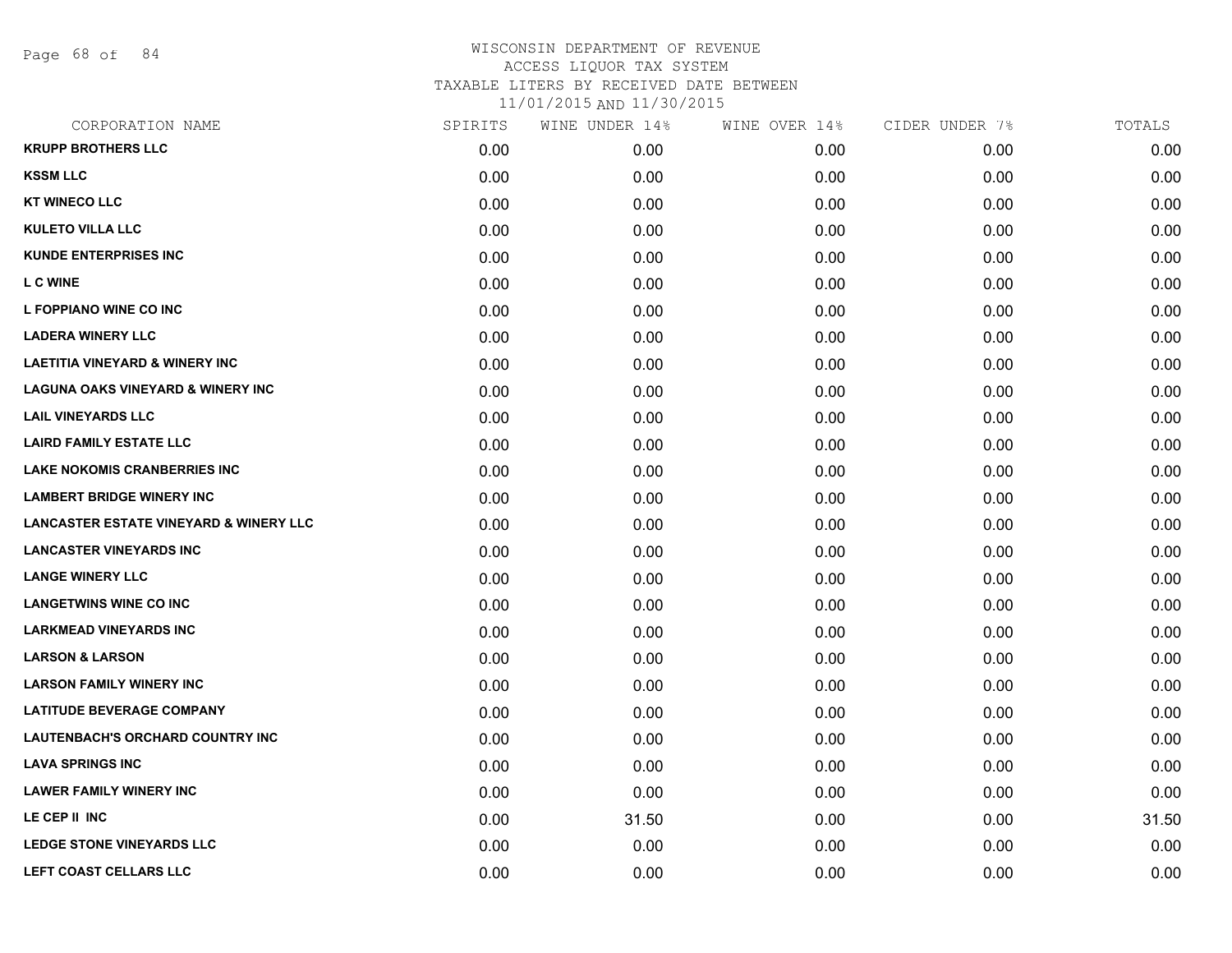Page 69 of 84

| CORPORATION NAME                          | SPIRITS | WINE UNDER 14% | WINE OVER 14% | CIDER UNDER 7% | TOTALS |
|-------------------------------------------|---------|----------------|---------------|----------------|--------|
| <b>LEMELSON WINERY LLC</b>                | 0.00    | 9.00           | 0.00          | 0.00           | 9.00   |
| <b>LEONARDINI FAMILY WINERY LLC</b>       | 0.00    | 0.00           | 0.00          | 0.00           | 0.00   |
| <b>LEONESSE CELLARS LLC</b>               | 0.00    | 0.00           | 0.00          | 0.00           | 0.00   |
| <b>LEVIATHAN WINE COMPANY LLC</b>         | 0.00    | 0.00           | 0.00          | 0.00           | 0.00   |
| LIFE IS SHORT! LLC                        | 0.00    | 0.00           | 0.00          | 0.00           | 0.00   |
| <b>LION NATHAN USA INC</b>                | 0.00    | 0.00           | 0.00          | 0.00           | 0.00   |
| <b>LIONS PEAK</b>                         | 0.00    | 0.00           | 0.00          | 0.00           | 0.00   |
| <b>LONG MEADOW RANCH WINERY INC</b>       | 0.00    | 0.00           | 0.00          | 0.00           | 0.00   |
| <b>LONG SHADOWS VINTNERS LLC</b>          | 0.00    | 0.00           | 0.00          | 0.00           | 0.00   |
| <b>LONGBOARD VINEYARDS LLC</b>            | 0.00    | 0.00           | 0.00          | 0.00           | 0.00   |
| <b>LONGORIA &amp; LONGORIA</b>            | 0.00    | 0.00           | 0.00          | 0.00           | 0.00   |
| <b>LORIMAR WINERY INC</b>                 | 0.00    | 0.00           | 0.00          | 0.00           | 0.00   |
| <b>LOST ISLAND WINE LLC</b>               | 0.00    | 0.00           | 0.00          | 0.00           | 0.00   |
| <b>LOUIDAR LLC</b>                        | 0.00    | 0.00           | 0.00          | 0.00           | 0.00   |
| <b>LOWDEN SCHOOLHOUSE CORPORATION</b>     | 0.00    | 0.00           | 0.00          | 0.00           | 0.00   |
| <b>LUCAS &amp; LEWELLEN VINEYARDS INC</b> | 0.00    | 0.00           | 0.00          | 0.00           | 0.00   |
| <b>LUNA VINEYARDS INC</b>                 | 0.00    | 0.00           | 0.00          | 0.00           | 0.00   |
| <b>LYNFRED WINERY INC</b>                 | 0.00    | 0.00           | 0.00          | 0.00           | 0.00   |
| <b>LYNMAR WINERY LLC</b>                  | 0.00    | 0.00           | 0.00          | 0.00           | 0.00   |
| <b>M.A.C. WINES, LLC</b>                  | 0.00    | 0.00           | 0.00          | 0.00           | 0.00   |
| <b>MADISON VINEYARD HOLDINGS LLC</b>      | 0.00    | 0.00           | 0.00          | 0.00           | 0.00   |
| <b>MADRIGAL FAMILY WINERY LLC</b>         | 0.00    | 0.00           | 0.00          | 0.00           | 0.00   |
| <b>MADRONA VINEYARDS LP</b>               | 0.00    | 0.00           | 0.00          | 0.00           | 0.00   |
| <b>MAKK WINE LLC</b>                      | 0.00    | 0.00           | 0.00          | 0.00           | 0.00   |
| <b>MANO'S INC</b>                         | 0.00    | 0.00           | 0.00          | 0.00           | 0.00   |
| <b>MARGERUM WINE COMPANY INC</b>          | 0.00    | 0.00           | 0.00          | 0.00           | 0.00   |
| <b>MARIA A KLEIN</b>                      | 0.00    | 0.00           | 0.00          | 0.00           | 0.00   |
| <b>MARIETTA CELLARS INC</b>               | 0.00    | 0.00           | 0.00          | 0.00           | 0.00   |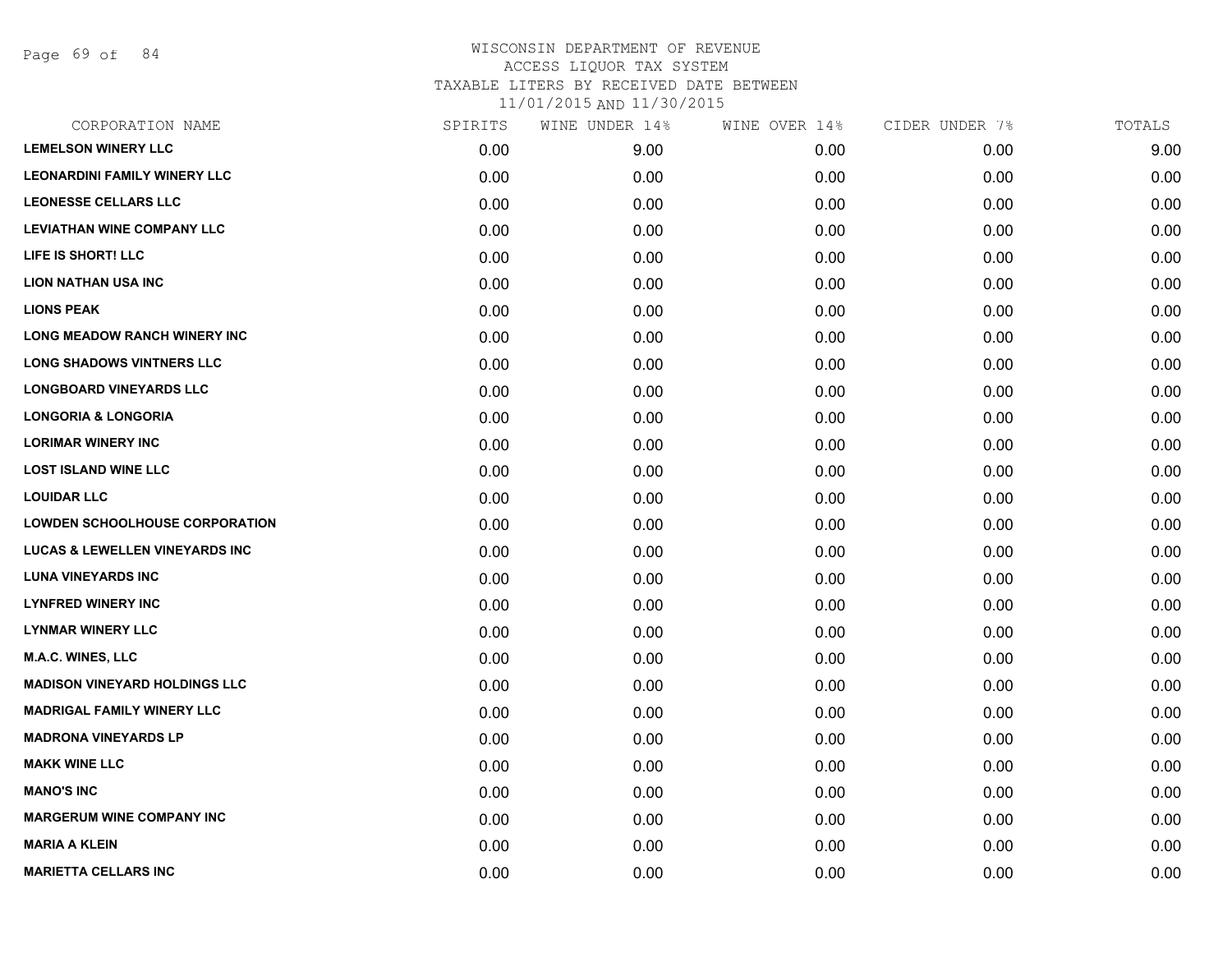Page 70 of 84

| CORPORATION NAME                                  | SPIRITS | WINE UNDER 14% | WINE OVER 14% | CIDER UNDER 7% | TOTALS |
|---------------------------------------------------|---------|----------------|---------------|----------------|--------|
| <b>MARKHAM VINEYARDS</b>                          | 0.00    | 0.00           | 0.00          | 0.00           | 0.00   |
| <b>MARTIN E SELL</b>                              | 0.00    | 0.00           | 0.00          | 0.00           | 0.00   |
| <b>MARTIN RAY WINERY INC</b>                      | 0.00    | 0.00           | 0.00          | 0.00           | 0.00   |
| <b>MARTINELLI WINERY INC</b>                      | 0.00    | 0.00           | 0.00          | 0.00           | 0.00   |
| <b>MATHY WINERY LLC</b>                           | 0.00    | 0.00           | 0.00          | 0.00           | 0.00   |
| <b>MATTHEW RICK</b>                               | 0.00    | 0.00           | 0.00          | 0.00           | 0.00   |
| <b>MATTHIAS A PIPPIG &amp; JAMIE M KINSER</b>     | 0.00    | 0.00           | 0.00          | 0.00           | 0.00   |
| <b>MAURITSON FAMILY WINERY</b>                    | 0.00    | 0.00           | 0.00          | 0.00           | 0.00   |
| <b>MAYACAMAS VINEYARDS</b>                        | 0.00    | 0.00           | 0.00          | 0.00           | 0.00   |
| <b>MAYNARD J KEENAN</b>                           | 0.00    | 0.00           | 0.00          | 0.00           | 0.00   |
| <b>MCILQUHAM LLC</b>                              | 0.00    | 0.00           | 0.00          | 0.00           | 0.00   |
| <b>MCNAB RIDGE WINERY LLC</b>                     | 0.00    | 0.00           | 0.00          | 0.00           | 0.00   |
| <b>MELROSE CELLARS LLC</b>                        | 0.00    | 0.00           | 0.00          | 0.00           | 0.00   |
| <b>MELVILLE VINEYARDS SOUTH LLC</b>               | 0.00    | 0.00           | 0.00          | 0.00           | 0.00   |
| <b>MENDOCINO WINE GROUP LLC</b>                   | 0.00    | 0.00           | 0.00          | 0.00           | 0.00   |
| <b>MER ET SOLEIL LLC</b>                          | 0.00    | 0.00           | 0.00          | 0.00           | 0.00   |
| <b>MERCER WINE ESTATES LLC / MERCER HOGUE LLC</b> | 0.00    | 0.00           | 0.00          | 0.00           | 0.00   |
| <b>MEREDITH VINEYARD ESTATE INC</b>               | 0.00    | 0.00           | 0.00          | 0.00           | 0.00   |
| <b>MERRYVALE VINEYARDS LLC</b>                    | 0.00    | 0.00           | 0.00          | 0.00           | 0.00   |
| <b>MERSHONIAN CIDERY LLC</b>                      | 0.00    | 0.00           | 0.00          | 0.00           | 0.00   |
| <b>METROPOLITAN WINES LLC</b>                     | 0.00    | 0.00           | 0.00          | 0.00           | 0.00   |
| <b>MEV CORPORATION</b>                            | 0.00    | 0.00           | 0.00          | 0.00           | 0.00   |
| <b>MEYER CELLARS LLC</b>                          | 0.00    | 0.00           | 0.00          | 0.00           | 0.00   |
| <b>MICHEAL DASHE</b>                              | 0.00    | 0.00           | 0.00          | 0.00           | 0.00   |
| <b>MIDDLETON FAMILY WINES LLC</b>                 | 0.00    | 0.00           | 0.00          | 0.00           | 0.00   |
| <b>MIDNIGHT CELLARS INC</b>                       | 0.00    | 0.00           | 0.00          | 0.00           | 0.00   |
| <b>MILDARA BLASS INC</b>                          | 0.00    | 0.00           | 0.00          | 0.00           | 0.00   |
| <b>MILLBROOK WINERY INC</b>                       | 0.00    | 0.00           | 0.00          | 0.00           | 0.00   |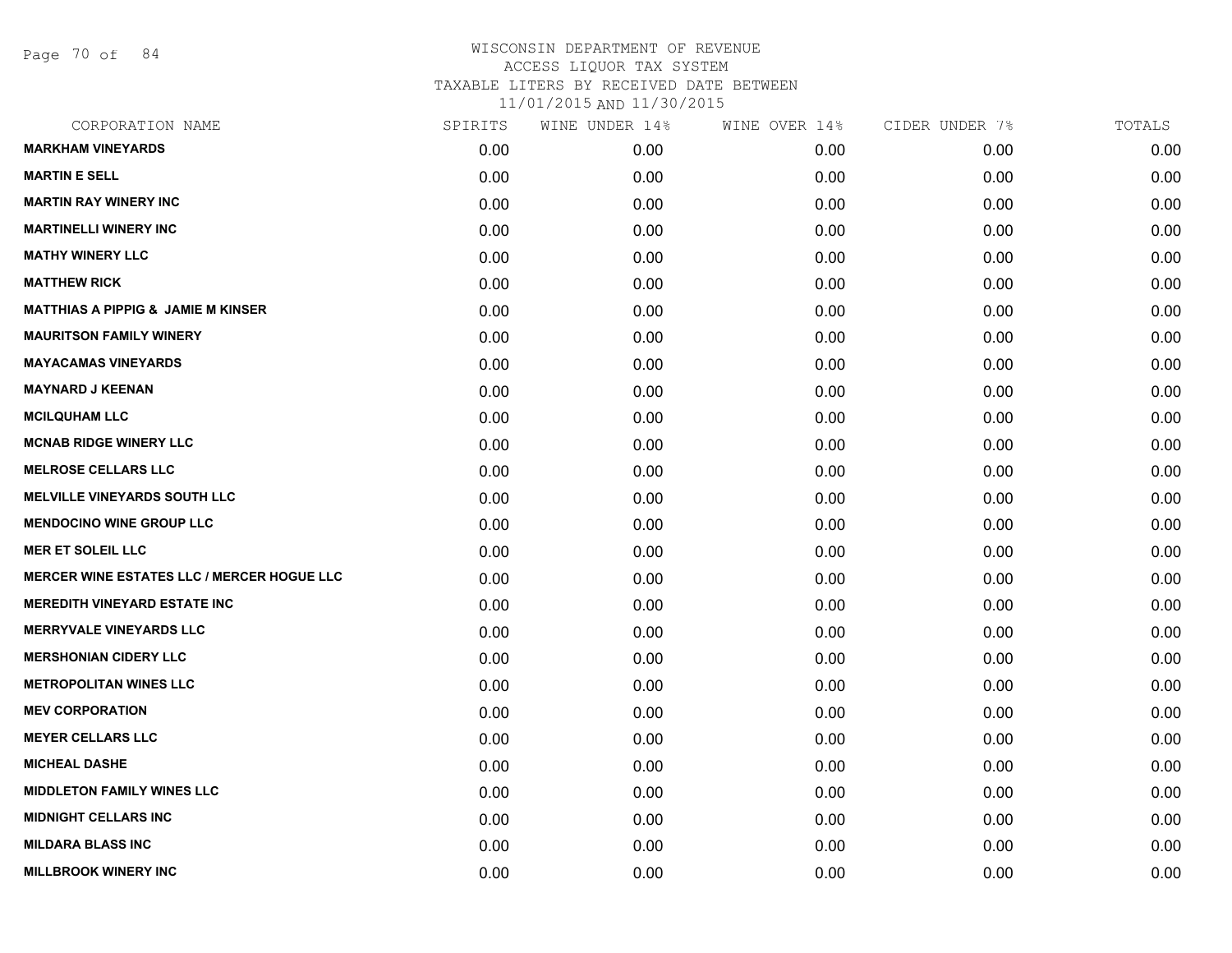Page 71 of 84

| CORPORATION NAME                            | SPIRITS | WINE UNDER 14% | WINE OVER 14% | CIDER UNDER 7% | TOTALS |
|---------------------------------------------|---------|----------------|---------------|----------------|--------|
| <b>MINER FAMILY WINERY LLC</b>              | 0.00    | 0.00           | 0.00          | 0.00           | 0.00   |
| <b>MINNESOTAS FINEST FERMENTED PRODUCTS</b> | 0.00    | 0.00           | 0.00          | 0.00           | 0.00   |
| <b>MIRA WINERY LLC</b>                      | 0.00    | 0.00           | 0.00          | 0.00           | 0.00   |
| <b>MIRASOL WINE LLC</b>                     | 0.00    | 0.00           | 0.00          | 0.00           | 0.00   |
| <b>MIXOLOSEUM LLC</b>                       | 0.00    | 0.00           | 0.00          | 0.00           | 0.00   |
| <b>MODERN DEVELOPMENT COMPANY</b>           | 0.00    | 0.00           | 0.00          | 0.00           | 0.00   |
| <b>MOLLYDOOKER INTERNATIONAL LLC</b>        | 0.00    | 0.00           | 0.00          | 0.00           | 0.00   |
| <b>MONTICELLO CELLARS INC</b>               | 0.00    | 0.00           | 0.00          | 0.00           | 0.00   |
| <b>MONTINORE VINEYARDS LIMITED</b>          | 0.00    | 0.00           | 0.00          | 0.00           | 0.00   |
| <b>MORCHELLA WINE CELLARS LLC</b>           | 0.00    | 0.00           | 0.00          | 0.00           | 0.00   |
| <b>MORGAN CLENDENEN</b>                     | 0.00    | 0.00           | 0.00          | 0.00           | 0.00   |
| <b>MOSHIN VINEYARDS INC</b>                 | 0.00    | 0.00           | 0.00          | 0.00           | 0.00   |
| <b>MULLIGAN &amp; MULLIGAN</b>              | 0.00    | 0.00           | 0.00          | 0.00           | 0.00   |
| <b>MUNCH &amp; FOX</b>                      | 0.00    | 0.00           | 0.00          | 0.00           | 0.00   |
| <b>MUNSON BRIDGE WINERY INC</b>             | 0.00    | 0.00           | 0.00          | 0.00           | 0.00   |
| <b>MUSETTA WINERY, LLC</b>                  | 0.00    | 0.00           | 0.00          | 0.00           | 0.00   |
| <b>NCWGINC</b>                              | 0.00    | 0.00           | 0.00          | 0.00           | 0.00   |
| <b>NAKED WINES LLC</b>                      | 0.00    | 0.00           | 0.00          | 0.00           | 0.00   |
| <b>NAKEDWINES.COM INC</b>                   | 0.00    | 0.00           | 0.00          | 0.00           | 0.00   |
| <b>NAVARRE CELLARS LTD</b>                  | 0.00    | 0.00           | 0.00          | 0.00           | 0.00   |
| <b>NAVARRO VINEYARDS, LLC</b>               | 0.00    | 0.00           | 0.00          | 0.00           | 0.00   |
| <b>NEVADA WINE CELLARS INC</b>              | 0.00    | 0.00           | 0.00          | 0.00           | 0.00   |
| <b>NEW VAVIN INC</b>                        | 0.00    | 0.00           | 0.00          | 0.00           | 0.00   |
| <b>NEWTON VINEYARD LLC</b>                  | 0.00    | 0.00           | 0.00          | 0.00           | 0.00   |
| <b>NICALI, LLC</b>                          | 0.00    | 0.00           | 0.00          | 0.00           | 0.00   |
| <b>NICHOLSON RANCH LLC</b>                  | 0.00    | 0.00           | 0.00          | 0.00           | 0.00   |
| NIEBAUM-COPPOLA ESTATE WINERY LP            | 0.00    | 0.00           | 0.00          | 0.00           | 0.00   |
| <b>NORTH WINERY LLC</b>                     | 0.00    | 0.00           | 0.00          | 0.00           | 0.00   |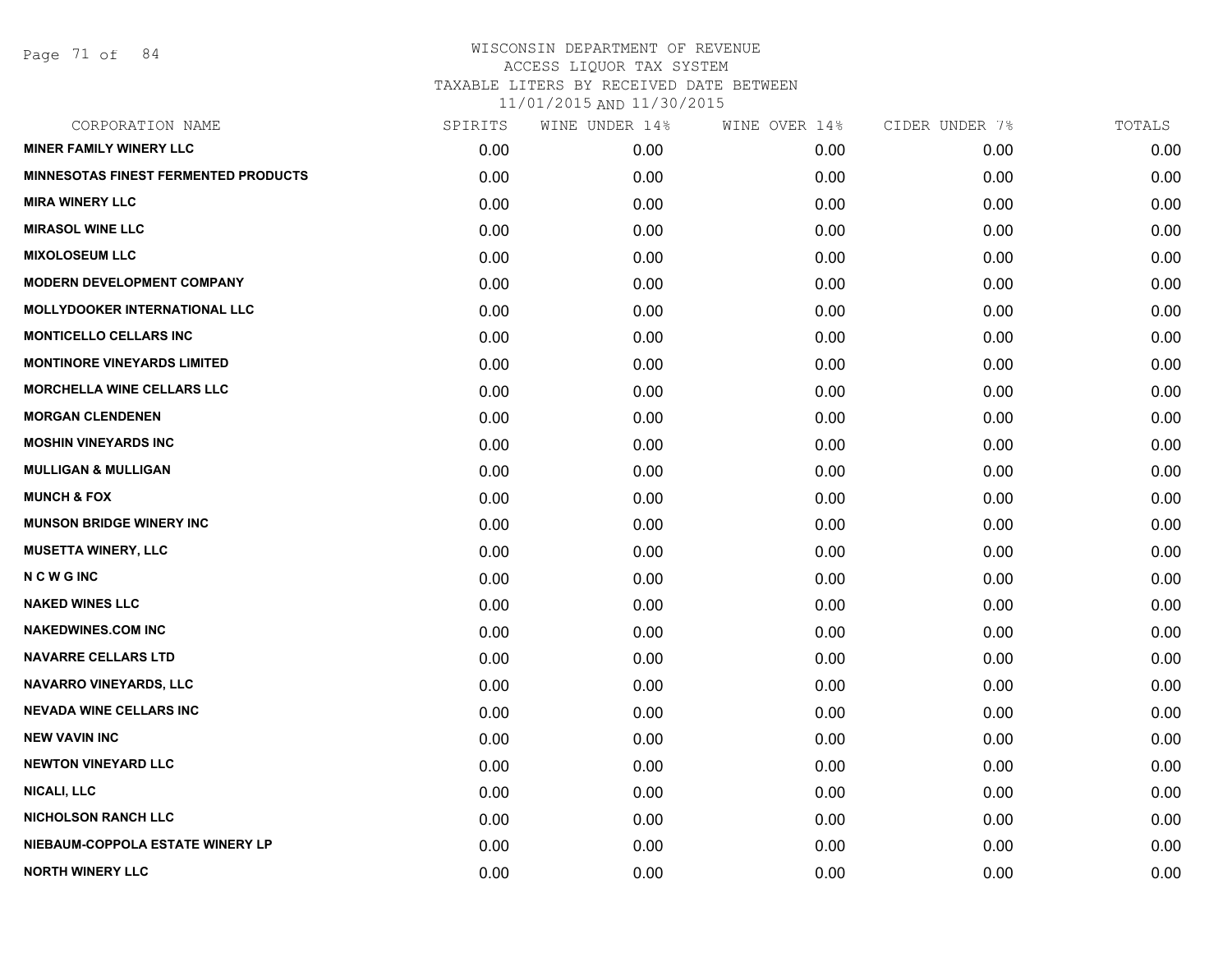Page 72 of 84

## WISCONSIN DEPARTMENT OF REVENUE ACCESS LIQUOR TAX SYSTEM TAXABLE LITERS BY RECEIVED DATE BETWEEN

| CORPORATION NAME                     | SPIRITS | WINE UNDER 14% | WINE OVER 14% | CIDER UNDER 7% | TOTALS |
|--------------------------------------|---------|----------------|---------------|----------------|--------|
| NORTHLEAF WINERY, LLC                | 0.00    | 0.00           | 0.00          | 0.00           | 0.00   |
| <b>NOVA WINES, INC.</b>              | 0.00    | 0.00           | 0.00          | 0.00           | 0.00   |
| <b>NUAGE LLC</b>                     | 0.00    | 0.00           | 0.00          | 0.00           | 0.00   |
| <b>NV AWG LTD</b>                    | 0.00    | 85.50          | 66.01         | 0.00           | 151.51 |
| <b>NW WINE COMPANY LLC</b>           | 0.00    | 0.00           | 0.00          | 0.00           | 0.00   |
| O'SHAUGHNESSY DEL OSO LLC            | 0.00    | 0.00           | 0.00          | 0.00           | 0.00   |
| OAK RIDGE WINERY LLC                 | 0.00    | 0.00           | 0.00          | 0.00           | 0.00   |
| <b>OAKVILLE HILLS CELLARS INC</b>    | 0.00    | 0.00           | 0.00          | 0.00           | 0.00   |
| <b>OAT HILL CORPORATION</b>          | 0.00    | 0.00           | 0.00          | 0.00           | 0.00   |
| <b>OBRIEN FAMILY VINEYARD LLC</b>    | 0.00    | 0.00           | 0.00          | 0.00           | 0.00   |
| <b>OGB PARTNERS LLC</b>              | 0.00    | 0.00           | 0.00          | 0.00           | 0.00   |
| OLD VINE WINE PARTNERS LLC           | 0.00    | 0.00           | 0.00          | 0.00           | 0.00   |
| <b>OLIVER WINE COMPANY INC</b>       | 0.00    | 0.00           | 0.00          | 0.00           | 0.00   |
| <b>OPOLO WINES LP</b>                | 0.00    | 0.00           | 0.00          | 0.00           | 0.00   |
| OPUS ONE WINERY LLC                  | 0.00    | 0.00           | 0.00          | 0.00           | 0.00   |
| ORCA PROPERTIES LLC                  | 0.00    | 0.00           | 0.00          | 0.00           | 0.00   |
| OREGON WINE SERVICES AND STORAGE LLC | 0.00    | 0.00           | 0.00          | 0.00           | 0.00   |
| <b>ORFILA VINEYARDS INC</b>          | 0.00    | 0.00           | 0.00          | 0.00           | 0.00   |
| ORIN SWIFT CELLARS LLC               | 0.00    | 0.00           | 0.00          | 0.00           | 0.00   |
| <b>OWEN ROE LLC</b>                  | 0.00    | 0.00           | 0.00          | 0.00           | 0.00   |
| <b>PAHLMEYER LLC</b>                 | 0.00    | 0.00           | 0.00          | 0.00           | 0.00   |
| PALI WINE COMPANY LP                 | 0.00    | 0.00           | 0.00          | 0.00           | 0.00   |
| PALOMA VINEYARD LLC                  | 0.00    | 0.00           | 0.00          | 0.00           | 0.00   |
| PARAGON VINEYARD CO INC              | 0.00    | 0.00           | 0.00          | 0.00           | 0.00   |
| PARALLEL 44 VINEYARD & WINERY, INC.  | 0.00    | 0.00           | 0.00          | 0.00           | 0.00   |
| <b>PARKER STATION INC</b>            | 0.00    | 0.00           | 0.00          | 0.00           | 0.00   |
| PATEL WINERY LLC                     | 0.00    | 0.00           | 0.00          | 0.00           | 0.00   |
| <b>PATRICIA A HOOVER</b>             | 0.00    | 0.00           | 0.00          | 0.00           | 0.00   |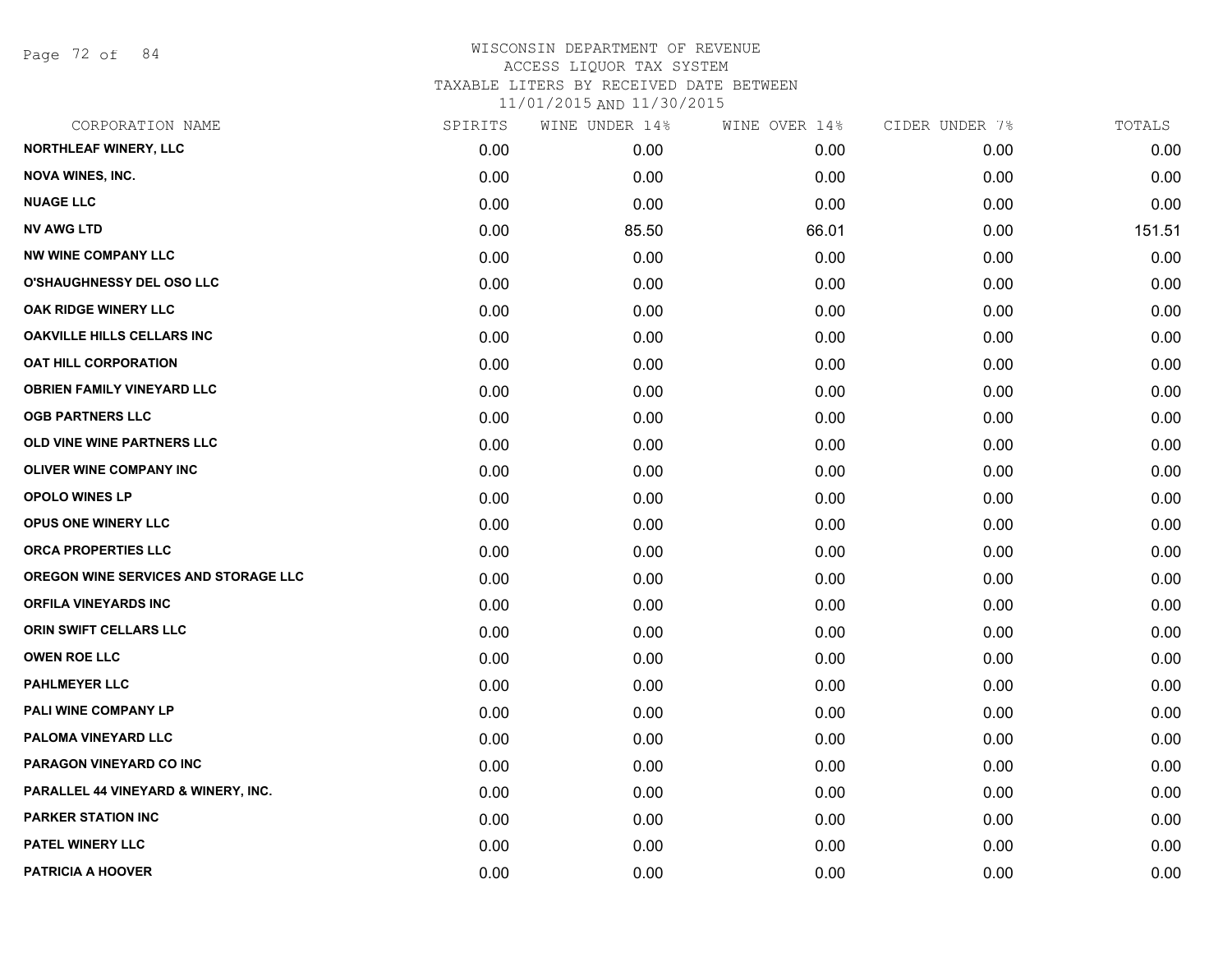Page 73 of 84

| CORPORATION NAME                     | SPIRITS | WINE UNDER 14% | WINE OVER 14% | CIDER UNDER 7% | TOTALS |
|--------------------------------------|---------|----------------|---------------|----------------|--------|
| <b>PATRICK A RONEY</b>               | 0.00    | 0.00           | 0.00          | 0.00           | 0.00   |
| <b>PATRICK ARNDT</b>                 | 0.00    | 0.00           | 0.00          | 0.00           | 0.00   |
| PATZ & HALL WINE COMPANY INC         | 0.00    | 0.00           | 0.00          | 0.00           | 0.00   |
| <b>PAUL D ASPER</b>                  | 0.00    | 0.00           | 0.00          | 0.00           | 0.00   |
| PAUL HOBBS WINERY LP                 | 0.00    | 0.00           | 0.00          | 0.00           | 0.00   |
| <b>PAUL J FRANZEN</b>                | 0.00    | 0.00           | 0.00          | 0.00           | 0.00   |
| <b>PAVI WINES LLC</b>                | 0.00    | 0.00           | 0.00          | 0.00           | 0.00   |
| PCJ, INC.                            | 0.00    | 0.00           | 0.00          | 0.00           | 0.00   |
| PEACHY CANYON WINERY                 | 0.00    | 0.00           | 0.00          | 0.00           | 0.00   |
| PEAR VALLEY VINEYARD, INC.           | 0.00    | 0.00           | 0.00          | 0.00           | 0.00   |
| <b>PEAY VINEYARDS LLC</b>            | 0.00    | 0.00           | 0.00          | 0.00           | 0.00   |
| PEJU FAMILY OPERATING PARTNERSHIP LP | 0.00    | 0.00           | 0.00          | 0.00           | 0.00   |
| <b>PENROSE LANE LIMITED</b>          | 0.00    | 0.00           | 0.00          | 0.00           | 0.00   |
| PEPPER BRIDGE WINERY LLC             | 0.00    | 0.00           | 0.00          | 0.00           | 0.00   |
| PERNOD RICARD KENWOOD HOLDING LLC    | 0.00    | 0.00           | 0.00          | 0.00           | 0.00   |
| PERNOD RICARD USA LLC                | 0.00    | 0.00           | 0.00          | 0.00           | 0.00   |
| PETER FRANUS WINE COMPANY INC        | 0.00    | 0.00           | 0.00          | 0.00           | 0.00   |
| PETER HOEHN                          | 0.00    | 0.00           | 0.00          | 0.00           | 0.00   |
| PETER MICHAEL WINERY                 | 0.00    | 0.00           | 0.00          | 0.00           | 0.00   |
| PETRONI VINEYARDS LLC                | 0.00    | 0.00           | 0.00          | 0.00           | 0.00   |
| PHILIP TOGNI VINEYARD LP             | 0.00    | 0.00           | 0.00          | 0.00           | 0.00   |
| PHILLIPS FARMS LLC                   | 0.00    | 0.00           | 0.00          | 0.00           | 0.00   |
| <b>PINA CELLARS LP</b>               | 0.00    | 0.00           | 0.00          | 0.00           | 0.00   |
| PINE RIDGE WINERY LLC                | 0.00    | 0.00           | 0.00          | 0.00           | 0.00   |
| <b>PJK WINERY LLC</b>                | 0.00    | 0.00           | 0.00          | 0.00           | 0.00   |
| POPE VALLEY WINERY LLC               | 0.00    | 0.00           | 0.00          | 0.00           | 0.00   |
| PRAGER WINERY & PORT WORKS, INC.     | 0.00    | 0.00           | 0.00          | 0.00           | 0.00   |
| <b>PRAIRIE BERRY LLC</b>             | 0.00    | 0.00           | 0.00          | 0.00           | 0.00   |
|                                      |         |                |               |                |        |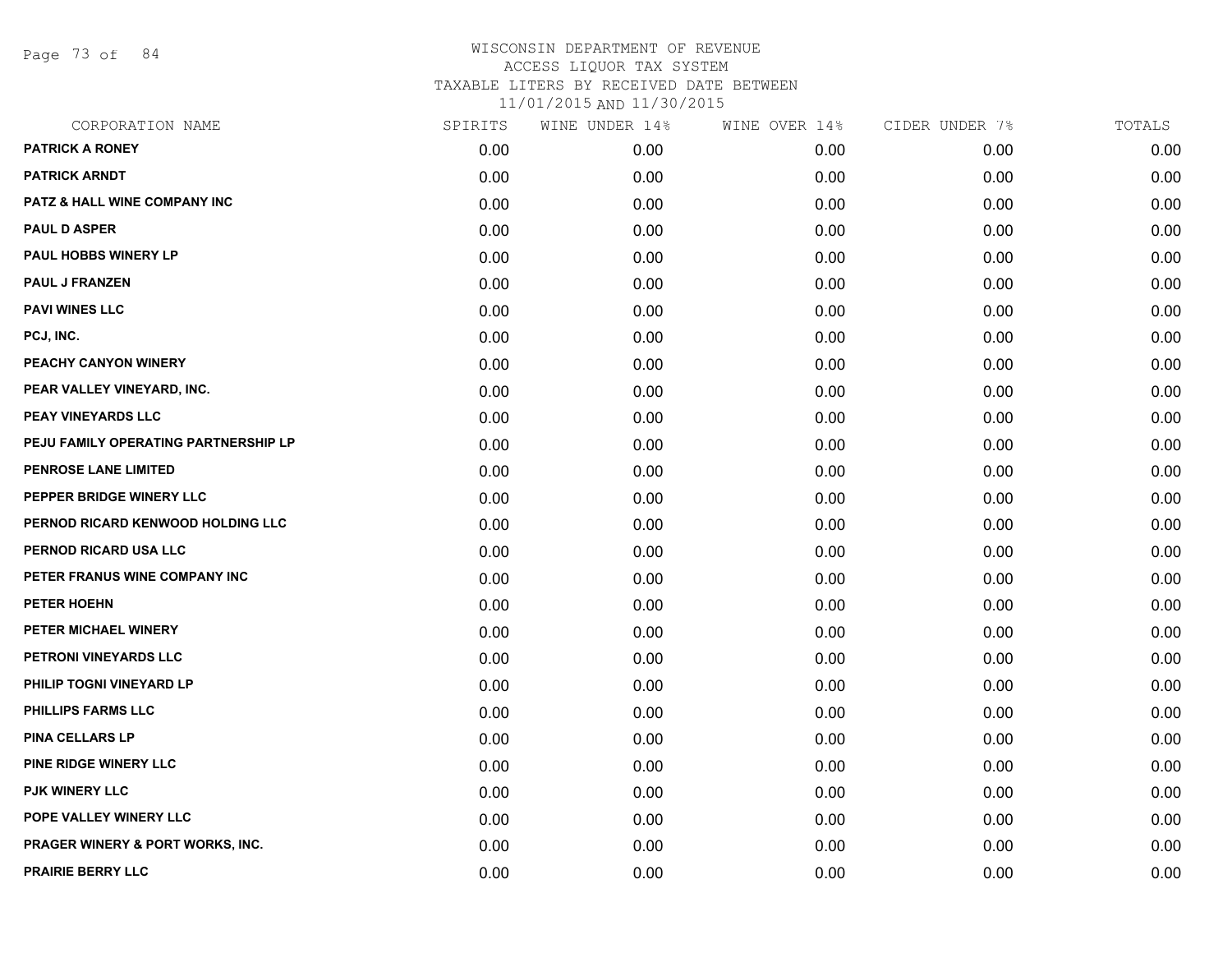Page 74 of 84

| CORPORATION NAME                         | SPIRITS | WINE UNDER 14% | WINE OVER 14% | CIDER UNDER 7% | TOTALS |
|------------------------------------------|---------|----------------|---------------|----------------|--------|
| <b>PRECEPT BRANDS LLC</b>                | 0.00    | 0.00           | 0.00          | 0.00           | 0.00   |
| PREMIUM VINTNERS LLC                     | 0.00    | 0.00           | 0.00          | 0.00           | 0.00   |
| PRIDE MOUNTAIN VINEYARDS LLC             | 0.00    | 0.00           | 0.00          | 0.00           | 0.00   |
| <b>PRINCE MICHEL LLC</b>                 | 0.00    | 0.00           | 0.00          | 0.00           | 0.00   |
| <b>PROMONTORY LLC</b>                    | 0.00    | 0.00           | 0.00          | 0.00           | 0.00   |
| <b>PWG LLC</b>                           | 0.00    | 0.00           | 0.00          | 0.00           | 0.00   |
| <b>QUADY SOUTH WINERY LLC</b>            | 0.00    | 0.00           | 0.00          | 0.00           | 0.00   |
| QUILCEDA CREEK VINTNERS INC              | 0.00    | 0.00           | 0.00          | 0.00           | 0.00   |
| QUPE WINE CELLARS LLC                    | 0.00    | 0.00           | 0.00          | 0.00           | 0.00   |
| <b>R LAWSON ENTERPRISES LLC</b>          | 0.00    | 0.00           | 0.00          | 0.00           | 0.00   |
| RADIO-COTEAU WINE CELLARS LLC            | 0.00    | 0.00           | 0.00          | 0.00           | 0.00   |
| <b>RAINIER WINE LLC</b>                  | 0.00    | 0.00           | 0.00          | 0.00           | 0.00   |
| <b>RAMAZZOTTI WINES LLC</b>              | 0.00    | 0.00           | 0.00          | 0.00           | 0.00   |
| <b>RAMEY WINE CELLARS INC</b>            | 0.00    | 0.00           | 0.00          | 0.00           | 0.00   |
| <b>RAPTOR RIDGE WINERY LLC</b>           | 0.00    | 0.00           | 0.00          | 0.00           | 0.00   |
| <b>RASA VINEYARDS, LLC</b>               | 0.00    | 0.00           | 0.00          | 0.00           | 0.00   |
| <b>RAYMOND SIGNORELLO</b>                | 0.00    | 0.00           | 0.00          | 0.00           | 0.00   |
| <b>RAYMOND VINEYARD &amp; CELLAR INC</b> | 0.00    | 0.00           | 0.00          | 0.00           | 0.00   |
| <b>RB WINE ASSOCIATES LLC</b>            | 0.00    | 0.00           | 0.00          | 0.00           | 0.00   |
| <b>RBZ VINEYARDS LLC</b>                 | 0.00    | 0.00           | 23.00         | 0.00           | 23.00  |
| <b>RED CAR WINE COMPANY LLC</b>          | 0.00    | 0.00           | 0.00          | 0.00           | 0.00   |
| <b>RED MARE WINES LLC</b>                | 0.00    | 0.00           | 0.00          | 0.00           | 0.00   |
| <b>RED OAK VINEYARD INC</b>              | 0.00    | 0.00           | 0.00          | 0.00           | 0.00   |
| <b>REGUSCI WINERY INC</b>                | 0.00    | 0.00           | 0.00          | 0.00           | 0.00   |
| <b>REN ACQUISITION INC</b>               | 0.00    | 0.00           | 0.00          | 0.00           | 0.00   |
| <b>REVANA FAMILY PARTNERS</b>            | 0.00    | 0.00           | 0.00          | 0.00           | 0.00   |
| <b>RHYS VINEYARDS LLC</b>                | 0.00    | 0.00           | 0.00          | 0.00           | 0.00   |
| <b>RICHARD E LIBBY</b>                   | 0.00    | 0.00           | 0.00          | 0.00           | 0.00   |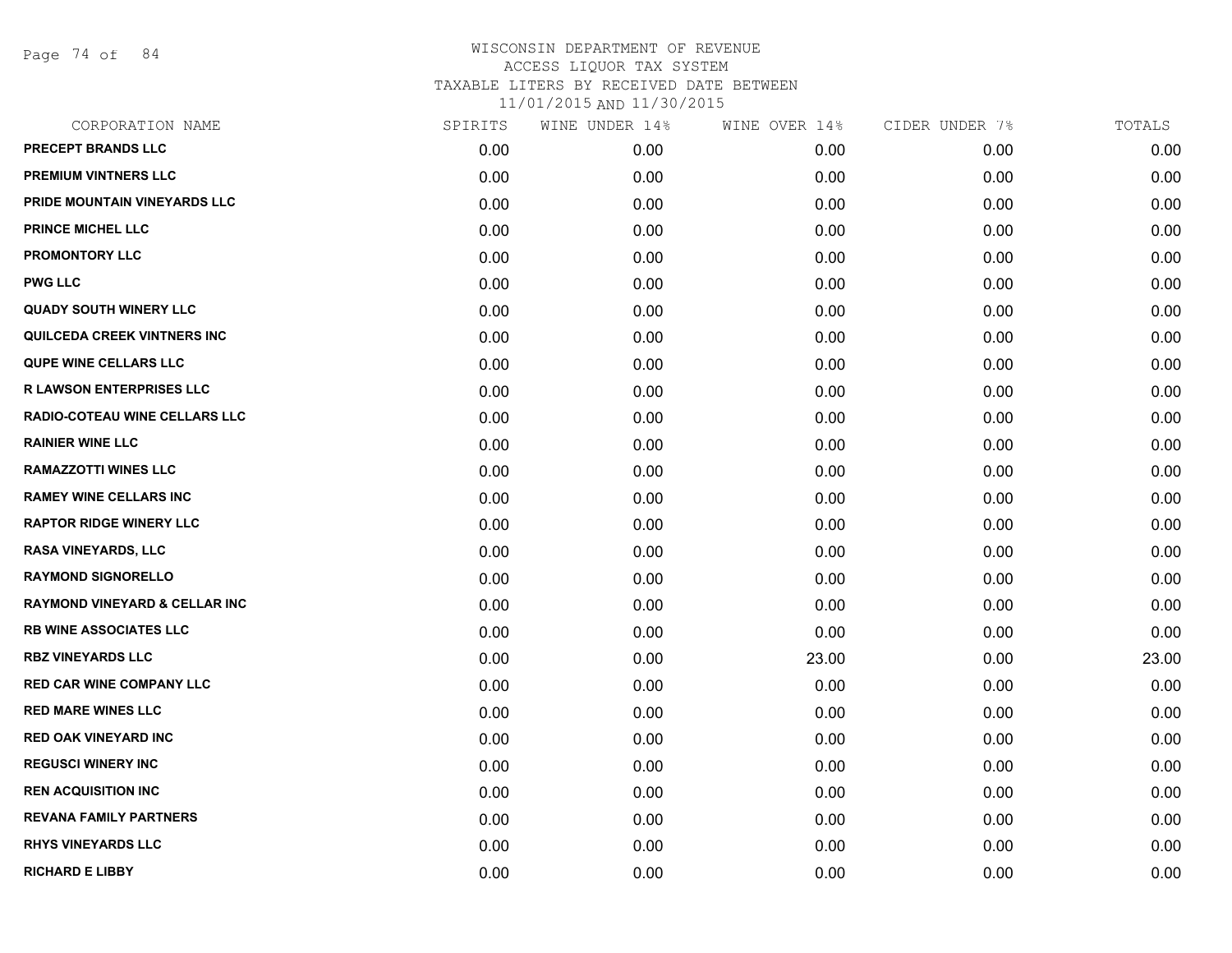Page 75 of 84

| SPIRITS | WINE UNDER 14% | WINE OVER 14% | CIDER UNDER 7% | TOTALS |
|---------|----------------|---------------|----------------|--------|
| 0.00    | 0.00           | 0.00          | 0.00           | 0.00   |
| 0.00    | 0.00           | 0.00          | 0.00           | 0.00   |
| 0.00    | 0.00           | 0.00          | 0.00           | 0.00   |
| 0.00    | 0.00           | 0.00          | 0.00           | 0.00   |
| 0.00    | 0.00           | 0.00          | 0.00           | 0.00   |
| 0.00    | 0.00           | 0.00          | 0.00           | 0.00   |
| 0.00    | 0.00           | 0.00          | 0.00           | 0.00   |
| 0.00    | 0.00           | 0.00          | 0.00           | 0.00   |
| 0.00    | 0.00           | 0.00          | 0.00           | 0.00   |
| 0.00    | 0.00           | 0.00          | 0.00           | 0.00   |
| 0.00    | 0.00           | 0.00          | 0.00           | 0.00   |
| 0.00    | 0.00           | 0.00          | 0.00           | 0.00   |
| 0.00    | 0.00           | 0.00          | 0.00           | 0.00   |
| 0.00    | 0.00           | 0.00          | 0.00           | 0.00   |
| 0.00    | 0.00           | 0.00          | 0.00           | 0.00   |
| 0.00    | 0.00           | 0.00          | 0.00           | 0.00   |
| 0.00    | 0.00           | 0.00          | 0.00           | 0.00   |
| 0.00    | 0.00           | 0.00          | 0.00           | 0.00   |
| 0.00    | 0.00           | 0.00          | 0.00           | 0.00   |
| 0.00    | 0.00           | 0.00          | 0.00           | 0.00   |
| 0.00    | 0.00           | 0.00          | 0.00           | 0.00   |
| 0.00    | 0.00           | 0.00          | 0.00           | 0.00   |
| 0.00    | 0.00           | 0.00          | 0.00           | 0.00   |
| 0.00    | 0.00           | 0.00          | 0.00           | 0.00   |
| 0.00    | 0.00           | 0.00          | 0.00           | 0.00   |
| 0.00    | 0.00           | 0.00          | 0.00           | 0.00   |
| 0.00    | 0.00           | 0.00          | 0.00           | 0.00   |
| 0.00    | 0.00           | 0.00          | 0.00           | 0.00   |
|         |                |               |                |        |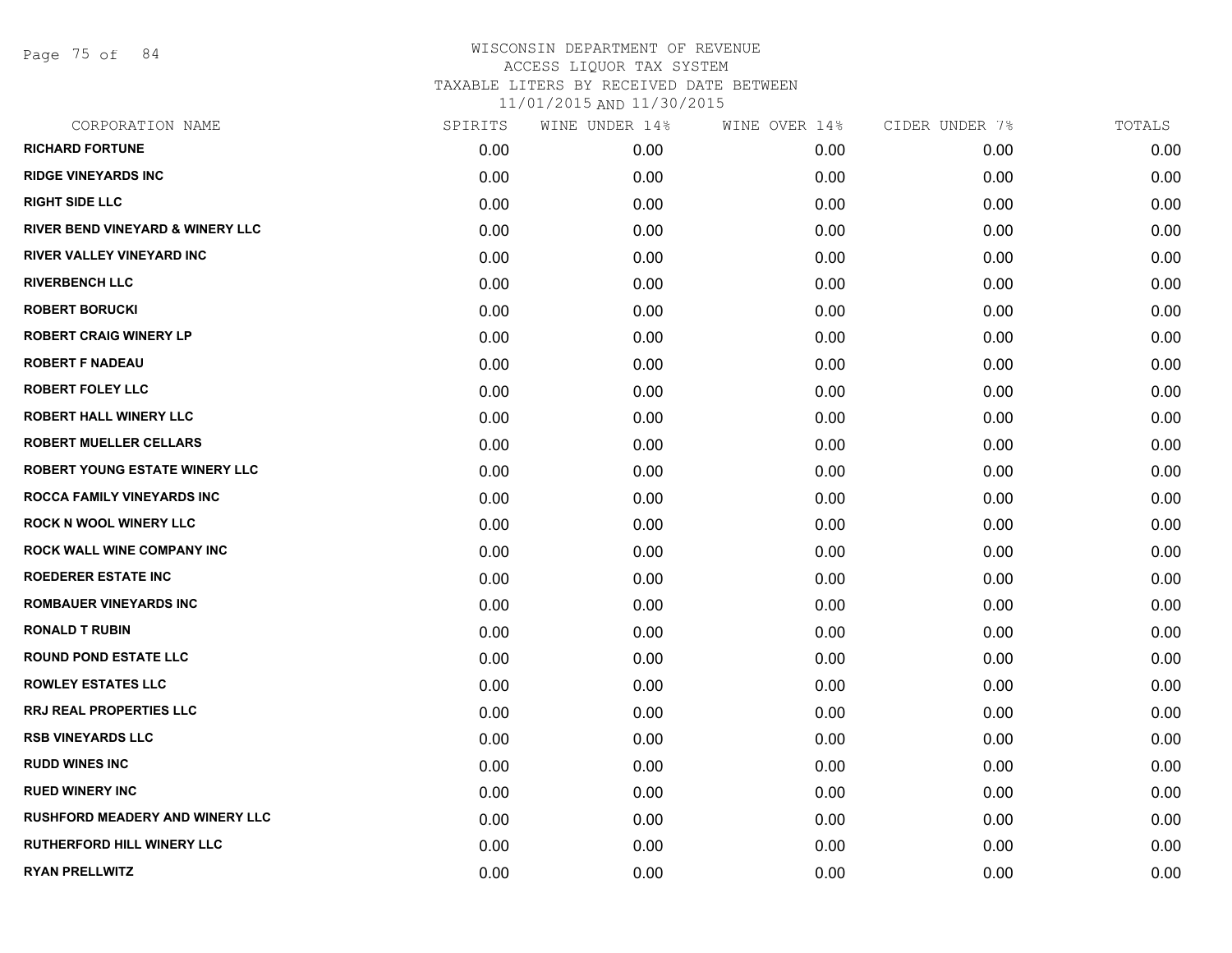Page 76 of 84

| CORPORATION NAME                              | SPIRITS | WINE UNDER 14% | WINE OVER 14% | CIDER UNDER 7% | TOTALS |
|-----------------------------------------------|---------|----------------|---------------|----------------|--------|
| <b>SAINTSBURY LLC</b>                         | 0.00    | 0.00           | 0.00          | 0.00           | 0.00   |
| <b>SANDHI WINES LLC</b>                       | 0.00    | 0.00           | 0.00          | 0.00           | 0.00   |
| SANDSTONE RIDGE VINEYARD & WINERY LLC         | 0.00    | 0.00           | 0.00          | 0.00           | 0.00   |
| <b>SANFORD WINERY COMPANY LP</b>              | 0.00    | 0.00           | 0.00          | 0.00           | 0.00   |
| <b>SARACINA VINEYARDS LLC</b>                 | 0.00    | 0.00           | 0.00          | 0.00           | 0.00   |
| SAVANNAH CHANELLE VINEYARDS INC               | 0.00    | 0.00           | 0.00          | 0.00           | 0.00   |
| <b>SAVIAH ROSE WINERY LLC</b>                 | 0.00    | 0.00           | 0.00          | 0.00           | 0.00   |
| <b>SAXUM VINEYARDS INC</b>                    | 0.00    | 0.00           | 0.00          | 0.00           | 0.00   |
| <b>SBRAGIA FAMILY VINEYARDS LLC</b>           | 0.00    | 0.00           | 0.00          | 0.00           | 0.00   |
| <b>SCHEID VINEYARDS CALIFORNIA INC</b>        | 0.00    | 0.00           | 0.00          | 0.00           | 0.00   |
| <b>SCHRADER CELLARS LLC</b>                   | 0.00    | 0.00           | 0.00          | 0.00           | 0.00   |
| <b>SCHRAMSBERG VINEYARDS CO INC</b>           | 0.00    | 0.00           | 0.00          | 0.00           | 0.00   |
| <b>SCHUG WINERY LLC</b>                       | 0.00    | 0.00           | 0.00          | 0.00           | 0.00   |
| <b>SCREAMING EAGLE LLC</b>                    | 0.00    | 0.00           | 0.00          | 0.00           | 0.00   |
| <b>SEAVER VINEYARDS LLC</b>                   | 0.00    | 0.00           | 0.00          | 0.00           | 0.00   |
| <b>SEAVEY VINEYARD LP</b>                     | 0.00    | 0.00           | 0.00          | 0.00           | 0.00   |
| <b>SEBASTOPOL VINEYARDS &amp; WINERY CORP</b> | 0.00    | 0.00           | 0.00          | 0.00           | 0.00   |
| <b>SEQUOIA GROVE VINEYARDS LP</b>             | 0.00    | 0.00           | 0.00          | 0.00           | 0.00   |
| <b>SEVEN HILLS WINERY LLC</b>                 | 0.00    | 0.00           | 0.00          | 0.00           | 0.00   |
| <b>SEVEN STONES WINERY LLC</b>                | 0.00    | 0.00           | 0.00          | 0.00           | 0.00   |
| <b>SHADY LADIES LLC</b>                       | 0.00    | 0.00           | 0.00          | 0.00           | 0.00   |
| <b>SHAFER VINEYARDS INC</b>                   | 0.00    | 0.00           | 0.00          | 0.00           | 0.00   |
| <b>SHANNON RIDGE INC</b>                      | 0.00    | 0.00           | 0.00          | 0.00           | 0.00   |
| <b>SHARON L PINGEL</b>                        | 0.00    | 0.00           | 0.00          | 0.00           | 0.00   |
| <b>SHELTON-MACKENZIE WINE COMPANY</b>         | 0.00    | 0.00           | 0.00          | 0.00           | 0.00   |
| <b>SIERRA SUNRISE VINEYARDS</b>               | 0.00    | 0.00           | 0.00          | 0.00           | 0.00   |
| <b>SILVER OAK WINE CELLARS LP</b>             | 0.00    | 0.00           | 0.00          | 0.00           | 0.00   |
| SILVER TRIDENT WINERY LLC                     | 0.00    | 0.00           | 0.00          | 0.00           | 0.00   |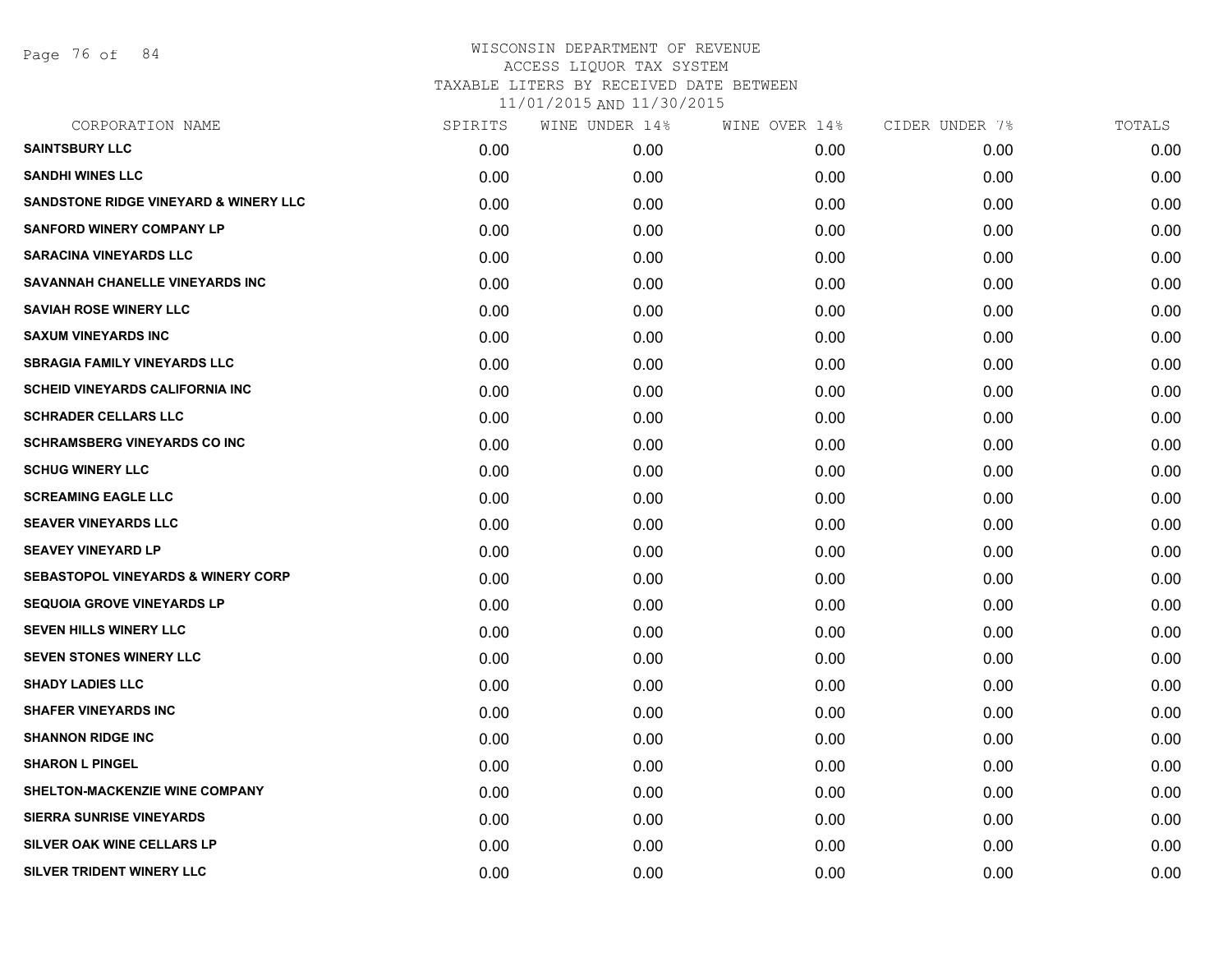Page 77 of 84

| CORPORATION NAME                           | SPIRITS | WINE UNDER 14% | WINE OVER 14% | CIDER UNDER 7% | TOTALS |
|--------------------------------------------|---------|----------------|---------------|----------------|--------|
| <b>SINE QUA NON INC</b>                    | 0.00    | 0.00           | 0.00          | 0.00           | 0.00   |
| SINNIPEE VALLEY VINEYARD LLC               | 0.00    | 0.00           | 0.00          | 0.00           | 0.00   |
| <b>SINSKEY VINEYARDS INC</b>               | 0.00    | 0.00           | 0.00          | 0.00           | 0.00   |
| <b>SISYPHUS LLC</b>                        | 0.00    | 0.00           | 0.00          | 0.00           | 0.00   |
| <b>SIX SIGMA WINERY LLC</b>                | 0.00    | 0.00           | 0.00          | 0.00           | 0.00   |
| <b>SKALLI CORPORATION</b>                  | 0.00    | 0.00           | 0.00          | 0.00           | 0.00   |
| <b>SMALL VINES WINES INC</b>               | 0.00    | 0.00           | 0.00          | 0.00           | 0.00   |
| <b>SMITH &amp; HOOK WINERY</b>             | 0.00    | 0.00           | 0.00          | 0.00           | 0.00   |
| <b>SMITH &amp; SMITH</b>                   | 0.00    | 0.00           | 0.00          | 0.00           | 0.00   |
| SMITH ANDERSON ENTERPRISES INC             | 0.00    | 0.00           | 0.00          | 0.00           | 0.00   |
| <b>SODA CANYON LLC</b>                     | 0.00    | 0.00           | 0.00          | 0.00           | 0.00   |
| <b>SOKOL BLOSSER LTD</b>                   | 0.00    | 0.00           | 0.00          | 0.00           | 0.00   |
| <b>SOMERSTON WINE COMPANY, LLC</b>         | 0.00    | 0.00           | 0.00          | 0.00           | 0.00   |
| SONOMA-CUTRER VINEYARDS INC                | 0.00    | 0.00           | 0.00          | 0.00           | 0.00   |
| SOUTH COAST WINERY INC                     | 0.00    | 0.00           | 0.00          | 0.00           | 0.00   |
| <b>SP GROSSNICKLE LLC</b>                  | 0.00    | 0.00           | 0.00          | 0.00           | 0.00   |
| <b>SPANOS BERBERIAN WINERY LLC</b>         | 0.00    | 0.00           | 0.00          | 0.00           | 0.00   |
| <b>SPARKLING OREGON LLC</b>                | 0.00    | 0.00           | 0.00          | 0.00           | 0.00   |
| <b>SPOTTSWOODE WINERY INC</b>              | 0.00    | 0.00           | 0.00          | 0.00           | 0.00   |
| <b>SPRECHER BREWING COMPANY, INC.</b>      | 0.00    | 0.00           | 0.00          | 0.00           | 0.00   |
| SPRING MOUNTAIN VINEYARD INC               | 0.00    | 0.00           | 0.00          | 0.00           | 0.00   |
| <b>SPURGEON VINEYARDS &amp; WINERY LLC</b> | 0.00    | 0.00           | 0.00          | 0.00           | 0.00   |
| <b>ST HELENA ESTATE LLC</b>                | 0.00    | 0.00           | 0.00          | 0.00           | 0.00   |
| <b>ST JAMES WINERY INC</b>                 | 0.00    | 0.00           | 0.00          | 0.00           | 0.00   |
| ST JULIAN WINE COMPANY INC                 | 0.00    | 0.00           | 0.00          | 0.00           | 0.00   |
| ST. FRANCIS WINERY & VINEYARD L.P.         | 0.00    | 0.00           | 0.00          | 0.00           | 0.00   |
| <b>STAG'S LEAP WINE CELLARS LLC</b>        | 0.00    | 0.00           | 0.00          | 0.00           | 0.00   |
| STAGLIN FAMILY VINEYARD LLC                | 0.00    | 0.00           | 0.00          | 0.00           | 0.00   |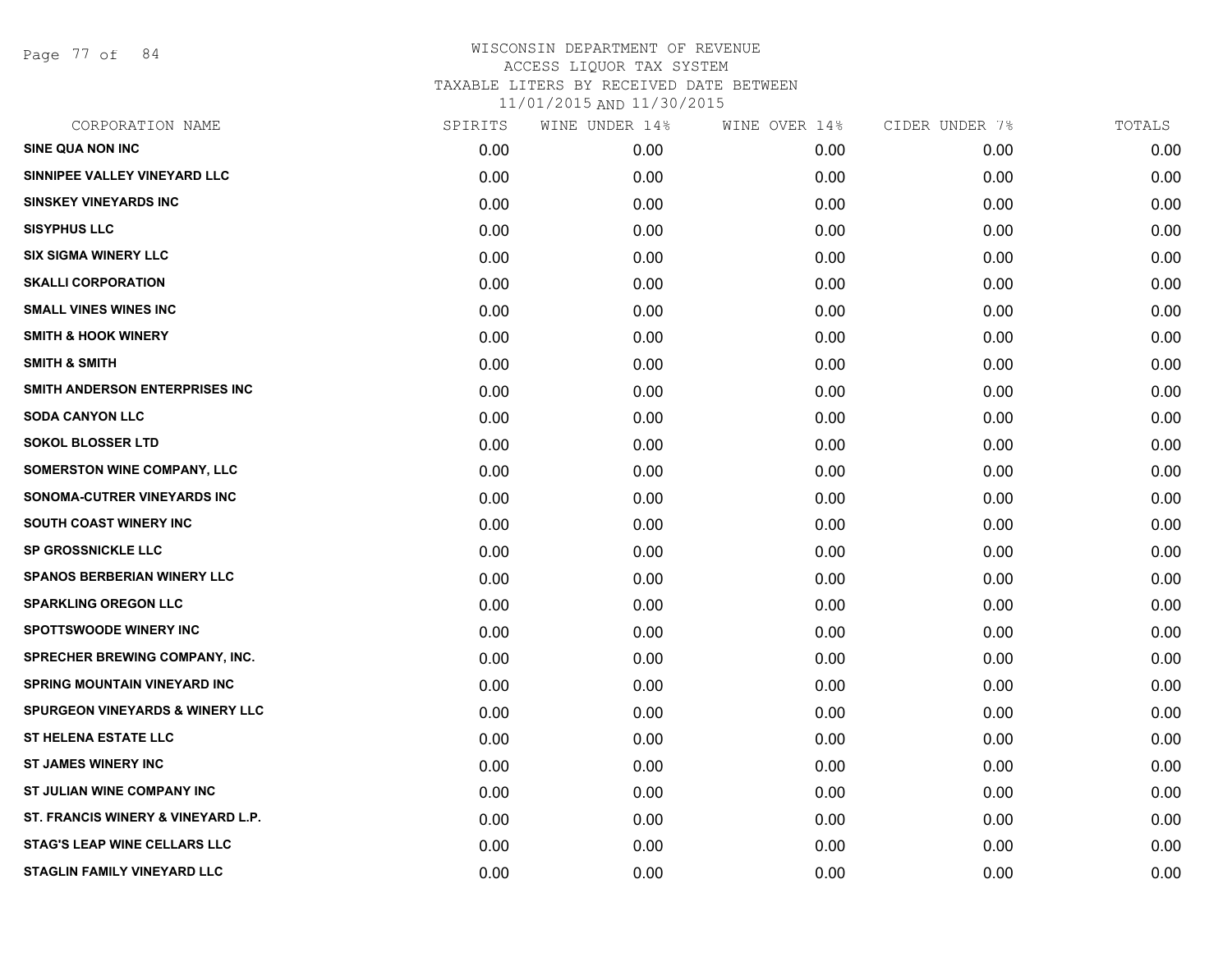Page 78 of 84

| CORPORATION NAME                           | SPIRITS | WINE UNDER 14% | WINE OVER 14% | CIDER UNDER 7% | TOTALS |
|--------------------------------------------|---------|----------------|---------------|----------------|--------|
| <b>STANDING JOURNEY LLC</b>                | 0.00    | 0.00           | 0.00          | 0.00           | 0.00   |
| STE MICHELLE WINE ESTATES LTD              | 0.00    | 0.00           | 0.00          | 0.00           | 0.00   |
| <b>STEPHAN VINEYARD INC</b>                | 0.00    | 0.00           | 0.00          | 0.00           | 0.00   |
| <b>STEPHEN M KENNEDY</b>                   | 0.00    | 0.00           | 0.00          | 0.00           | 0.00   |
| <b>STEPHEN M REUSTLE</b>                   | 0.00    | 0.00           | 0.00          | 0.00           | 0.00   |
| STEPHEN W. PARRY AND SUSAN F. PARRY        | 0.00    | 0.00           | 0.00          | 0.00           | 0.00   |
| <b>STEVEN J DEBAKER</b>                    | 0.00    | 0.00           | 0.00          | 0.00           | 0.00   |
| <b>STEVEN KENT LLC</b>                     | 0.00    | 0.00           | 0.00          | 0.00           | 0.00   |
| STEVEN M & JUDITH A JACOBSON LLC           | 0.00    | 0.00           | 0.00          | 0.00           | 0.00   |
| <b>STEVEN N LEDSON</b>                     | 0.00    | 0.00           | 0.00          | 0.00           | 0.00   |
| <b>STOLPMAN VINEYARDS LLC</b>              | 0.00    | 0.00           | 0.00          | 0.00           | 0.00   |
| <b>STONE EDGE WINERY LLC</b>               | 0.00    | 0.00           | 0.00          | 0.00           | 0.00   |
| <b>STONE HILL WINE CO INC</b>              | 0.00    | 0.00           | 0.00          | 0.00           | 0.00   |
| <b>STONECUSHION INC</b>                    | 0.00    | 0.00           | 0.00          | 0.00           | 0.00   |
| <b>STONEHAUS WINERY, INC.</b>              | 0.00    | 0.00           | 0.00          | 0.00           | 0.00   |
| <b>STONY HILL VINEYARD INC</b>             | 0.00    | 0.00           | 0.00          | 0.00           | 0.00   |
| STORYBOOK MOUNTAIN WINERY INC              | 0.00    | 0.00           | 0.00          | 0.00           | 0.00   |
| <b>STRYKER SONOMA WINERY LLC</b>           | 0.00    | 0.00           | 0.00          | 0.00           | 0.00   |
| <b>SULLIVAN VINEYARDS CORPORATION</b>      | 0.00    | 0.00           | 0.00          | 0.00           | 0.00   |
| <b>SULPHUR SPRINGS WINERY LLC</b>          | 0.00    | 0.00           | 0.00          | 0.00           | 0.00   |
| <b>SUMMERS WINERY LLC</b>                  | 0.00    | 0.00           | 0.00          | 0.00           | 0.00   |
| <b>SUMMERWOOD WINERY &amp; INN INC</b>     | 0.00    | 0.00           | 0.00          | 0.00           | 0.00   |
| <b>SUNSET POINT WINERY LLC</b>             | 0.00    | 0.00           | 0.00          | 0.00           | 0.00   |
| <b>SUNSTONE VINEYARDS &amp; WINERY INC</b> | 0.00    | 0.00           | 0.00          | 0.00           | 0.00   |
| <b>SUSAN M BOSWELL</b>                     | 0.00    | 0.00           | 0.00          | 0.00           | 0.00   |
| <b>SUTTER HOME WINERY INC</b>              | 0.00    | 0.00           | 0.00          | 0.00           | 0.00   |
| <b>SWANSON VINEYARDS &amp; WINERY</b>      | 0.00    | 0.00           | 0.00          | 0.00           | 0.00   |
| <b>SWEAZEY WINERY INVESTMENT LLC</b>       | 0.00    | 0.00           | 0.00          | 0.00           | 0.00   |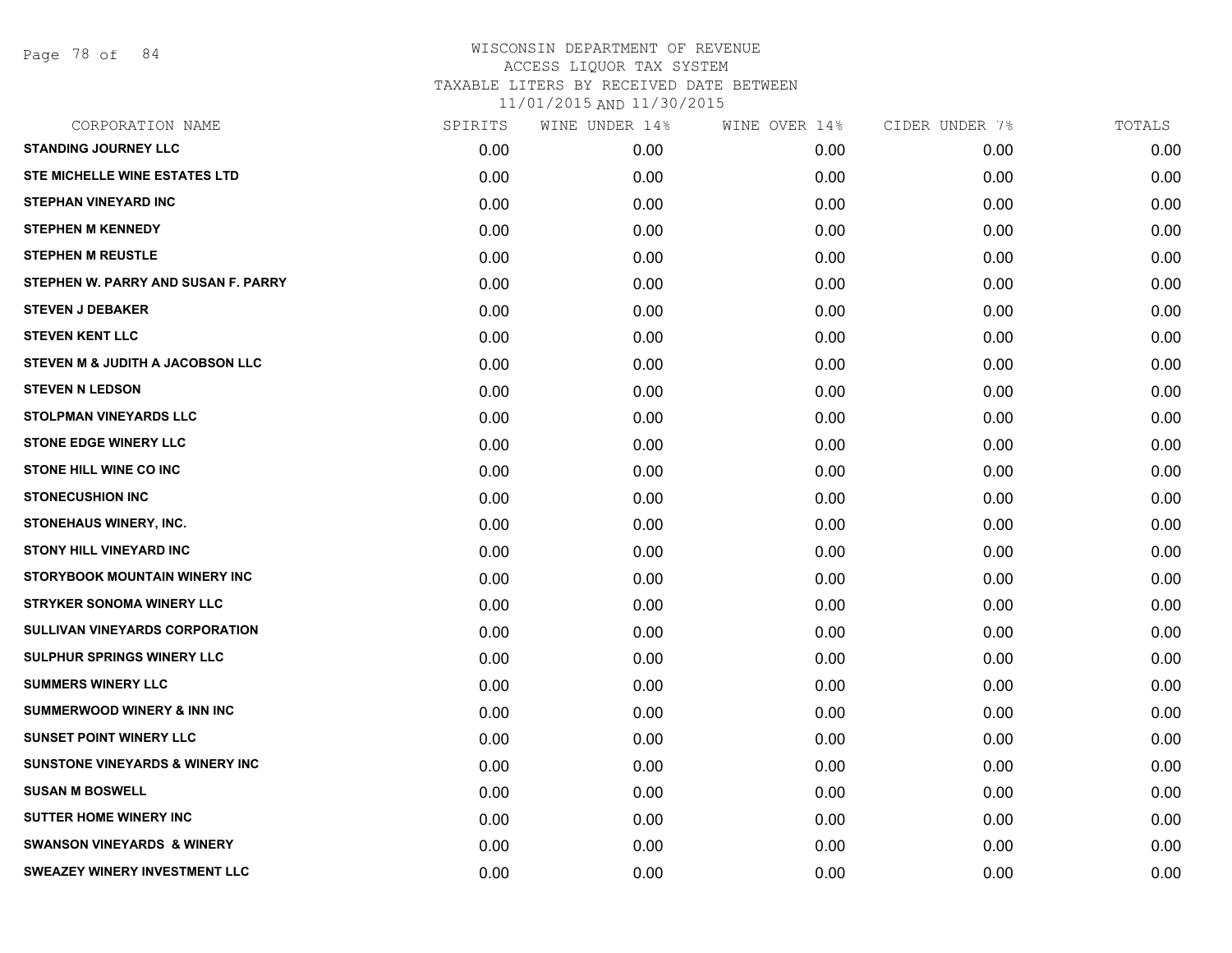Page 79 of 84

| CORPORATION NAME                  | SPIRITS | WINE UNDER 14% | WINE OVER 14% | CIDER UNDER 7% | TOTALS |
|-----------------------------------|---------|----------------|---------------|----------------|--------|
| <b>SWEET CHEEKS VINEYARDS INC</b> | 0.00    | 0.00           | 0.00          | 0.00           | 0.00   |
| <b>TABLAS CREEK VINEYARD LP</b>   | 0.00    | 0.00           | 0.00          | 0.00           | 0.00   |
| <b>TAFT STREET INC</b>            | 0.00    | 0.00           | 0.00          | 0.00           | 0.00   |
| <b>TAKARA SAKE USA INC</b>        | 0.00    | 0.00           | 0.00          | 0.00           | 0.00   |
| <b>TALLEY VINEYARDS INC</b>       | 0.00    | 0.00           | 0.00          | 0.00           | 0.00   |
| <b>TAMBER BEY VINEYARDS LLC</b>   | 0.00    | 0.00           | 0.00          | 0.00           | 0.00   |
| <b>TANDEM WINES LLC</b>           | 0.00    | 0.00           | 0.00          | 0.00           | 0.00   |
| <b>TARA BELLA WINERY LLC</b>      | 0.00    | 0.00           | 0.00          | 0.00           | 0.00   |
| TC VINEYARDS INC                  | 0.00    | 0.00           | 0.00          | 0.00           | 0.00   |
| <b>TEALE CREEK ASSOCIATES</b>     | 0.00    | 0.00           | 0.00          | 0.00           | 0.00   |
| <b>TEDESCHI VINEYARDS LTD</b>     | 0.00    | 0.00           | 0.00          | 0.00           | 0.00   |
| <b>TENBA RIDGE WINERY LLC</b>     | 0.00    | 0.00           | 0.00          | 0.00           | 0.00   |
| <b>TERRA SPRINGS LLC</b>          | 0.00    | 0.00           | 0.00          | 0.00           | 0.00   |
| <b>TERRA VINUM LLC</b>            | 0.00    | 0.00           | 0.00          | 0.00           | 0.00   |
| <b>TERRAVANT WINE COMPANY LLC</b> | 0.00    | 0.00           | 0.00          | 0.00           | 0.00   |
| <b>TESTAROSSA VINEYARDS LLC</b>   | 0.00    | 0.00           | 0.00          | 0.00           | 0.00   |
| THE BIALE ESTATE                  | 0.00    | 0.00           | 0.00          | 0.00           | 0.00   |
| THE BRANDER VINEYARD              | 0.00    | 0.00           | 0.00          | 0.00           | 0.00   |
| THE CHISELLED GRAPE WINERY LLC    | 0.00    | 0.00           | 0.00          | 0.00           | 0.00   |
| THE HESS COLLECTION WINERY        | 0.00    | 0.00           | 0.00          | 0.00           | 0.00   |
| THE HOGUE CELLARS LTD             | 0.00    | 0.00           | 0.00          | 0.00           | 0.00   |
| THE INFINITE MONKEY THEOREM INC   | 0.00    | 0.00           | 0.00          | 0.00           | 0.00   |
| THE LITTORAI WINES                | 0.00    | 0.00           | 0.00          | 0.00           | 0.00   |
| THE MEEKER VINEYARD               | 0.00    | 0.00           | 0.00          | 0.00           | 0.00   |
| THE MORLET SELECTION INC          | 0.00    | 0.00           | 0.00          | 0.00           | 0.00   |
| THE RUM TREE, INC.                | 0.00    | 0.00           | 0.00          | 0.00           | 0.00   |
| THE SILVERADO VINEYARDS           | 0.00    | 0.00           | 0.00          | 0.00           | 0.00   |
| THE WILLIAMSBURG WINERY LTD       | 0.00    | 0.00           | 0.00          | 0.00           | 0.00   |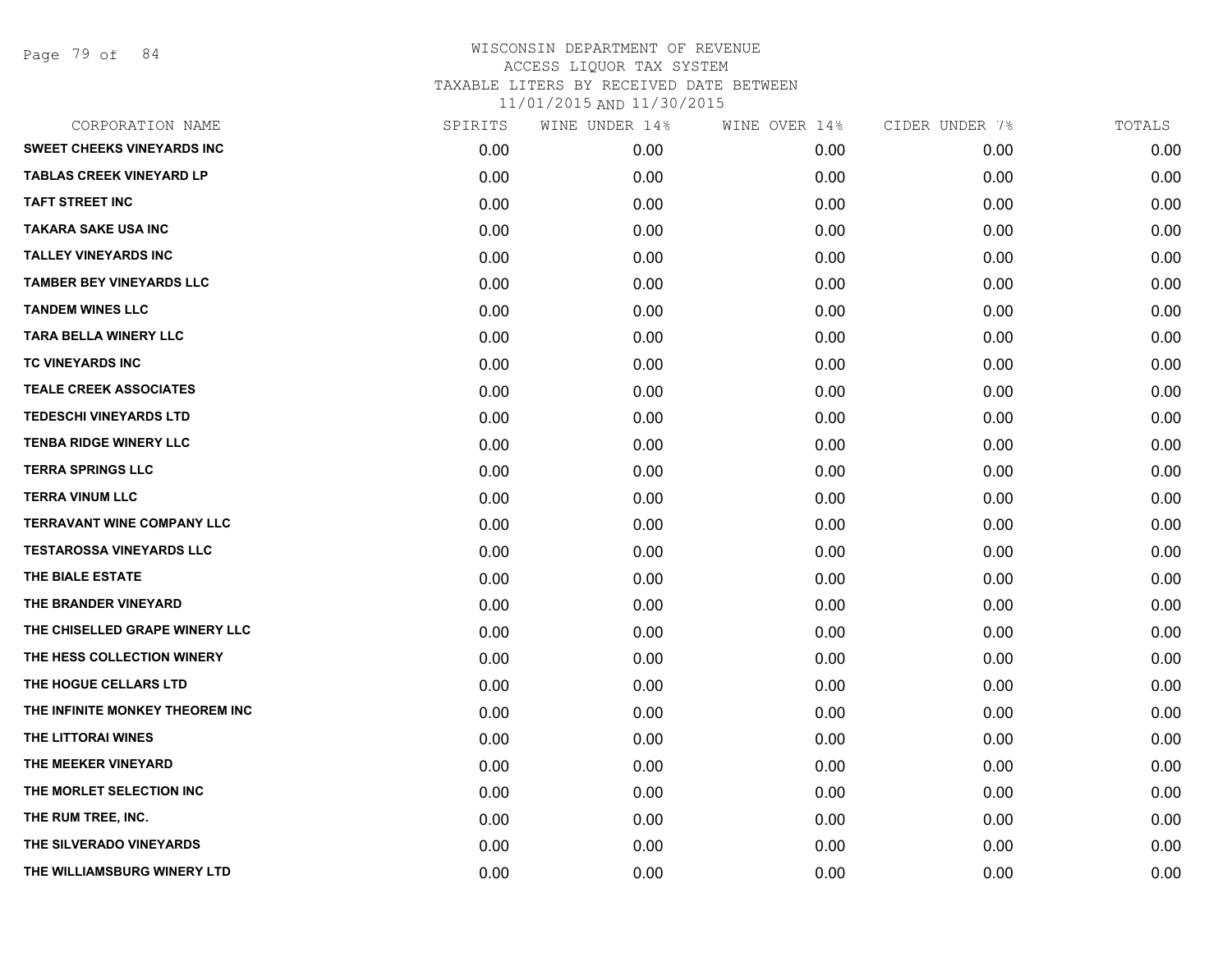Page 80 of 84

#### WISCONSIN DEPARTMENT OF REVENUE ACCESS LIQUOR TAX SYSTEM TAXABLE LITERS BY RECEIVED DATE BETWEEN

11/01/2015 AND 11/30/2015

| CORPORATION NAME                              | SPIRITS | WINE UNDER 14% | WINE OVER 14% | CIDER UNDER 7% | TOTALS |
|-----------------------------------------------|---------|----------------|---------------|----------------|--------|
| THE WINE GROUP INC                            | 0.00    | 0.00           | 0.00          | 0.00           | 0.00   |
| THE WINE VINEYARD LLC                         | 0.00    | 0.00           | 0.00          | 0.00           | 0.00   |
| THE WOODLAND TRAIL BEVERAGE COMPANY, INC.     | 0.00    | 0.00           | 0.00          | 0.00           | 0.00   |
| THIS REALM LLC                                | 0.00    | 0.00           | 0.00          | 0.00           | 0.00   |
| <b>THOMAS C HOFFMAN</b>                       | 0.00    | 0.00           | 0.00          | 0.00           | 0.00   |
| THOMAS FOGARTY WINERY LLC                     | 0.00    | 0.00           | 0.00          | 0.00           | 0.00   |
| <b>THURMAN J RODGERS</b>                      | 0.00    | 0.00           | 0.00          | 0.00           | 0.00   |
| TI BEVERAGE GROUP LTD                         | 0.00    | 0.00           | 0.00          | 0.00           | 0.00   |
| TMR WINE COMPANY LLC                          | 0.00    | 0.00           | 0.00          | 0.00           | 0.00   |
| TOAD HOLLOW VINEYARDS INC                     | 0.00    | 0.00           | 0.00          | 0.00           | 0.00   |
| <b>TOBIN JAMES CELLARS</b>                    | 0.00    | 0.00           | 0.00          | 0.00           | 0.00   |
| <b>TODD ANDERSON</b>                          | 0.00    | 0.00           | 0.00          | 0.00           | 0.00   |
| <b>TOLLIVER RANCH BRANDS LLC</b>              | 0.00    | 0.00           | 0.00          | 0.00           | 0.00   |
| <b>TOM MEADOWCROFT</b>                        | 0.00    | 0.00           | 0.00          | 0.00           | 0.00   |
| <b>TORII MOR WINERY LLC</b>                   | 0.00    | 0.00           | 0.00          | 0.00           | 0.00   |
| <b>TREANA WINERY LLC</b>                      | 0.00    | 0.00           | 0.00          | 0.00           | 0.00   |
| <b>TREASURY WINE ESTATES AMERICAS COMPANY</b> | 0.00    | 0.00           | 0.00          | 0.00           | 0.00   |
| <b>TREFETHEN VINEYARDS WINERY INC</b>         | 0.00    | 0.00           | 0.00          | 0.00           | 0.00   |
| <b>TRENTADUE WINERY LLC</b>                   | 0.00    | 0.00           | 0.00          | 0.00           | 0.00   |
| <b>TRINITAS CELLARS LLC</b>                   | 0.00    | 0.00           | 0.00          | 0.00           | 0.00   |
| <b>TRIONE VINEYARDS LLC</b>                   | 0.00    | 0.00           | 0.00          | 0.00           | 0.00   |
| <b>TROY LANDWEHR</b>                          | 0.00    | 0.00           | 0.00          | 0.00           | 0.00   |
| <b>TSG LLC</b>                                | 0.00    | 0.00           | 0.00          | 0.00           | 0.00   |
| <b>TURLEY WINE CELLARS INC</b>                | 0.00    | 0.00           | 0.00          | 0.00           | 0.00   |
| <b>TURNBULL WINE CELLARS</b>                  | 0.00    | 0.00           | 0.00          | 0.00           | 0.00   |
| <b>TWIN PEAKS WINERY INC</b>                  | 0.00    | 0.00           | 0.00          | 0.00           | 0.00   |
| <b>TWIN RIDGE ESTATES LLC</b>                 | 0.00    | 0.00           | 0.00          | 0.00           | 0.00   |
| <b>TWISTED OAK WINERY LLC</b>                 | 0.00    | 0.00           | 0.00          | 0.00           | 0.00   |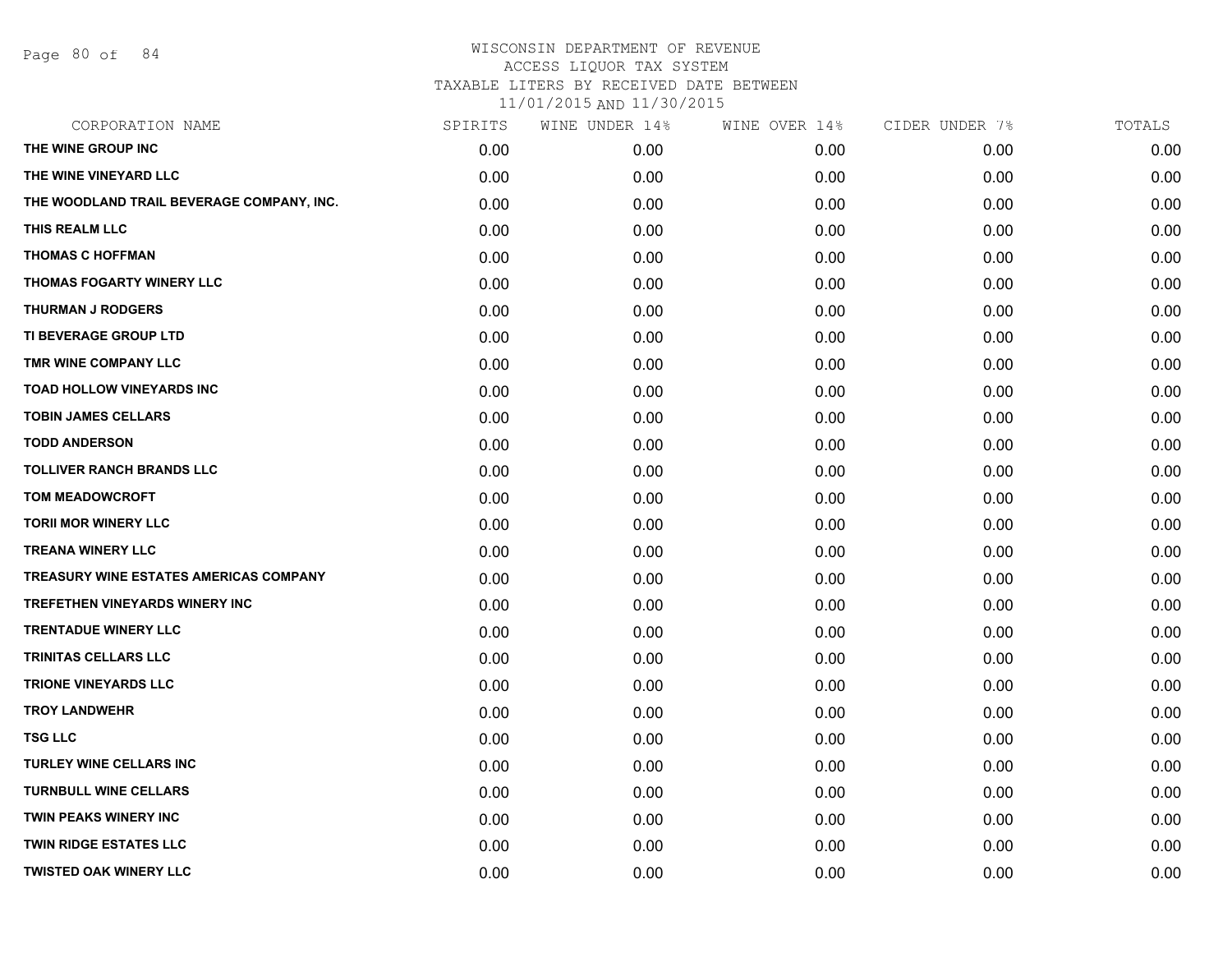Page 81 of 84

| CORPORATION NAME                                     | SPIRITS | WINE UNDER 14% | WINE OVER 14% | CIDER UNDER 7% | TOTALS |
|------------------------------------------------------|---------|----------------|---------------|----------------|--------|
| <b>TWO LADS LLC</b>                                  | 0.00    | 0.00           | 0.00          | 0.00           | 0.00   |
| <b>TWOMEY CELLARS LLC</b>                            | 0.00    | 0.00           | 0.00          | 0.00           | 0.00   |
| UNTI WINE CO LLC                                     | 0.00    | 0.00           | 0.00          | 0.00           | 0.00   |
| V & C LLC                                            | 0.00    | 0.00           | 0.00          | 0.00           | 0.00   |
| <b>V SATTUI WINERY INC</b>                           | 0.00    | 0.00           | 0.00          | 0.00           | 0.00   |
| VAN RUITEN FAMILY WINERY LLC                         | 0.00    | 0.00           | 0.00          | 0.00           | 0.00   |
| VAN WYCHEN WINES INC.                                | 0.00    | 0.00           | 0.00          | 0.00           | 0.00   |
| <b>VENTANA VINTNERS LLC</b>                          | 0.00    | 0.00           | 0.00          | 0.00           | 0.00   |
| <b>VERMEIL WINE GROUP LLC</b>                        | 0.00    | 0.00           | 0.00          | 0.00           | 0.00   |
| <b>VERMONT HARD CIDER COMPANY LLC</b>                | 0.00    | 0.00           | 0.00          | 0.00           | 0.00   |
| <b>VERNON VINEYARDS LTD</b>                          | 0.00    | 0.00           | 0.00          | 0.00           | 0.00   |
| <b>VERO WINE GROUP LLC &amp; WESTSIDE GRAPES LLC</b> | 0.00    | 0.00           | 0.00          | 0.00           | 0.00   |
| <b>VETRO WINERY LLC</b>                              | 0.00    | 0.00           | 0.00          | 0.00           | 0.00   |
| <b>VICINI ENTERPRISES LLC</b>                        | 0.00    | 0.00           | 0.00          | 0.00           | 0.00   |
| <b>VIGNETTE WINERY LLC</b>                           | 0.00    | 0.00           | 0.00          | 0.00           | 0.00   |
| <b>VILLA AMOROSA INC</b>                             | 0.00    | 0.00           | 0.00          | 0.00           | 0.00   |
| <b>VILLA ENCINAL PARTNERS LP</b>                     | 0.00    | 0.00           | 0.00          | 0.00           | 0.00   |
| <b>VILLA SAN JULIETTE INC</b>                        | 0.00    | 0.00           | 0.00          | 0.00           | 0.00   |
| <b>VILLA TOSCANO INC</b>                             | 0.00    | 0.00           | 0.00          | 0.00           | 0.00   |
| VIN DE ZO LLC                                        | 0.00    | 0.00           | 0.00          | 0.00           | 0.00   |
| <b>VINA ROBLES INC</b>                               | 0.00    | 0.00           | 0.00          | 0.00           | 0.00   |
| <b>VINCENT ARROYO WINERY INC</b>                     | 0.00    | 0.00           | 0.00          | 0.00           | 0.00   |
| <b>VINE &amp; SUN LLC</b>                            | 0.00    | 0.00           | 0.00          | 0.00           | 0.00   |
| <b>VINE CLIFF WINERY INC</b>                         | 0.00    | 0.00           | 0.00          | 0.00           | 0.00   |
| <b>VINEBURG LLC</b>                                  | 0.00    | 0.00           | 479.25        | 0.00           | 479.25 |
| <b>VINEOAKS LLC</b>                                  | 0.00    | 0.00           | 0.00          | 0.00           | 0.00   |
| <b>VINES TO CELLAR, INC.</b>                         | 0.00    | 0.00           | 0.00          | 0.00           | 0.00   |
| <b>VINEYARD 29 LLC</b>                               | 0.00    | 0.00           | 0.00          | 0.00           | 0.00   |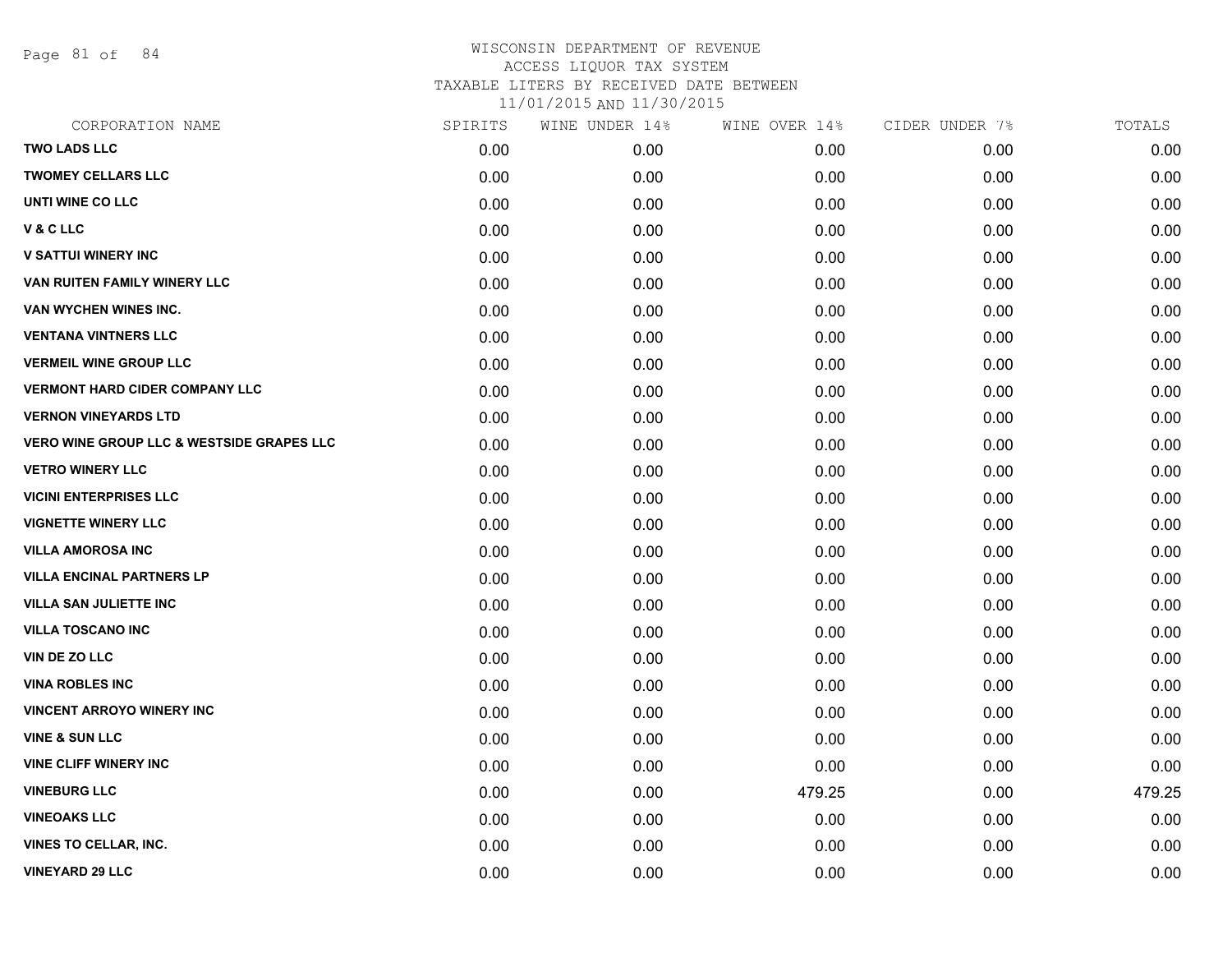Page 82 of 84

| CORPORATION NAME                                   | SPIRITS | WINE UNDER 14% | WINE OVER 14% | CIDER UNDER 7% | TOTALS |
|----------------------------------------------------|---------|----------------|---------------|----------------|--------|
| <b>VINTAGE WINE ESTATES, INC.</b>                  | 0.00    | 0.00           | 0.00          | 0.00           | 0.00   |
| <b>VINTAGE WINE ESTATES, INC.</b>                  | 0.00    | 0.00           | 0.00          | 0.00           | 0.00   |
| <b>VINUM CELLARS INC</b>                           | 0.00    | 0.00           | 0.00          | 0.00           | 0.00   |
| <b>VON STIEHL WINERY LTD.</b>                      | 0.00    | 0.00           | 0.00          | 0.00           | 0.00   |
| <b>W G BEST WEINKELLEREI INC</b>                   | 0.00    | 0.00           | 0.00          | 0.00           | 0.00   |
| <b>W J DEUTSCH &amp; SONS LTD</b>                  | 0.00    | 0.00           | 0.00          | 0.00           | 0.00   |
| <b>WAITS-MAST FAMILY CELLARS LLC</b>               | 0.00    | 0.00           | 0.00          | 0.00           | 0.00   |
| <b>WASHINGTON VINTNERS LLC</b>                     | 0.00    | 0.00           | 0.00          | 0.00           | 0.00   |
| <b>WATTLE CREEK WINERY</b>                         | 0.00    | 0.00           | 0.00          | 0.00           | 0.00   |
| <b>WEGLARZ &amp; BOCK</b>                          | 0.00    | 0.00           | 0.00          | 0.00           | 0.00   |
| <b>WEIBEL INCORPORATED</b>                         | 0.00    | 0.00           | 0.00          | 0.00           | 0.00   |
| <b>WELLINGTON VINEYARDS, INC.</b>                  | 0.00    | 0.00           | 0.00          | 0.00           | 0.00   |
| <b>WENTE BROS</b>                                  | 0.00    | 0.00           | 0.00          | 0.00           | 0.00   |
| <b>WEST COAST WINE PARTNERS LLC</b>                | 0.00    | 0.00           | 0.00          | 0.00           | 0.00   |
| <b>WEST PRAIRIE WINERY LLC</b>                     | 0.00    | 0.00           | 0.00          | 0.00           | 0.00   |
| <b>WESTFALL WINERY LLC</b>                         | 0.00    | 0.00           | 0.00          | 0.00           | 0.00   |
| <b>WESTPORT WINERY LLC</b>                         | 0.00    | 0.00           | 0.00          | 0.00           | 0.00   |
| <b>WHEELER WINERY INC</b>                          | 0.00    | 0.00           | 0.00          | 0.00           | 0.00   |
| <b>WHETSTONE WINE CELLARS LLC</b>                  | 0.00    | 0.00           | 0.00          | 0.00           | 0.00   |
| <b>WHISPERING BLUFFS VINEYARD &amp; WINERY LTD</b> | 0.00    | 0.00           | 0.00          | 0.00           | 0.00   |
| <b>WHISPERING WINDS WINERY LLC</b>                 | 0.00    | 0.00           | 0.00          | 0.00           | 0.00   |
| WHITE OAK VINEYARDS & WINERY LLC                   | 0.00    | 0.00           | 0.00          | 0.00           | 0.00   |
| WHITE WINTER WINERY INC                            | 0.00    | 0.00           | 0.00          | 0.00           | 0.00   |
| <b>WIENS CELLARS LLC</b>                           | 0.00    | 0.00           | 0.00          | 0.00           | 0.00   |
| <b>WILD MOUNTAIN WINERY INC</b>                    | 0.00    | 0.00           | 0.00          | 0.00           | 0.00   |
| <b>WILDEROTTER WINERY LLC</b>                      | 0.00    | 0.00           | 0.00          | 0.00           | 0.00   |
| <b>WILLAKENZIE ESTATE INC</b>                      | 0.00    | 0.00           | 0.00          | 0.00           | 0.00   |
| <b>WILLAMETTE VALLEY VINEYARDS INC</b>             | 0.00    | 0.00           | 0.00          | 0.00           | 0.00   |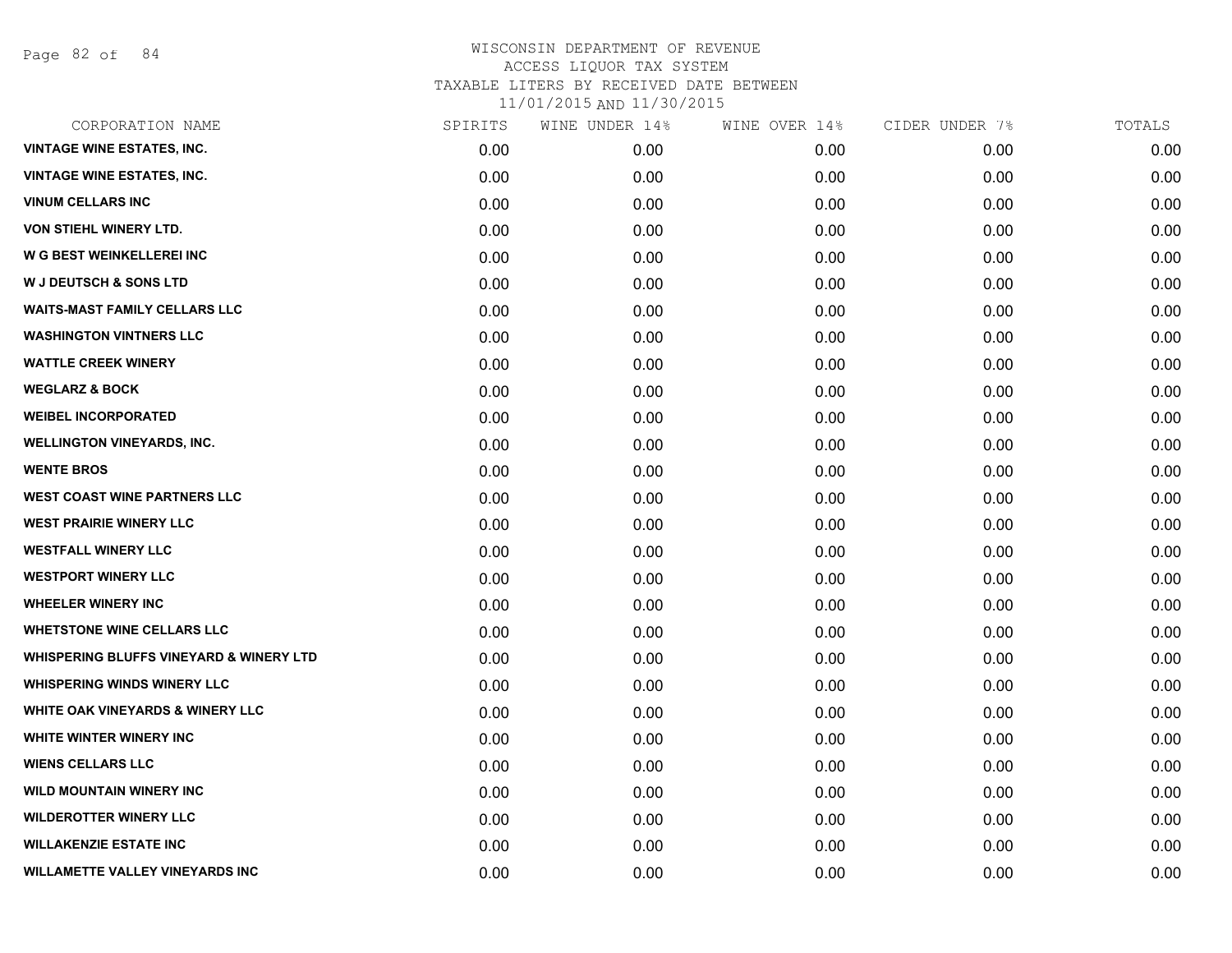Page 83 of 84

# WISCONSIN DEPARTMENT OF REVENUE ACCESS LIQUOR TAX SYSTEM TAXABLE LITERS BY RECEIVED DATE BETWEEN

11/01/2015 AND 11/30/2015

| CORPORATION NAME                       | SPIRITS | WINE UNDER 14% | WINE OVER 14% | CIDER UNDER 7% | TOTALS |
|----------------------------------------|---------|----------------|---------------|----------------|--------|
| <b>WILLIAM F BLUHM</b>                 | 0.00    | 0.00           | 0.00          | 0.00           | 0.00   |
| <b>WILLIAM MOSBY</b>                   | 0.00    | 0.00           | 0.00          | 0.00           | 0.00   |
| <b>WILLIAMS &amp; SELYEM LLC</b>       | 0.00    | 0.00           | 0.00          | 0.00           | 0.00   |
| <b>WILRONA LLC</b>                     | 0.00    | 0.00           | 0.00          | 0.00           | 0.00   |
| WILSON CREEK WINERY & VINEYARDS INC    | 0.00    | 0.00           | 0.00          | 0.00           | 0.00   |
| <b>WIND GAP WINES LLC</b>              | 0.00    | 0.00           | 0.00          | 0.00           | 0.00   |
| <b>WINDERLEA WINE COMPANY LLC</b>      | 0.00    | 0.00           | 0.00          | 0.00           | 0.00   |
| <b>WINDWARD VINEYARD LLC</b>           | 0.00    | 0.00           | 0.00          | 0.00           | 0.00   |
| <b>WINE BY JOE LLC</b>                 | 0.00    | 21.00          | 9.00          | 0.00           | 30.00  |
| WINE OF THE MONTH CLUB, INC.           | 0.00    | 0.00           | 0.00          | 0.00           | 0.00   |
| <b>WINE ROAD VINTNERS LLC</b>          | 0.00    | 36.00          | 51.25         | 0.00           | 87.25  |
| <b>WINEGREETING.COM INC</b>            | 0.00    | 0.00           | 0.00          | 0.00           | 0.00   |
| <b>WINERY AT BLACK STAR FARMS LLC</b>  | 0.00    | 0.00           | 0.00          | 0.00           | 0.00   |
| <b>WINERY EXCHANGE, INC.</b>           | 0.00    | 0.00           | 0.00          | 0.00           | 0.00   |
| <b>WINERY FULFILLMENT SERVICES LLC</b> | 0.00    | 0.00           | 0.00          | 0.00           | 0.00   |
| <b>WINESITTER BREWHOUSE LLC</b>        | 0.00    | 0.00           | 0.00          | 0.00           | 0.00   |
| <b>WINNESHIEK WILDBERRY WINERY LLC</b> | 0.00    | 0.00           | 0.00          | 0.00           | 0.00   |
| <b>WINSIDE USA INC</b>                 | 0.00    | 0.00           | 0.00          | 0.00           | 0.00   |
| <b>WOLFF VINEYARD LLC</b>              | 0.00    | 0.00           | 0.00          | 0.00           | 0.00   |
| <b>WOLLERSHEIM WINERY, INC.</b>        | 0.00    | 0.00           | 0.00          | 0.00           | 0.00   |
| <b>WOLLERSHEIM WINERY, INC.</b>        | 0.00    | 0.00           | 0.00          | 0.00           | 0.00   |
| WOODWARD CANYON WINERY INC             | 0.00    | 0.00           | 0.00          | 0.00           | 0.00   |
| <b>WRH PARTNERS LLC</b>                | 0.00    | 0.00           | 0.00          | 0.00           | 0.00   |
| YORKVILLE CELLARS INC                  | 0.00    | 0.00           | 0.00          | 0.00           | 0.00   |
| <b>ZD WINES LLC</b>                    | 0.00    | 0.00           | 0.00          | 0.00           | 0.00   |
| <b>ZERO LINK MARKETS INC</b>           | 0.00    | 0.00           | 0.00          | 0.00           | 0.00   |
| TOTAL LITERS FOR 11/30/2015            | 0.00    | 215.25         | 650.62        | 0.00           | 865.87 |